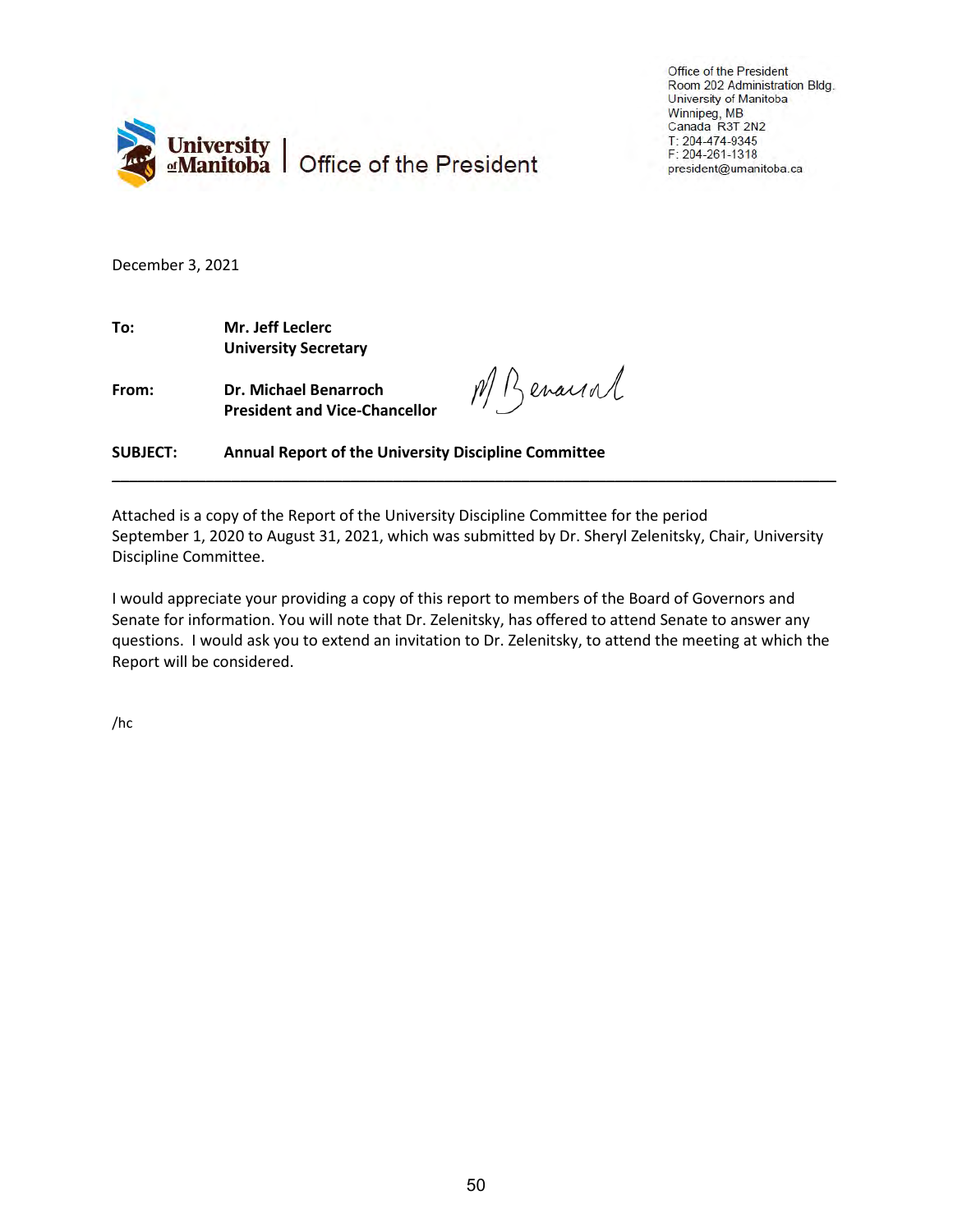

Office of the University Secretary 312 Administration Building Winnipeg, Manitoba Canada R3T 2N2 Phone: 204-474-9593 Fax: 204-474-7511

December 1, 2021

Dr. Michael Benarroch President and Vice-Chancellor University of Manitoba Room 202, Administration Building

Dear Dr. Benarroch:

In accordance with the Student Discipline By-Law, I hereby submit the Annual Report of the University Discipline Committee (UDC) for September 1, 2020 to August 31, 2021. It summarizes the offenses and dispositions reported to the UDC by all disciplinary authorities at the University of Manitoba.

Disciplinary incidents are detailed in the attached tables for the two major categories of "Academic Misconduct" and "Non-Academic Misconduct", and for those pending from last year. Similar disciplinary matters are grouped for easier review. The trends in disciplinary incidents from 2016 2021 are shown in the attached figures.

Notable observations related to student discipline at the University in 2020-2021 are as follows:

- 1) Overall, there were 1219 incidents of misconduct reported to the UDC, lower than the 1303 cases reported in 2019-2020. The rate of offenses was 3.9 per 100 students in the current report compared to 4.3 per 100 students last year.
- 2) There were 1147 incidents of Academic Misconduct involving 1017 students, most often related to cheating (45%, 516/1147) and plagiarism (41%, 470/1147).
- 3) There were 72 incidents of Non-Academic Misconduct involving 61 students including 7 cases of threats of harm or actual harm, 6 cases of inappropriate or disruptive behaviour, and 59 cases of abuse of University policies, procedures, or regulations. There were significantly fewer incidents of Non-Academic Misconduct in the current report compared to 166 reported in 2019-2020, possibly due to students not being on-site during the pandemic.
- 4) There were 44 incidents still pending, where outcomes were not yet determined or not available. These incidents will be updated in the 2021-2022 Annual Report.

Disciplinary Authorities provided the following information on significant changes or other issues of University wide interest observed during the current reporting period.

• Four Disciplinary Authorities observed an increase in the incidents of Academic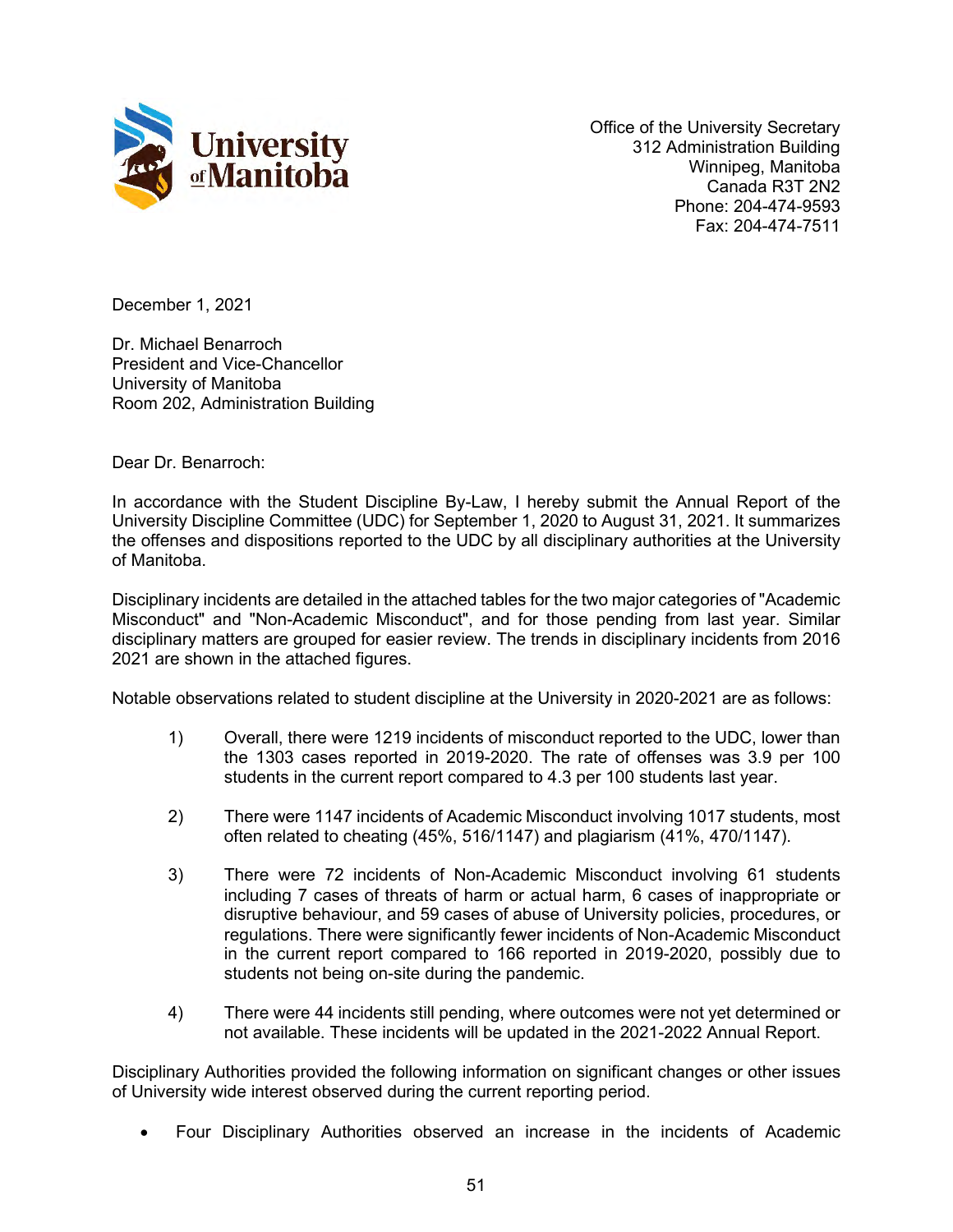Misconduct and suggested that it was due to remote delivery/testing methods.

- One Disciplinary Authority noted a decrease in the incidents of Academic Misconduct. They suggested that it was related to instructors providing more information and supports to educate students on academic integrity.
- One Disciplinary Authority noted a decrease in the incidents of Academic Misconduct. They suggested several reasons, such as pedagogical changes in evaluation strategies, use of Respondus and Zoom for invigilation, proactive approaches (exam design) to identify when unauthorized sources have been used, and educational efforts on academic integrity. It was also noted that students could be getting more sophisticated in committing academic misconduct.
- One Disciplinary Authority noted a declining trend in students submitting academic work that is not their own, particularly paying individuals or otherwise purchasing academic work, known as contract cheating. They noted several similarities in incidents involving essays including marked differences in the quality of writing when compared to other work in the course and the use of unusual metadata attachments. These incidents were first reported with 40 cases in 2016-2017 but decreased to 5 cases in the current report.
- One Disciplinary Authority noted a decrease in the instances of Non-Academic Misconduct, primarily related to Breaches of Student Residence violations, likely due to the pandemic-related reduction in capacity.

| Year      | # of Incidents<br><b>Reported</b> | # of Students at the<br><b>University of Manitoba</b> | Rate per 100<br><b>Students</b> |
|-----------|-----------------------------------|-------------------------------------------------------|---------------------------------|
| 2016-2017 | 681                               | 29,987                                                | 2.3                             |
| 2017-2018 | 741                               | 29,498                                                | 2.5                             |
| 2018-2019 | 891                               | 29,620                                                | 3.0                             |
| 2019-2020 | 1,303                             | 30,290                                                | 4.3                             |
| 2020-2021 | 1,219                             | 31,020                                                | 3.9                             |
| Average   | 967                               | 30,083                                                | 3.2                             |

# **Incidents of Student Discipline Reported to the UDC**

Please share this information, as you see fit, with those who have an interest or role in Student Disciplinary matters at the University of Manitoba. It has also been the practice to circulate the Annual Report of the UDC with members of Senate and the Board of Governors for their information. Should you continue this practice, I am prepared to attend the Senate meeting and speak to the Report, if called upon to do so.

In conclusion, I would like to thank those who do the difficult work related to student misconduct and discipline that is essential to maintaining the academic integrity and reputation of the University of Manitoba.

Yours sincerely,

Dr. Sheryl Zelenitsky, Chair University Discipline Committee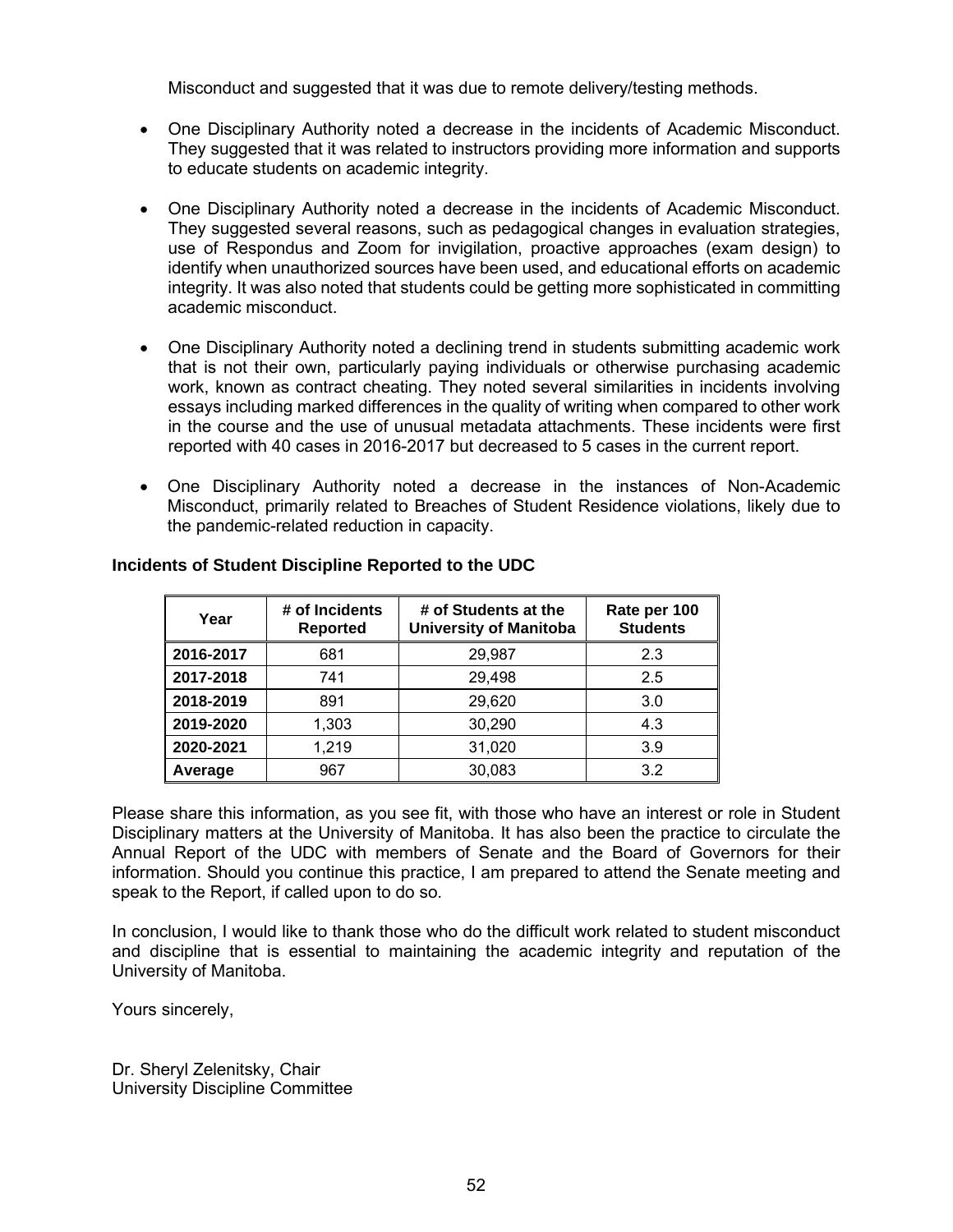

\* 2019-2020 has been updated to reflect outcomes of pending incidents.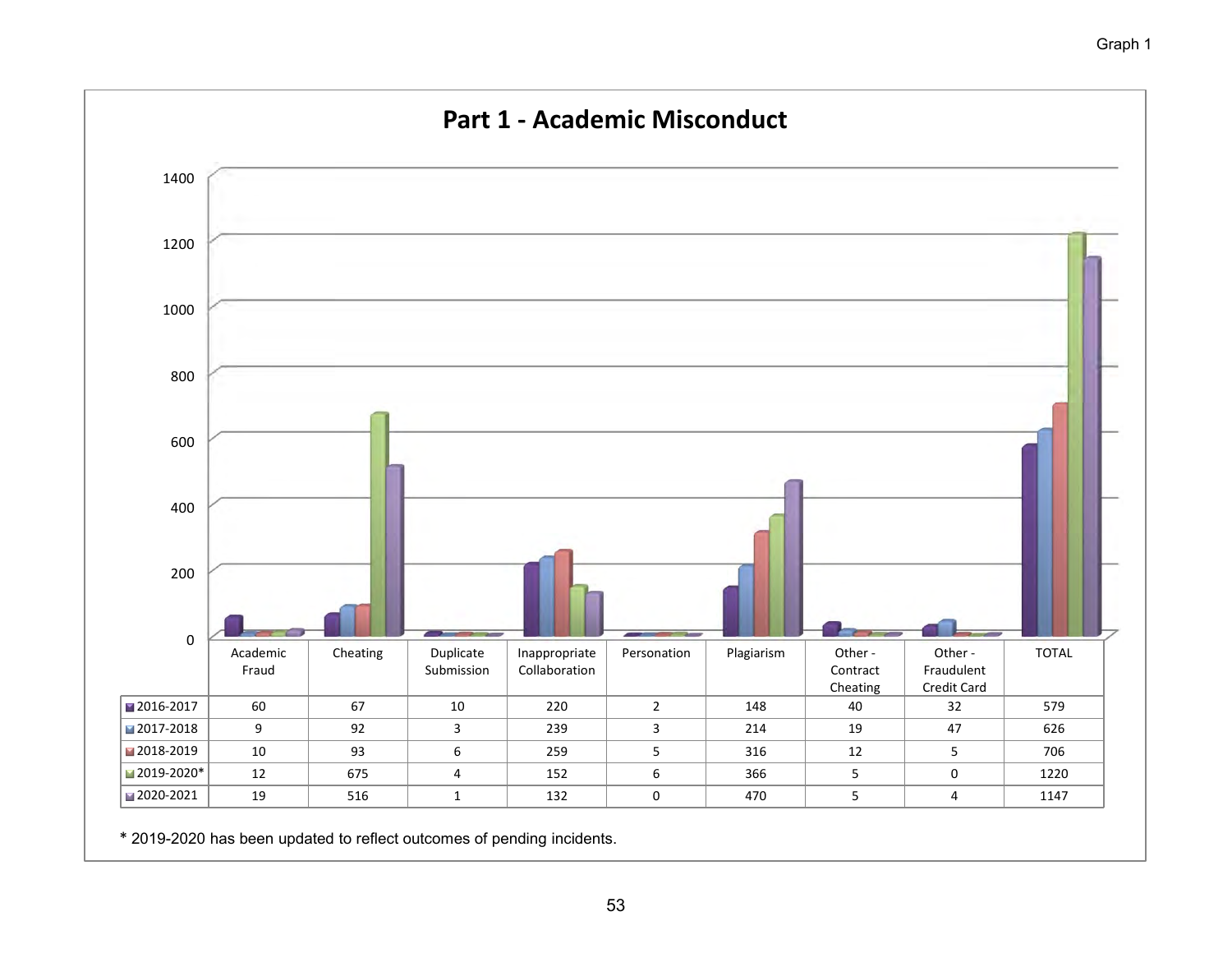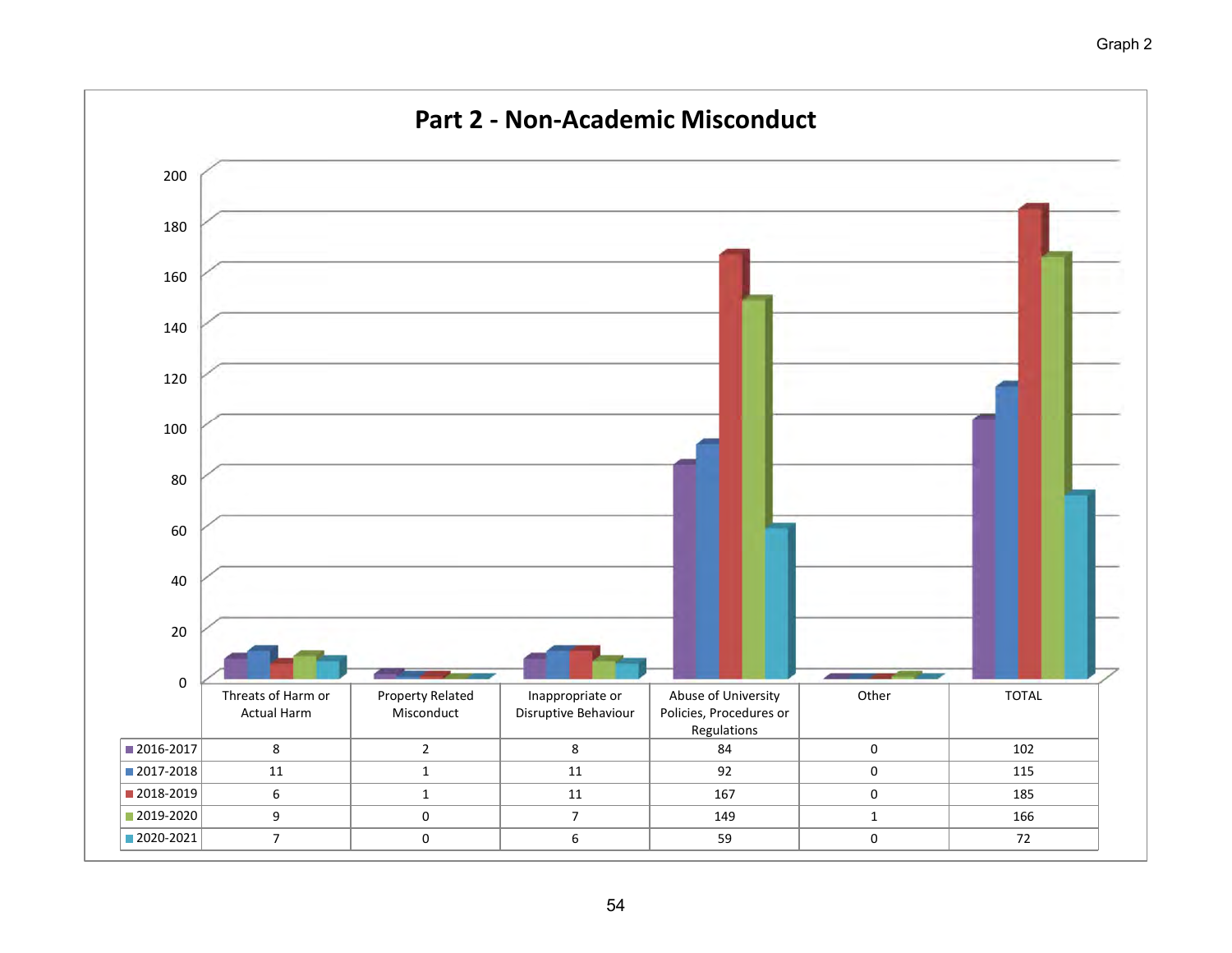## <u> PART 1: STUDENT ACADEMIC MISCONDUCT</u>

**Notes:**  Where large numbers of students are noted, it is normally a result of combining similar disciplinary matters that resulted in similar disciplinary actions. Definitions are available in the Student Academic Misconduct Procedure.

| <b>Disciplinary Matter</b> | # of<br><b>Students</b> | <b>Detail</b>                                                                                       | <b>Disciplinary Action</b>                                                                                                                                                                                                | <b>Disciplinary</b><br>Authority              | <b>Factors Impacting Disciplinary</b><br><b>Action</b>                                                                                                                                           | Next Level of<br>Appeal | <b>Disposition</b> | <b>Next Level of</b><br>Appeal | <b>Disposition</b> |
|----------------------------|-------------------------|-----------------------------------------------------------------------------------------------------|---------------------------------------------------------------------------------------------------------------------------------------------------------------------------------------------------------------------------|-----------------------------------------------|--------------------------------------------------------------------------------------------------------------------------------------------------------------------------------------------------|-------------------------|--------------------|--------------------------------|--------------------|
|                            | 2                       | Cited for non-disclosure of post-<br>secondary attendance at another post-<br>secondary institution | Provide a letter from other institution indicating<br>release and support to transfer to studies at UM                                                                                                                    | Deputy Registrar &<br>Director.<br>Admissions | Did not complete any coursework at<br>other institution; confused by the<br>declaration and status at the other<br>institution                                                                   | Not sought              | None               | Not sought                     | None               |
|                            |                         | Cited for non-disclosure of post-<br>secondary attendance at another post-<br>secondary institution | Provide a letter from other institution indicating<br>release and support to transfer to studies at UM                                                                                                                    | Deputy Registrar &<br>Director.<br>Admissions | Confused based on studying in<br>another program and then<br>transferring to UM                                                                                                                  | Not sought              | None               | Not sought                     | None               |
|                            |                         | Cited for non-disclosure of post-<br>secondary attendance at another post<br>secondary institution  | Provide letter from other institution indicating<br>release & support to transfer to studies at UM;<br>comment placed on record for six months                                                                            | Deputy Registrar 8<br>Director,<br>Admissions | Failed to disclose two institutions on<br>application; confused by the<br>agreement and relationship with<br>other institution                                                                   | Not sought              | None               | Not sought                     | None               |
| <b>Academic Fraud</b>      | 2                       | Cited for non-disclosure of post-<br>secondary attendance at another post<br>secondary institution  | Provide a letter from other institution indicating<br>release and support to transfer to degree studies<br>at UM                                                                                                          | Deputy Registrar 8<br>Director,<br>Admissions | Failed to disclose other institution on<br>their application; confused by the<br>agreement and relationship with<br>other institution                                                            | Not sought              | None               | Not sought                     | None               |
|                            |                         | Cited for non-disclosure of post-<br>secondary attendance at another post<br>secondary institution  | Eight month suspension; notation of suspension<br>due to application irregularities on academic<br>record; must provide a letter from other institution<br>indicating release and support to transfer to<br>studies at UM | Deputy Registrar &<br>Director.<br>Admissions | Applied with the intention of starting<br>afresh: confused that the institution<br>must be disclosed on the application Not sought<br>even though it is clearly stated and<br>required           |                         | None               | Not sought                     | None               |
|                            | $\overline{2}$          | Cited for non-disclosure of post-<br>secondary attendance at another post<br>secondary institution  | One year suspension; notation of suspension on<br>academic record; following suspension must<br>provide a letter from other institution indicating<br>release and support to transfer to degree studies<br>at UM          | Deputy Registrar &<br>Director.<br>Admissions | Applied with the intention of starting<br>afresh: confused that the institution<br>must be disclosed on the application; Not sought<br>lied on the gap statement when<br>asked about the studies |                         | None               | Not sought                     | None               |

Page 1 of 77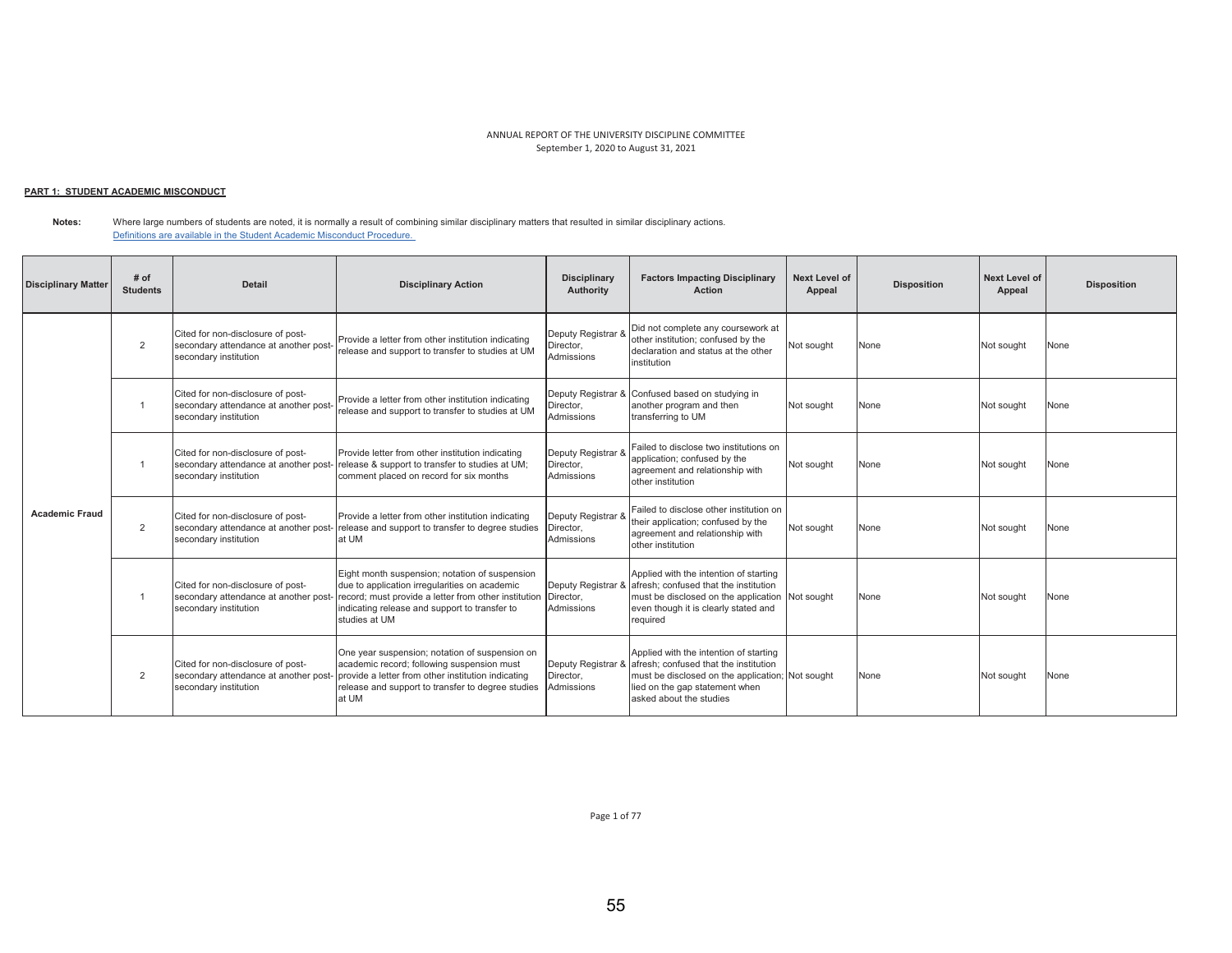# <u> PART 1: STUDENT ACADEMIC MISCONDUCT</u>

**Notes:**  Where large numbers of students are noted, it is normally a result of combining similar disciplinary matters that resulted in similar disciplinary actions. Definitions are available in the Student Academic Misconduct Procedure.

| <b>Disciplinary Matter</b> | $#$ of<br><b>Students</b> | <b>Detail</b>                                                                                       | <b>Disciplinary Action</b>                                                                                                                                                                                               | <b>Disciplinary</b><br>Authority              | <b>Factors Impacting Disciplinary</b><br><b>Action</b>                                                                                                                                                                                                                                                | <b>Next Level of</b><br>Appeal | <b>Disposition</b> | Next Level of<br>Appeal | <b>Disposition</b> |
|----------------------------|---------------------------|-----------------------------------------------------------------------------------------------------|--------------------------------------------------------------------------------------------------------------------------------------------------------------------------------------------------------------------------|-----------------------------------------------|-------------------------------------------------------------------------------------------------------------------------------------------------------------------------------------------------------------------------------------------------------------------------------------------------------|--------------------------------|--------------------|-------------------------|--------------------|
| <b>Academic Fraud</b>      | $\overline{1}$            | Cited for non-disclosure of post-<br>secondary attendance at another post-<br>secondary institution | Eight month suspension; notation of suspension<br>on academic record; following suspension provide<br>a letter from other institution indicating release<br>and support to transfer to degree studies at UM              | Director.<br>Admissions                       | Applied with the intention of starting<br>Deputy Registrar & afresh; confused that the institution<br>must be disclosed on the application; Not sought<br>lied on gap statement when asked<br>about the attendance                                                                                    |                                | None               | Not sought              | None               |
|                            | 2                         | Cited for non-disclosure of post-<br>secondary attendance at another post-<br>secondary institution | One year suspension; notation of suspension on<br>academic record; following suspension student<br>must provide a letter from other institution<br>indicating release and support to transfer to<br>degree studies at UM | Director,<br>Admissions                       | Applied with the intention of starting<br>Deputy Registrar & afresh; confused that the institution<br>must be disclosed on the application; Not sought<br>lied on the gap statement when<br>asked about the studies                                                                                   |                                | None               | Not sought              | None               |
|                            |                           | Cited for non-disclosure of post-<br>secondary attendance at another post-<br>secondary institution | Provide a letter from other institution indicating<br>release and support to transfer to degree studies<br>at UM                                                                                                         | Deputy Registrar &<br>Director,<br>Admissions | Failed to disclose other institution on<br>application as they were confused by $\left  \bigwedge_{i=1}^{N} G_i \right $ Not sought<br>the agreement and relationship with<br>other institution                                                                                                       |                                | None               | Not sought              | None               |
|                            | $\overline{1}$            | Cited for non-disclosure of post-<br>secondary attendance at another post-<br>secondary institution | Eight month suspension; notation of suspension<br>due to application irregularities on academic<br>record; information regarding non-disclosure<br>shared with sponsoring agency                                         | Deputy Registrar 8<br>Director,<br>Admissions | Confused by the application; did not<br>disclose attendance; struggling to<br>obtain an official transcript: did not<br>want the coursework to transfer:<br>previous degree awarded which they<br>did not want UM to be aware of as<br>they would not be considered based<br>on sponsorship agreement | Not sought                     | None               | Not sought              | None               |
|                            |                           | Cited for non-disclosure of post-<br>secondary attendance at another post-<br>secondary institution | Application withdrawn; one year suspension from<br>applying to UM                                                                                                                                                        | Deputy Registrar &<br>Director.<br>Admissions | Confused by application route; chose<br>Direct Entry as that was the only<br>route that was available based on<br>application deadlines; originally lied<br>and stated that they did not complete<br>any post-secondary studies                                                                       | Not sought                     | None               | Not sought              | None               |

Page 2 of 77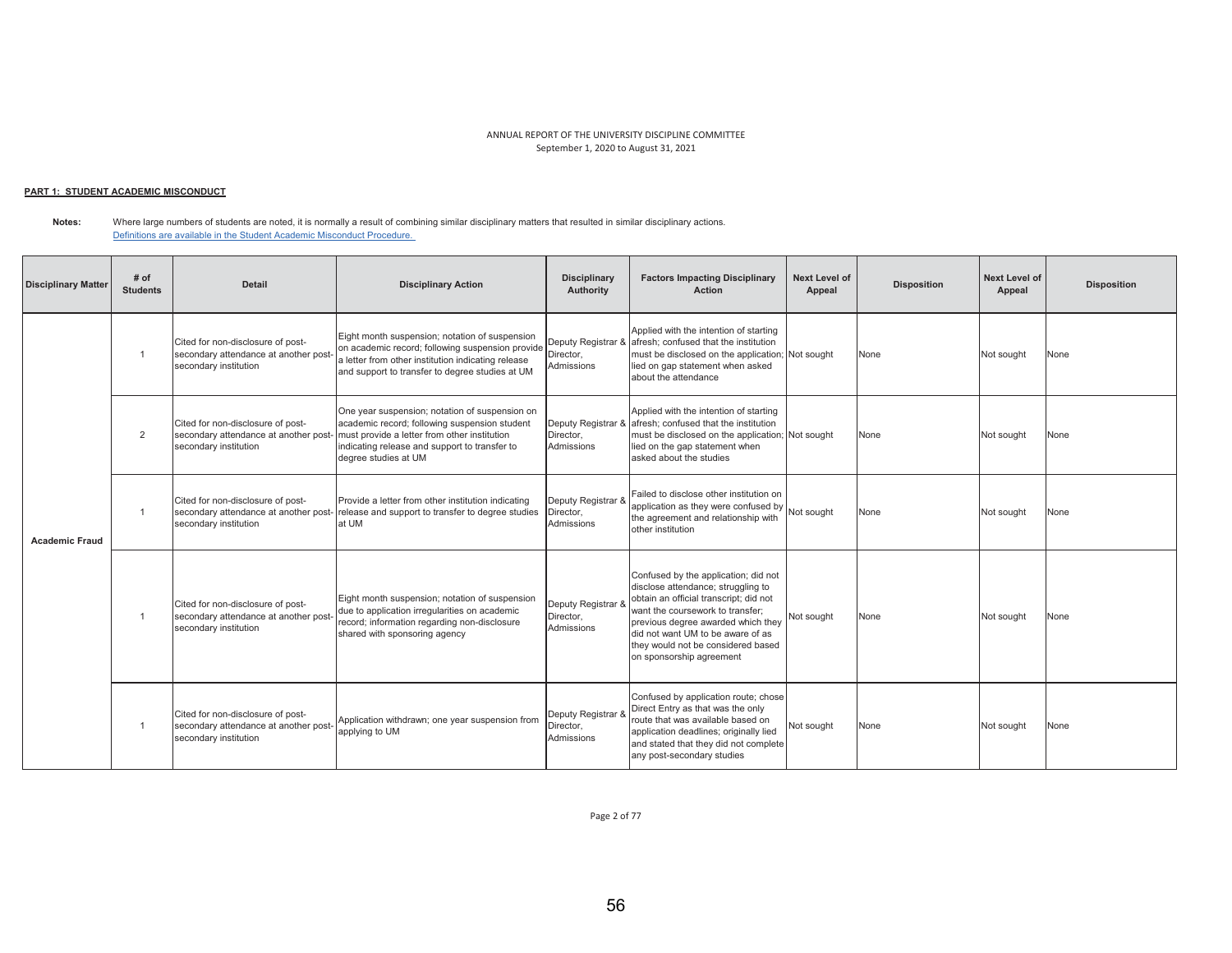# <u> PART 1: STUDENT ACADEMIC MISCONDUCT</u>

**Notes:**  Where large numbers of students are noted, it is normally a result of combining similar disciplinary matters that resulted in similar disciplinary actions. Definitions are available in the Student Academic Misconduct Procedure.

| <b>Disciplinary Matter</b>                                    | # of<br><b>Students</b> | <b>Detail</b>                                                                                                                                                                               | <b>Disciplinary Action</b>                                                                                                                                                               | <b>Disciplinary</b><br>Authority                    | <b>Factors Impacting Disciplinary</b><br><b>Action</b>                                                   | Next Level of<br>Appeal | <b>Disposition</b> | Next Level of<br>Appeal | <b>Disposition</b> |
|---------------------------------------------------------------|-------------------------|---------------------------------------------------------------------------------------------------------------------------------------------------------------------------------------------|------------------------------------------------------------------------------------------------------------------------------------------------------------------------------------------|-----------------------------------------------------|----------------------------------------------------------------------------------------------------------|-------------------------|--------------------|-------------------------|--------------------|
| <b>Academic Fraud</b>                                         |                         | Breached policy in relation to their<br>attribution of authorship on their CV<br>(listed their name first when they were<br>not primary author of work)                                     | Programming assigned by Academic Integrity<br>Coordinator; two year transcript reprimand                                                                                                 | Associate Dean                                      | Did not intentionally re-arrange<br>sequencing of names of publications Not sought<br>listed in their CV |                         | None               | Not sought              | None               |
|                                                               | $\overline{1}$          | Admission Misconduct: failed to<br>include a transcript in application for<br>admission                                                                                                     | Permitted to have application re-assessed with<br>missing transcript included; not permitted to<br>commence program until Fall 2021                                                      | Dean                                                | Made some attempts to obtain<br>missing transcript; Mitigating family<br>circumstances                   | Not sought              | None               | Not sought              | None               |
|                                                               |                         | score                                                                                                                                                                                       | Admission Misconduct: falsified IELTS Application nullified; suspended from applying to<br>Faculty for life                                                                              | Dean                                                | none                                                                                                     | Not sought              | None               | Not sought              | None               |
|                                                               | $\overline{1}$          | Fabricated data for project                                                                                                                                                                 | Grade of Zero on Project                                                                                                                                                                 | Department Head                                     | none                                                                                                     | Not sought              | None               | Not sought              | None               |
| Cheating on<br>Quizzes, Tests or<br><b>Final Examinations</b> |                         | Two allegations; cheating during mid-<br>term and cheating on course<br>assignments                                                                                                         | -DISC in the course; transcript notation for one<br>year or until graduation; Academic Integrity and<br>Student Conduct Tutorial and Quiz                                                | <b>Faculty Academic</b><br>Integrity<br>Adjudicator | none                                                                                                     | Not sought              | None               | Not sought              | None               |
|                                                               |                         | A Respondus Monitor recording<br>downloaded by the professor includes<br>student speaking at length with<br>another person<br>about test questions and answers<br>while completing the test | Grade of zero on the test: F-DISC in the course:<br>"DISC" notation; one year suspension from taking<br>courses in Teaching Faculty and Faculty of<br>Registration                       | Associate Dean of<br><b>Teaching Faculty</b>        | Second offense in one year                                                                               | Not sought              | None               | Not sought              | None               |
|                                                               | $\overline{2}$          | Cheating during a quiz                                                                                                                                                                      | Grade of zero on the quiz; transcript notation for<br>one year or until graduation; Academic Integrity<br>and Student Conduct Tutorial and Quiz                                          | Department Head                                     | first offence                                                                                            | Not sought              | None               | Not sought              | None               |
|                                                               | $\overline{2}$          | Cheating on a mid-term                                                                                                                                                                      | F-DISC in course; transcript notation for two years<br>or until graduation; meet with the Academic<br>Integrity Coordinator; Academic Integrity and<br>Student Conduct Tutorial and quiz | Department Head                                     | Aware that this behaviour was not<br>allowed, proceeded anyway                                           | Not sought              | None               | Not sought              | None               |

Page 3 of 77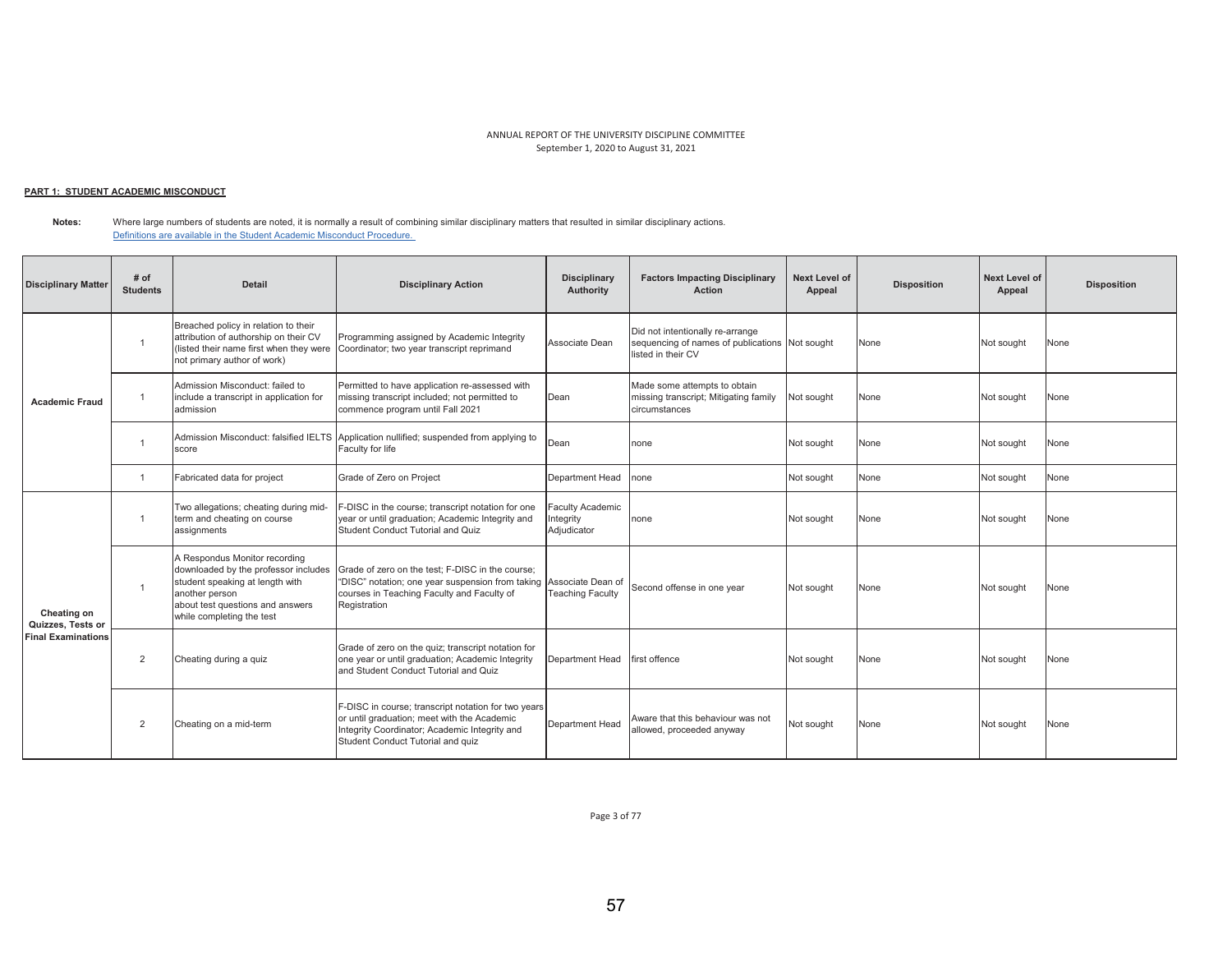# <u> PART 1: STUDENT ACADEMIC MISCONDUCT</u>

**Notes:**  Where large numbers of students are noted, it is normally a result of combining similar disciplinary matters that resulted in similar disciplinary actions. Definitions are available in the Student Academic Misconduct Procedure.

| <b>Disciplinary Matter</b>                                    | # of<br><b>Students</b> | Detail                                                                                   | <b>Disciplinary Action</b>                                                                                                                                           | <b>Disciplinary</b><br><b>Authority</b> | <b>Factors Impacting Disciplinary</b><br><b>Action</b>               | <b>Next Level of</b><br>Appeal | <b>Disposition</b> | Next Level of<br>Appeal | <b>Disposition</b> |
|---------------------------------------------------------------|-------------------------|------------------------------------------------------------------------------------------|----------------------------------------------------------------------------------------------------------------------------------------------------------------------|-----------------------------------------|----------------------------------------------------------------------|--------------------------------|--------------------|-------------------------|--------------------|
| Cheating on<br>Quizzes, Tests or<br><b>Final Examinations</b> |                         | Cheating on the mid-term exam                                                            | Grade of F in the course; transcript notation for<br>two years or until graduation; Academic Integrity<br>and Student Conduct Tutorial and Quiz                      | Department Head                         | Instructed not to use online<br>resources during exam                | Not sought                     | None               | Not sought              | None               |
|                                                               |                         | Student shared or copied an answer<br>with another student in midterm exam               | F-DISC in the course; one year suspension from<br>Faculty                                                                                                            | Associate Dean                          | Previous instances of academic<br>misconduct                         | Not sought                     | None               | Not sought              | None               |
|                                                               |                         | Shared a template with or received a<br>template from another student in<br>midterm exam | F-DISC in the course; one year suspension from<br>Faculty                                                                                                            | Associate Dean                          | Previous instances of academic<br>misconduct                         | Not sought                     | None               | Not sought              | None               |
|                                                               |                         | Answer provided on midterm exam<br>was from a different section of the<br>class          | Grade of zero on the midterm exam; transcript<br>reprimand; meet with Academic Integrity<br>Coordinator; Academic Integrity and Student<br>Conduct Tutorial and Quiz | Associate Dean                          | Internet issues during the exam and<br>asked a friend for assistance | Not sought                     | None               | Not sought              | None               |
|                                                               |                         | Answer provided on midterm exam<br>was from a different section of the<br>class          | Grade of zero on the midterm exam: transcript<br>reprimand; meet with Academic Integrity<br>Coordinator; Academic Integrity and Student<br>Conduct Tutorial and Quiz | Associate Dean                          | Asked a friend to send them the<br>question on What's App            | Not sought                     | None               | Not sought              | None               |
|                                                               |                         | Answer provided on midterm exam<br>was the same as another student's                     | Grade of zero on the midterm exam; transcript<br>reprimand; meet with Academic Integrity<br>Coordinator; Academic Integrity and Student<br>Conduct Tutorial and Quiz | Associate Dean                          | Computer issues and asked a<br>classmate for help with their files   | Not sought                     | None               | Not sought              | None               |
|                                                               | $\overline{2}$          | Answer provided on midterm exam<br>had identical typos as another<br>student's exam      | Grade of zero on the midterm exam; transcript<br>reprimand; meet with Academic Integrity<br>Coordinator; Academic Integrity and Student<br>Conduct Tutorial and Quiz | Associate Dean                          | Attributed errors to general level of<br>language                    | Not sought                     | None               | Not sought              | None               |

Page 4 of 77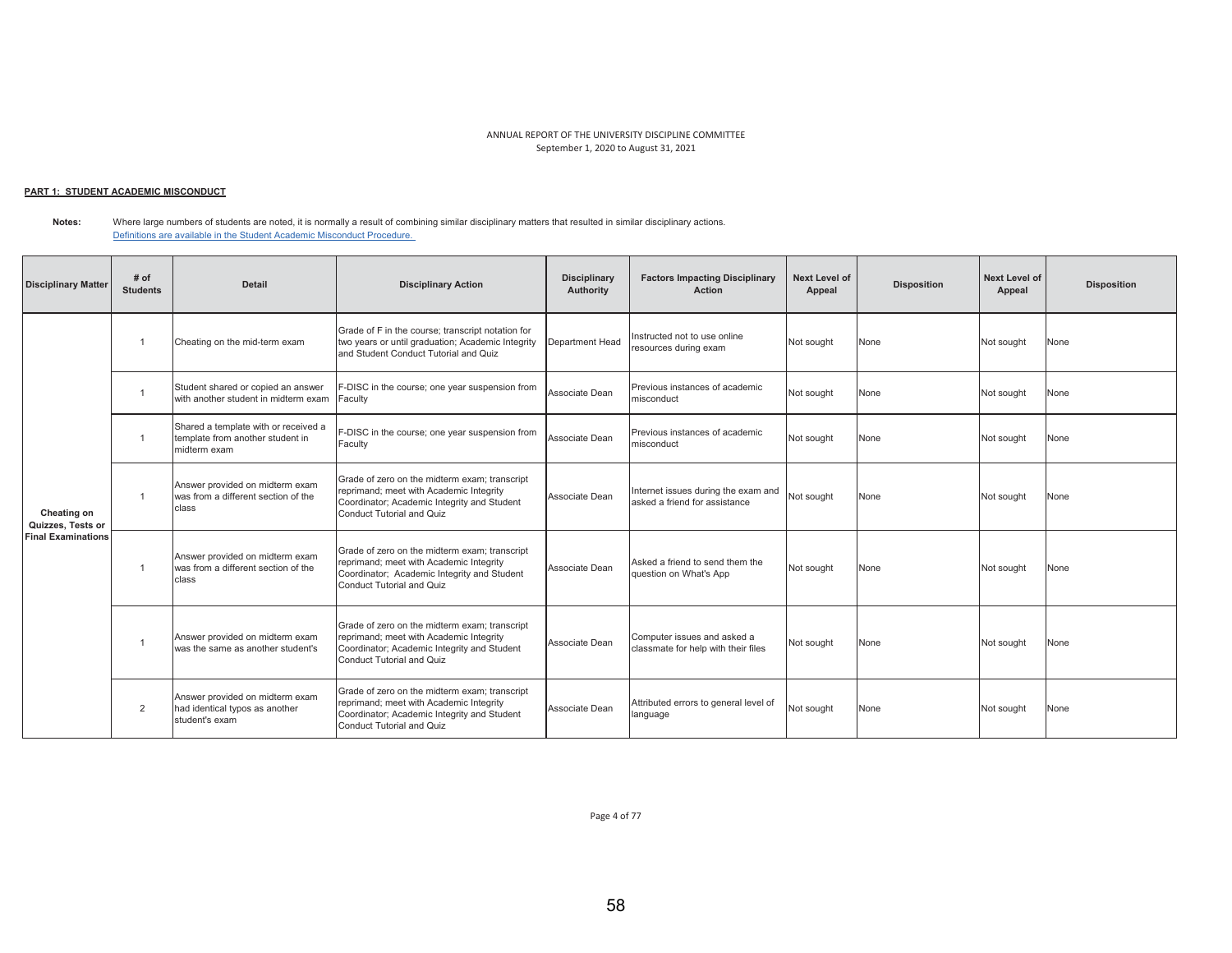## <u> PART 1: STUDENT ACADEMIC MISCONDUCT</u>

**Notes:**  Where large numbers of students are noted, it is normally a result of combining similar disciplinary matters that resulted in similar disciplinary actions. Definitions are available in the Student Academic Misconduct Procedure.

| <b>Disciplinary Matter</b>                                    | # of<br><b>Students</b> | <b>Detail</b>                                                                                         | <b>Disciplinary Action</b>                                                                                                                                                                | <b>Disciplinary</b><br>Authority | <b>Factors Impacting Disciplinary</b><br><b>Action</b>                           | <b>Next Level of</b><br>Appeal | <b>Disposition</b> | <b>Next Level of</b><br>Appeal | <b>Disposition</b> |
|---------------------------------------------------------------|-------------------------|-------------------------------------------------------------------------------------------------------|-------------------------------------------------------------------------------------------------------------------------------------------------------------------------------------------|----------------------------------|----------------------------------------------------------------------------------|--------------------------------|--------------------|--------------------------------|--------------------|
|                                                               |                         | Answer provided on midterm exam<br>was from a different section of the<br>class                       | Grade of F-DISC in the course: meet with the<br>Academic Integrity Coordinator; Academic<br>Integrity and Student Conduct Tutorial and Quiz                                               | Associate Dean                   | Admitted to tricking classmate into<br>providing a copy of their exam<br>answers | Not sought                     | None               | Not sought                     | None               |
|                                                               | $\overline{1}$          | Alleged that student received a<br>template for an answer on the midterm<br>exam from another student | Grade of zero on the midterm exam; transcript<br>reprimand; meet with Academic Integrity<br>Coordinator; Academic Integrity and Student<br><b>Conduct Tutorial and Quiz</b>               | Associate Dean                   | Previous upheld allegations                                                      | Not sought                     | None               | Not sought                     | None               |
|                                                               |                         | Plagiarism detected on a test                                                                         | Zero on test; transcript notation; Academic<br>Integrity and Student Conduct Tutorial and Quiz                                                                                            | Associate Dean                   | None                                                                             | Not sought                     | None               | Not sought                     | None               |
|                                                               |                         | Plagiarism detected on a test                                                                         | Grade of F-DISC in course; transcript notation;<br>Academic Integrity and Student Conduct Tutorial<br>and Quiz                                                                            | Associate Dean                   | None                                                                             | Not sought                     | None               | Not sought                     | None               |
| Cheating on<br>Quizzes, Tests or<br><b>Final Examinations</b> | $\overline{1}$          | Plagiarism detected on a test                                                                         | Grade of F-DISC in course; suspended from<br>taking courses offered by the Faculty for four<br>months; transcript notation; Academic Integrity<br>and Student Conduct Tutorial and Quiz   | Associate Dean                   | None                                                                             | Not sought                     | None               | Not sought                     | None               |
|                                                               | $\mathbf{3}$            | Plagiarism on assignments and on<br>Final Exam                                                        | Grade of F-DISC in course; suspended from<br>taking courses offered by the Faculty for four<br>months; transcript notation                                                                | Associate Dean                   | None                                                                             | Not sought                     | None               | Not sought                     | None               |
|                                                               |                         | Plagiarism on assignments and on<br>Final Exam                                                        | Grade of F-DISC in course; suspension from<br>taking courses offered by the Faculty for four<br>months; transcript notation; Academic Integrity<br>and Student Conduct Tutorial and Quiz  | Associate Dean                   | None                                                                             | Not sought                     | None               | Not sought                     | None               |
|                                                               | 3                       | Plagiarism detected on assignments<br>and final exam                                                  | Grade of F-DISC in course; suspension from<br>taking courses offered by the Faculty for eight<br>months; transcript notation; Academic Integrity<br>and Student Conduct Tutorial and Quiz | Associate Dean                   | None                                                                             | Not sought                     | None               | Not sought                     | None               |

Page 5 of 77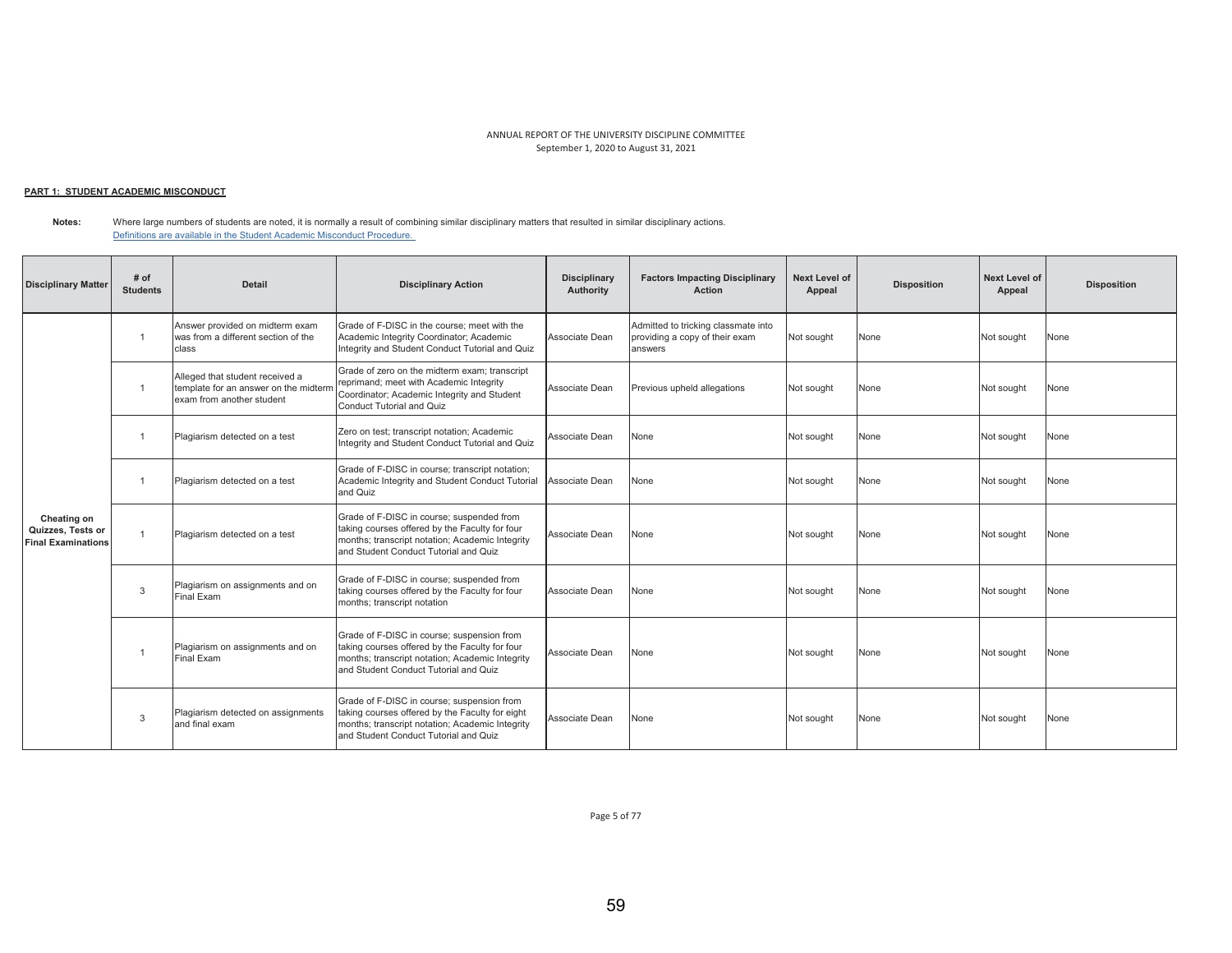## <u> PART 1: STUDENT ACADEMIC MISCONDUCT</u>

**Notes:**  Where large numbers of students are noted, it is normally a result of combining similar disciplinary matters that resulted in similar disciplinary actions. Definitions are available in the Student Academic Misconduct Procedure.

| <b>Disciplinary Matter</b>                                    | # of<br><b>Students</b> | <b>Detail</b>                     | <b>Disciplinary Action</b>                                                                                                                                                                                                            | <b>Disciplinary</b><br>Authority | <b>Factors Impacting Disciplinary</b><br><b>Action</b> | <b>Next Level of</b><br>Appeal | <b>Disposition</b>   | Next Level of<br>Appeal | <b>Disposition</b> |
|---------------------------------------------------------------|-------------------------|-----------------------------------|---------------------------------------------------------------------------------------------------------------------------------------------------------------------------------------------------------------------------------------|----------------------------------|--------------------------------------------------------|--------------------------------|----------------------|-------------------------|--------------------|
| Cheating on<br>Quizzes, Tests or<br><b>Final Examinations</b> |                         | Plagiarism detected on final exam | Grade of F-DISC in course; suspension from<br>taking courses offered by the Faculty for one<br>year; transcript notation; Academic Integrity and<br>Student Conduct Tutorial and Quiz                                                 | Associate Dean                   | None                                                   | LDC                            | <b>Appeal Denied</b> | Not sought              | None               |
|                                                               | $\overline{1}$          | None provided                     | Grade of F-DISC in course; transcript notation;<br>Academic Integrity and Student Conduct Tutorial<br>and Quiz                                                                                                                        | Associate Dean                   | Previous infraction                                    | Not sought                     | None                 | Not sought              | None               |
|                                                               |                         | None provided                     | Grade of F-DISC in course; suspension from<br>taking courses offered by the Faculty for four<br>months; transcript notation; Academic Integrity<br>and Student Conduct Tutorial and Quiz: meet with<br>Academic Integrity Coordinator | Associate Dean                   | Two Previous Infractions                               | Not sought                     | None                 | Not sought              | None               |
|                                                               | $\overline{2}$          | None provided                     | Grade of F-DISC in course; suspension from<br>taking courses offered by the Faculty for four<br>months; transcript notation; Academic Integrity<br>and Student Conduct Tutorial and Quiz                                              | Associate Dean                   | None                                                   | Not sought                     | None                 | Not sought              | None               |
|                                                               |                         | None provided                     | Grade of F-DISC in course; suspension from<br>taking courses offered by the Faculty for four<br>months; transcript notation; meet with Academic<br>Integrity Coordinator                                                              | Associate Dean                   | Previous infraction                                    | Not sought                     | None                 | Not sought              | None               |
|                                                               |                         | None provided                     | Grade of F-DISC in course; transcript notation;<br>meet with Academic Integrity Coordinator;<br>Academic Integrity and Student Conduct Tutorial<br>and Quiz                                                                           | Associate Dean                   | Two previous infractions                               | Not sought                     | None                 | Not sought              | None               |
|                                                               | -1                      | None provided                     | Zero on test; transcript notation; Academic<br>Integrity and Student Conduct Tutorial and Quiz                                                                                                                                        | Associate Dean                   | None                                                   | Not sought                     | None                 | Not sought              | None               |
|                                                               |                         | None provided                     | Grade of F-DISC in course; transcript notation;<br>meet with Academic Integrity Coordinator and<br><b>Student Advisor</b>                                                                                                             | Associate Dean                   | Previous infraction                                    | Not sought                     | None                 | Not sought              | None               |

Page 6 of 77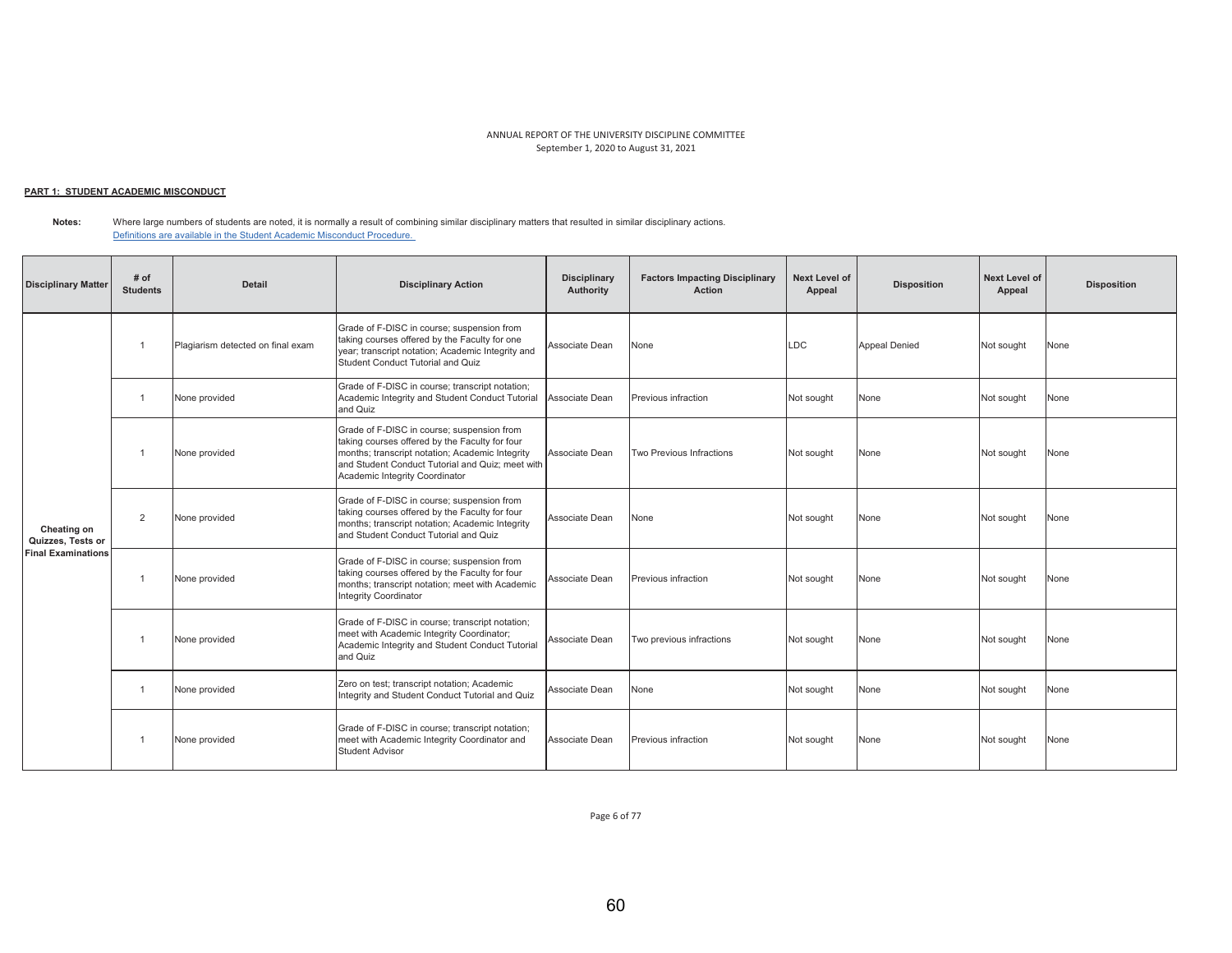## <u> PART 1: STUDENT ACADEMIC MISCONDUCT</u>

**Notes:**  Where large numbers of students are noted, it is normally a result of combining similar disciplinary matters that resulted in similar disciplinary actions. Definitions are available in the Student Academic Misconduct Procedure.

| <b>Disciplinary Matter</b>                                    | # of<br><b>Students</b> | <b>Detail</b> | <b>Disciplinary Action</b>                                                                                                                                                               | <b>Disciplinary</b><br>Authority | <b>Factors Impacting Disciplinary</b><br><b>Action</b> | <b>Next Level of</b><br>Appeal | <b>Disposition</b> | Next Level of<br>Appeal | <b>Disposition</b> |
|---------------------------------------------------------------|-------------------------|---------------|------------------------------------------------------------------------------------------------------------------------------------------------------------------------------------------|----------------------------------|--------------------------------------------------------|--------------------------------|--------------------|-------------------------|--------------------|
| Cheating on<br>Quizzes, Tests or<br><b>Final Examinations</b> |                         | None provided | Grade of F-DISC in course; transcript notation;<br>Academic Integrity and Student Conduct Tutorial<br>and Quiz                                                                           | Associate Dean                   | None                                                   | Not sought                     | None               | Not sought              | None               |
|                                                               |                         | None provided | Zero on question in test                                                                                                                                                                 | Associate Dean                   | Difficult circumstances                                | Not sought                     | None               | Not sought              | None               |
|                                                               |                         | None provided | Grade of F-DISC in course; suspension from<br>taking courses offered by the Faculty for two<br>months; transcript notation; Academic Integrity<br>and Student Conduct Tutorial and Quiz  | Associate Dean                   | Previous infraction                                    | Not sought                     | None               | Not sought              | None               |
|                                                               | 5                       | None provided | Grade of F-DISC in course; transcript notation;<br>Academic Integrity and Student Conduct Tutorial<br>and Quiz                                                                           | Associate Dean                   | none                                                   | Not sought                     | None               | Not sought              | None               |
|                                                               | $\overline{2}$          | None provided | Grade of F-DISC in course; suspension from<br>taking courses offered by the Faculty for four<br>months; transcript notation; Academic Integrity<br>and Student Conduct Tutorial and Quiz | Associate Dean                   | None                                                   | Not sought                     | None               | Not sought              | None               |
|                                                               |                         | None provided | Grade of F-DISC in course; suspension from<br>taking courses offered by the Faculty for eight<br>months; transcript notation                                                             | Associate Dean                   | Previous infraction                                    | Not sought                     | None               | Not sought              | None               |
|                                                               |                         | None provided | Zero on test                                                                                                                                                                             | Associate Dean                   | Unfortunate personal circumstances Not sought          |                                | None               | Not sought              | None               |
|                                                               | $\overline{2}$          | None provided | Zero on assignments; transcript notation;<br>Academic Integrity and Student Conduct Tutorial<br>and Quiz                                                                                 | Department Head                  | None                                                   | Not sought                     | None               | Not sought              | None               |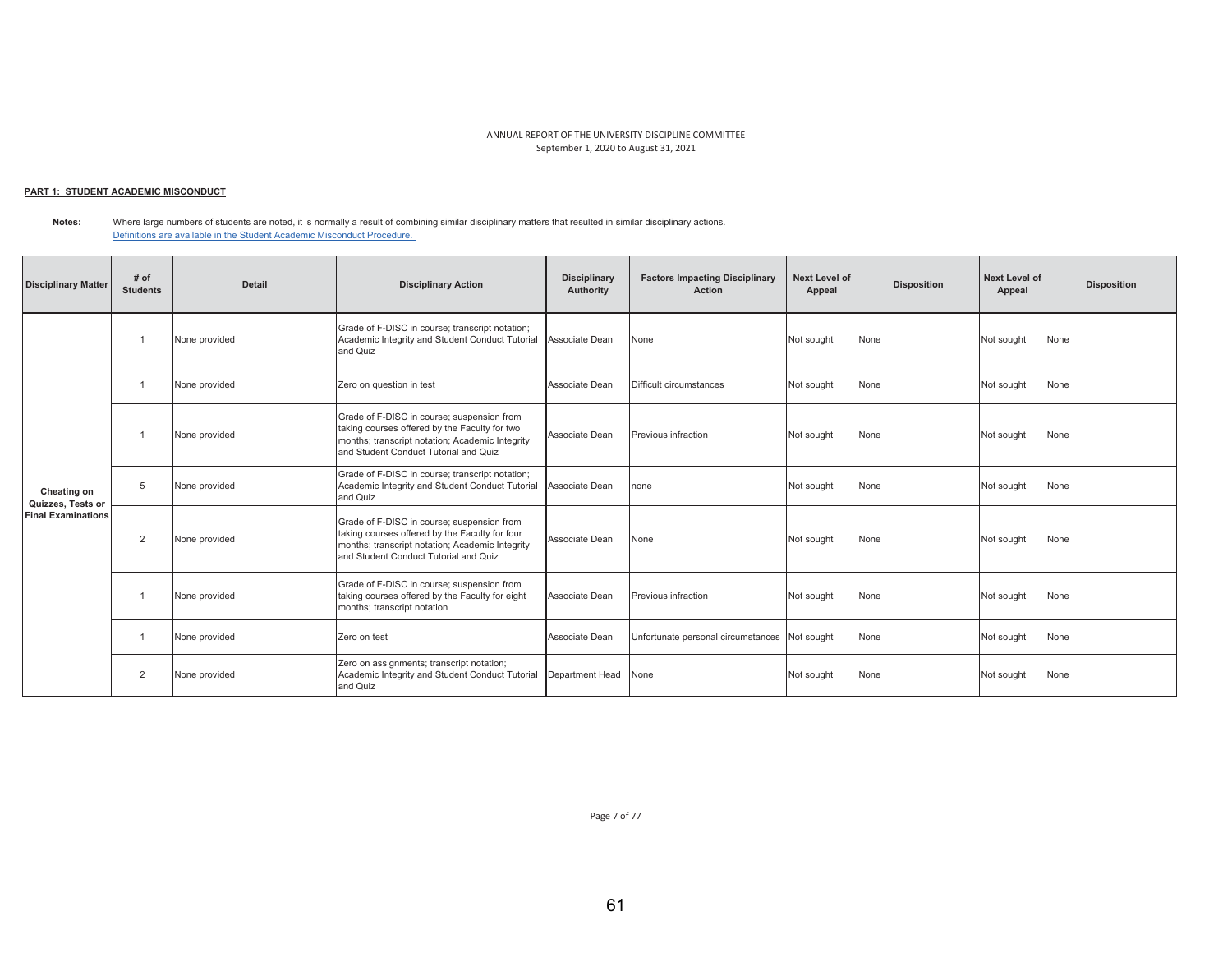## <u> PART 1: STUDENT ACADEMIC MISCONDUCT</u>

**Notes:**  Where large numbers of students are noted, it is normally a result of combining similar disciplinary matters that resulted in similar disciplinary actions. Definitions are available in the Student Academic Misconduct Procedure.

| <b>Disciplinary Matter</b>                                    | # of<br><b>Students</b> | <b>Detail</b> | <b>Disciplinary Action</b>                                                                                                                                                                                                                                                                  | <b>Disciplinary</b><br>Authority | <b>Factors Impacting Disciplinary</b><br><b>Action</b> | Next Level of<br>Appeal | <b>Disposition</b>                                                                                                                                                                                                                                      | Next Level of<br>Appeal | <b>Disposition</b> |
|---------------------------------------------------------------|-------------------------|---------------|---------------------------------------------------------------------------------------------------------------------------------------------------------------------------------------------------------------------------------------------------------------------------------------------|----------------------------------|--------------------------------------------------------|-------------------------|---------------------------------------------------------------------------------------------------------------------------------------------------------------------------------------------------------------------------------------------------------|-------------------------|--------------------|
| Cheating on<br>Quizzes, Tests or<br><b>Final Examinations</b> | $\overline{1}$          | None provided | Zero on the quiz; DISC notation attached to<br>grade; Academic Integrity and Student Conduct<br><b>Tutorial and Quiz</b>                                                                                                                                                                    | Associate Dean                   | None                                                   | LDC                     | Appeal Denied; Disciplinary<br>Action Increased; grade of F-<br>DISC in course; suspension<br>from taking courses offered<br>by the Faculty for eight<br>months; transcript notation;<br>Academic Integrity and<br>Student Conduct Tutorial<br>and Quiz | Not sought              | None               |
|                                                               |                         | None provided | Grade of F-DISC in course; suspension from<br>taking courses offered by the Teaching Faculty<br>and Faculty of Registration for eight months;<br>transcript notation                                                                                                                        | Associate Dean                   | None                                                   | Not sought              | None                                                                                                                                                                                                                                                    | Not sought              | None               |
|                                                               | $\overline{1}$          | None provided | Grade of F-DISC in course; suspension from<br>Faculty of Registration for four months; transcript<br>notation: meet with Student Advisor from Faculty<br>of Registration                                                                                                                    | Associate Dean                   | Two Previous Infractions                               | Not sought              | None                                                                                                                                                                                                                                                    | Not sought              | None               |
|                                                               | $\overline{1}$          | None provided | Grade of F-DISC in course; transcript notation                                                                                                                                                                                                                                              | Associate Dean                   | None                                                   | Not sought              | None                                                                                                                                                                                                                                                    | Not sought              | None               |
|                                                               | $\overline{1}$          | None provided | Grade of F-DISC in course; suspension from<br>taking courses offered by the Faculty for four<br>months; transcript notation                                                                                                                                                                 | Associate Dean                   | Previous infraction                                    | Not sought              | None                                                                                                                                                                                                                                                    | Not sought              | None               |
|                                                               |                         | None provided | Grade of F-DISC in course; suspension from<br>taking courses offered by the Teaching Faculty for<br>one year; suspension from taking courses offered<br>by the Faculty of Registration for four months;<br>transcript notation; Academic Integrity and<br>Student Conduct Tutorial and Quiz | Associate Dean                   | None                                                   | Not sought              | None                                                                                                                                                                                                                                                    | Not sought              | None               |
|                                                               | $\overline{1}$          | None provided | Zero on test                                                                                                                                                                                                                                                                                | Associate Dean                   | None                                                   | Not sought              | None                                                                                                                                                                                                                                                    | Not sought              | None               |

Page 8 of 77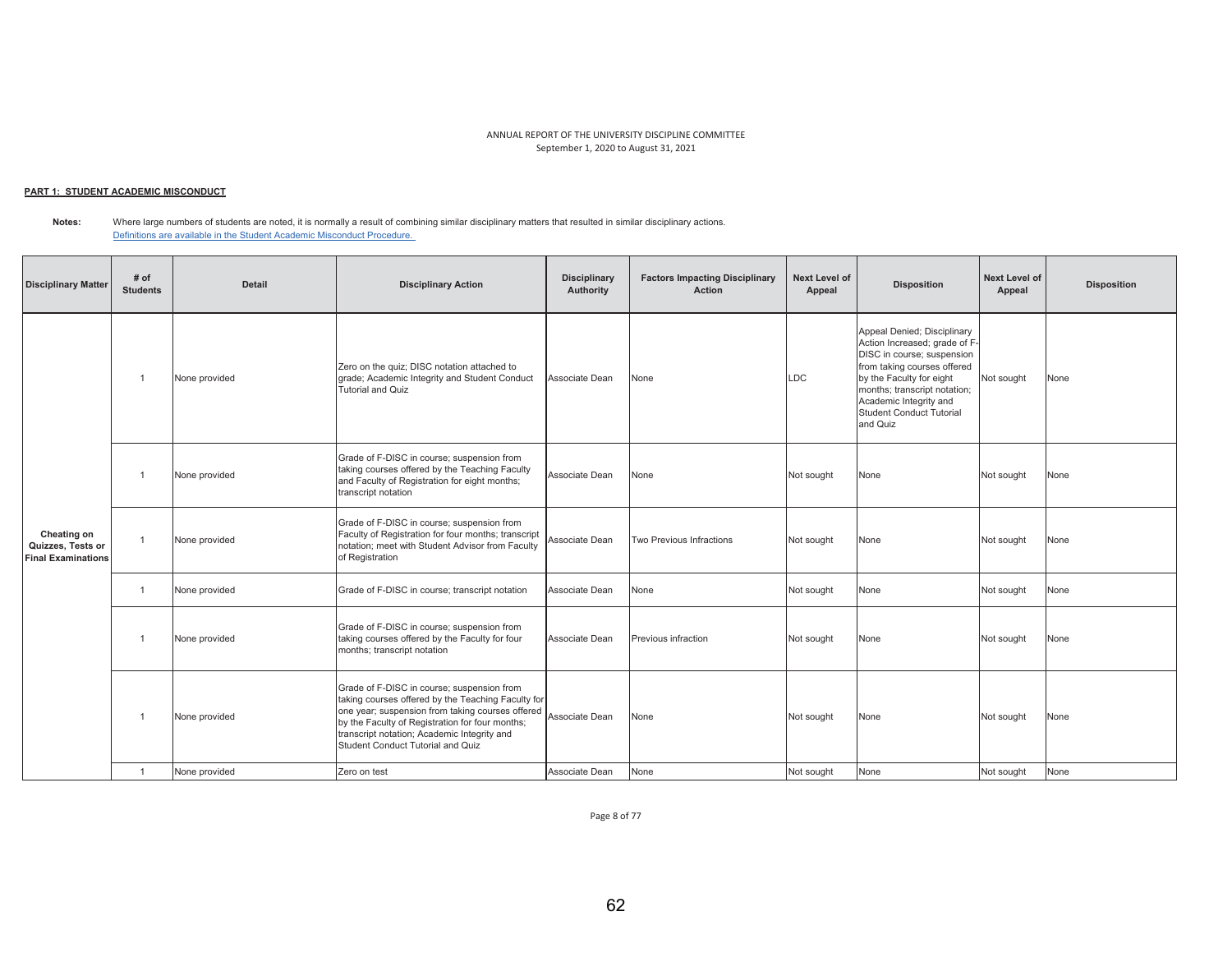## <u> PART 1: STUDENT ACADEMIC MISCONDUCT</u>

**Notes:**  Where large numbers of students are noted, it is normally a result of combining similar disciplinary matters that resulted in similar disciplinary actions. Definitions are available in the Student Academic Misconduct Procedure.

| <b>Disciplinary Matter</b>                     | # of<br><b>Students</b> | <b>Detail</b> | <b>Disciplinary Action</b>                                                                                                                                                                                                                                              | <b>Disciplinary</b><br>Authority | <b>Factors Impacting Disciplinary</b><br><b>Action</b> | <b>Next Level of</b><br>Appeal | <b>Disposition</b> | <b>Next Level of</b><br>Appeal | <b>Disposition</b> |
|------------------------------------------------|-------------------------|---------------|-------------------------------------------------------------------------------------------------------------------------------------------------------------------------------------------------------------------------------------------------------------------------|----------------------------------|--------------------------------------------------------|--------------------------------|--------------------|--------------------------------|--------------------|
| Cheating on                                    |                         | None provided | Grade of F-DISC in course; transcript notation;<br>Academic Integrity and Student Conduct Tutorial<br>and Quiz                                                                                                                                                          | Associate Dean                   | None                                                   | Not sought                     | None               | Not sought                     | None               |
|                                                |                         | None provided | Zero on test; Academic Integrity and Student<br>Conduct Tutorial and Quiz                                                                                                                                                                                               | Associate Dean                   | None                                                   | Not sought                     | None               | Not sought                     | None               |
|                                                |                         | None provided | Grade of F-DISC in course; suspension from<br>taking courses offered by the Faculty for eight<br>months; transcript notation; meet with Student<br>Advisor                                                                                                              | Associate Dean                   | None                                                   | Not sought                     | None               | Not sought                     | None               |
|                                                |                         | None provided | Grade of F-DISC in course; suspension from<br>taking courses offered by the Faculty for eight<br>months; transcript notation; meeting with<br>Academic Integrity Coordinator; meet with<br>Student Advisor; Academic Integrity and Student<br>Conduct Tutorial and Quiz | Associate Dean                   | None                                                   | Not sought                     | None               | Not sought                     | None               |
| Quizzes, Tests or<br><b>Final Examinations</b> | 6                       | None provided | Grade of F-DISC in course; transcript notation                                                                                                                                                                                                                          | Associate Dean                   | None                                                   | Not sought                     | None               | Not sought                     | None               |
|                                                |                         | None provided | Grade of F-DISC in course; transcript notation;<br>Academic Integrity and Student Conduct Tutorial<br>and Quiz; meet with Academic Integrity<br>Coordinator                                                                                                             | Associate Dean                   | Previous infraction                                    | Not sought                     | None               | Not sought                     | None               |
|                                                |                         | None provided | Grade of F-DISC in course; suspension from<br>taking courses offered by the Faculty for four<br>months; transcript notation; Academic Integrity<br>and Student Conduct Tutorial and Quiz                                                                                | Associate Dean                   | None                                                   | Not sought                     | None               | Not sought                     | None               |
|                                                | $\overline{2}$          | None provided | Grade of F-DISC in course; suspension from<br>taking courses offered by the Faculty for eight<br>months; transcript notation; Academic Integrity<br>and Student Conduct Tutorial and Quiz                                                                               | Associate Dean                   | None                                                   | Not sought                     | None               | Not sought                     | None               |

Page 9 of 77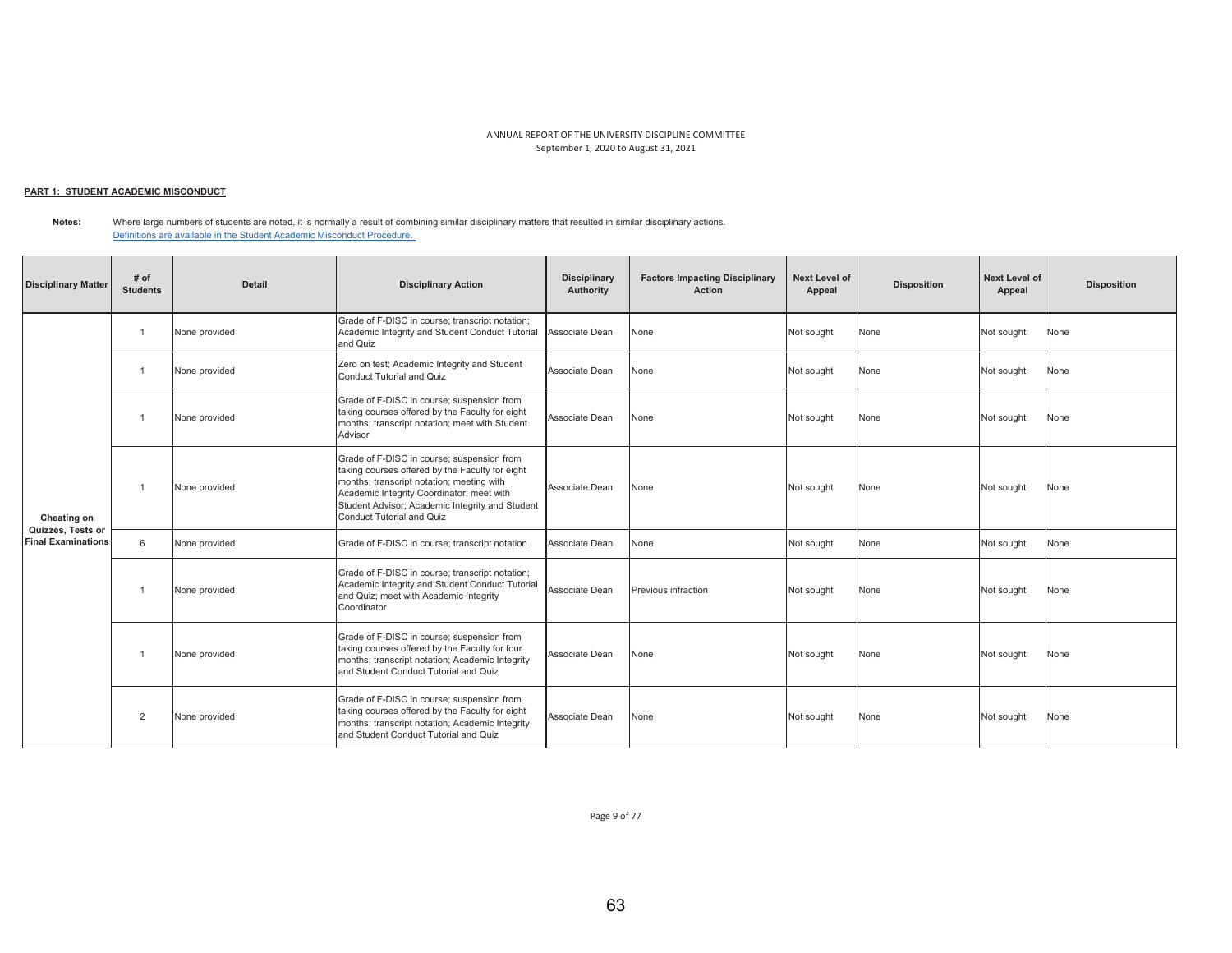## <u> PART 1: STUDENT ACADEMIC MISCONDUCT</u>

**Notes:**  Where large numbers of students are noted, it is normally a result of combining similar disciplinary matters that resulted in similar disciplinary actions. Definitions are available in the Student Academic Misconduct Procedure.

| <b>Disciplinary Matter</b>                                    | # of<br><b>Students</b> | <b>Detail</b>                                                   | <b>Disciplinary Action</b>                                                                                                                                                                                                        | <b>Disciplinary</b><br>Authority | <b>Factors Impacting Disciplinary</b><br><b>Action</b>        | Next Level of<br>Appeal | <b>Disposition</b> | Next Level of<br>Appeal | <b>Disposition</b> |
|---------------------------------------------------------------|-------------------------|-----------------------------------------------------------------|-----------------------------------------------------------------------------------------------------------------------------------------------------------------------------------------------------------------------------------|----------------------------------|---------------------------------------------------------------|-------------------------|--------------------|-------------------------|--------------------|
| Cheating on<br>Quizzes, Tests or<br><b>Final Examinations</b> |                         | None provided                                                   | Grade of F-DISC in course; suspension from<br>taking courses offered by the Faculty for four<br>months; transcript notation                                                                                                       | Associate Dean                   | Apologized; unfortunate<br>circumstances; previous Infraction | Not sought              | None               | Not sought              | None               |
|                                                               | $\overline{2}$          | None provided                                                   | Grade of F-DISC in course; transcript notation;<br>Academic Integrity and Student Conduct Tutorial<br>and Quiz                                                                                                                    | Associate Dean                   | None                                                          | Not sought              | None               | Not sought              | None               |
|                                                               |                         | None provided                                                   | Grade of F-DISC in course; suspension from<br>taking courses offered by the Faculty for eight<br>months; transcript notation                                                                                                      | Associate Dean                   | None                                                          | Not sought              | None               | Not sought              | None               |
|                                                               | $\overline{1}$          | None provided                                                   | Grade of F-DISC in course; transcript notation                                                                                                                                                                                    | Associate Dean                   | None                                                          | Not sought              | None               | Not sought              | None               |
|                                                               |                         | Use of uncited internet sources on two<br>essays and final exam | Grade of F-DISC in course; suspension from<br>taking courses offered by the Teaching Faculty<br>and Faculty of Registration for four months;<br>transcript notation                                                               | Associate Dean                   | None                                                          | Not sought              | None               | Not sought              | None               |
|                                                               |                         | None provided                                                   | Grade of F-DISC in course; suspension from<br>taking courses offered by the Faculty for one<br>year; transcript notation                                                                                                          | Associate Dean                   | Previous infraction                                           | Not sought              | None               | Not sought              | None               |
|                                                               |                         | None provided                                                   | Grade of F-DISC in course; suspension from<br>taking courses offered by the Teaching Faculty<br>and Faculty of Registration for eight months;<br>transcript notation; Academic Integrity and<br>Student Conduct Tutorial and Quiz | Associate Dean                   | None                                                          | Not sought              | None               | Not sought              | None               |
|                                                               |                         | None provided                                                   | Grade of F-DISC in course: meet with Academic<br><b>Integrity Coordinator</b>                                                                                                                                                     | Associate Dean                   | Admitted quilt                                                | Not sought              | None               | Not sought              | None               |
|                                                               | 3                       | None provided                                                   | Grade of F-DISC in course; transcript notation                                                                                                                                                                                    | Associate Dean                   | None                                                          | Not sought              | None               | Not sought              | None               |

Page 10 of 77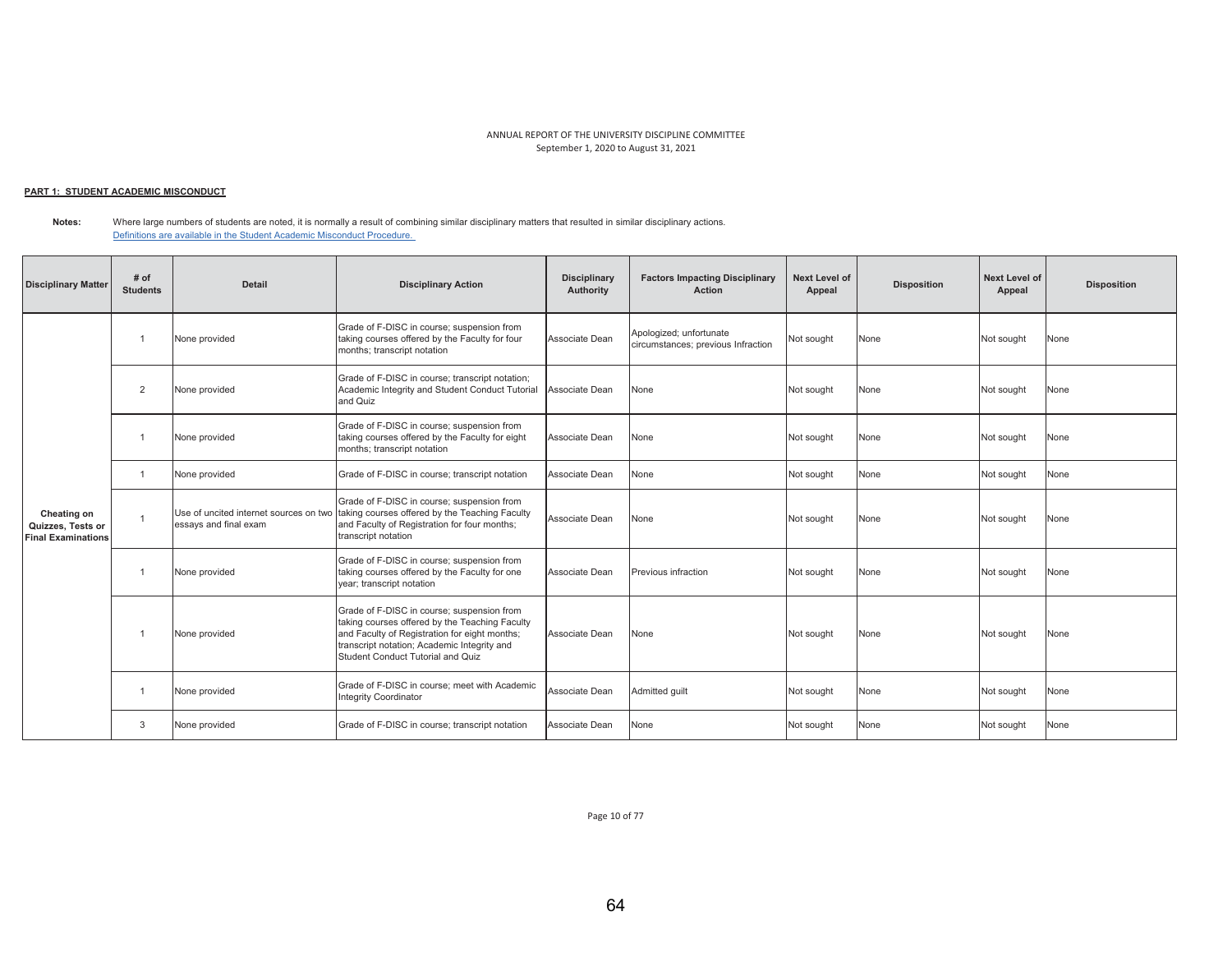## <u> PART 1: STUDENT ACADEMIC MISCONDUCT</u>

**Notes:**  Where large numbers of students are noted, it is normally a result of combining similar disciplinary matters that resulted in similar disciplinary actions. Definitions are available in the Student Academic Misconduct Procedure.

| <b>Disciplinary Matter</b>                                    | # of<br><b>Students</b> | <b>Detail</b>                          | <b>Disciplinary Action</b>                                                                                                                                                                                                                         | <b>Disciplinary</b><br>Authority | <b>Factors Impacting Disciplinary</b><br>Action | <b>Next Level of</b><br>Appeal | <b>Disposition</b> | Next Level of<br>Appeal | <b>Disposition</b> |
|---------------------------------------------------------------|-------------------------|----------------------------------------|----------------------------------------------------------------------------------------------------------------------------------------------------------------------------------------------------------------------------------------------------|----------------------------------|-------------------------------------------------|--------------------------------|--------------------|-------------------------|--------------------|
| Cheating on<br>Quizzes. Tests or<br><b>Final Examinations</b> |                         | None provided                          | Grade of F-DISC in course; suspension from<br>taking courses offered by the Faculty for four<br>months; transcript notation                                                                                                                        | Associate Dean                   | None                                            | Not sought                     | None               | Not sought              | None               |
|                                                               | 3                       | Test                                   | Grade of F-DISC in course; suspension from<br>taking courses offered by the Teaching Faculty<br>and Faculty of Registration for four months;<br>transcript notation                                                                                | Associate Dean                   | None                                            | Not sought                     | None               | Not sought              | None               |
|                                                               |                         | Working with another student on a test | Grade of F-DISC in course; suspension from<br>taking courses offered by the Faculty for four<br>months; transcript notation                                                                                                                        | Associate Dean                   | None                                            | Not sought                     | None               | Not sought              | None               |
|                                                               |                         | None provided                          | Grade of F-DISC in course; suspended from<br>taking courses offered by the Teaching Faculty<br>and Faculty of Registration for one year; transcript Associate Dean<br>notation; Academic Integrity and Student Conduct<br><b>Tutorial and Quiz</b> |                                  | None                                            | Not sought                     | None               | Not sought              | None               |
|                                                               | $\overline{2}$          | None provided                          | Grade of F-DISC in course; suspension from<br>taking courses offered by the Faculty for four<br>months; transcript notation; Academic Integrity<br>and Student Conduct Tutorial and Quiz                                                           | Associate Dean                   | None                                            | Not sought                     | None               | Not sought              | None               |
|                                                               | $\overline{2}$          | None provided                          | Grade of F-DISC in course; suspension from<br>taking courses offered by the Faculty for eight<br>months; transcript notation; Academic Integrity<br>and Student Conduct Tutorial and Quiz                                                          | Associate Dean                   | None                                            | Not sought                     | None               | Not sought              | None               |
|                                                               |                         | None provided                          | Grade of F-DISC in course; transcript notation;<br>Academic Integrity and Student Conduct Tutorial<br>and Quiz                                                                                                                                     | Associate Dean                   | None                                            | Not sought                     | None               | Not sought              | None               |
|                                                               |                         | Plagiarism detected on a test          | Zero on test; transcript notation; Academic<br>Integrity and Student Conduct Tutorial and Quiz                                                                                                                                                     | Associate Dean                   | None                                            | Not sought                     | None               | Not sought              | None               |

Page 11 of 77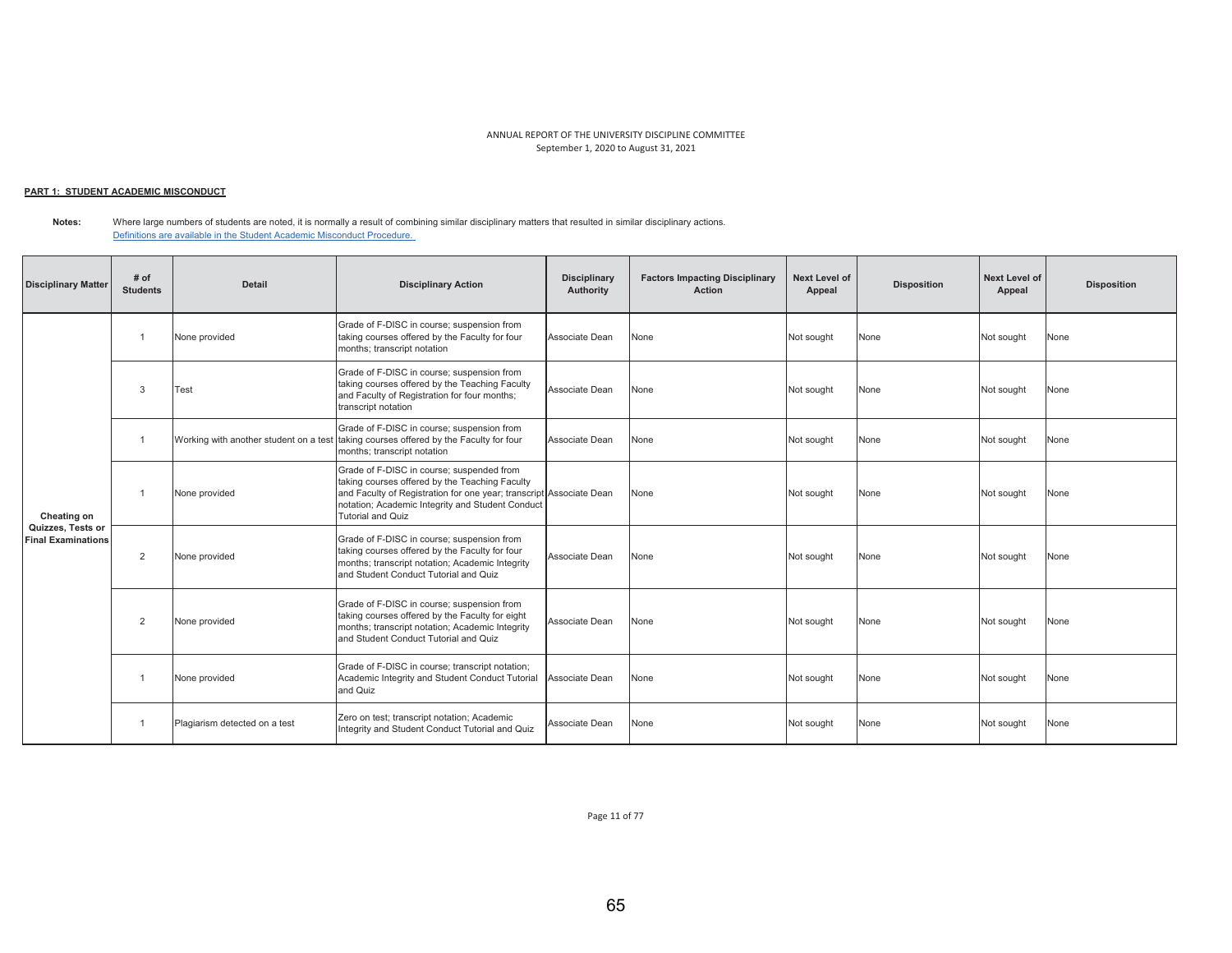## <u> PART 1: STUDENT ACADEMIC MISCONDUCT</u>

**Notes:**  Where large numbers of students are noted, it is normally a result of combining similar disciplinary matters that resulted in similar disciplinary actions. Definitions are available in the Student Academic Misconduct Procedure.

| <b>Disciplinary Matter</b>                                    | # of<br><b>Students</b> | <b>Detail</b>                                                                                                              | <b>Disciplinary Action</b>                                                                                                                                                                                    | <b>Disciplinary</b><br>Authority | <b>Factors Impacting Disciplinary</b><br><b>Action</b>                                           | <b>Next Level of</b><br>Appeal | <b>Disposition</b> | <b>Next Level of</b><br>Appeal | <b>Disposition</b> |
|---------------------------------------------------------------|-------------------------|----------------------------------------------------------------------------------------------------------------------------|---------------------------------------------------------------------------------------------------------------------------------------------------------------------------------------------------------------|----------------------------------|--------------------------------------------------------------------------------------------------|--------------------------------|--------------------|--------------------------------|--------------------|
|                                                               |                         | Plagiarism detected on a test                                                                                              | Grade of F-DISC in course; Suspended from<br>taking courses offered by the Faculty for four<br>months; transcript notation; Academic Integrity<br>and Student Conduct Tutorial and Quiz; Cite Rite<br>Program | Associate Dean                   | None                                                                                             | Not sought                     | None               | Not sought                     | None               |
|                                                               |                         | Plagiarism detected on a test                                                                                              | Grade of F-DISC in course; suspended from<br>taking courses offered by the Faculty for eight<br>months; transcript notation; Academic Integrity<br>and Student Conduct Tutorial and Quiz                      | Associate Dean                   | None                                                                                             | Not sought                     | None               | Not sought                     | None               |
|                                                               |                         | Plagiarism detected on a test                                                                                              | Zero on test; transcript notation; Academic<br>Integrity and Student Conduct Tutorial and Quiz                                                                                                                | Associate Dean                   | None                                                                                             | Not sought                     | None               | Not sought                     | None               |
|                                                               | $\overline{1}$          | Plagiarism detected on a test                                                                                              | Grade of F-DISC in course; transcript notation                                                                                                                                                                | Associate Dean                   | None                                                                                             | Not sought                     | None               | Not sought                     | None               |
| Cheating on<br>Quizzes, Tests or<br><b>Final Examinations</b> | $\overline{1}$          | Parts of plagiarised essay used to<br>answer questions on final exam                                                       | Zero on assignment and the part of assignment<br>that was used in final exam                                                                                                                                  | Associate Dean                   | Documentation of illness; completed<br>a full course load despite illness; did<br>well this term | Not sought                     | None               | Not sought                     | None               |
|                                                               | $\overline{2}$          | Cheating by using unauthorized<br>material while writing the mid-term<br>exam                                              | Grade of zero for the mid-term exam: notation will<br>appear on academic record; Academic Integrity<br>and Student Conduct Tutorial and Quiz                                                                  | Associate Dean                   | Admitted to cheating by using<br>unauthorized material while writing<br>the midterm exam         | Not sought                     | None               | Not sought                     | none               |
|                                                               |                         | Using unauthorized material while<br>writing mid-term                                                                      | F-DISC in the course; suspended from taking<br>Faculty courses for one year                                                                                                                                   | Associate Dean                   | Second instance of academic<br>dishonesty                                                        | Not sought                     | None               | Not sought                     | one                |
|                                                               | $\overline{1}$          | Accessing information from online<br>source while writing the midterm<br>examination                                       | Mark of zero for the midterm examination: DISC<br>notation on transcript; Academic Integrity and<br>Student Conduct Tutorial and Quiz                                                                         | Associate Dean                   | Took full responsibility                                                                         | Not sought                     | None               | Not sought                     | None               |
|                                                               | 5                       | Used unauthorized materials to obtain<br>answers to questions on final exam<br>and subsequently plagiarised the<br>content | Grade of F-Disc in course; suspended from taking<br>Faculty courses for eight months; transcript<br>notation for five years or until graduation                                                               | Dean's Office                    | Honest and willing to accept the<br>allegation, resulting in a reduced<br>suspension             | Not sought                     | None               | Not sought                     | None               |

Page 12 of 77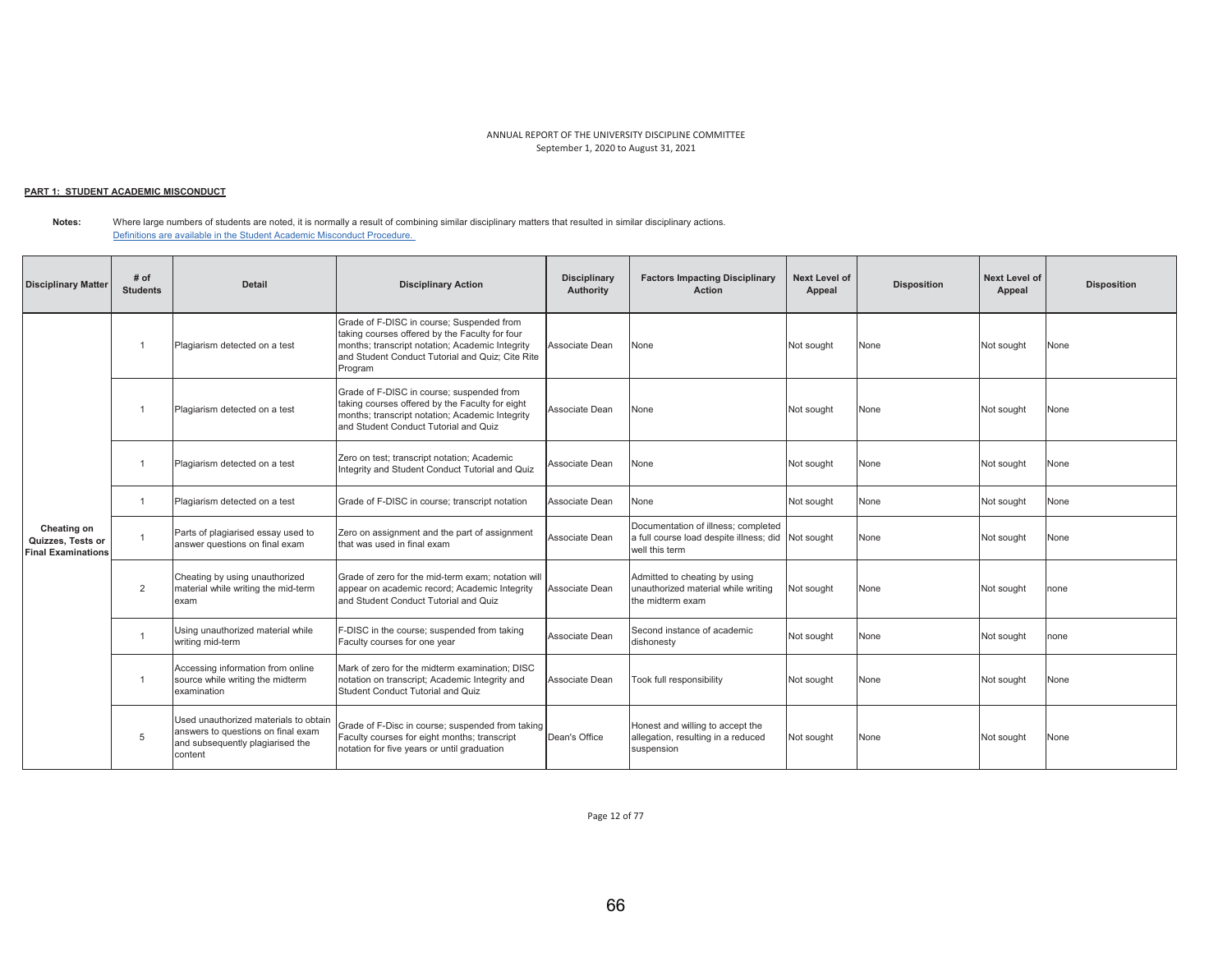# <u> PART 1: STUDENT ACADEMIC MISCONDUCT</u>

**Notes:**  Where large numbers of students are noted, it is normally a result of combining similar disciplinary matters that resulted in similar disciplinary actions. Definitions are available in the Student Academic Misconduct Procedure.

| <b>Disciplinary Matter</b>                                    | $#$ of<br><b>Students</b> | Detail                                                                                                                     | <b>Disciplinary Action</b>                                                                                                                                                                                                     | <b>Disciplinary</b><br>Authority | <b>Factors Impacting Disciplinary</b><br><b>Action</b>                                                                      | Next Level of<br>Appeal | <b>Disposition</b> | <b>Next Level of</b><br>Appeal | <b>Disposition</b> |
|---------------------------------------------------------------|---------------------------|----------------------------------------------------------------------------------------------------------------------------|--------------------------------------------------------------------------------------------------------------------------------------------------------------------------------------------------------------------------------|----------------------------------|-----------------------------------------------------------------------------------------------------------------------------|-------------------------|--------------------|--------------------------------|--------------------|
|                                                               |                           | Used unauthorized materials to obtain<br>answers to questions on final exam<br>and subsequently plagiarised the<br>content | Grade of F-DISC in course; suspended from<br>taking Faculty courses for one year; transcript<br>notation for five years or until graduation                                                                                    | Dean's Office                    | Ignored evidence presented and<br>provided inadequate reasoning; the<br>minimum penalty was issued                          | Not sought              | None               | Not sought                     | None               |
| Cheating on<br>Quizzes, Tests or<br><b>Final Examinations</b> |                           | Used unauthorized materials to obtain<br>answers to questions on final exam<br>and subsequently plagiarised the<br>content | Grade of F-DISC in course; suspended from<br>taking Teaching Faculty courses for eight months;<br>suspended from Faculty of Registration courses<br>for four months; transcript notation for five years<br>or until graduation | Dean's Office                    | Honest and willing to accept the<br>allegation, resulting in a reduced<br>suspension                                        | Not sought              | None               | Not sought                     | None               |
|                                                               |                           | Used unauthorized materials to obtain<br>answers to questions on final exam<br>and subsequently plagiarised the<br>content | Grade of F-DISC in course; suspended from<br>taking Faculty courses for four months; transcript Dean's Office<br>notation for five years or until graduation                                                                   |                                  | Acknowledged the error; unfamiliarity<br>of the academic integrity regulations; Not sought<br>reduced suspension            |                         | None               | Not sought                     | None               |
|                                                               |                           | Used unauthorized materials to obtain<br>answers to questions on final exam<br>and subsequently plagiarised the<br>content | Grade of F-DISC in course; suspended from<br>taking Faculty courses for eight months;<br>transcript notation for five years or until<br>graduation                                                                             | Dean's Office                    | Described study methods; personal<br>situation: admitted to the<br>transgression against regulations;<br>reduced suspension | Not sought              | None               | Not sought                     | None               |
|                                                               |                           | Used unauthorized materials to obtain<br>answers to questions on final exam<br>and subsequently plagiarised the<br>content | Grade of F-DISC in course; suspended from<br>taking Teaching Faculty courses for one year;<br>suspended from Faculty of Registration courses<br>for eight months; transcript notation for five years<br>or until graduation    | Dean's Office                    | Student provided no response to the<br>allegation                                                                           | Not sought              | None               | Not sought                     | None               |
|                                                               |                           | Used unauthorized materials to obtain<br>answers to questions on final exam                                                | Grade of F-DISC in course; suspended from<br>taking Faculty courses for eight months; transcript Dean's Office<br>notation for two years or until graduation                                                                   |                                  | Student took full responsibility and<br>apologized for transgressing final<br>exam regulations                              | Not sought              | None               | Not sought                     | None               |

Page 13 of 77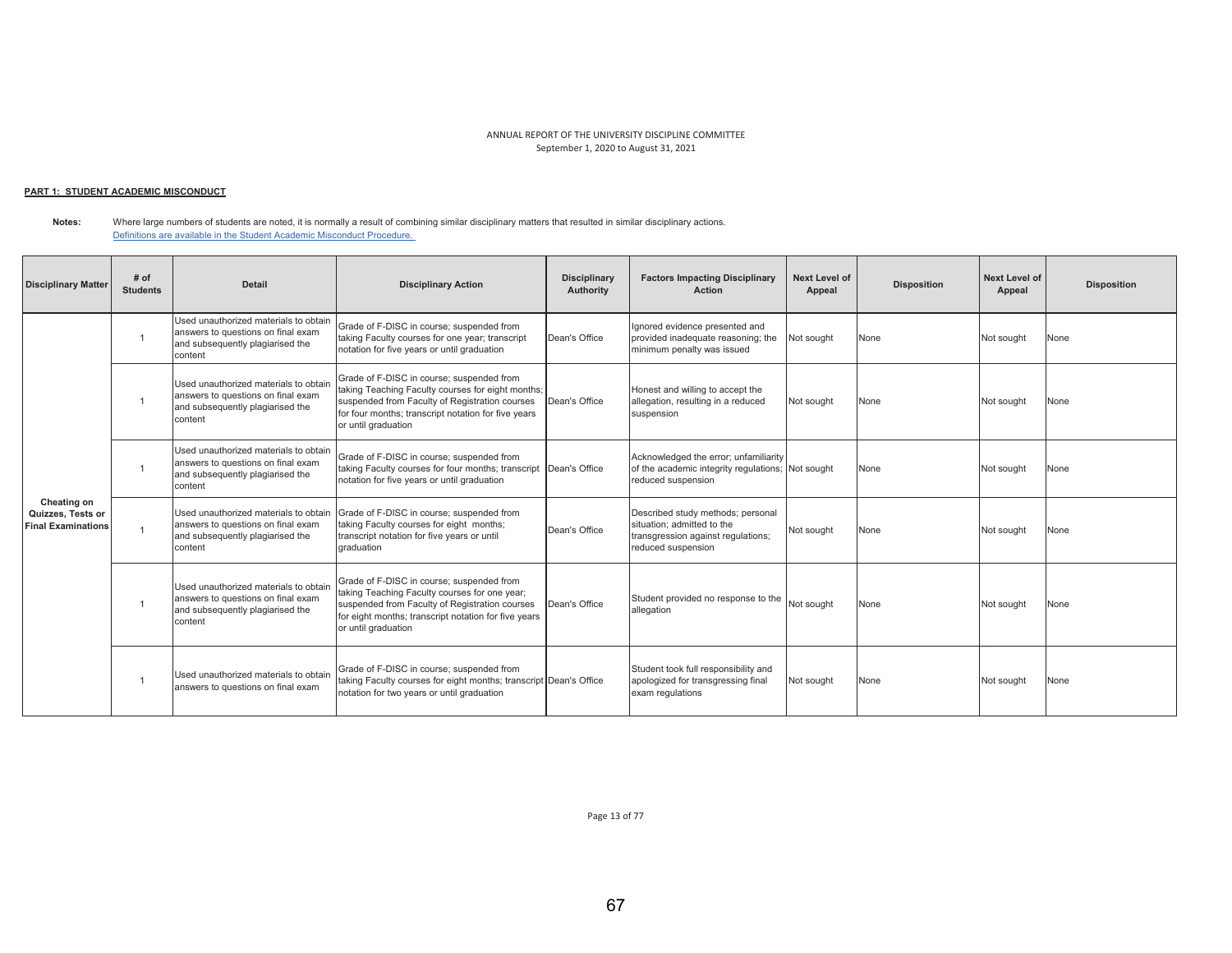# <u> PART 1: STUDENT ACADEMIC MISCONDUCT</u>

**Notes:**  Where large numbers of students are noted, it is normally a result of combining similar disciplinary matters that resulted in similar disciplinary actions. Definitions are available in the Student Academic Misconduct Procedure.

| <b>Disciplinary Matter</b>                                    | # of<br><b>Students</b> | <b>Detail</b>                                                                                                          | <b>Disciplinary Action</b>                                                                                                                                                              | <b>Disciplinary</b><br>Authority | <b>Factors Impacting Disciplinary</b><br><b>Action</b>                                                                       | <b>Next Level of</b><br>Appeal | <b>Disposition</b> | <b>Next Level of</b><br>Appeal | <b>Disposition</b> |
|---------------------------------------------------------------|-------------------------|------------------------------------------------------------------------------------------------------------------------|-----------------------------------------------------------------------------------------------------------------------------------------------------------------------------------------|----------------------------------|------------------------------------------------------------------------------------------------------------------------------|--------------------------------|--------------------|--------------------------------|--------------------|
|                                                               | $\overline{1}$          | Used unauthorized materials to obtain<br>answers to questions on final exam<br>and posted exam questions online        | Grade of F-DISC in course; suspended from<br>taking Teaching Faculty and Faculty of<br>Registration courses for eight months; transcript<br>notation for five years or until graduation | Dean's Office                    | Student accepted the consequences<br>of their actions and displayed<br>remorse for transgressing final exam<br>regulations   | Not sought                     | None               | Not sought                     | None               |
| Cheating on<br>Quizzes, Tests or<br><b>Final Examinations</b> |                         | Used unauthorized materials to obtain<br>answers to questions on the final<br>exam and posted exam questions<br>online | Grade of F-DISC in course; suspended from<br>taking Faculty courses for eight months; transcript Dean's Office<br>notation for two years or until graduation                            |                                  | Honest, remorseful; personal issues Not sought                                                                               |                                | None               | Not sought                     | None               |
|                                                               | 2                       | Used unauthorized materials to obtain<br>answers to questions on the final<br>exam                                     | Grade of F-DISC in course; suspended from<br>taking Faculty courses for one year; transcript<br>notation for five years or until graduation                                             | Dean's Office                    | Denied and contested the allegation;<br>standard penalty                                                                     | Not sought                     | None               | Not sought                     | None               |
|                                                               | $\overline{1}$          | Used unauthorized materials to obtain<br>answers to questions on the final<br>exam                                     | Grade of F-DISC in course; suspended from<br>taking Faculty courses for eight months; transcript Dean's Office<br>notation for five years or until graduation                           |                                  | Expressed remorse within their<br>statement, resulting in a reduced<br>suspension                                            | Not sought                     | None               | Not sought                     | None               |
|                                                               | $\overline{1}$          | Used unauthorized materials to obtain<br>answers to questions on the final<br>exam                                     | Grade of F-DISC in course; suspended from<br>taking Faculty courses for eight months; transcript Dean's Office<br>notation for five years or until graduation                           |                                  | Displayed inadequate understanding<br>of academic integrity regulations;<br>reduced suspension                               | Not sought                     | None               | Not sought                     | None               |
|                                                               | $\overline{1}$          | Used unauthorized materials to obtain<br>answers to questions on the final<br>exam and posted exam questions<br>online | Grade of F-DISC in course; suspended from<br>taking Faculty courses for one year; transcript<br>notation for five years or until graduation                                             | Dean's Office                    | Failed to address the allegation<br>within their statement; standard<br>penalty                                              | Not sought                     | None               | Not sought                     | None               |
|                                                               | 2                       | Used unauthorized materials to obtain<br>answers to questions on the final<br>exam                                     | Grade of F-DISC in course; suspended from<br>taking Faculty courses for eight months; transcript Dean's Office<br>notation for five years or until graduation                           |                                  | Accepted the allegation and showed<br>remorse; reduced suspension                                                            | Not sought                     | None               | Not sought                     | None               |
|                                                               |                         | Used unauthorized materials to post<br>and view answers to questions on the<br>final exam                              | Grade of F-DISC in course; suspended from<br>taking Faculty courses for eight months; transcript Dean's Office<br>notation for five years or until graduation                           |                                  | Displayed inadequate understanding<br>of academic integrity regulations;<br>remorse for their actions: reduced<br>suspension | Not sought                     | None               | Not sought                     | None               |

Page 14 of 77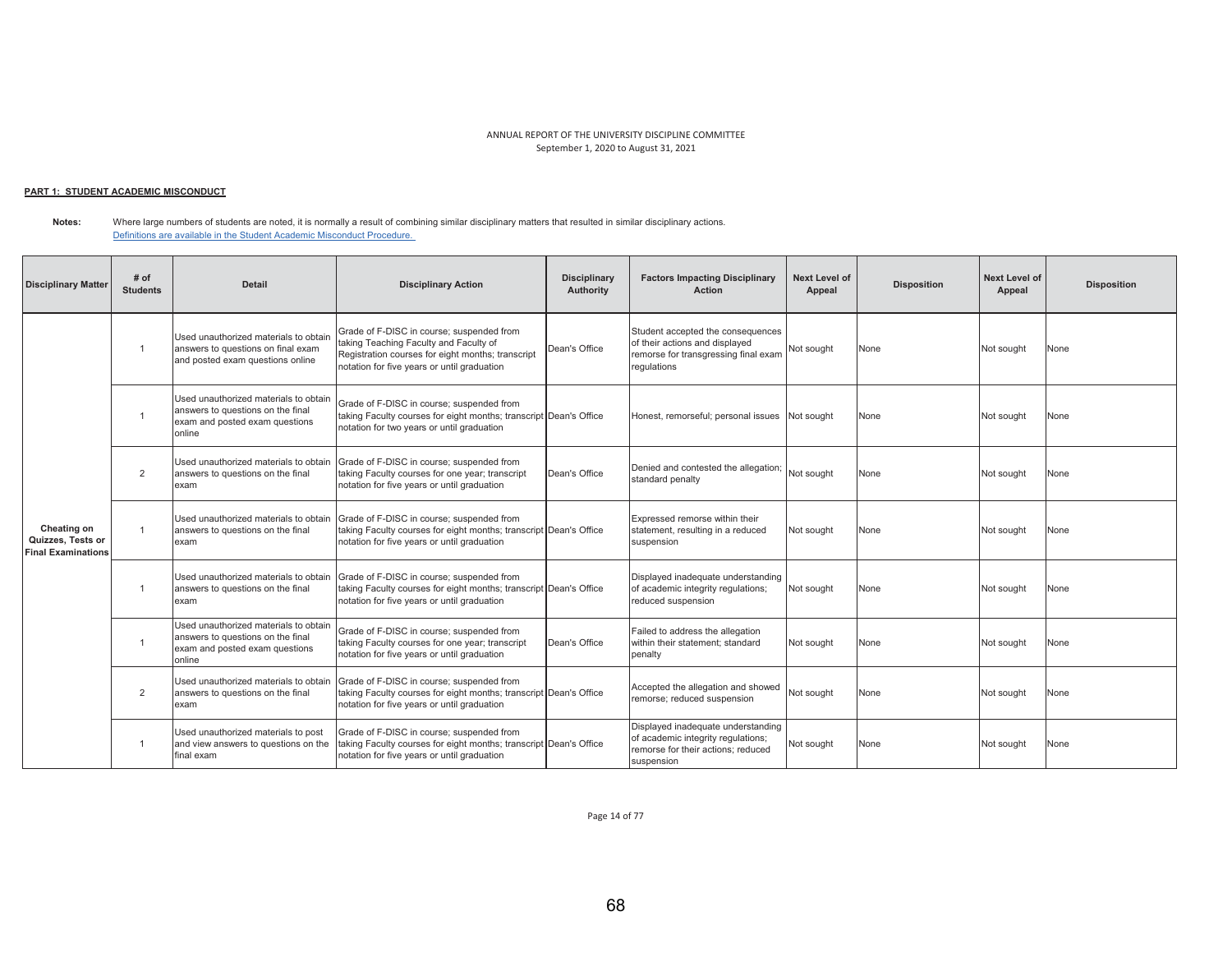## <u> PART 1: STUDENT ACADEMIC MISCONDUCT</u>

**Notes:**  Where large numbers of students are noted, it is normally a result of combining similar disciplinary matters that resulted in similar disciplinary actions. Definitions are available in the Student Academic Misconduct Procedure.

| <b>Disciplinary Matter</b>                     | # of<br><b>Students</b> | <b>Detail</b>                                                                                                                          | <b>Disciplinary Action</b>                                                                                                                                                                           | <b>Disciplinary</b><br>Authority | <b>Factors Impacting Disciplinary</b><br><b>Action</b>                                                                                          | <b>Next Level of</b><br>Appeal | <b>Disposition</b> | <b>Next Level of</b><br>Appeal | <b>Disposition</b> |
|------------------------------------------------|-------------------------|----------------------------------------------------------------------------------------------------------------------------------------|------------------------------------------------------------------------------------------------------------------------------------------------------------------------------------------------------|----------------------------------|-------------------------------------------------------------------------------------------------------------------------------------------------|--------------------------------|--------------------|--------------------------------|--------------------|
|                                                | $\overline{1}$          | Used unauthorized materials to obtain<br>answers to questions on the final<br>exam and posted exam questions<br>online for two courses | Grade of F-DISC in one course; grade of zero on<br>assignment for other course; suspended from<br>taking Faculty courses for eight months; transcript<br>notation for five years or until graduation | Dean's Office                    | Took full responsibility for their<br>actions; apologized for transgressing Not sought<br>academic integrity regulations;<br>reduced suspension |                                | None               | Not sought                     | None               |
| Cheating on                                    | $\overline{1}$          | Used unauthorized materials to obtain<br>answers to questions on the final<br>exam                                                     | Grade of F-DISC in course; suspended from<br>taking Faculty courses for eight months; transcript Dean's Office<br>notation for five years or until graduation                                        |                                  | Took full responsibility for<br>transgressing the academic integrity<br>regulations; honest and remorseful;<br>reduced suspension               | Not sought                     | None               | Not sought                     | None               |
|                                                | $\overline{1}$          | Used unauthorized materials to obtain<br>answers to questions on the final<br>exam                                                     | Grade of F-DISC in course; suspended from<br>taking Faculty courses for one year; transcript<br>notation for five years or until graduation                                                          | Dean's Office                    | Provided a short statement<br>accepting responsibility with no<br>remorse for their actions; standard<br>suspension                             | Not sought                     | None               | Not sought                     | None               |
|                                                | $\overline{1}$          | Used unauthorized materials to obtain<br>answers to questions on the final<br>exam                                                     | Grade of F-DISC in course; suspended from<br>taking Faculty courses for one year; transcript<br>notation for five years or until graduation                                                          | Dean's Office                    | None                                                                                                                                            | Not sought                     | None               | Not sought                     | None               |
| Quizzes, Tests or<br><b>Final Examinations</b> | $\overline{1}$          | Used unauthorized materials to obtain<br>answers to questions on the final<br>exam and posted exam questions<br>online                 | Grade of F-DISC in course; suspended from<br>taking Faculty courses for 18 months; transcript<br>notation for five years or until graduation                                                         | Dean's Office                    | Provided no statement; posted the<br>intellectual property of the professor                                                                     | Not sought                     | None               | Not sought                     | None               |
|                                                |                         | Used unauthorized materials to obtain<br>answers to questions on the final<br>exam and posted exam questions<br>online                 | Grade of F-DISC in the course; suspended from<br>taking Faculty courses eight months; transcript<br>notation for five years or until graduation                                                      | Dean's Office                    | Honest: showed remorse: admitted<br>to transgressing the academic<br>integrity regulations; reduced<br>suspension                               | Not sought                     | None               | Not sought                     | None               |
|                                                | $\overline{2}$          | Used unauthorized materials to obtain<br>answers to questions on the final<br>exam                                                     | Grade of F-DISC in course; suspended from<br>taking Faculty courses for eight months; transcript Dean's Office<br>notation for five years or until graduation                                        |                                  | Accepted the allegation; honest<br>about transgressing academic<br>integrity regulations; reduced<br>suspension                                 | Not sought                     | None               | Not sought                     | None               |
|                                                |                         | Used unauthorized materials to post<br>answers to questions on the final<br>exam                                                       | Grade of F-DISC in the course; suspended from<br>taking Faculty courses for eight months; transcript Dean's Office<br>notation for five years or until graduation                                    |                                  | Accepted the allegation; honest;<br>reduced suspension                                                                                          | Not sought                     | None               | Not sought                     | None               |

Page 15 of 77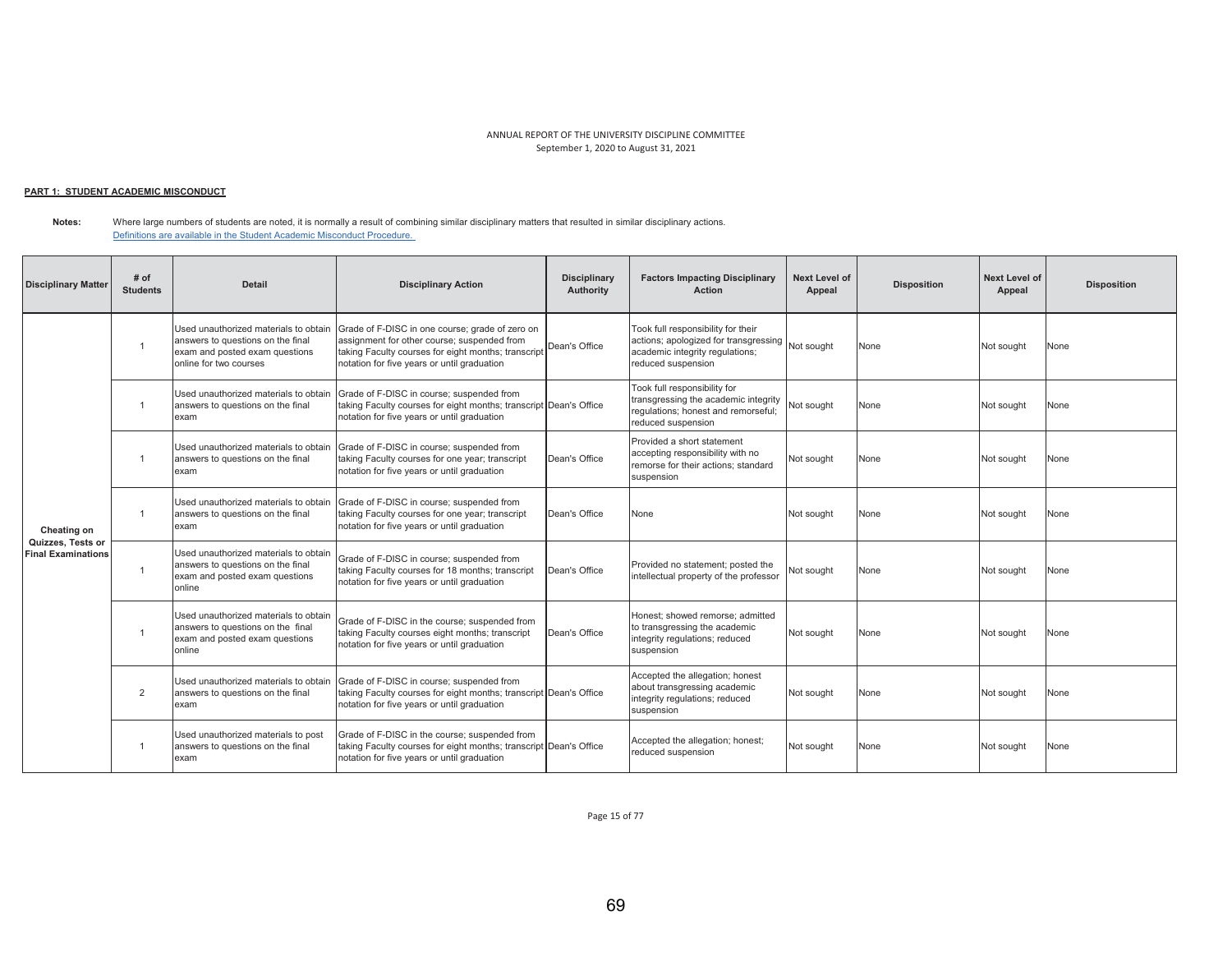## <u> PART 1: STUDENT ACADEMIC MISCONDUCT</u>

**Notes:**  Where large numbers of students are noted, it is normally a result of combining similar disciplinary matters that resulted in similar disciplinary actions. Definitions are available in the Student Academic Misconduct Procedure.

| <b>Disciplinary Matter</b>                                    | # of<br><b>Students</b> | <b>Detail</b>                                                                             | <b>Disciplinary Action</b>                                                                                                                                                                                               | <b>Disciplinary</b><br>Authority | <b>Factors Impacting Disciplinary</b><br><b>Action</b>                                                                                             | Next Level of<br>Appeal | <b>Disposition</b> | <b>Next Level of</b><br>Appeal | <b>Disposition</b> |
|---------------------------------------------------------------|-------------------------|-------------------------------------------------------------------------------------------|--------------------------------------------------------------------------------------------------------------------------------------------------------------------------------------------------------------------------|----------------------------------|----------------------------------------------------------------------------------------------------------------------------------------------------|-------------------------|--------------------|--------------------------------|--------------------|
|                                                               | $\overline{1}$          | Used unauthorized materials to obtain<br>answers to questions on the final<br>exam        | Grade of F-DISC in the course; suspended from<br>taking Teaching Faculty courses for one year and<br>from Faculty of Registration courses for eight<br>months; transcript notation for five years or until<br>draduation | Dean's Office                    | Denied and contested the allegation;<br>standard penalty                                                                                           | Not sought              | None               | Not sought                     | None               |
|                                                               | $\overline{1}$          | Inappropriate collaboration and use of<br>unauthorized materials during the final<br>exam | Grade of F-DISC in the course: transcript notation<br>for five years or until graduation                                                                                                                                 | Dean's Office                    | Apologized for their actions: close to<br>finishing their degree                                                                                   | Not sought              | None               | Not sought                     | None               |
| Cheating on<br>Quizzes, Tests or<br><b>Final Examinations</b> | 6                       | Inappropriate collaboration and use of<br>unauthorized materials during the final<br>exam | Grade of F-DISC in the course: suspended from<br>taking Faculty courses for eight months; transcript Dean's Office<br>notation for five years or until graduation                                                        |                                  | Honest and willing to accept the<br>allegation; reduced suspension                                                                                 | Not sought              | None               | Not sought                     | None               |
|                                                               | $\overline{1}$          | Used unauthorized material or<br>inappropriately communicated during<br>Final Exam        | Grade of F-DISC in the course; suspended from<br>taking Faculty courses for one year; transcript for Dean's Office<br>five years or until graduation                                                                     |                                  | Accepted the allegation however,<br>showed no remorse towards their<br>actions; standard penalty                                                   | Not sought              | None               | Not sought                     | None               |
|                                                               | $\overline{1}$          | Used unauthorized material or<br>inappropriately communicated during<br>the final exam    | F-DISC in the course; suspended eight months;<br>Academic Integrity and Student Conduct Tutorial<br>and Quiz                                                                                                             | Dean's Office                    | Honest, accepted the allegation;<br>apologized for their transgression of<br>the academic integrity regulations;<br>reduced suspension             | Not sought              | None               | Not sought                     | None               |
|                                                               |                         | Cheating on a final exam                                                                  | Grade of F-DISC in the course; suspended from<br>taking Faculty courses for eight months;<br>transcript notation for five years or until<br>draduation                                                                   | Dean's Office                    | Took full responsibility for the<br>academic misconduct; apologized for<br>transgressing the academic integrity<br>regulations; reduced suspension | Not sought              | None               | Not sought                     | None               |
|                                                               |                         | Student did not cite resources used for<br>the open-book final exam                       | Grade of F-DISC in course; suspended from<br>taking Faculty courses for eight months; transcript Dean's Office<br>notation for two years or until graduation                                                             |                                  | Took responsibility; did not intend to<br>transgress the academic integrity<br>requlations; showed remorse;<br>reduced suspension                  | Not sought              | None               | Not sought                     | None               |
|                                                               |                         | Used unauthorized materials to obtain<br>answers to the final exam                        | Grade of F-DISC in the course; suspended from<br>taking Faculty courses for one year; transcript<br>notation for five years or until graduation                                                                          | Dean's Office                    | No response to the allegation letter;<br>standard penalties                                                                                        | Not sought              | None               | Not sought                     | None               |

Page 16 of 77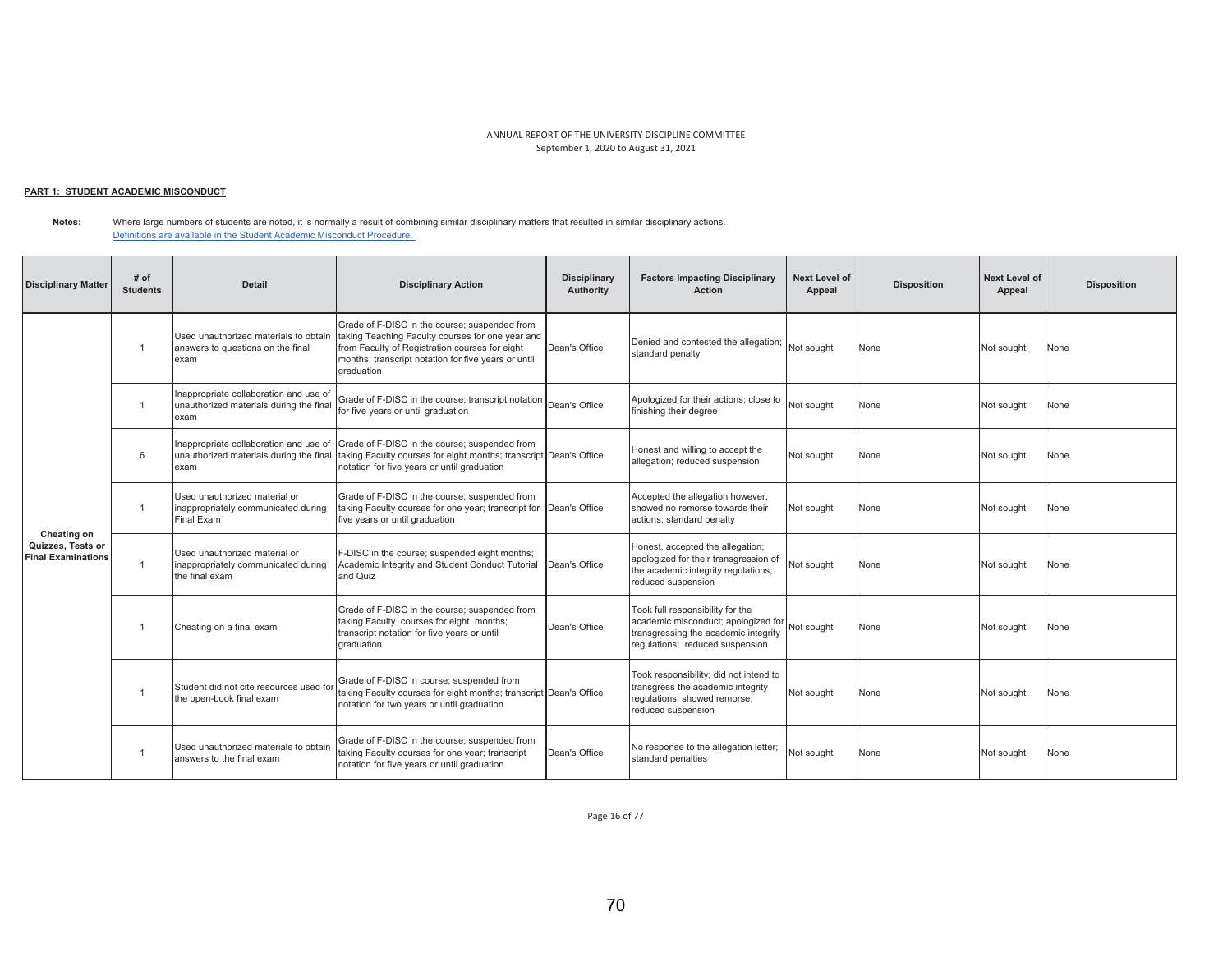## <u> PART 1: STUDENT ACADEMIC MISCONDUCT</u>

**Notes:**  Where large numbers of students are noted, it is normally a result of combining similar disciplinary matters that resulted in similar disciplinary actions. Definitions are available in the Student Academic Misconduct Procedure.

| <b>Disciplinary Matter</b>                                    | # of<br><b>Students</b> | <b>Detail</b>                                                                        | <b>Disciplinary Action</b>                                                                                                                                        | <b>Disciplinary</b><br>Authority | <b>Factors Impacting Disciplinary</b><br><b>Action</b>                                                             | Next Level of<br>Appeal | <b>Disposition</b> | <b>Next Level of</b><br>Appeal | <b>Disposition</b> |
|---------------------------------------------------------------|-------------------------|--------------------------------------------------------------------------------------|-------------------------------------------------------------------------------------------------------------------------------------------------------------------|----------------------------------|--------------------------------------------------------------------------------------------------------------------|-------------------------|--------------------|--------------------------------|--------------------|
|                                                               |                         | Used unauthorized materials to obtain<br>answers to the final exam                   | Grade of F-DISC in the course; suspended from<br>taking Faculty courses for eight months; transcript Dean's Office<br>notation for five years or until graduation |                                  | Took responsibility, indicated they<br>were pressured and showed<br>remorse; reduced suspension                    | Not sought              | None               | Not sought                     | None               |
|                                                               | $\overline{1}$          | Used unauthorized materials to obtain<br>answers to the final exam                   | Grade of F-DISC in the course; suspended from<br>taking Faculty courses for eight months; transcript Dean's Office<br>notation for five years or until graduation |                                  | Took full responsibility and showed<br>remorse; reduced suspension                                                 | Not sought              | None               | Not sought                     | None               |
| Cheating on<br>Quizzes, Tests or<br><b>Final Examinations</b> |                         | Used unauthorized materials to obtain<br>answers to the final exam                   | Grade of F-DISC; suspended from taking Faculty<br>courses for eight months; transcript notation for<br>five years or until graduation                             | Dean's Office                    | Took full responsibility; honest;<br>showed remorse: reduced<br>suspension                                         | Not sought              | None               | Not sought                     | None               |
|                                                               | $\overline{1}$          | Used unauthorized materials to obtain<br>and plagiarize answers to the final<br>exam | Grade of F-DISC in the course; suspended from<br>taking Faculty courses for eight months; transcript Dean's Office<br>notation for five years or until graduation |                                  | Accepted the allegation; apologized;<br>reduced suspension                                                         | Not sought              | None               | Not sought                     | None               |
|                                                               | $\overline{1}$          | Used unauthorized materials to obtain<br>answers to the final exam                   | Grade of F-DISC in course; suspended from<br>taking Faculty courses for one year; transcript for Dean's Office<br>five years or until graduation                  |                                  | No response to the allegation letter;<br>standard penalties                                                        | Not sought              | None               | Not sought                     | None               |
|                                                               | 10                      | Used unauthorized materials to obtain<br>answers to the final exam                   | Grade of F-DISC in the course; suspended from<br>taking Faculty courses for eight months; transcript Dean's Office<br>notation for five years or until graduation |                                  | Admitted to engaging in academic<br>misconduct; honest; apologized;<br>reduced suspension                          | Not sought              | None               | Not sought                     | None               |
|                                                               |                         | Used unauthorized materials to obtain<br>answers to the final exam                   | Grade of F-DISC in the course; suspended from<br>taking Faculty courses for one year; transcript<br>notation for five years or until graduation                   | Dean's Office                    | Student did not respond to the<br>allegation letter; standard penalties                                            | Not sought              | None               | Not sought                     | None               |
|                                                               | $\overline{1}$          | Used unauthorized materials to obtain<br>answers to the final exam                   | Grade of F-DISC in the course; suspended from<br>taking Faculty courses for four months; transcript Dean's Office<br>notation for five years or until graduation  |                                  | Accepted the allegation; apologized;<br>explained how panicked they were<br>during the exam: reduced<br>suspension | Not sought              | None               | Not sought                     | None               |
|                                                               |                         | Engaged in inappropriate collaboration<br>during the final exam                      | Grade of F-DISC in the course; suspended from<br>taking Faculty courses for eight months; transcript Dean's Office<br>notation for five years or until graduation |                                  | Actions were emotionally driven;<br>apologized; reduced suspension                                                 | Not sought              | None               | Not sought                     | None               |

Page 17 of 77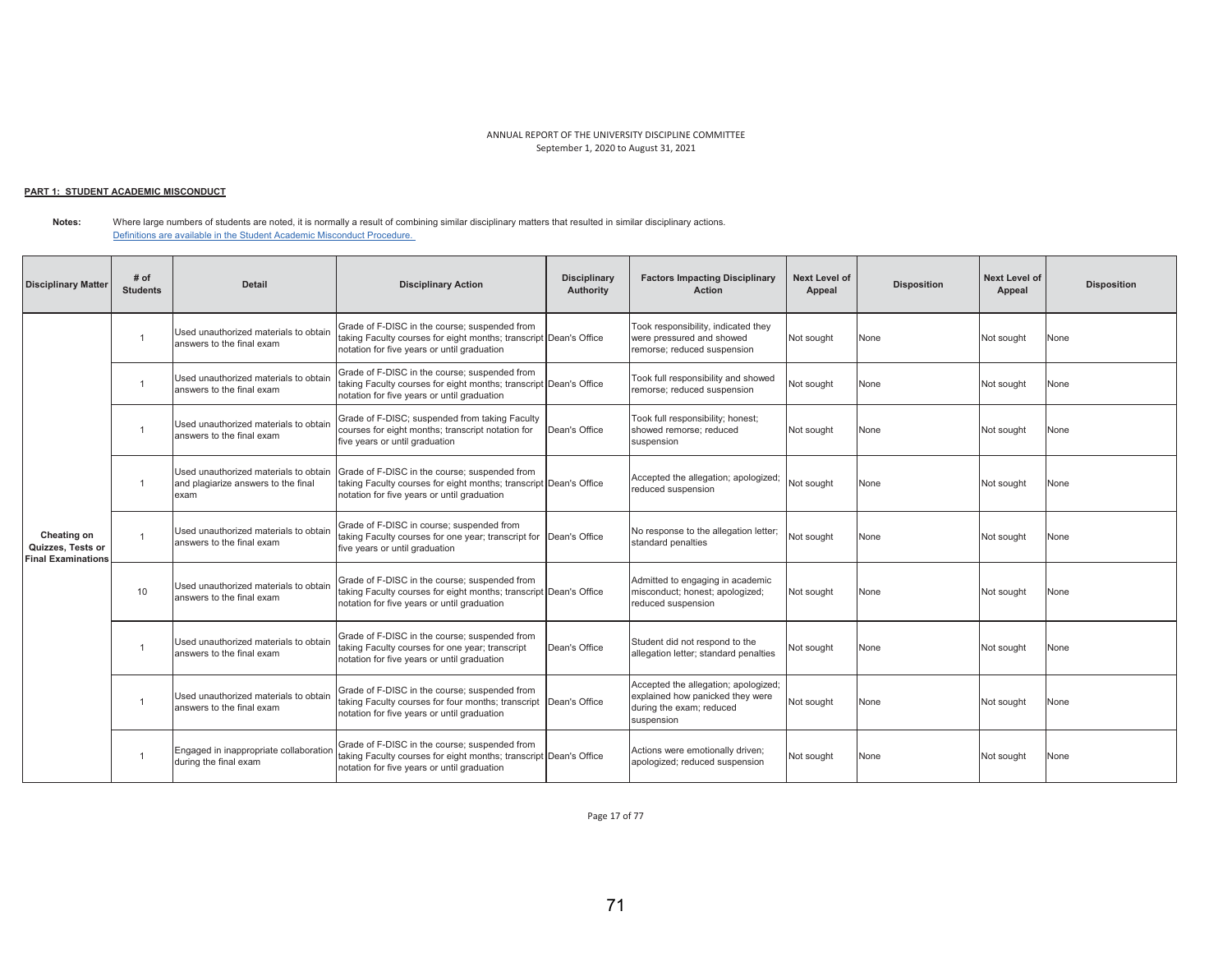## <u> PART 1: STUDENT ACADEMIC MISCONDUCT</u>

**Notes:**  Where large numbers of students are noted, it is normally a result of combining similar disciplinary matters that resulted in similar disciplinary actions. Definitions are available in the Student Academic Misconduct Procedure.

| <b>Disciplinary Matter</b>                                    | # of<br><b>Students</b> | <b>Detail</b>                                                                                                                                   | <b>Disciplinary Action</b>                                                                                                                                        | <b>Disciplinary</b><br>Authority | <b>Factors Impacting Disciplinary</b><br><b>Action</b>                                                                                             | <b>Next Level of</b><br>Appeal | <b>Disposition</b> | <b>Next Level of</b><br>Appeal | <b>Disposition</b> |
|---------------------------------------------------------------|-------------------------|-------------------------------------------------------------------------------------------------------------------------------------------------|-------------------------------------------------------------------------------------------------------------------------------------------------------------------|----------------------------------|----------------------------------------------------------------------------------------------------------------------------------------------------|--------------------------------|--------------------|--------------------------------|--------------------|
|                                                               | - 1                     | Engaged in inappropriate collaboration<br>during the final exam                                                                                 | Grade of F-DISC in the course; apology letter to<br>the instructor; transcript notation for two years or<br>until graduation                                      | Dean's Office                    | Accepted the allegation; remorse;<br>close to graduation                                                                                           | Not sought                     | None               | Not sought                     | None               |
|                                                               | $\overline{2}$          | Inappropriate collaboration during the<br>final exam                                                                                            | Grade of F-DISC in the course; suspended from<br>taking Faculty courses for eight months; transcript Dean's Office<br>notation for five years or until graduation |                                  | Accepted the allegation; honest;<br>reduced suspension                                                                                             | Not sought                     | None               | Not sought                     | None               |
|                                                               |                         | Used unauthorized materials to obtain<br>and post answers to the final exam                                                                     | Grade of F-DISC in the course; suspended from<br>taking Faculty courses for eight months; transcript Dean's Office<br>notation for five years or until graduation |                                  | Denied and contested the allegation,<br>however, showed remorse; reduced<br>suspension                                                             | Not sought                     | None               | Not sought                     | None               |
| Cheating on<br>Quizzes, Tests or<br><b>Final Examinations</b> | $\overline{1}$          | Used unauthorized materials to obtain<br>and post answers to the final exam                                                                     | Grade of F-DISC in the course; suspended for<br>eight months                                                                                                      | Dean's Office                    | None                                                                                                                                               | Not sought                     | None               | Not sought                     | None               |
|                                                               | 5                       | Used unauthorized materials to obtain<br>and post answers to Term Test                                                                          | Grade of F-DISC in the course; suspended from<br>taking Faculty courses for eight months; transcript Dean's Office<br>notation for five years or until graduation |                                  | Agreed that they engaged in<br>academic misconduct; apologized;<br>reduced suspension                                                              | Not sought                     | None               | Not sought                     | None               |
|                                                               | $\overline{1}$          | Used unauthorized materials to obtain<br>answers to Term Test                                                                                   | Grade of F-DISC in the course; suspended from<br>taking Faculty courses for four months; transcript Dean's Office<br>notation for five years or until graduation  |                                  | Admitted to engaging in academic<br>misconduct; honest; apologized;<br>reduced suspension                                                          | Not sought                     | None               | Not sought                     | None               |
|                                                               | -1                      | Used unauthorized materials to obtain<br>answers to final exam for two courses,<br>and engaged in inappropriate<br>collaboration on assignments | Grade of F-DISC in both courses: student is<br>recommended to take four months off for mental<br>health reasons                                                   | Dean's Office                    | Admitted to engaging in academic<br>misconduct; apologized; experienced<br>struggles; recommendation to take<br>time off from study to get healthy | Not sought                     | None               | Not sought                     | None               |
|                                                               | -1                      | Used unauthorized materials to obtain<br>answers to the midterm for one course<br>and to obtain answers on the final<br>exam for another course | Grade of F-DISC in both courses; suspended<br>from taking Faculty courses for eight months;<br>transcript notation for five years or until<br>graduation          | Dean's Office                    | Remorseful; recognized that what<br>transpired was academic<br>misconduct; reduced suspension                                                      | Not sought                     | None               | Not sought                     | None               |

Page 18 of 77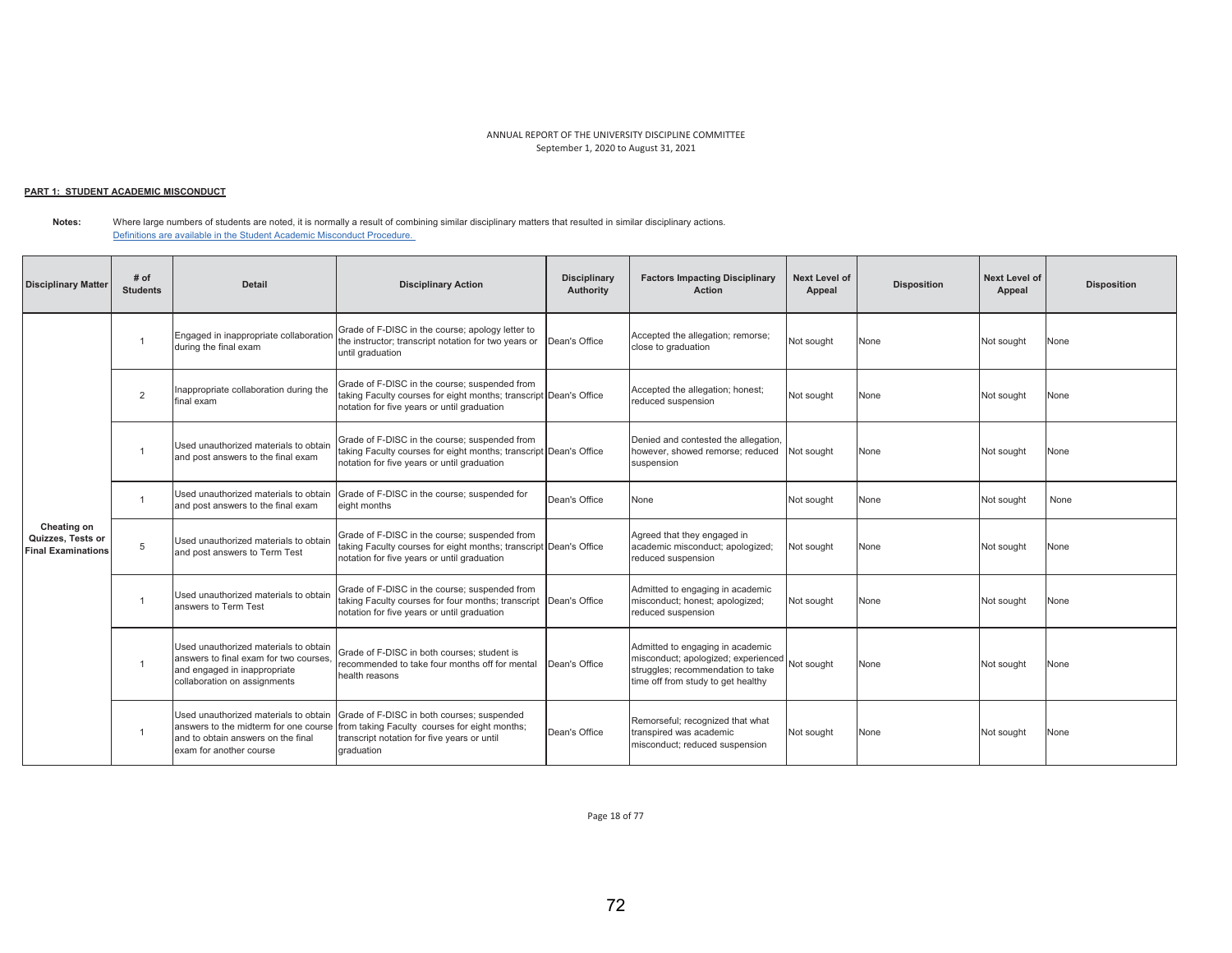## <u> PART 1: STUDENT ACADEMIC MISCONDUCT</u>

**Notes:**  Where large numbers of students are noted, it is normally a result of combining similar disciplinary matters that resulted in similar disciplinary actions. Definitions are available in the Student Academic Misconduct Procedure.

| <b>Disciplinary Matter</b>                     | # of<br><b>Students</b> | <b>Detail</b>                                                                                   | <b>Disciplinary Action</b>                                                                                                                                                                                             | <b>Disciplinary</b><br>Authority | <b>Factors Impacting Disciplinary</b><br><b>Action</b>                                                                                            | <b>Next Level of</b><br>Appeal | <b>Disposition</b> | <b>Next Level of</b><br>Appeal | <b>Disposition</b> |
|------------------------------------------------|-------------------------|-------------------------------------------------------------------------------------------------|------------------------------------------------------------------------------------------------------------------------------------------------------------------------------------------------------------------------|----------------------------------|---------------------------------------------------------------------------------------------------------------------------------------------------|--------------------------------|--------------------|--------------------------------|--------------------|
|                                                | $\overline{1}$          | Used unauthorized materials to obtain<br>and post answers to the final exams<br>for two courses | Grade of F-DISC in both courses; suspended<br>from taking Faculty courses for one year;<br>transcript notation for five years or until<br>graduation                                                                   | Dean's Office                    | Honest; apologized; in consultation<br>with the Faculty of Registration, the<br>standard penalty was imposed                                      | Not sought                     | None               | Not sought                     | None               |
| Cheating on                                    | $\overline{1}$          | Used unauthorized materials to obtain<br>and post answers to the final exam of<br>two courses.  | Grade of F-DISC in both courses; suspended<br>from taking Faculty courses for one year;<br>transcript notation for five years or until<br>draduation                                                                   | Dean's Office                    | Honest; apologetic regarding one<br>allegation, however, no response<br>was given for the other allegation;<br>standard penalty                   | Not sought                     | None               | Not sought                     | None               |
|                                                | $\overline{1}$          | Used unauthorized materials to obtain<br>and post answers to the final exam                     | Grade of F-DISC in the course; suspended from<br>taking Faculty courses for eight months; transcript Dean's Office<br>notation for five years or until graduation                                                      |                                  | Accepted the allegation; apologized;<br>reduced suspension                                                                                        | Not sought                     | None               | Not sought                     | None               |
|                                                |                         | Used unauthorized materials to obtain<br>and post answers to the final exam                     | Grade of F-DISC in the course; suspended from<br>taking Teaching Faculty courses for one year;<br>suspended from Faculty of Registration for four<br>months; transcript notation for five years or until<br>graduation | Dean's Office                    | Denied and contested the allegation<br>and tried to place blame on others:<br>standard penalty issued                                             | Not sought                     | None               | Not sought                     | None               |
| Quizzes, Tests or<br><b>Final Examinations</b> | $\overline{2}$          | Inappropriate collaboration for two<br>midterms and the final exam                              | Grade of F-DISC in the course; suspended from<br>taking Faculty courses for eight months; transcript Dean's Office<br>notation for five years or until graduation                                                      |                                  | Admitted to engaging in academic<br>misconduct; honest; apologized;<br>reduced suspension                                                         | Not sought                     | None               | Not sought                     | None               |
|                                                | $\overline{1}$          | Used unauthorized materials to obtair<br>and post answers to the final exam                     | Grade of F-DISC in the course: suspended from<br>taking Faculty courses for a year; transcript<br>notation for five years or until graduation                                                                          | Dean's Office                    | Provided no statement; posted the<br>intellectual property of the professor; Not sought<br>standard penalty                                       |                                | None               | Not sought                     | None               |
|                                                |                         | Used unauthorized materials to obtain<br>and post answers to the final exam                     | Grade of F-DISC in the course; suspended from<br>taking Faculty courses for two years; transcript<br>notation for five years or until graduation                                                                       | Dean's Office                    | Provided no statement; posted the<br>intellectual property of the professor;<br>second upheld allegation; standard<br>penalty for second incident | Not souaht                     | None               | Not sought                     | None               |
|                                                |                         | Used unauthorized materials to obtain<br>answers to the final exam                              | Grade of F-DISC in the course; suspended from<br>taking Teaching Faculty and Faculty of<br>Registration courses for eight months; transcript<br>notation for five years or until graduation                            | Dean's Office                    | Admitted to transgressing the final<br>exam regulations; apologized;<br>stressors involved that influenced<br>their choices; reduced suspension   | Not sought                     | None               | Not sought                     | None               |

Page 19 of 77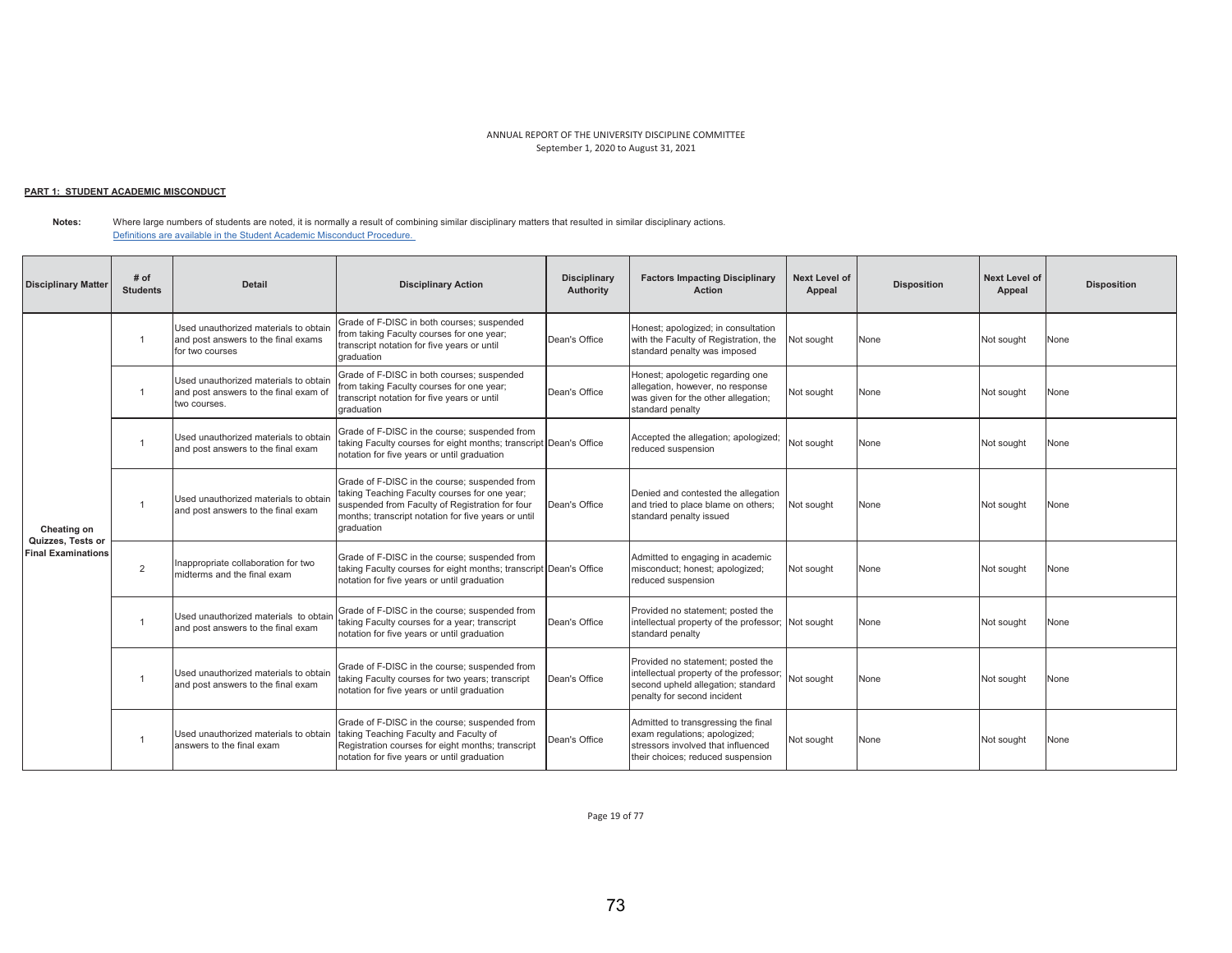## <u> PART 1: STUDENT ACADEMIC MISCONDUCT</u>

**Notes:**  Where large numbers of students are noted, it is normally a result of combining similar disciplinary matters that resulted in similar disciplinary actions. Definitions are available in the Student Academic Misconduct Procedure.

| <b>Disciplinary Matter</b>                     | # of<br><b>Students</b> | <b>Detail</b>                                                               | <b>Disciplinary Action</b>                                                                                                                                                                 | <b>Disciplinary</b><br>Authority | <b>Factors Impacting Disciplinary</b><br><b>Action</b>                                                                             | Next Level of<br>Appeal | <b>Disposition</b> | Next Level of<br>Appeal | <b>Disposition</b> |
|------------------------------------------------|-------------------------|-----------------------------------------------------------------------------|--------------------------------------------------------------------------------------------------------------------------------------------------------------------------------------------|----------------------------------|------------------------------------------------------------------------------------------------------------------------------------|-------------------------|--------------------|-------------------------|--------------------|
|                                                |                         | Used unauthorized materials to obtain<br>answers to two quizzes             | Grade of F-DISC in the course; suspended from<br>taking Teaching Faculty and Faculty of<br>Registration courses for one year; transcript<br>notation for five years or until graduation    | Dean's Office                    | Provided no statement; posted the<br>intellectual property of the professor;<br>standard penalty                                   | Not sought              | None               | Not sought              | None               |
|                                                |                         | Inappropriate collaboration to obtain<br>answers to the final exam          | Grade of F-DISC in the course: suspended from<br>taking Faculty courses for one year; transcript for Dean's Office<br>five years or until graduation                                       |                                  | Failed to explain the similarity of<br>answers in their statement; standard Not sought<br>penalty                                  |                         | None               | Not sought              | None               |
| Cheating on                                    |                         | Used unauthorized materials to obtain<br>and post answers to the final exam | Grade of F-DISC in the course: suspended from<br>taking Faculty courses for eight months; transcript Dean's Office<br>notation for five years or until graduation                          |                                  | Admitted to engaging in academic<br>misconduct; apologized; realized<br>their actions were unacceptable;<br>reduced suspension     | Not sought              | None               | Not sought              | None               |
|                                                |                         | Used unauthorized materials to obtain<br>and post answers to the final exam | Grade of F-DISC in the course; suspended from<br>taking Teaching Faculty and Faculty of<br>Registration courses for eight months; transcript<br>notation for two years or until graduation | Dean's Office                    | Admitted to engaging in academic<br>misconduct: stated that it would not<br>happen in the future: reduced<br>suspension            | Not sought              | None               | Not sought              | None               |
| Quizzes, Tests or<br><b>Final Examinations</b> |                         | Used unauthorized materials to obtain<br>and post answers to the final exam | Grade of F-DISC in the course; suspended from<br>taking Faculty courses for four months                                                                                                    | Dean's Office                    | Admitted to engaging in academic<br>misconduct; stressors influenced<br>their choices; reduced suspension                          | Not sought              | None               | Not sought              | None               |
|                                                |                         | Used unauthorized materials to obtain<br>and post answers to the final exam | Grade of F-DISC in the course; suspended from<br>taking Faculty courses for eight months;<br>transcript notation for five years or until<br>graduation                                     | Dean's Office                    | Took responsibility for transgressing<br>the final exam regulations; explained<br>the stressors that lead them to make<br>choices  | Not sought              | None               | Not sought              | None               |
|                                                |                         | Used unauthorized materials to obtain<br>answers to the final exam          | Grade of F-DISC in the course; suspended from<br>taking Faculty courses for one year; transcript<br>notation for five years or until graduation                                            | Dean's Office                    | Failed to contest the allegation;<br>standard penalty                                                                              | Not sought              | None               | Not sought              | None               |
|                                                |                         | Used unauthorized materials to obtain<br>and post answers to the final exam | Grade of F-DISC in the course; suspended from<br>taking Faculty courses for eight months; on<br>transcript for five years or until graduation                                              | Dean's Office                    | Accepted the allegation; took<br>responsibility for transgressing the<br>final exam regulations; apologized;<br>reduced suspension | Not sought              | None               | Not sought              | None               |

Page 20 of 77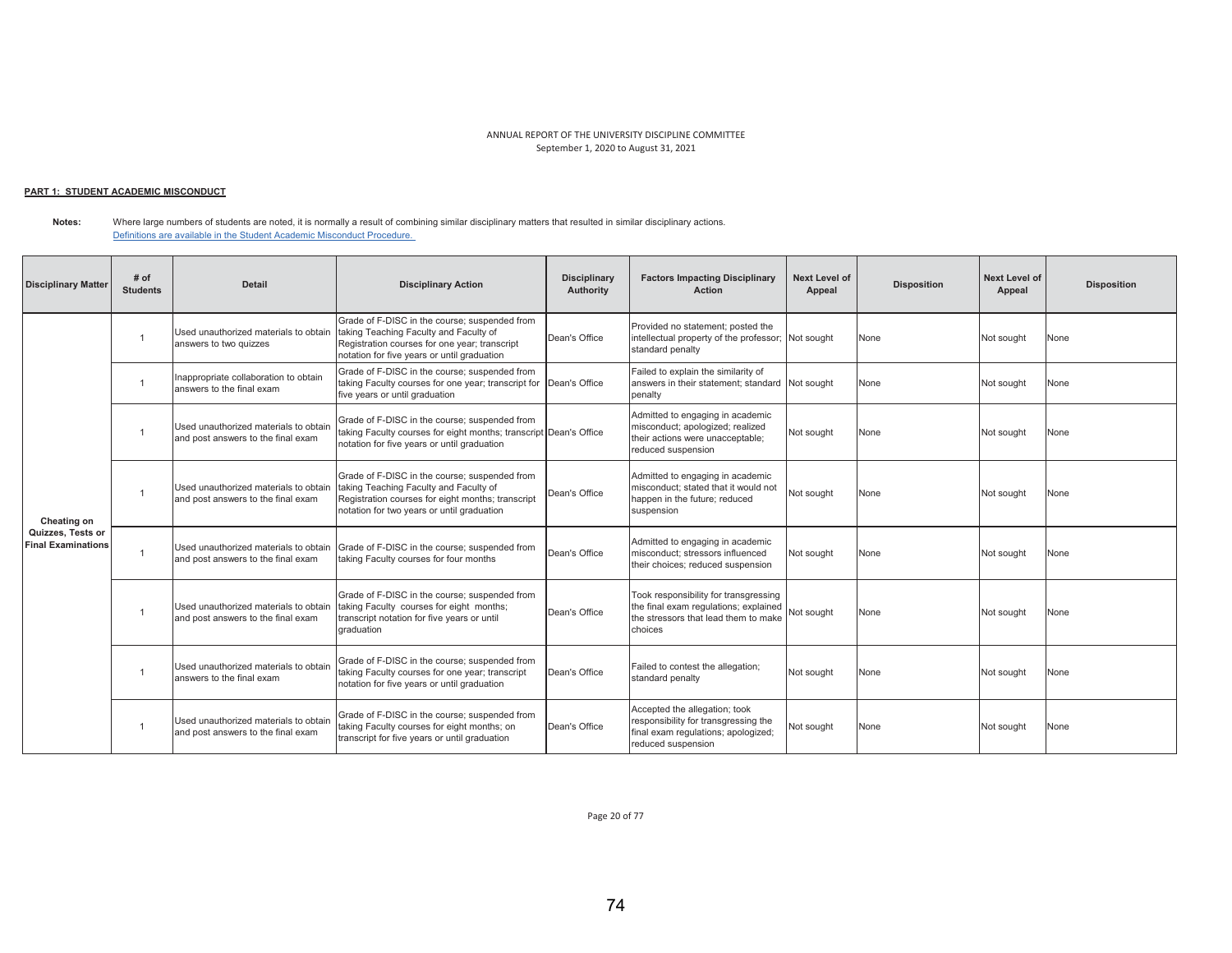# <u> PART 1: STUDENT ACADEMIC MISCONDUCT</u>

**Notes:**  Where large numbers of students are noted, it is normally a result of combining similar disciplinary matters that resulted in similar disciplinary actions. Definitions are available in the Student Academic Misconduct Procedure.

| <b>Disciplinary Matter</b>                                    | # of<br><b>Students</b> | <b>Detail</b>                                                                                                                                            | <b>Disciplinary Action</b>                                                                                                                                                                                                  | <b>Disciplinary</b><br>Authority | <b>Factors Impacting Disciplinary</b><br><b>Action</b>                                                                       | <b>Next Level of</b><br>Appeal | <b>Disposition</b> | <b>Next Level of</b><br>Appeal | <b>Disposition</b> |
|---------------------------------------------------------------|-------------------------|----------------------------------------------------------------------------------------------------------------------------------------------------------|-----------------------------------------------------------------------------------------------------------------------------------------------------------------------------------------------------------------------------|----------------------------------|------------------------------------------------------------------------------------------------------------------------------|--------------------------------|--------------------|--------------------------------|--------------------|
|                                                               |                         | Used unauthorized materials to obtain<br>and post answers to the final exam                                                                              | Grade of F-DISC in the course; suspended from<br>taking Faculty courses for one year; transcript for<br>five years or until graduation                                                                                      | Dean's Office                    | Failed to contest the allegation;<br>standard penalty                                                                        | Not sought                     | None               | Not sought                     | None               |
|                                                               |                         | Used unauthorized materials to obtain<br>and post answers to the final exam                                                                              | Grade of F-DISC in the course; suspended from<br>taking Faculty courses for eight months; transcript Dean's Office<br>notation for five years or until graduation                                                           |                                  | Explained what academic integrity<br>meant to them and how they<br>understand what they did was wrong;<br>reduced suspension | Not sought                     | None               | Not sought                     | None               |
| Cheating on<br>Quizzes, Tests or<br><b>Final Examinations</b> |                         | Used unauthorized materials to obtain<br>and post answers to the final exam                                                                              | Grade of F-DISC in the course; suspended from<br>taking Teaching Faculty and Faculty of<br>Registration courses for eight months; transcript<br>notation for five years or until graduation                                 | Dean's Office                    | Accepted the allegation; apologized;<br>online plagiarism course to prevent<br>future allegations; reduced<br>suspension     | Not sought                     | None               | Not sought                     | None               |
|                                                               |                         | Used unauthorized materials to obtain<br>and post answers to the final exam<br>and was involved in inappropriate<br>collaboration during the final exam  | Grade of F-DISC in the course; suspended from<br>taking Faculty courses for one year; transcript<br>notation for five years or until graduation                                                                             | Dean's Office                    | Contested the allegation; standard<br>penalty                                                                                | Not sought                     | N/A                | Not sought                     | N/A                |
|                                                               |                         | Used unauthorized materials to obtain<br>and post answers to the final exam                                                                              | Grade of F-DISC in the course: suspended from<br>taking Teaching Faculty and Faculty of<br>Registration courses for eight months; transcript<br>notation for five years or until graduation                                 | Dean's Office                    | Accepted the allegation; apologized;<br>reduced suspension                                                                   | Not sought                     | None               | Not sought                     | None               |
|                                                               |                         | Used unauthorized materials to obtain<br>and post answers to the final exam;<br>inappropriate collaboration with<br>another person during the final exam | Grade of F-DISC in the course; suspended from<br>taking Teaching Faculty and Faculty of<br>Registration courses for eight months; transcript<br>notation for five years or until graduation                                 | Dean's Office                    | Accepted the allegation; apologized;<br>reduced suspension                                                                   | Not sought                     | None               | Not sought                     | None               |
|                                                               |                         | Used unauthorized materials to obtain<br>and post answers to the final exam:<br>inappropriate collaboration with<br>another person during the final exam | Grade of F-DISC in the course; suspended from<br>taking Teaching Faculty courses for eight months<br>and from Faculty of registration courses for four<br>months; transcript notation for five years or until<br>graduation | Dean's Office                    | Accepted the allegation; apologized;<br>reduced suspension                                                                   | Not sought                     | None               | Not sought                     | None               |
|                                                               |                         | Used unauthorized materials to obtain<br>and post answers to the final exam                                                                              | Grade of F-DISC in the course; suspended from<br>taking Faculty courses for one year: transcript<br>notation for five years or until graduation                                                                             | Dean's Office                    | Accepted the allegation; second<br>upheld allegation; standard penalty                                                       | Not souaht                     | None               | Not sought                     | None               |

Page 21 of 77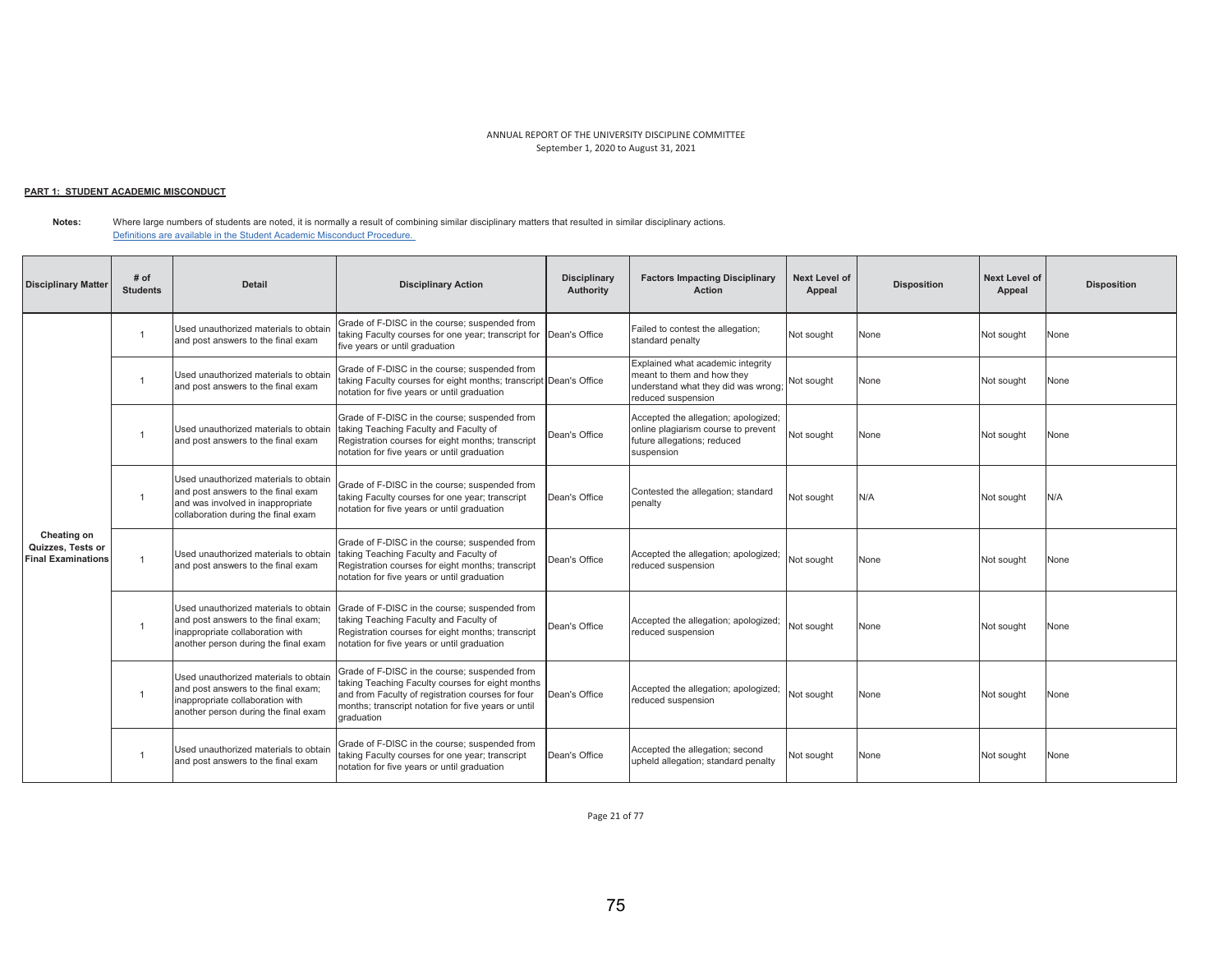# <u> PART 1: STUDENT ACADEMIC MISCONDUCT</u>

**Notes:**  Where large numbers of students are noted, it is normally a result of combining similar disciplinary matters that resulted in similar disciplinary actions. Definitions are available in the Student Academic Misconduct Procedure.

| <b>Disciplinary Matter</b>                                    | # of<br><b>Students</b> | <b>Detail</b>                                                                               | <b>Disciplinary Action</b>                                                                                                                                                          | <b>Disciplinary</b><br>Authority | <b>Factors Impacting Disciplinary</b><br><b>Action</b>                                     | <b>Next Level of</b><br>Appeal | <b>Disposition</b> | <b>Next Level of</b><br>Appeal | <b>Disposition</b> |
|---------------------------------------------------------------|-------------------------|---------------------------------------------------------------------------------------------|-------------------------------------------------------------------------------------------------------------------------------------------------------------------------------------|----------------------------------|--------------------------------------------------------------------------------------------|--------------------------------|--------------------|--------------------------------|--------------------|
|                                                               |                         | Used unauthorized materials to obtain<br>and post answers to the final exam                 | Grade of F-DISC in the course; suspended from<br>taking Faculty courses for eight months; transcript Dean's Office<br>notation for five years or until graduation                   |                                  | Accepted the allegation; apologized;<br>reduced suspension                                 | Not sought                     | None               | Not sought                     | None               |
|                                                               | 1                       | Used unauthorized materials to obtain<br>and post answers to the midterm exan               | Grade of F-DISC in the course; suspended from<br>taking Faculty courses for one year; transcript<br>notation for five years or until graduation                                     | Dean's Office                    | Failed to contest the allegation;<br>standard penalty                                      | Not sought                     | None               | Not sought                     | None               |
|                                                               | $\overline{1}$          | Used unauthorized materials to obtain<br>and post answers to the midterm exam               | Grade of F-DISC in the course: transcript notation<br>for five years or until graduation                                                                                            | Dean's Office                    | Remorseful; recognized that what<br>transpired was academic<br>misconduct; reduced penalty | Not sought                     | None               | Not sought                     | None               |
|                                                               |                         | Used unauthorized materials to obtain<br>and post answers to the midterm exam               | Grade of F-DISC in the course; suspended from<br>taking Faculty courses for eight months;<br>transcript notation for five years or until<br>graduation                              | Dean's Office                    | Admitted to engaging in academic<br>misconduct; apologized; reduced<br>suspension          | Not sought                     | None               | Not sought                     | None               |
| Cheating on<br>Quizzes, Tests or<br><b>Final Examinations</b> | $\overline{1}$          | Used unauthorized materials on<br>assignment                                                | F-DISC in course; suspended from Faculty for<br>four months; transcript notation for five years or<br>until graduation; Academic Integrity and Student<br>Conduct Tutorial and Quiz | Associate Dean                   | Took responsibility for mistake;<br>apologized                                             | Not sought                     | None               | Not sought                     | None               |
|                                                               | $\overline{1}$          | Used unauthorized materials during<br>final exam                                            | -DISC; suspended for one year                                                                                                                                                       | Associate Dean                   | None                                                                                       | Not sought                     | None               | Not sought                     | None               |
|                                                               | $\overline{7}$          | Used unauthorized materials during<br>final exam                                            | F-DISC; suspended from Faculty for eight<br>months; transcript notation for five years or until<br>graduation; Academic Integrity and Student<br>Conduct Tutorial and Quiz          | Associate Dean                   | Took responsibility and apologized<br>for transgression                                    | Not sought                     | None               | Not sought                     | None               |
|                                                               | $\overline{1}$          | Used unauthorized materials<br>(materials taken from internet sources)<br>during final exam | F-DISC; suspended from Faculty for four months;<br>transcript notation for five years or until<br>graduation; Academic Integrity and Student<br>Conduct Tutorial and Quiz           | Associate Dean                   | None                                                                                       | Not sought                     | None               | Not sought                     | None               |
|                                                               | $\overline{1}$          | Used unauthorized materials<br>(materials taken from internet sources<br>during final exam  | F-DISC; transcript notation for five years or until<br>graduation; Academic Integrity and Student<br>Conduct Tutorial and Quiz                                                      | Associate Dean                   | Took responsibility; extenuating<br>circumstances                                          | Not sought                     | None               | Not sought                     | None               |

Page 22 of 77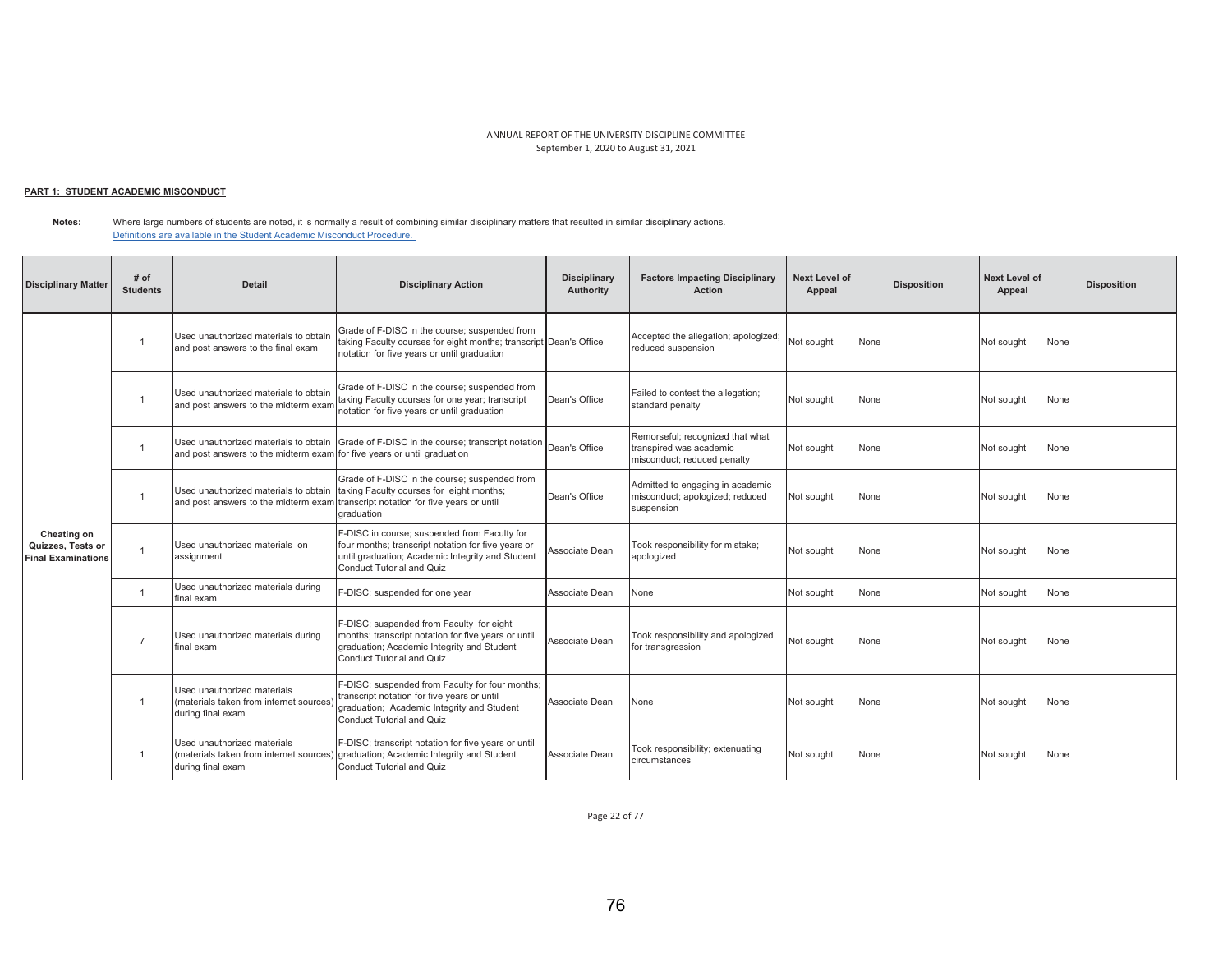## <u> PART 1: STUDENT ACADEMIC MISCONDUCT</u>

**Notes:**  Where large numbers of students are noted, it is normally a result of combining similar disciplinary matters that resulted in similar disciplinary actions. Definitions are available in the Student Academic Misconduct Procedure.

| <b>Disciplinary Matter</b>                                    | # of<br><b>Students</b> | <b>Detail</b>                                                                                                      | <b>Disciplinary Action</b>                                                                                                                                                                                                                                            | <b>Disciplinary</b><br>Authority | <b>Factors Impacting Disciplinary</b><br><b>Action</b>                 | <b>Next Level of</b><br>Appeal | <b>Disposition</b> | <b>Next Level of</b><br>Appeal | <b>Disposition</b> |
|---------------------------------------------------------------|-------------------------|--------------------------------------------------------------------------------------------------------------------|-----------------------------------------------------------------------------------------------------------------------------------------------------------------------------------------------------------------------------------------------------------------------|----------------------------------|------------------------------------------------------------------------|--------------------------------|--------------------|--------------------------------|--------------------|
|                                                               | 3                       | Used unauthorized materials<br>(materials taken from internet sources)<br>during final exam                        | F-DISC; suspended from Faculty for eight<br>months; transcript notation for five yeas or until<br>graduation; Academic Integrity and Student<br><b>Conduct Tutorial and Quiz</b>                                                                                      | Associate Dean                   | Took responsibility for transgression Not sought                       |                                | None               | Not sought                     | None               |
| Cheating on<br>Quizzes, Tests or<br><b>Final Examinations</b> | $\overline{1}$          | Used unauthorized materials, taken<br>from internet sources during final<br>exam                                   | F-DISC; suspended from Faculty for one year;<br>transcript notation for five years or until<br>graduation; Academic Integrity and Student<br><b>Conduct Tutorial and Quiz</b>                                                                                         | Associate Dean                   | Did not respond to allegation                                          | Not sought                     | None               | Not sought                     | None               |
|                                                               |                         | Used unauthorized materials during<br>term work, quiz and final exam                                               | F-DISC; suspended from Faculty for one year;<br>transcript notation for five years or until<br>graduation; Academic Integrity and Student<br><b>Conduct Tutorial and Quiz</b>                                                                                         | Associate Dean                   | Did not contest; standard penalty                                      | Not sought                     | None               | Not sought                     | None               |
|                                                               | 2                       | Nearly identical answers on final exam<br>questions likely taken from<br>unauthorized sources                      | F-DISC; suspended from Faculty for eight<br>months; transcript notation for five years or until<br>graduation; Academic Integrity and Student<br>Conduct Tutorial and Quiz                                                                                            | Associate Dean                   | Both took responsibility for<br>transgression                          | Not sought                     | None               | Not sought                     | None               |
|                                                               | $\overline{1}$          | Multiple allegations, cheating on final<br>exam in one course and inappropriate<br>collaboration in another course | Grade of zero on assignment in one course; F-<br>DISC in other course; suspended from Faculty<br>courses for eight months; transcript notation for<br>both courses for five years or until graduation;<br>Academic Integrity and Student Conduct Tutorial<br>and Quiz | Associate Dean                   | Took responsibility and showed<br>remorse for transgressions           | Not sought                     | None               | Not sought                     | None               |
|                                                               | $\overline{1}$          | Used unauthorized sources to answer<br>quiz questions                                                              | F - DISC; suspended from Faculty for four<br>months; transcript notation for five years or until<br>graduation; Academic Integrity and Student<br><b>Conduct Tutorial and Quiz</b>                                                                                    | Associate Dean                   | Took responsibility and apologized<br>for transgression; circumstances | Not sought                     | None               | Not sought                     | None               |
|                                                               |                         | Used unauthorized sources to answer<br>final exam questions                                                        | F-DISC; suspended from Faculty for eight<br>months; transcript notation for five years or until<br>graduation; Academic Integrity and Student<br><b>Conduct Tutorial and Quiz</b>                                                                                     | Associate Dean                   | Took responsibility for transgression Not sought                       |                                | None               | Not sought                     | None               |

Page 23 of 77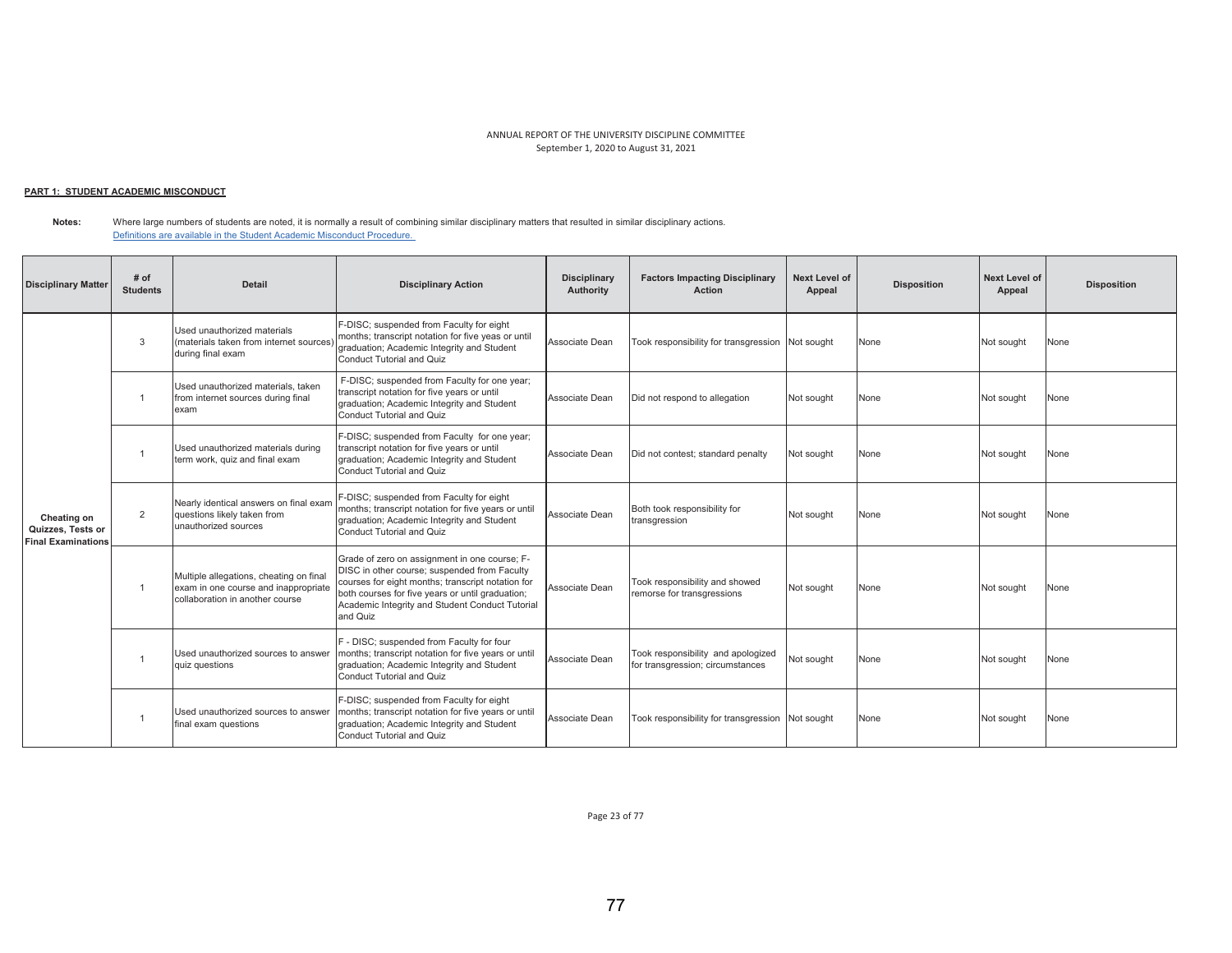## <u> PART 1: STUDENT ACADEMIC MISCONDUCT</u>

**Notes:**  Where large numbers of students are noted, it is normally a result of combining similar disciplinary matters that resulted in similar disciplinary actions. Definitions are available in the Student Academic Misconduct Procedure.

| <b>Disciplinary Matter</b>                     | # of<br><b>Students</b> | <b>Detail</b>                                               | <b>Disciplinary Action</b>                                                                                                                                                        | <b>Disciplinary</b><br><b>Authority</b> | <b>Factors Impacting Disciplinary</b><br><b>Action</b>           | <b>Next Level of</b><br>Appeal | <b>Disposition</b> | Next Level of<br>Appeal | <b>Disposition</b> |
|------------------------------------------------|-------------------------|-------------------------------------------------------------|-----------------------------------------------------------------------------------------------------------------------------------------------------------------------------------|-----------------------------------------|------------------------------------------------------------------|--------------------------------|--------------------|-------------------------|--------------------|
|                                                | 3                       | Used unauthorized sources to answer<br>final exam questions | F-DISC; suspended from Faculty for one year;<br>transcript notation for five years or until<br>graduation; Academic Integrity and Student<br>Conduct Tutorial and Quiz            | Associate Dean                          | Did not contest allegation                                       | Not sought                     | None               | Not sought              | None               |
|                                                | $\overline{1}$          | Used unauthorized sources to answer<br>final exam questions | F-DISC; suspended from Faculty for one year;<br>transcript notation for five years or until<br>graduation; Academic Integrity and Student<br><b>Conduct Tutorial and Quiz</b>     | Associate Dean                          | Admitted to transgression; third<br>upheld allegation            | Not sought                     | None               | Not sought              | None               |
| Cheating on                                    | - 1                     | Used unauthorized sources to answer<br>final exam questions | F-DISC; suspended for eight months                                                                                                                                                | Associate Dean                          | None                                                             | Not sought                     | None               | Not sought              | None               |
|                                                |                         | Used unauthorized sources to answer<br>final exam questions | F-DISC; suspended from Faculty for one year;<br>transcript notation for five years or until<br>graduation; Academic Integrity and Student<br>Conduct Tutorial and Quiz            | Associate Dean                          | Did not contest allegation                                       | Not sought                     | None               | Not sought              | None               |
| Quizzes, Tests or<br><b>Final Examinations</b> | $\overline{1}$          | Used unauthorized sources to answer<br>final exam questions | F-DISC; suspended for eight months; Academic<br>Integrity and Student Conduct Tutorial and Quiz                                                                                   | Associate Dean                          | None                                                             | Not sought                     | None               | Not sought              | None               |
|                                                | $\overline{2}$          | Submitted identical responses on final<br>exam questions    | F-DISC; suspended from faculty for eight months;<br>transcript notation for five years or until<br>graduation; Academic Integrity and Student<br>Conduct Tutorial and Quiz        | Associate Dean                          | Both took responsibility for<br>transgression                    | Not sought                     | None               | Not sought              | None               |
|                                                | $\overline{1}$          | Used unauthorized sources to answer<br>questions on quiz    | F-DISC; suspended from Faculty for one year;<br>transcript notation for five years or until<br>graduation; Academic Integrity and Student<br>Conduct Tutorial and Quiz            | Associate Dean                          | Did not acknowledge that incident<br>violated academic integrity | Not sought                     | None               | Not sought              | None               |
|                                                | $\mathcal{R}$           | Submitted identical answers to<br>questions in final exam   | F-DISC; suspended from Faculty for eight<br>months; transcript notation for five years or until<br>graduation; Academic Integrity and Student<br><b>Conduct Tutorial and Quiz</b> | Associate Dean                          | Took responsibility for transgression Not sought                 |                                | None               | Not sought              | None               |

Page 24 of 77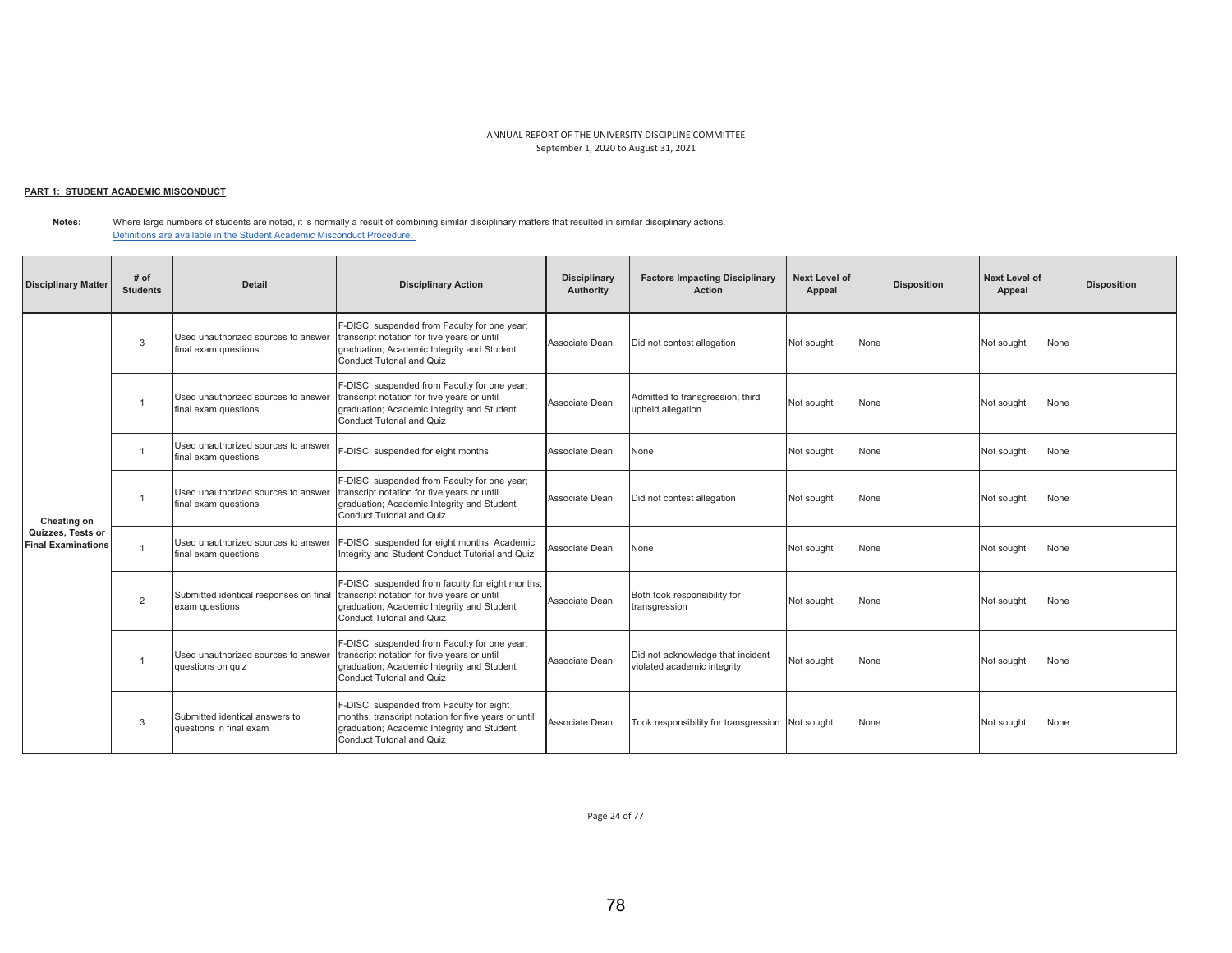# <u> PART 1: STUDENT ACADEMIC MISCONDUCT</u>

**Notes:**  Where large numbers of students are noted, it is normally a result of combining similar disciplinary matters that resulted in similar disciplinary actions. Definitions are available in the Student Academic Misconduct Procedure.

| <b>Disciplinary Matter</b>                                    | # of<br><b>Students</b> | <b>Detail</b>                                                                                                     | <b>Disciplinary Action</b>                                                                                                                                                                                                                                | <b>Disciplinary</b><br><b>Authority</b> | <b>Factors Impacting Disciplinary</b><br>Action              | Next Level of<br>Appeal | <b>Disposition</b> | Next Level of<br>Appeal | <b>Disposition</b> |
|---------------------------------------------------------------|-------------------------|-------------------------------------------------------------------------------------------------------------------|-----------------------------------------------------------------------------------------------------------------------------------------------------------------------------------------------------------------------------------------------------------|-----------------------------------------|--------------------------------------------------------------|-------------------------|--------------------|-------------------------|--------------------|
| Cheating on<br>Quizzes, Tests or<br><b>Final Examinations</b> |                         | Submitted identical answers to<br>questions in final exam                                                         | F-DISC; suspended from Faculty for four months;<br>transcript notation for five years or until<br>graduation; Academic Integrity and Student<br>Conduct Tutorial and Quiz                                                                                 | Associate Dean                          | Took responsibility for transgression,<br>circumstances.     | Not sought              | None               | Not sought              | None               |
|                                                               |                         | Use of unauthorized materials in term<br>test                                                                     | F-DISC; suspended from Faculty for four months;<br>transcript notation for one year or until graduation;<br>Academic Integrity and Student Conduct Tutorial<br>and Quiz                                                                                   | Associate Dean                          | Took responsibility, remorse,<br>compassionate circumstances | <b>LDC</b>              | Appeal withdrawn   | Not sought              | None               |
|                                                               |                         | Use of unauthorized materials in term<br>test                                                                     | F-DISC in the course; suspended from Faculty for<br>four months; transcript notation for five years or<br>until graduation; Academic Integrity and Student<br>Conduct Tutorial and Quiz                                                                   | Associate Dean                          | Took responsibility for transgression Not sought             |                         | None               | Not sought              | None               |
|                                                               | 2                       | Responses on test or final exam<br>similar to each other                                                          | F-DISC in two courses; suspended from Teaching<br>Faculty for one year; suspended from Faculty of<br>Registration for four months; transcript notation<br>for five years or until graduation; Academic<br>Integrity and Student Conduct Tutorial and Quiz | Associate Dean                          | Denied allegation                                            | Not sought              | None               | Not sought              | None               |
|                                                               |                         | Answers for final exam questions<br>taken from unauthorized sources                                               | F-DISC; suspended from Faculty for eight<br>months; transcript notation for five years or until<br>graduation; Academic Integrity and Student<br>Conduct Tutorial and Quiz                                                                                | Associate Dean                          | Took responsibility for allegation                           | Not sought              | None               | Not sought              | None               |
|                                                               | $\overline{1}$          | Submitted an identical response to<br>another student on midterm test, from<br>different version than was written | F-DISC; suspended from Faculty for eight<br>months; transcript notation for five years or until<br>graduation; Academic Integrity and Student<br>Conduct Tutorial and Quiz                                                                                | Associate Dean                          | Took responsibility for transgression Not sought             |                         | None               | Not sought              | None               |
|                                                               | $\mathcal{R}$           | Use of unauthorized materials on final<br>exam                                                                    | F-DISC; suspended from Faculty for eight<br>months; transcript notation for five years or until<br>graduation; Academic Integrity and Student<br>Conduct Tutorial and Quiz                                                                                | Associate Dean                          | Took responsibility for transgression Not sought             |                         | None               | Not sought              | None               |

Page 25 of 77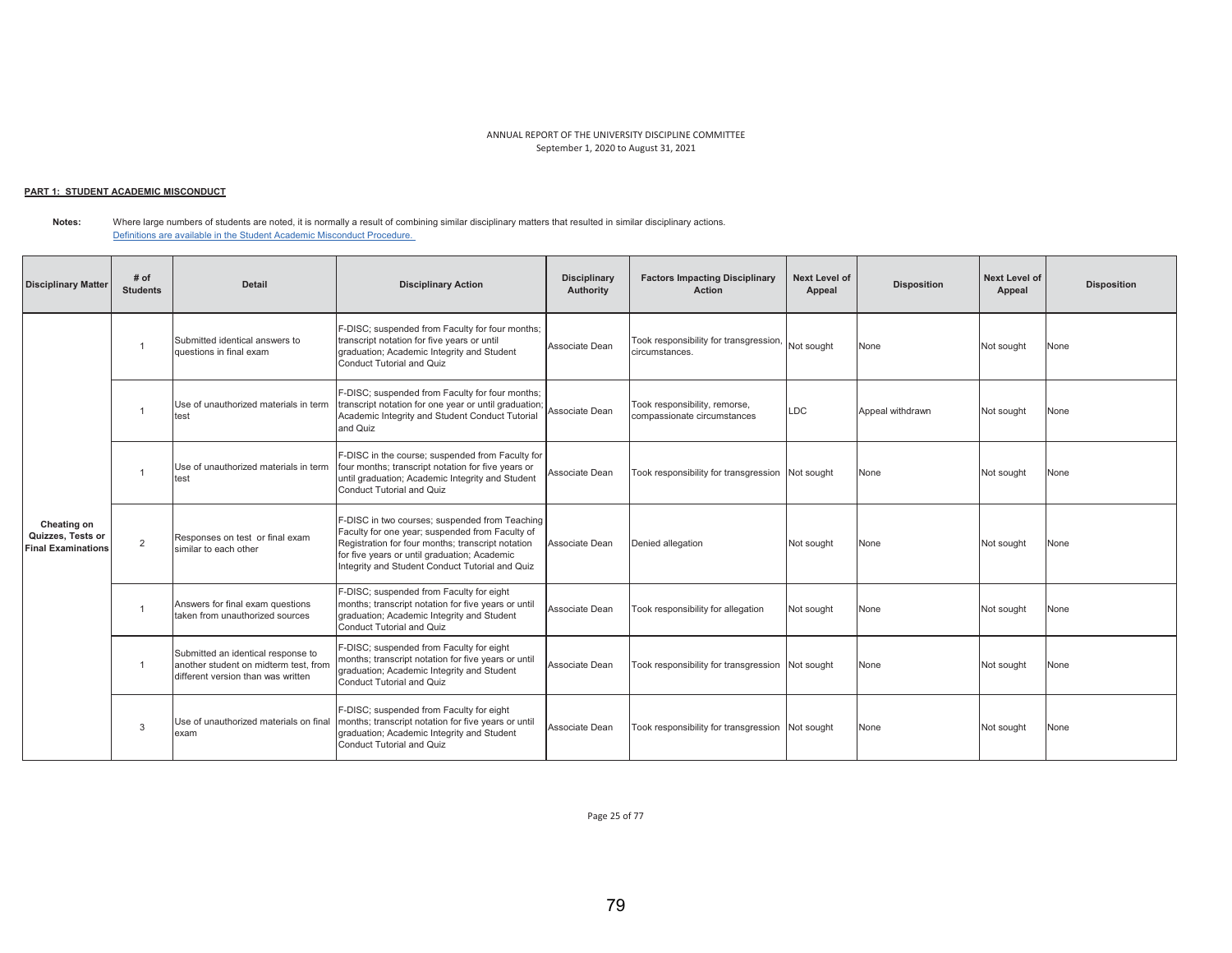## <u> PART 1: STUDENT ACADEMIC MISCONDUCT</u>

**Notes:**  Where large numbers of students are noted, it is normally a result of combining similar disciplinary matters that resulted in similar disciplinary actions. Definitions are available in the Student Academic Misconduct Procedure.

| <b>Disciplinary Matter</b>                                    | # of<br><b>Students</b> | <b>Detail</b>                                                                                                                                | <b>Disciplinary Action</b>                                                                                                                                                                               | <b>Disciplinary</b><br>Authority | <b>Factors Impacting Disciplinary</b><br>Action                  | <b>Next Level of</b><br>Appeal | <b>Disposition</b> | <b>Next Level of</b><br>Appeal | <b>Disposition</b> |
|---------------------------------------------------------------|-------------------------|----------------------------------------------------------------------------------------------------------------------------------------------|----------------------------------------------------------------------------------------------------------------------------------------------------------------------------------------------------------|----------------------------------|------------------------------------------------------------------|--------------------------------|--------------------|--------------------------------|--------------------|
|                                                               |                         | Use of unauthorized materials on term<br>test                                                                                                | F-DISC; suspended for two years; Academic<br>Integrity and Student Conduct Tutorial and Quiz                                                                                                             | Associate Dean                   | None                                                             | Not sought                     | None               | Not sought                     | None               |
|                                                               |                         | Submitted identical solutions to<br>midterm                                                                                                  | F-DISC in the course; suspended from Faculty for<br>one year; transcript notation for five years or until<br>graduation; Academic Integrity and Student<br><b>Conduct Tutorial and Quiz</b>              | Associate Dean                   | Did not contest allegation                                       | Not sought                     | None               | Not sought                     | None               |
|                                                               | 2                       | Submitted identical solutions to final<br>exam at similar times from same IP                                                                 | F-DISC; suspended for eight months; Academic<br>Integrity and Student Conduct Tutorial and Quiz                                                                                                          | Associate Dean                   | None                                                             | Not sought                     | None               | Not sought                     | None               |
|                                                               | $\overline{1}$          | Use of unauthorized material:<br>Submitted midterm materials<br>plagiarised from online source                                               | F-DISC; transcript notation for five years or until<br>graduation; Academic Integrity and Student<br>Conduct Tutorial and Quiz                                                                           | Associate Dean                   | Honesty in addressing allegation and Not sought<br>circumstances |                                | None               | Not sought                     | None               |
| Cheating on<br>Quizzes, Tests or<br><b>Final Examinations</b> | $\overline{1}$          | Submitted midterm materials<br>plagiarised from online source                                                                                | F-DISC; suspended from Faculty for eight<br>months; transcript notation for five years or until<br>graduation; Academic Integrity and Student<br>Conduct Tutorial and Quiz                               | Associate Dean                   | Admitted to allegation; apologized                               | Not sought                     | None               | Not sought                     | None               |
|                                                               |                         | Use of unauthorized materials:<br>submitted very similar responses in<br>term tests                                                          | F-DISC; suspended from Faculty for eight<br>months; transcript notation for two years or until<br>graduation; Academic Integrity and Student<br>Conduct Tutorial and Quiz: meet with academic<br>advisor | Associate Dean                   | Admitted to transgression                                        | Not sought                     | None               | Not sought                     | None               |
|                                                               |                         | Unauthorized material or<br>inappropriately communicated during<br>final exam                                                                | F-DISC; suspended for eight months; Academic<br>Integrity and Student Conduct Tutorial and Quiz                                                                                                          | Associate Dean                   | None                                                             | Not sought                     | None               | Not sought                     | None               |
|                                                               | $\overline{1}$          | Inappropriate collaboration on<br>assignment and quiz; used<br>unauthorized material or<br>inappropriately communicated during<br>Final Exam | F-DISC; suspended from Faculty for eight<br>months; transcript notation for five years or until<br>graduation; Academic Integrity and Student<br>Conduct Tutorial and Quiz                               | Associate Dean                   | None                                                             | Not sought                     | None               | Not sought                     | None               |

Page 26 of 77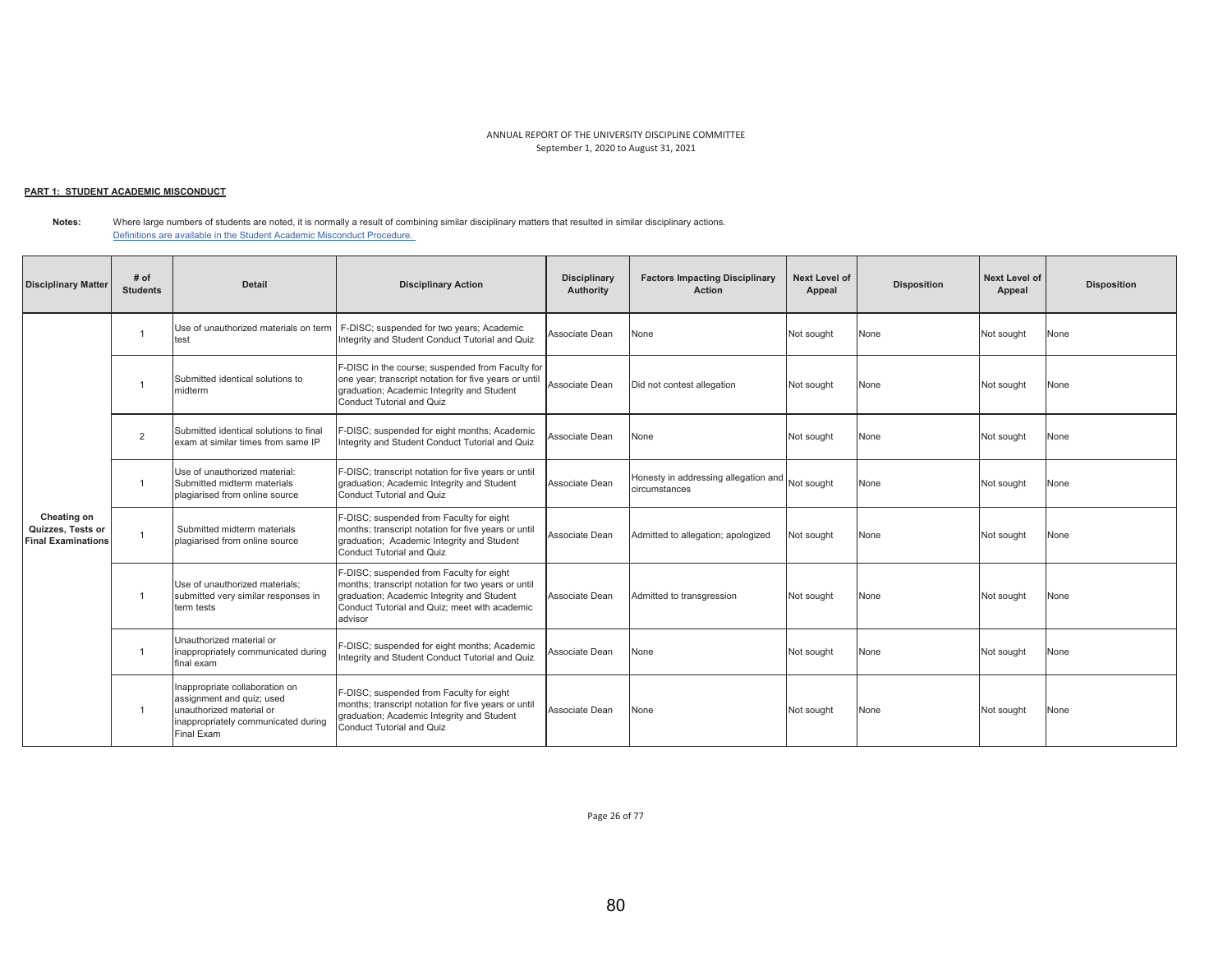#### <u> PART 1: STUDENT ACADEMIC MISCONDUCT</u>

**Notes:**  Where large numbers of students are noted, it is normally a result of combining similar disciplinary matters that resulted in similar disciplinary actions. Definitions are available in the Student Academic Misconduct Procedure.

| <b>Disciplinary Matter</b>       | # of<br><b>Students</b> | <b>Detail</b>                                                                      | <b>Disciplinary Action</b>                                                                                                                                                               | <b>Disciplinary</b><br>Authority | <b>Factors Impacting Disciplinary</b><br><b>Action</b>                                   | Next Level of<br>Appeal | <b>Disposition</b> | <b>Next Level of</b><br>Appeal | <b>Disposition</b> |
|----------------------------------|-------------------------|------------------------------------------------------------------------------------|------------------------------------------------------------------------------------------------------------------------------------------------------------------------------------------|----------------------------------|------------------------------------------------------------------------------------------|-------------------------|--------------------|--------------------------------|--------------------|
|                                  | $\overline{1}$          | Used unauthorized material or<br>inappropriately communicated during<br>term test  | F-DISC; suspended from Faculty for eight<br>months; transcript notation for five years or until<br>graduation; Academic Integrity and Student<br>Conduct Tutorial and Quiz               | Associate Dean                   | None                                                                                     | Not sought              | None               | Not sought                     | None               |
|                                  | 3                       | Used unauthorized material or<br>inappropriately communicated during<br>final exam | F-DISC in the course; suspended from Faculty for<br>eight months; transcript notation for five years or<br>until graduation; Academic Integrity and Student<br>Conduct Tutorial and Quiz | Associate Dean                   | None                                                                                     | Not sought              | None               | Not sought                     | None               |
|                                  | 6                       | Midterm exam                                                                       | Zero on midterm; Academic Integrity and Student<br>Conduct Tutorial and Quiz                                                                                                             | Associate Head                   | None                                                                                     | Not sought              | None               | Not sought                     | None               |
|                                  | $\overline{1}$          | Midterm exam                                                                       | Recommendation made to student to learn more<br>about Academic Integrity                                                                                                                 | Associate Head                   | Responded they were contesting but<br>were never heard from again; VW<br>from the course | Not sought              | None               | Not sought                     | None               |
| Cheating on<br>Quizzes, Tests or | 114                     | Assignment                                                                         | Zero on assignment                                                                                                                                                                       | Associate Head                   | None                                                                                     | Not sought              | None               | Not sought                     | None               |
| <b>Final Examinations</b>        | 18                      | Test                                                                               | Zero on test                                                                                                                                                                             | Associate Head                   | None                                                                                     | Not sought              | None               | Not sought                     | None               |
|                                  | 21                      | Midterm exam                                                                       | Zero on midterm                                                                                                                                                                          | Associate Head                   | None                                                                                     | Not sought              | None               | Not sought                     | None               |
|                                  | $\overline{2}$          | Term test                                                                          | Zero on term test                                                                                                                                                                        | Associate Head                   | None                                                                                     | Not sought              | None               | Not sought                     | None               |
|                                  | $\overline{1}$          | Quizzes and assignment                                                             | Zero on impacted quizzes and assignment                                                                                                                                                  | Associate Head                   | None                                                                                     | Not sought              | None               | Not sought                     | None               |
|                                  | $\overline{2}$          | Quizzes                                                                            | Zero on impacted quizzes                                                                                                                                                                 | Associate Head                   | None                                                                                     | Not sought              | None               | Not sought                     | None               |
|                                  | $\overline{1}$          | Midterm                                                                            | Partial marks on midterm                                                                                                                                                                 | Associate Head                   | <b>Extenuating circumstances</b>                                                         | Not sought              | None               | Not sought                     | None               |
|                                  | $\overline{1}$          | Copied solutions from online source                                                | Zero grade on midterm; DISC designation in<br>transcript                                                                                                                                 | Department Head                  | Hard evidence; statement of the<br>student under investigation                           | Not sought              | None               | Not sought                     | None               |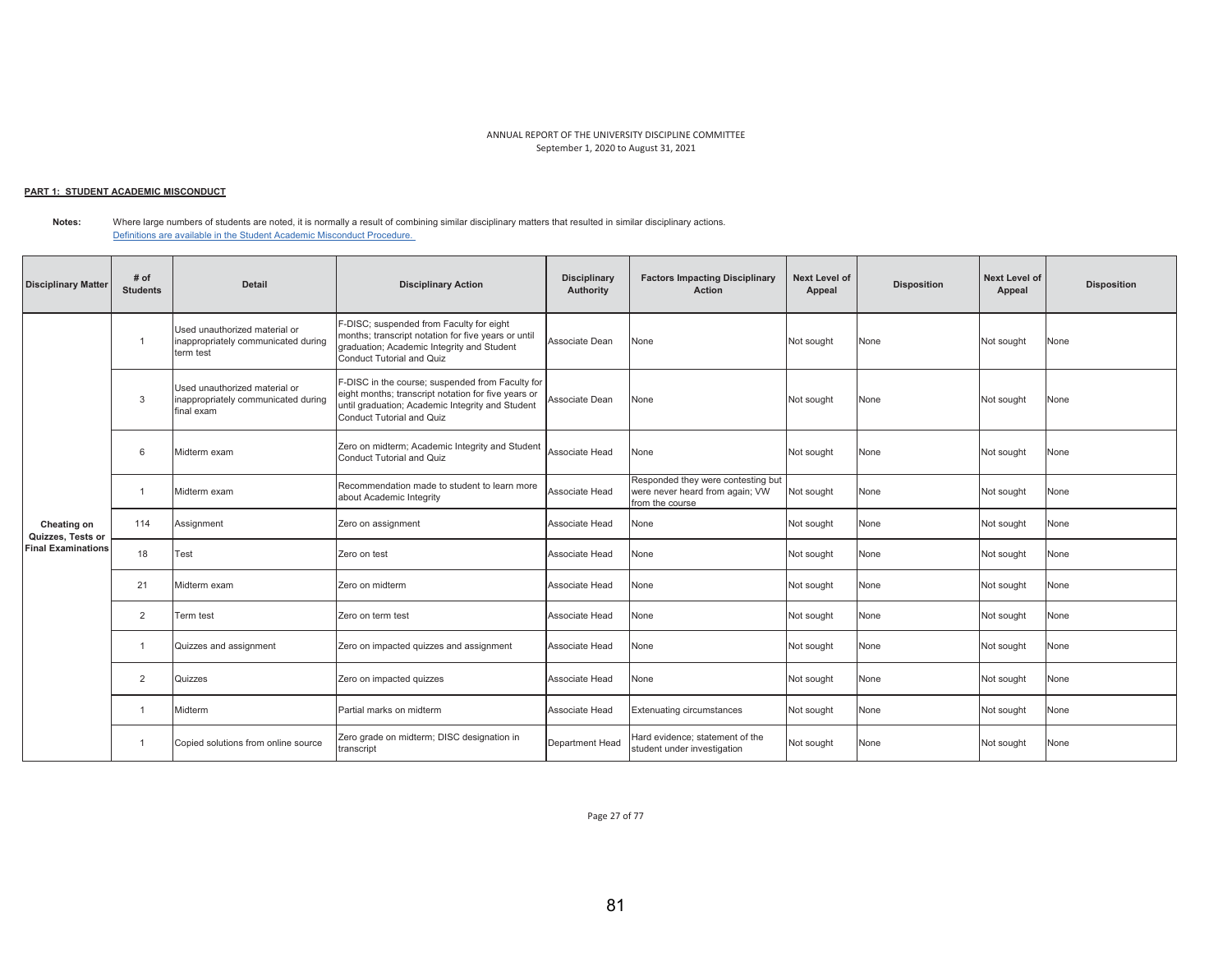#### <u> PART 1: STUDENT ACADEMIC MISCONDUCT</u>

**Notes:**  Where large numbers of students are noted, it is normally a result of combining similar disciplinary matters that resulted in similar disciplinary actions. Definitions are available in the Student Academic Misconduct Procedure.

| <b>Disciplinary Matter</b>                     | # of<br><b>Students</b> | <b>Detail</b>                              | <b>Disciplinary Action</b>                                    | <b>Disciplinary</b><br><b>Authority</b> | <b>Factors Impacting Disciplinary</b><br><b>Action</b>                                                            | <b>Next Level of</b><br>Appeal | <b>Disposition</b> | <b>Next Level of</b><br>Appeal | <b>Disposition</b> |
|------------------------------------------------|-------------------------|--------------------------------------------|---------------------------------------------------------------|-----------------------------------------|-------------------------------------------------------------------------------------------------------------------|--------------------------------|--------------------|--------------------------------|--------------------|
|                                                | $\overline{1}$          | Copied solutions from another student      | Zero grade on midterm; DISC designation in<br>transcript      | Department Head                         | Hard evidence: admission of quilt                                                                                 | Not sought                     | None               | Not sought                     | None               |
|                                                | $\overline{4}$          | Copied solutions from online source        | Zero grade on midterm; DISC designation in<br>transcript      | Department Head                         | Hard evidence: admission of quilt                                                                                 | Not sought                     | None               | Not sought                     | None               |
|                                                | 10                      | Copied solutions other students            | Zero grade on each midterm; DISC designation in<br>transcript | Department Head                         | Hard evidence                                                                                                     | Not sought                     | None               | Not sought                     | None               |
|                                                | $\overline{2}$          | Copied solutions from each other           | Zero grade on each midterm; DISC designation in<br>transcript | Department Head                         | Hard evidence; admission of quilt                                                                                 | Not sought                     | None               | Not sought                     | None               |
|                                                | $\overline{2}$          | Copied solutions from each other           | Zero grade on each quiz and midterm                           | Department Head                         | Hard evidence                                                                                                     | Not sought                     | None               | Not sought                     | None               |
|                                                | $\Delta$                | Copied solutions from online source        | Zero grade on midterm; DISC designation on<br>transcript      | Department Head                         | Hard evidence                                                                                                     | Not sought                     | None               | Not sought                     | None               |
|                                                |                         | Use of unauthorized materials              | Zero grade on midterm                                         | Department Head                         | Hard evidence                                                                                                     | Not sought                     | None               | Not sought                     | None               |
| Cheating on                                    |                         | Uploaded test questions to website         | Zero grade on midterm; DISC designation in<br>transcript      | Department Head                         | Hard evidence                                                                                                     | Not sought                     | None               | Not sought                     | None               |
| Quizzes, Tests or<br><b>Final Examinations</b> | 2                       | Copied solutions from each other           | Zero grade on midterm; DISC designation in<br>transcript      | Department Head                         | hard evidence                                                                                                     | Not sought                     | None               | Not sought                     | None               |
|                                                |                         | Posted to and copied from online<br>source | Zero on test; DISC designation                                | Associate Head                          | Hard evidence; no response to<br>allegation letter                                                                | Not sought                     | None               | Not sought                     | None               |
|                                                | -1                      | Viewed/copied from online source           | Zero on test; DISC designation                                | Associate Head                          | Hard evidence; no response to<br>allegation letter                                                                | Not sought                     | None               | Not sought                     | None               |
|                                                |                         | Viewed/copied from online source           | Lowered Test grade to 55%                                     | Associate Head                          | Hard evidence; no response to<br>allegation letter; note lesser penalty<br>due to dual-track assessment<br>scheme | Not sought                     | None               | Not sought                     | None               |
|                                                | $\overline{1}$          | Copied from online source                  | Assignment grade zero; DISC                                   | Associate Head                          | Hard evidence: written statement<br>admitted use                                                                  | Not sought                     | None               | Not sought                     | None               |
|                                                |                         | Copied from online source                  | Zero on assignment                                            | Associate Head                          | Hard evidence; admission of quilt                                                                                 | Not sought                     | None               | Not sought                     | None               |
|                                                | $\overline{2}$          | Copied from online source                  | Zero on test                                                  | Associate Head                          | Hard evidence; admission of quilt                                                                                 | Not sought                     | None               | Not sought                     | None               |

Page 28 of 77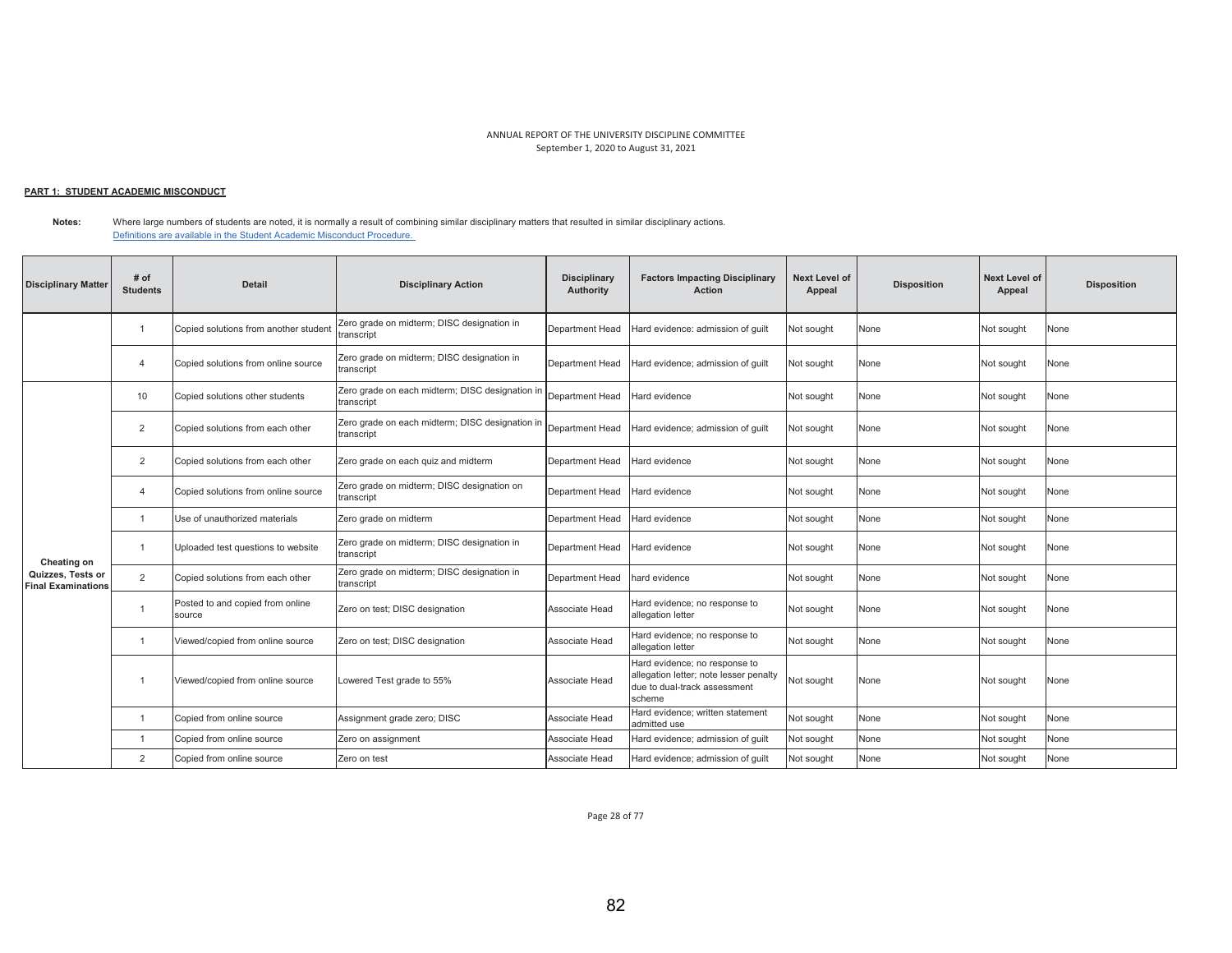## <u> PART 1: STUDENT ACADEMIC MISCONDUCT</u>

**Notes:**  Where large numbers of students are noted, it is normally a result of combining similar disciplinary matters that resulted in similar disciplinary actions. Definitions are available in the Student Academic Misconduct Procedure.

| <b>Disciplinary Matter</b>                     | # of<br><b>Students</b> | Detail                                                                     | <b>Disciplinary Action</b>                                                                                                                        | <b>Disciplinary</b><br>Authority | <b>Factors Impacting Disciplinary</b><br><b>Action</b>              | <b>Next Level of</b><br>Appeal | <b>Disposition</b> | <b>Next Level of</b><br>Appeal | <b>Disposition</b> |
|------------------------------------------------|-------------------------|----------------------------------------------------------------------------|---------------------------------------------------------------------------------------------------------------------------------------------------|----------------------------------|---------------------------------------------------------------------|--------------------------------|--------------------|--------------------------------|--------------------|
|                                                |                         | Viewed/copied from online source                                           | Zero on test; DISC designation                                                                                                                    | Associate Head                   | Hard evidence; partial admission                                    | Not sought                     | None               | Not sought                     | None               |
|                                                | $\overline{1}$          | Viewed/copied from online source                                           | Zero on test                                                                                                                                      | Associate Head                   | Hard evidence; admission of quilt                                   | Not sought                     | None               | Not sought                     | None               |
|                                                | 2                       | Copied solutions from each other                                           | Zero on test; DISC designation                                                                                                                    | Associate Head                   | Hard evidence                                                       | Not sought                     | None               | Not sought                     | None               |
|                                                | 3                       | Copied solutions from each other                                           | Zero on test                                                                                                                                      | Associate Head                   | Hard evidence; admission of quilt                                   | Not sought                     | None               | Not sought                     | None               |
|                                                |                         | Uploaded test questions to website                                         | Zero on test                                                                                                                                      | Associate Head                   | Hard evidence; admission of quilt                                   | Not sought                     | None               | Not sought                     | None               |
| Cheating on                                    | 2                       | Copied solutions from another student Zero on test; DISC designation       |                                                                                                                                                   | Associate Head                   | Hard evidence; admission of quilt                                   | Not sought                     | None               | Not sought                     | None               |
|                                                | $\overline{2}$          | Copied solutions from another student<br>and used online source            | Zero on test; DISC designation                                                                                                                    | Associate Head                   | Hard evidence; no response to<br>allegation letter                  | Not sought                     | None               | Not sought                     | None               |
|                                                | 2                       | Copied from online source                                                  | Zero on test; DISC designation                                                                                                                    | Associate Head                   | Hard evidence; no response                                          | Not sought                     | None               | Not sought                     | None               |
|                                                |                         | Posted one question from quiz to<br>website during the quiz                | Zero on the quiz; a note in the student's file in<br>Faculty office; warning of a more serious action in Associate Head<br>case of second offence |                                  | First offence; expressed remorse<br>and promised not to do it again | Not sought                     | None               | Not sought                     | None               |
| Quizzes, Tests or<br><b>Final Examinations</b> | $\overline{7}$          | Posted one question from quiz to<br>website during the quiz                | Zero on the quiz                                                                                                                                  | Associate Head                   | None                                                                | Not sought                     | None               | Not sought                     | None               |
|                                                | 10                      | Posting/viewing questions on online<br>source during quiz                  | Grade of Zero on Quiz                                                                                                                             | Department Head                  | None                                                                | Not sought                     | None               | Not sought                     | None               |
|                                                | $\overline{1}$          | Posting/viewing questions on online<br>source during Midterm Test and Quiz | Grade of Zero on midterm Test and Quiz                                                                                                            | Department Head                  | None                                                                | Not sought                     | None               | Not sought                     | None               |
|                                                | 10                      | Posting/viewing questions on online<br>source during midterm test          | Grade of Zero on Test                                                                                                                             | Department Head                  | None                                                                | Not sought                     | None               | Not sought                     | None               |
|                                                | $\overline{1}$          | Posting/viewing questions on online<br>source during Test                  | Grade of Zero on Test                                                                                                                             | Department Head                  | None                                                                | Not sought                     | None               | Not sought                     | None               |
|                                                | $\overline{1}$          | Posting/viewing questions on online<br>source during two tests             | Grade of Zero on both Tests; DISC notation on<br>transcript                                                                                       | Department Head                  | None                                                                | Not sought                     | None               | Not sought                     | None               |
|                                                |                         | Posting/viewing questions on online<br>source during quiz and midterm test | Grade of Zero on Test and Quiz                                                                                                                    | Department Head                  | None                                                                | Not sought                     | None               | Not sought                     | None               |

Page 29 of 77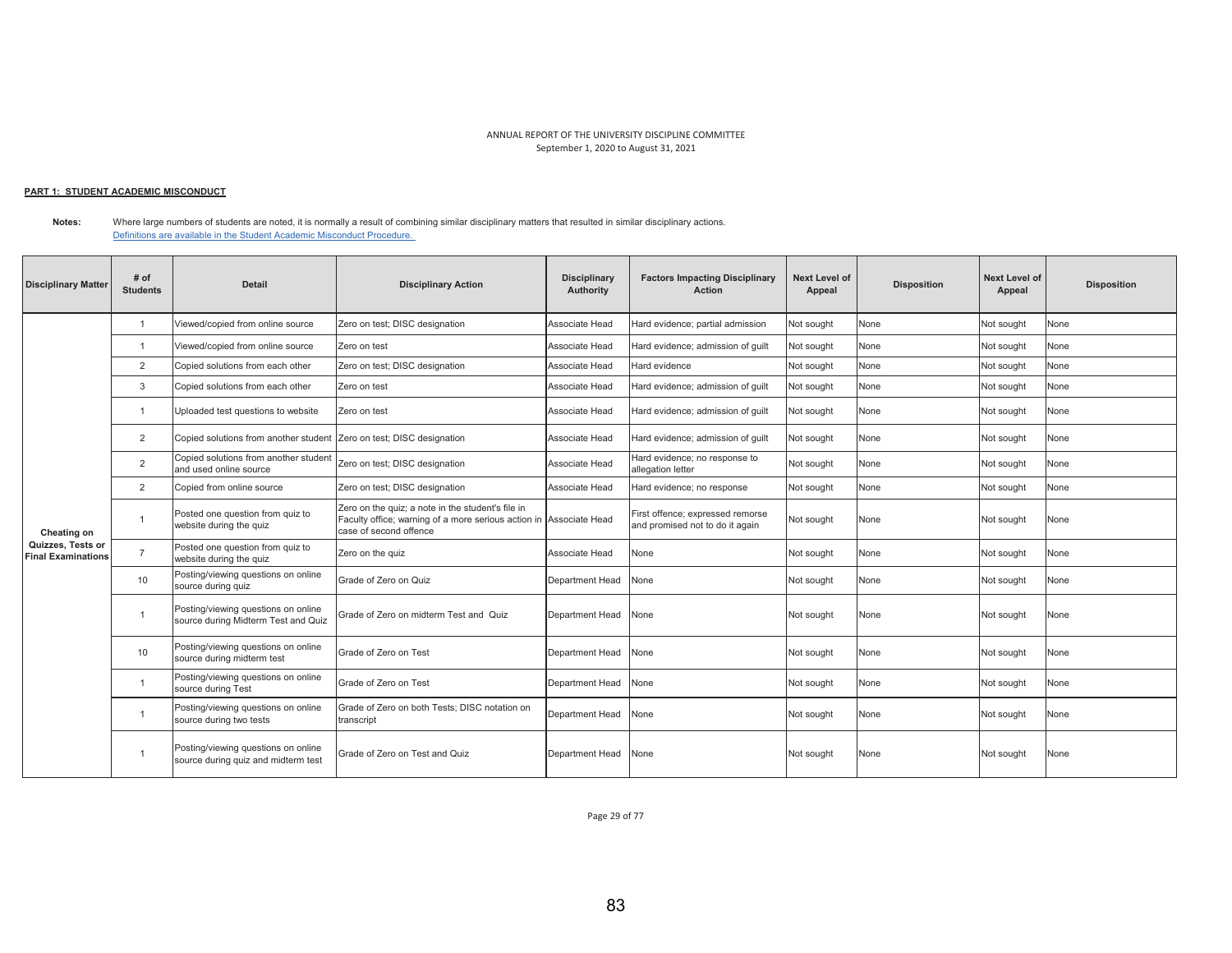# <u> PART 1: STUDENT ACADEMIC MISCONDUCT</u>

**Notes:**  Where large numbers of students are noted, it is normally a result of combining similar disciplinary matters that resulted in similar disciplinary actions. Definitions are available in the Student Academic Misconduct Procedure.

| <b>Disciplinary Matter</b>                     | $#$ of<br><b>Students</b> | <b>Detail</b>                                                                      | <b>Disciplinary Action</b>                                                                                                                                                                                                                      | <b>Disciplinary</b><br>Authority                                                                                 | <b>Factors Impacting Disciplinary</b><br><b>Action</b>     | <b>Next Level of</b><br>Appeal           | <b>Disposition</b> | Next Level of<br>Appeal | <b>Disposition</b> |
|------------------------------------------------|---------------------------|------------------------------------------------------------------------------------|-------------------------------------------------------------------------------------------------------------------------------------------------------------------------------------------------------------------------------------------------|------------------------------------------------------------------------------------------------------------------|------------------------------------------------------------|------------------------------------------|--------------------|-------------------------|--------------------|
|                                                |                           | Posting/viewing questions on online<br>source during Quiz                          | Grade of Zero on Quiz                                                                                                                                                                                                                           | Department Head                                                                                                  | None                                                       | Not sought                               | None               | Not sought              | None               |
| Cheating on                                    |                           | Use of unauthorized materials on final<br>exam                                     | F-DISC; suspended from Faculty for four months;<br>transcript notation for five years or until<br>graduation; Academic Integrity and Student<br>Conduct Tutorial and Quiz                                                                       | Associate Dean                                                                                                   | Took responsibly for transgression                         | Not sought                               | None               | Not sought              | None               |
| Quizzes, Tests or<br><b>Final Examinations</b> |                           | Communicated regarding test in chat<br>during test period                          | Zero on test                                                                                                                                                                                                                                    | Associate Head                                                                                                   | Hard evidence                                              | Not sought                               | None               | Not sought              | None               |
|                                                |                           | Posting/viewing questions on online<br>source during two quizzes                   | Grade of zero on guizzes                                                                                                                                                                                                                        | Department Head                                                                                                  | None                                                       | Not sought                               | None               | Not sought              | None               |
|                                                |                           | Academic integrity issues were noted<br>during a demonstration of skills test      | Warning given; Academic Integrity & Student<br>Conduct Tutorial                                                                                                                                                                                 | Associate Dean                                                                                                   | None                                                       | Not sought                               | None               | Not sought              | None               |
| Duplicate<br>Submission                        |                           | Student is alleged to have used an<br>assignment submitted in the previous<br>term | F-DISC in course; transcript notation with mention<br>of second offence can be removed after one vear<br>or upon confirmed graduation; barred from<br>Faculty courses for one year; Academic Integrity<br>and Student Conduct Tutorial and Quiz | <b>Faculty Academic</b><br>Integrity<br>Adjudicator                                                              | Second offence: did not take<br>accountability for actions | Associate Dean Appeal denied             |                    | Not sought              | None               |
| Inappropriate<br>Collaboration                 |                           | Inappropriate collaboration                                                        | F-DISC in course; barred from Teaching Faculty<br>and Faculty of Registration for one year; transcript<br>notation for five years or upon confirmed<br>graduation; Academic Integrity and Student<br>Conduct Tutorial and Quiz                  | <b>Teaching Faculty</b><br>Academic Integrity<br>Adjudicator and<br>Faculty of<br>Registration<br>Associate Dean | Second offence                                             | Associate Dean<br>of Teaching<br>Faculty | Appeal denied      | Not sought              | None               |
|                                                |                           | Inappropriate collaboration                                                        | Zero on assignment; transcript notation for one<br>year or upon confirmed graduation; Academic<br>Integrity and Student Conduct Tutorial and Quiz                                                                                               | <b>Faculty Academic</b><br>Integrity<br>Adjudicator                                                              | None                                                       | Not sought                               | None               | Not sought              | None               |

Page 30 of 77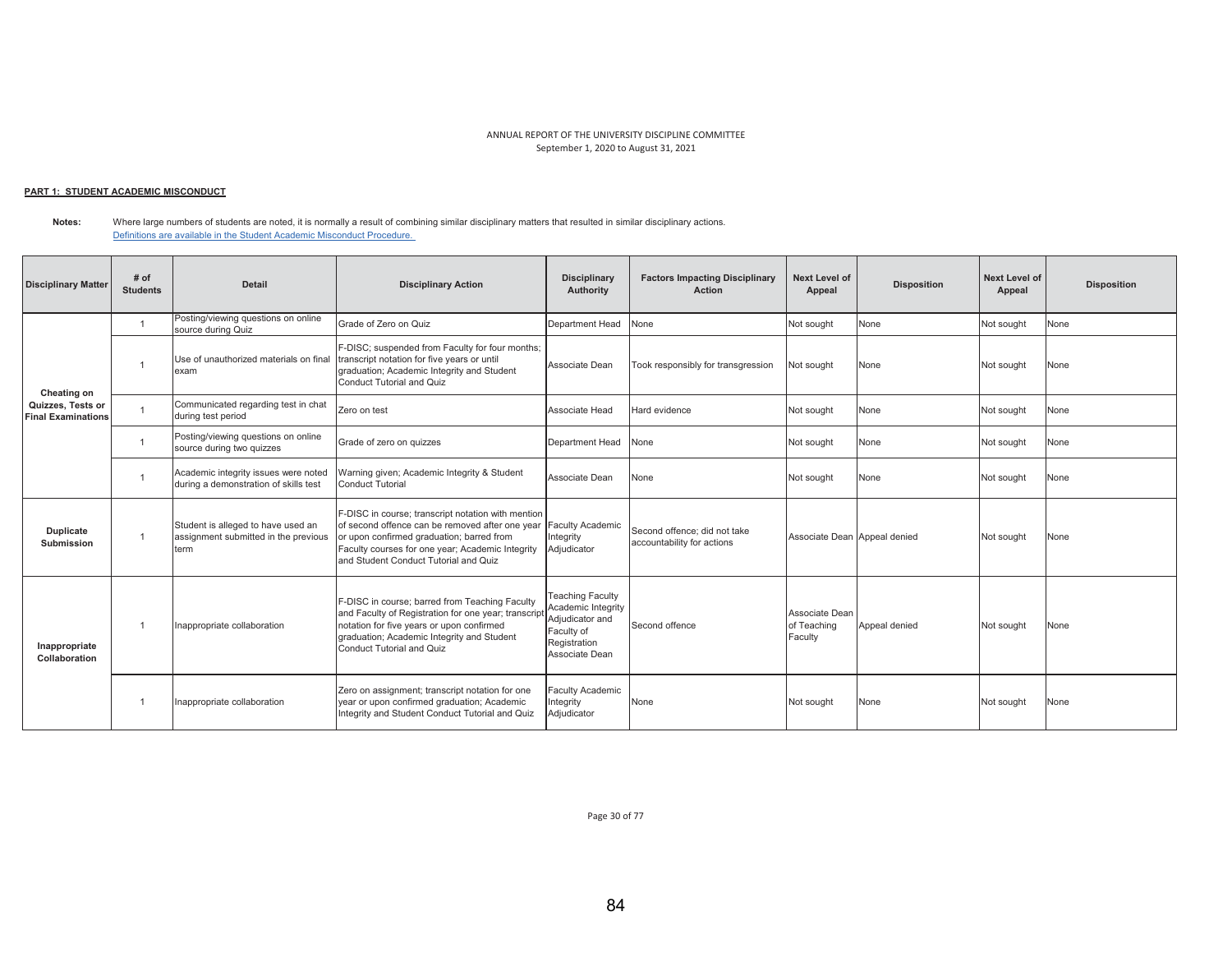#### <u> PART 1: STUDENT ACADEMIC MISCONDUCT</u>

**Notes:**  Where large numbers of students are noted, it is normally a result of combining similar disciplinary matters that resulted in similar disciplinary actions. Definitions are available in the Student Academic Misconduct Procedure.

| <b>Disciplinary Matter</b> | # of<br><b>Students</b> | <b>Detail</b>                                                                                                     | <b>Disciplinary Action</b>                                                                                                                                                                                | <b>Disciplinary</b><br>Authority | <b>Factors Impacting Disciplinary</b><br><b>Action</b>                                                                                                                                                                                                        | Next Level of<br>Appeal | <b>Disposition</b>                                                                           | <b>Next Level of</b><br>Appeal | <b>Disposition</b> |
|----------------------------|-------------------------|-------------------------------------------------------------------------------------------------------------------|-----------------------------------------------------------------------------------------------------------------------------------------------------------------------------------------------------------|----------------------------------|---------------------------------------------------------------------------------------------------------------------------------------------------------------------------------------------------------------------------------------------------------------|-------------------------|----------------------------------------------------------------------------------------------|--------------------------------|--------------------|
|                            | $\overline{1}$          | Inappropriate collaboration; student<br>consulted/provided guidance with<br>assignment                            | Required to meet with Academic Integrity<br>Coordinator; zero on assignment                                                                                                                               | Associate Dean,<br>Academic      | Contacted by friend who had<br>computer problems for assistance;<br>last minute submission; didn't mean<br>to provide work to be submitted; only Not sought<br>tried to help; great stress as<br>International student; family and<br>friends at risk at home |                         | None                                                                                         | Not sought                     | None               |
|                            | $\overline{1}$          | Inappropriate collaboration; student<br>consulted/provided guidance with<br>assignment                            | Academic Integrity and Student Conduct Tutorial<br>and quiz; meet with Academic Integrity<br>Coordinator; zero on assignment                                                                              | Associate Dean                   | International student; working on<br>deadline, computer issues; reached<br>out to friend for assistance; not an<br>intentional act                                                                                                                            | Not sought              | None                                                                                         | Not sought                     | None               |
|                            | $\overline{1}$          | Used material from a source without<br>proper reference; discussed answers<br>for assignment with another student | Zero on assignment                                                                                                                                                                                        | Department Head                  | None                                                                                                                                                                                                                                                          | Not sought              | None                                                                                         | Not sought                     | None               |
| Inappropriate              | $\overline{1}$          | Handing material to student                                                                                       | Zero on assignment                                                                                                                                                                                        | Department Head                  | None                                                                                                                                                                                                                                                          | Not sought              | None                                                                                         | Not sought                     | None               |
| Collaboration              | $\overline{1}$          | Handed another student their<br>completed assignment from which<br>they copied                                    | 50% of assignment deducted                                                                                                                                                                                | Department Head                  | None                                                                                                                                                                                                                                                          | Not sought              | None                                                                                         | Not sought                     | None               |
|                            | $\overline{1}$          | Admitted to copying the work of<br>another student                                                                | Zero for assignment                                                                                                                                                                                       | Department Head                  | None                                                                                                                                                                                                                                                          | Not sought              | None                                                                                         | Not sought                     | None               |
|                            |                         | Submitted very similar answers for<br>term assignment as two other students                                       | Grade of F-DISC; suspended from taking courses<br>from Teaching Faculty and Faculty of Registration Associate Dean of<br>for one year; Academic Integrity and Student<br><b>Conduct Tutorial and Quiz</b> | Teaching Faculty                 | Multiple prior instances of academic<br>dishonesty                                                                                                                                                                                                            | LDC                     | Suspension from Teaching<br>Faculty and Faculty of<br>Registration increased to<br>two years | <b>UDC</b>                     | Appeal denied      |
|                            | $\overline{2}$          | Submitted answers in the final<br>examination that are identical to that of<br>another student                    | Grade of F-DISC: notation on academic record:<br>meeting with the Academic Integrity Coordinator;<br>Academic Integrity and Student Conduct Tutorial<br>and Quiz                                          | Associate Dean                   | None                                                                                                                                                                                                                                                          | Not sought              | None                                                                                         | Not sought                     | None               |
|                            | $\overline{4}$          | Inappropriate Collaboration                                                                                       | Zero on assignment; Academic Integrity and<br>Student Conduct Tutorial and Quiz                                                                                                                           | Department Head                  | first offence                                                                                                                                                                                                                                                 | Not sought              | None                                                                                         | Not sought                     | None               |

Page 31 of 77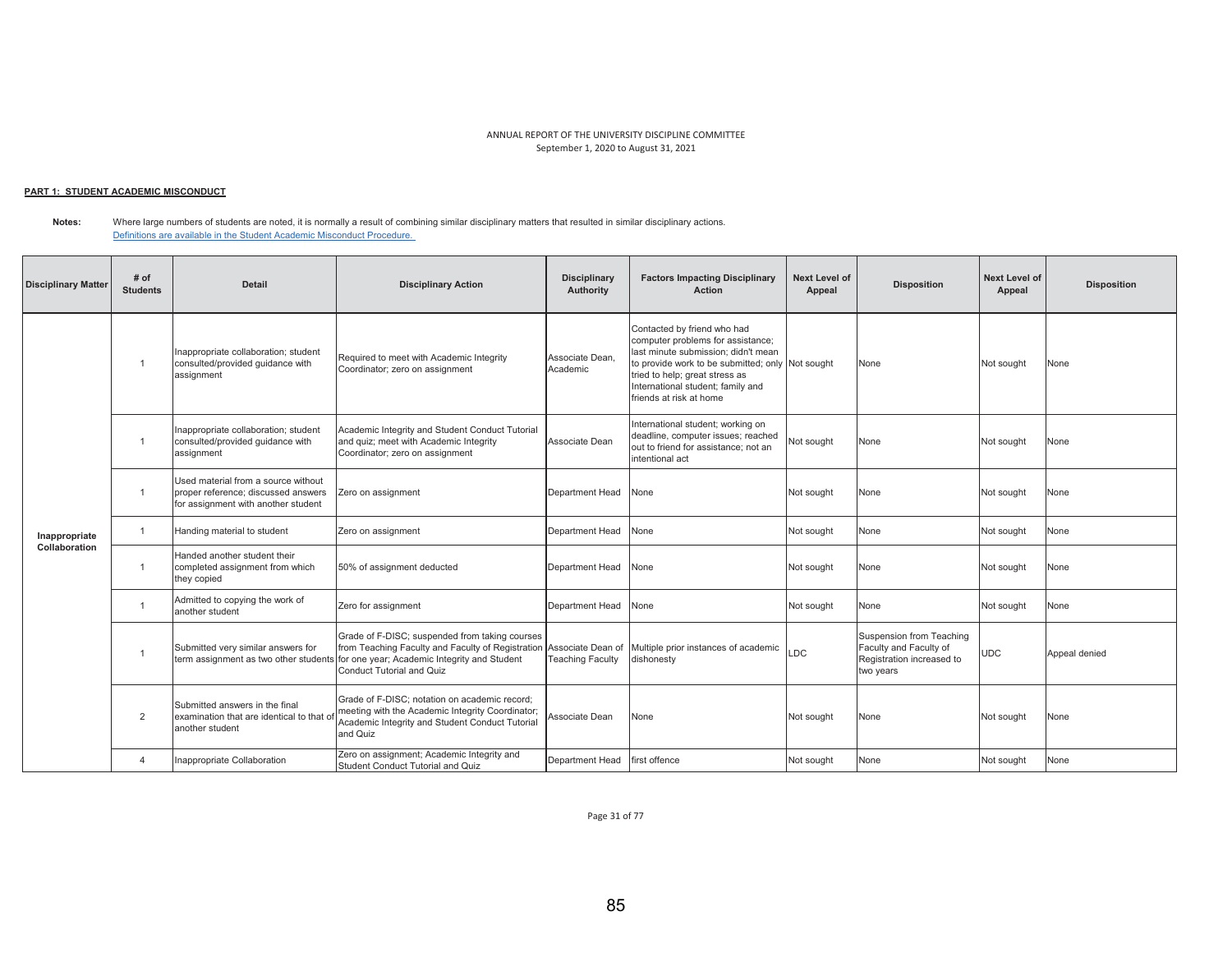## <u> PART 1: STUDENT ACADEMIC MISCONDUCT</u>

**Notes:**  Where large numbers of students are noted, it is normally a result of combining similar disciplinary matters that resulted in similar disciplinary actions. Definitions are available in the Student Academic Misconduct Procedure.

| <b>Disciplinary Matter</b>     | # of<br><b>Students</b> | <b>Detail</b>                                                                                     | <b>Disciplinary Action</b>                                                                                                                                                                                                                                                                                             | <b>Disciplinary</b><br>Authority | <b>Factors Impacting Disciplinary</b><br><b>Action</b>                                                                          | <b>Next Level of</b><br>Appeal | <b>Disposition</b> | <b>Next Level of</b><br>Appeal | <b>Disposition</b> |
|--------------------------------|-------------------------|---------------------------------------------------------------------------------------------------|------------------------------------------------------------------------------------------------------------------------------------------------------------------------------------------------------------------------------------------------------------------------------------------------------------------------|----------------------------------|---------------------------------------------------------------------------------------------------------------------------------|--------------------------------|--------------------|--------------------------------|--------------------|
|                                | 3                       | Inappropriate Collaboration                                                                       | F-DISC in course; notation on transcript for two<br>years or until graduation; review learning<br>materials and help develop strategies; meet with<br>course instructors to review and help improve<br>communication about inappropriate collaboration;<br>Academic Integrity and Student Conduct Tutorial<br>and Quiz | Associate Dean                   | Second offence with the same<br>infraction                                                                                      | Not sought                     | None               | Not sought                     | None               |
|                                | $\overline{2}$          | Responses on take-home examination<br>questions identical                                         | Zero on examination; programming assigned by<br>Academic Integrity Coordinator; one year<br>transcript reprimand                                                                                                                                                                                                       | Associate Dean                   | Unable to explain how some errors<br>appeared in both responses                                                                 | Not sought                     | None               | Not sought                     | None               |
|                                |                         | a paraphrased statement the same as<br>another student                                            | Used an unreferenced picture and had Grade of C-DISC in course; meet with Academic<br>Integrity Coordinator; Academic Integrity and<br>Student Conduct Tutorial and Quiz                                                                                                                                               | Associate Dean                   | Indicated that they worked<br>individually                                                                                      | Not sought                     | None               | Not sought                     | None               |
| Inappropriate<br>Collaboration | $\overline{1}$          | Used an unreferenced picture and had<br>a paraphrased statement similar to<br>another student     | Grade of F-DISC in course; suspension from<br>faculty for one year                                                                                                                                                                                                                                                     | Associate Dean                   | Upheld allegations in a previous term Not sought                                                                                |                                | None               | Not sought                     | None               |
|                                | 2                       | Suspected inappropriate collaboration;<br>two students' assignments were very<br>similar          | Transcript notation; meet with Academic Integrity<br>Coordinator; Academic Integrity and Student<br>Conduct Tutorial and Quiz                                                                                                                                                                                          | Associate Dean                   | Classmate asked for help; provided<br>advice, but said it was a coincidence Not sought<br>that submissions were very similar    |                                | None               | Not sought                     | None               |
|                                | $\overline{2}$          | Submissions are very similar with<br>some sections identical to case study<br>without attribution | Grade of C DISC in course; transcript notation;<br>meet with Academic Integrity Coordinator                                                                                                                                                                                                                            | Associate Dean                   | Previously upheld allegation; refused<br>to meet with Student Advocacy;<br>indicated they did not collaborate<br>with anyone    | Not sought                     | None               | Not sought                     | None               |
|                                | $\overline{2}$          | Submitted assignment nearly identical<br>to a classmate's                                         | Grade of zero on the assignment; transcript<br>notation; meet with Academic Integrity<br>Coordinator; Academic Integrity and Student<br>Conduct Tutorial and Quiz                                                                                                                                                      | Associate Dean                   | Submitting their classmate's rough<br>draft was a mistake and not<br>intentional                                                | Not sought                     | None               | Not sought                     | None               |
|                                | $\overline{2}$          | Submitted an assignment very similar<br>to a classmate's                                          | Grade of zero on the assignment; transcript<br>notation; meet with Academic Integrity<br>Coordinator; Academic Integrity and Student<br>Conduct Tutorial and Quiz                                                                                                                                                      | Associate Dean                   | Indicated that the nature of the<br>assignment was to complete it<br>independently, and then shared the<br>draft with a partner | Not sought                     | None               | Not sought                     | None               |

Page 32 of 77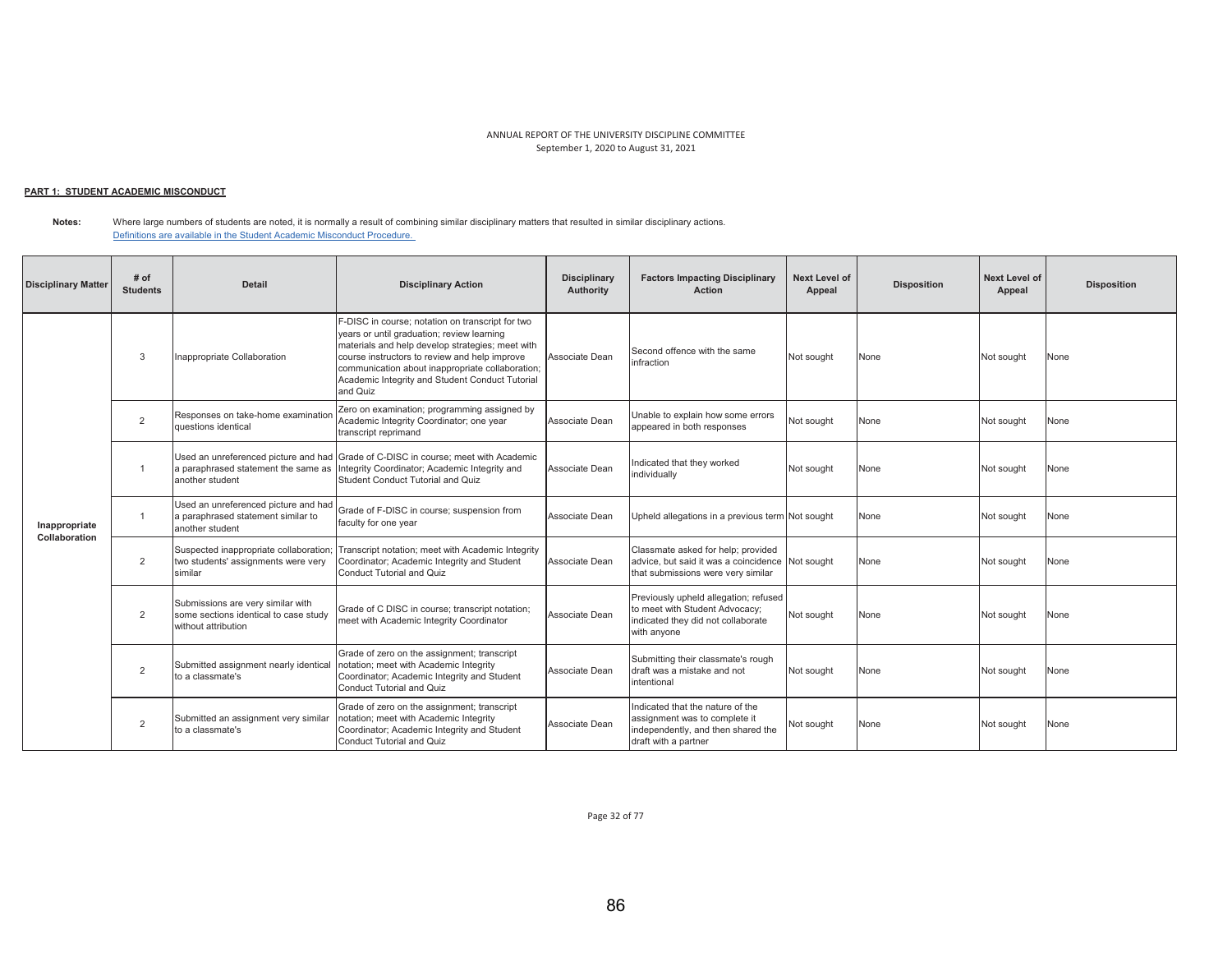#### <u> PART 1: STUDENT ACADEMIC MISCONDUCT</u>

**Notes:**  Where large numbers of students are noted, it is normally a result of combining similar disciplinary matters that resulted in similar disciplinary actions. Definitions are available in the Student Academic Misconduct Procedure.

| <b>Disciplinary Matter</b>     | # of<br><b>Students</b>  | <b>Detail</b>                                                                                                                                                                   | <b>Disciplinary Action</b>                                                                                                                                                  | <b>Disciplinary</b><br>Authority | <b>Factors Impacting Disciplinary</b><br><b>Action</b>                                                                | <b>Next Level of</b><br>Appeal | <b>Disposition</b> | Next Level of<br>Appeal | <b>Disposition</b> |
|--------------------------------|--------------------------|---------------------------------------------------------------------------------------------------------------------------------------------------------------------------------|-----------------------------------------------------------------------------------------------------------------------------------------------------------------------------|----------------------------------|-----------------------------------------------------------------------------------------------------------------------|--------------------------------|--------------------|-------------------------|--------------------|
|                                |                          | Content and formatting of student's<br>submission was very similar to another<br>student's submission                                                                           | Grade of zero on the assignment; transcript<br>notation; meet with Academic Integrity<br>Coordinator; Academic Integrity and Student<br><b>Conduct Tutorial and Quiz</b>    | Associate Dean                   | Completed the assignment<br>independently, but provided it to<br>another student to check their<br>formatting         | Not sought                     | None               | Not sought              | None               |
|                                | $\overline{2}$           | Content and errors in student's<br>submission were very similar to<br>another student's submission                                                                              | Grade of zero on the assignment; transcript<br>notation; meet with Academic Integrity<br>Coordinator; Academic Integrity and Student<br>Conduct Tutorial and Quiz           | Associate Dean                   | Student did not provide statement;<br>decision made without the benefit of Not sought<br>the student's input          |                                | None               | Not sought              | None               |
|                                | $\overline{1}$           | Content was very similar and<br>contained identical spelling errors of<br>another student's submission                                                                          | Grade of zero on the assignment; transcript<br>notation; meet with Academic Integrity<br>Coordinator; Academic Integrity and Student<br><b>Conduct Tutorial and Quiz</b>    | Associate Dean                   | Worked on the assignment<br>independently, but provided it to<br>classmate to cross check answers                     | Not sought                     | None               | Not sought              | None               |
|                                | $\overline{2}$           | Content was very similar to that of<br>another student's submission                                                                                                             | Grade of zero on the assignment; transcript<br>notation; meet with Academic Integrity<br>Coordinator; Academic Integrity and Student<br>Conduct Tutorial and Quiz           | Associate Dean                   | Completed the assignment with a<br>classmate not realizing this would be Not sought<br>considered academic misconduct |                                | None               | Not sought              | None               |
| Inappropriate<br>Collaboration | $\overline{2}$           | Three allegations of inappropriate<br>collaboration in the same course.<br>including two incidents of submission<br>of very similar content, and one of<br>identical submission | Grade of F-DISC in course: meet with Academic<br>Integrity Coordinator; Academic Integrity and<br>Student Conduct Tutorial and Quiz                                         | Associate Dean                   | Provided classmate with assignment<br>for reference purposes and did not<br>intend to collaborate                     | Not sought                     | None               | Not sought              | None               |
|                                | $\overline{\mathcal{A}}$ | Submission was very similar to three<br>other students in formatting, wording<br>and resources used                                                                             | Grade of zero on the assignment; transcript<br>notation; meet with Academic Integrity<br>Coordinator; Academic Integrity and Student<br>Conduct Tutorial and Quiz           | Associate Dean                   | Indicated they completed the<br>assignment independently                                                              | Not sought                     | None               | Not sought              | None               |
|                                | 2                        | Material submitted led to concerns of<br>inappropriate collaboration                                                                                                            | Meet with the Academic Language Support<br>instructor; Academic Integrity and Student<br><b>Conduct Tutorial and Quiz</b>                                                   | Associate Dean                   | None                                                                                                                  | Not sought                     | None               | Not sought              | None               |
|                                |                          | Answer provided on midterm exam<br>indicates that student shared a<br>template with a classmate                                                                                 | Grade of zero on the midterm exam: transcript<br>reprimand; meet with Academic Integrity<br>Coordinator; Academic Integrity and Student<br><b>Conduct Tutorial and Quiz</b> | Associate Dean                   | Student indicated they were having<br>computer issues and asked a<br>classmate for help with their files              | Not sought                     | None               | Not sought              | None               |
|                                | 2                        | None provided                                                                                                                                                                   | Grade of F-DISC in course; Academic Integrity<br>and Student Conduct Tutorial and Quiz                                                                                      | Department Head                  | None                                                                                                                  | Not sought                     | None               | Not sought              | None               |
|                                |                          | None provided                                                                                                                                                                   | <b>Transcript notation</b>                                                                                                                                                  | Associate Dean                   | None                                                                                                                  | Not sought                     | None               | Not sought              | None               |

Page 33 of 77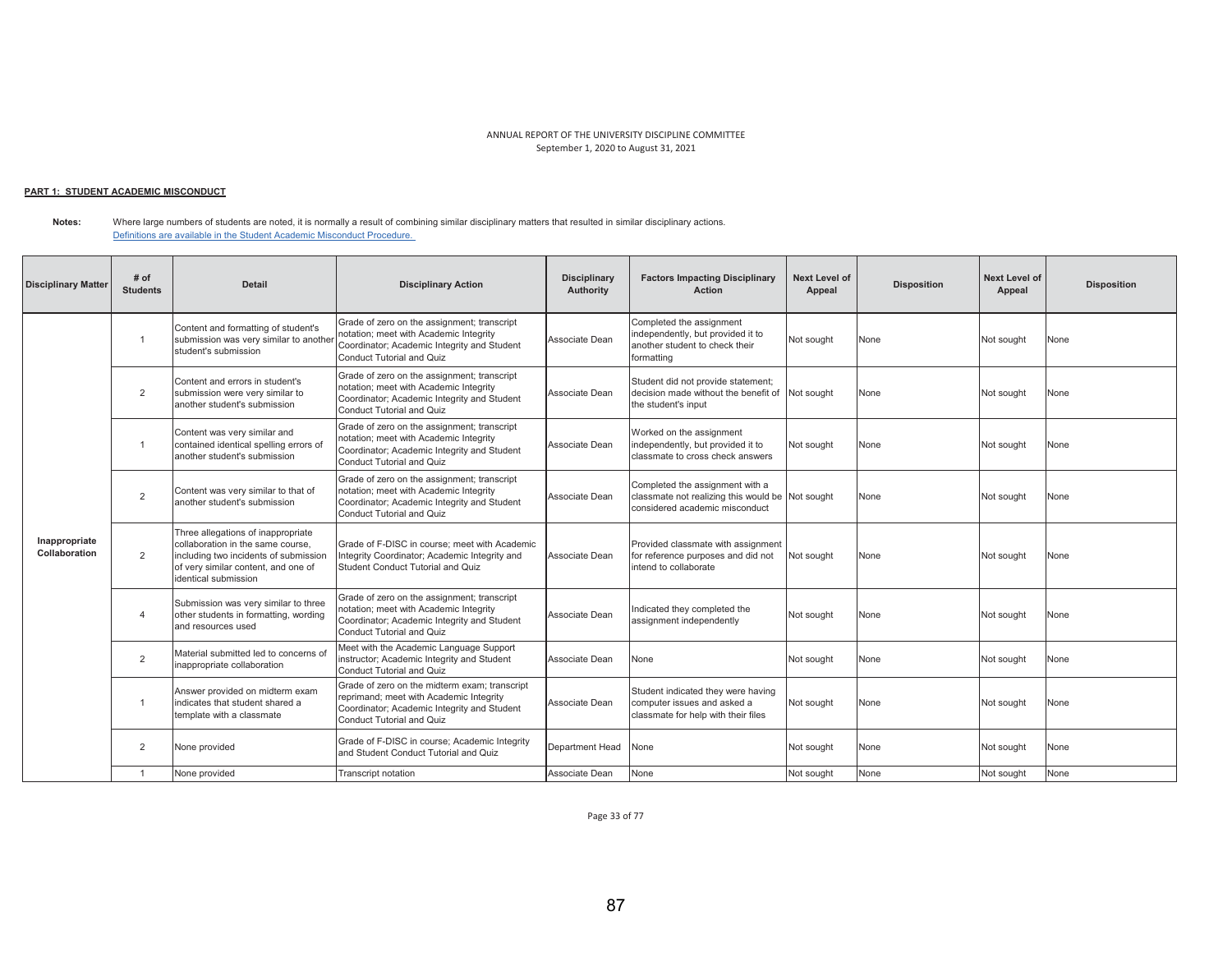## <u> PART 1: STUDENT ACADEMIC MISCONDUCT</u>

**Notes:**  Where large numbers of students are noted, it is normally a result of combining similar disciplinary matters that resulted in similar disciplinary actions. Definitions are available in the Student Academic Misconduct Procedure.

| <b>Disciplinary Matter</b> | # of<br><b>Students</b> | <b>Detail</b>                                                                                   | <b>Disciplinary Action</b>                                                                                                                                                                | <b>Disciplinary</b><br>Authority | <b>Factors Impacting Disciplinary</b><br><b>Action</b>                | Next Level of<br>Appeal | <b>Disposition</b> | Next Level of<br>Appeal | <b>Disposition</b> |
|----------------------------|-------------------------|-------------------------------------------------------------------------------------------------|-------------------------------------------------------------------------------------------------------------------------------------------------------------------------------------------|----------------------------------|-----------------------------------------------------------------------|-------------------------|--------------------|-------------------------|--------------------|
|                            | $\overline{1}$          | None provided                                                                                   | Grade of F-DISC in course; transcript notation                                                                                                                                            | Department Head                  | None                                                                  | Not sought              | None               | Not sought              | None               |
|                            |                         | None provided                                                                                   | Zero on assignment; DISC notation on final grade<br>transcript notation                                                                                                                   | Associate Dean                   | Previous infraction                                                   | Not sought              | None               | Not sought              | None               |
|                            | -1                      | None provided                                                                                   | Grade of F-DISC in course; transcript notation                                                                                                                                            | Associate Dean                   | None                                                                  | Not sought              | None               | Not sought              | None               |
|                            | -1                      | None provided                                                                                   | Zero on test; transcript notation                                                                                                                                                         | Associate Dean                   | None                                                                  | Not sought              | None               | Not sought              | None               |
| Inappropriate              |                         | Four assignments                                                                                | Zero on assignments; transcript notation;<br>Academic Integrity and Student Conduct Tutorial<br>and Quiz                                                                                  | Department Head                  | None                                                                  | Not sought              | None               | Not sought              | None               |
|                            | $\overline{4}$          | Inappropriate collaboration in Tutorial                                                         | Mark of zero in Tutorial; statement will be placed<br>on academic transcript and academic record;<br>Academic Integrity and Tutorial and Quiz                                             | Associate Head                   | Admitted participating in<br>inappropriate collaboration              | Not sought              | None               | Not sought              | none               |
| Collaboration              | $\overline{1}$          | Inappropriate collaboration during the<br>final exam for course                                 | F-DISC in the course; DISC statement will appear<br>on academic record and<br>transcript; Academic Integrity and Student<br>Conduct Tutorial and Quiz                                     | Associate Dean                   | None                                                                  | Not sought              | None               | Not sought              | none               |
|                            | -1                      | Inappropriate collaboration during the<br>writing of the final exam                             | Grade of zero on the final exam: comment will<br>appear on academic record for one year;<br>Academic Integrity and Student Conduct Tutorial<br>and Quiz                                   | Associate Dean                   | Admitted to using website                                             | Not sought              | None               | Not sought              | none               |
|                            |                         | Inappropriate collaboration on Final<br>exam                                                    | F-DISC in the course: DISC notation and<br>comment on academic record for two years;<br>Academic Integrity and Student Conduct Tutorial<br>and Quiz                                       | Associate Dean                   | Denied inappropriate collaboration<br>however other student confirmed | Not sought              | None               | Not sought              | None               |
|                            | -1                      | Inappropriate collaboration and<br>personation which occurred while<br>writing the midterm exam | Grade of zero ON the midterm; final grade will be<br>accompanied by DISC; transcript notation for two<br>years or graduation; Academic Integrity and<br>Student Conduct Tutorial and Quiz | Associate Dean                   | Contested the allegation                                              | Not sought              | None               | Not sought              | None               |

Page 34 of 77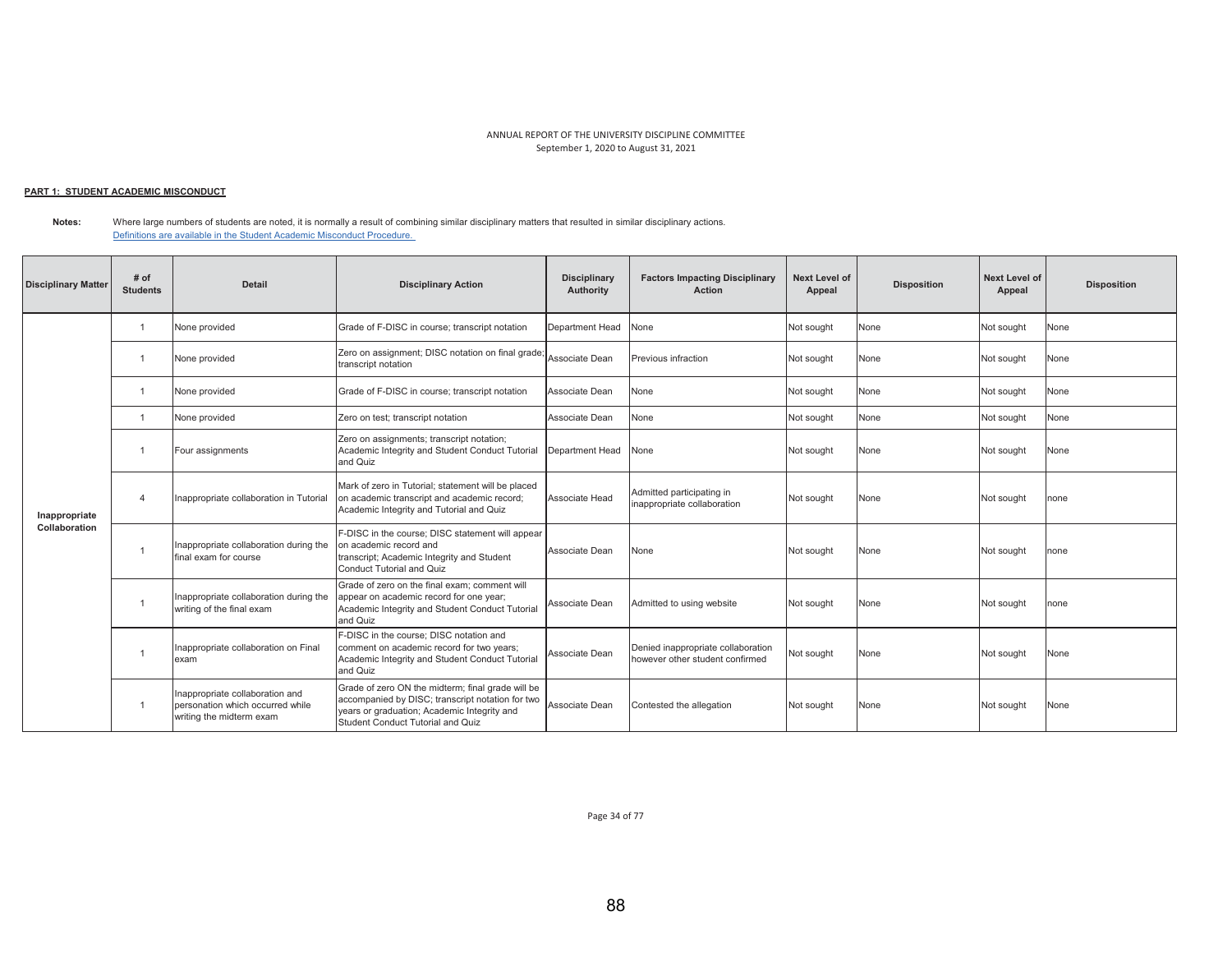## <u> PART 1: STUDENT ACADEMIC MISCONDUCT</u>

**Notes:**  Where large numbers of students are noted, it is normally a result of combining similar disciplinary matters that resulted in similar disciplinary actions. Definitions are available in the Student Academic Misconduct Procedure.

| <b>Disciplinary Matter</b>     | # of<br><b>Students</b> | <b>Detail</b>                                                                                                                                                                                                                     | <b>Disciplinary Action</b>                                                                                                                                        | <b>Disciplinary</b><br>Authority | <b>Factors Impacting Disciplinary</b><br><b>Action</b>                                                                     | <b>Next Level of</b><br>Appeal | <b>Disposition</b> | <b>Next Level of</b><br>Appeal | <b>Disposition</b> |
|--------------------------------|-------------------------|-----------------------------------------------------------------------------------------------------------------------------------------------------------------------------------------------------------------------------------|-------------------------------------------------------------------------------------------------------------------------------------------------------------------|----------------------------------|----------------------------------------------------------------------------------------------------------------------------|--------------------------------|--------------------|--------------------------------|--------------------|
|                                | $\mathbf{1}$            | Accessing unauthorized material,<br>sharing questions from this exam<br>between students or to any external or<br>internal sources and presenting<br>information or knowledge that is not<br>their own while writing midterm exam | F-DISC for the course; suspended from taking<br>courses from the Faculty for eight months;<br>transcript notation for three years or until<br>graduation          | Associate Dean                   | Did not respond to allegation letter;<br>third allegation                                                                  | Not sought                     | None               | Not sought                     | None               |
|                                |                         | Student participated in inappropriate<br>collaboration in assignment                                                                                                                                                              | Grade of F-DISC in the course; suspended from<br>taking Faculty courses for eight months;<br>transcript notation for five years or until<br>graduation            | Dean's Office                    | Accepted the allegation after initially<br>denying it; apologized for their<br>actions; reduced suspension                 | Not sought                     | None               | Not sought                     | None               |
|                                |                         | Student participated in inappropriate<br>collaboration in assignment                                                                                                                                                              | Grade of F-DISC in the course; suspended from<br>taking Faculty courses for one year; transcript<br>notation for five years or until graduation                   | Dean's Office                    | Student denied and contested the<br>allegation; standard penalty                                                           | Not sought                     | None               | Not sought                     | None               |
| Inappropriate<br>Collaboration |                         | Used unauthorized materials to<br>complete an assignment                                                                                                                                                                          | Grade of F-DISC in course; suspended from<br>taking courses for four months; transcript for two<br>years or until graduation                                      | Dean's Office                    | nadequate understanding of<br>academic integrity regulation;<br>apologized; reduced suspension                             | Not sought                     | None               | Not sought                     | None               |
|                                | $\overline{1}$          | Used unauthorized materials to obtain<br>answers for multiple quizzes and<br>involved in inappropriate collaboration                                                                                                              | Grade of F-DISC in the course; suspended from<br>taking Faculty courses for eight months; transcript Dean's Office<br>notation for five years or until graduation |                                  | Admitted to engaging in academic<br>misconduct; honest; apologized;<br>reduced suspension                                  | Not sought                     | None               | Not sought                     | None               |
|                                |                         | Involved in inappropriate collaboration<br>on an assignment                                                                                                                                                                       | Grade of F-DISC in the course; suspended from<br>taking Faculty courses for six months; transcript<br>notation for five years or until graduation                 | Dean's Office                    | Tried to help a friend without sharing;<br>expressed regret; reduced<br>suspension                                         | Not sought                     | None               | Not sought                     | None               |
|                                | $\overline{1}$          | Involved in inappropriate collaboration<br>on an assignment                                                                                                                                                                       | Grade of F-DISC in the course; transcript notation<br>for 5 years or until graduation                                                                             | Dean's Office                    | Explained the situation; displayed<br>inadequate understanding of<br>academic integrity regulations;<br>reduced suspension | Not sought                     | None               | Not sought                     | None               |
|                                |                         | Assignment was flagged as being too<br>similar to other students work from a<br>previous offering of the course                                                                                                                   | Grade of F-DISC in the course: suspended from<br>taking Faculty courses for four months; transcript<br>notation for five years or until graduation                | Dean's Office                    | Acknowledged the error as a<br>mistake; unfamiliarity of the<br>academic integrity regulations;<br>reduced suspension      | Not sought                     | None               | Not sought                     | None               |

Page 35 of 77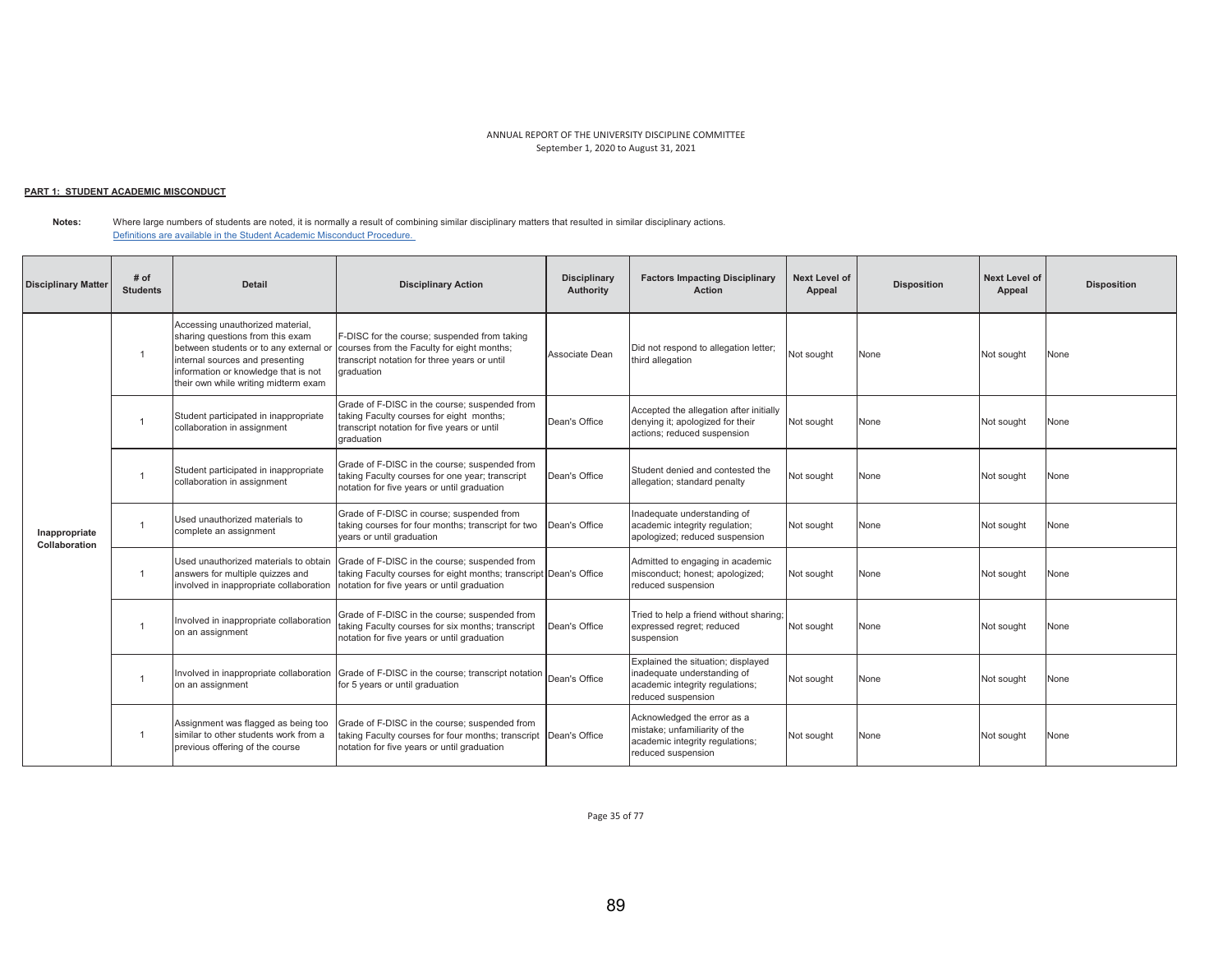# <u> PART 1: STUDENT ACADEMIC MISCONDUCT</u>

**Notes:**  Where large numbers of students are noted, it is normally a result of combining similar disciplinary matters that resulted in similar disciplinary actions. Definitions are available in the Student Academic Misconduct Procedure.

| <b>Disciplinary Matter</b>     | # of<br><b>Students</b> | Detail                                                                                                                              | <b>Disciplinary Action</b>                                                                                                                                                                        | <b>Disciplinary</b><br>Authority | <b>Factors Impacting Disciplinary</b><br><b>Action</b>                                    | Next Level of<br>Appeal | <b>Disposition</b> | <b>Next Level of</b><br>Appeal | <b>Disposition</b> |
|--------------------------------|-------------------------|-------------------------------------------------------------------------------------------------------------------------------------|---------------------------------------------------------------------------------------------------------------------------------------------------------------------------------------------------|----------------------------------|-------------------------------------------------------------------------------------------|-------------------------|--------------------|--------------------------------|--------------------|
|                                |                         | Used unauthorized materials and<br>inappropriate collaboration to obtain<br>answers to Term Test                                    | Grade of F-DISC in the course; suspended from<br>taking Faculty courses for one year; transcript<br>notation for five years or until graduation                                                   | Dean's Office                    | Denied and contested the allegation;<br>standard penalty                                  | Not sought              | None               | Not sought                     | None               |
|                                | 2                       | Used unauthorized materials and<br>inappropriate collaboration to obtain<br>answers to Term Test                                    | Grade of F-DISC in the course; suspended from<br>taking Faculty courses for four months; transcript Dean's Office<br>notation for five years or until graduation                                  |                                  | Admitted to engaging in academic<br>misconduct; honest; apologized;<br>reduced suspension | Not sought              | None               | Not sought                     | None               |
|                                |                         | Inappropriate collaboration with other<br>students in a chat room during a<br>tutorial                                              | Grade of F-DISC in the course; suspended from<br>taking Faculty courses for four months; transcript Dean's Office<br>notation for five years or until graduation                                  |                                  | Honest; accepted the allegation;<br>reduced suspension                                    | Not sought              | None               | Not sought                     | None               |
|                                |                         | Used unauthorized materials<br>(materials taken from internet sources)<br>during final exam                                         | F-DISC; suspended from Faculty for eight<br>months; transcript notation for five years or until<br>graduation; Academic Integrity and Student<br>Conduct Tutorial and Quiz                        | Associate Dean                   | Took responsibility for transgression Not sought                                          |                         | None               | Not sought                     | None               |
| Inappropriate<br>Collaboration | 2                       | Submitted identical responses taken<br>from unauthorized internet sources                                                           | F-DISC; suspended for one year                                                                                                                                                                    | Associate Dean                   | None                                                                                      | Not sought              | None               | Not sought                     | None               |
|                                |                         | Students had identical answers on<br>final exam questions                                                                           | F-DISC in two courses; suspended from Faculty<br>for one year; transcript notation for five years or<br>until graduation; Academic Integrity and Student<br>Conduct Tutorial and Quiz             | Associate Dean                   | Standard penalty; refused to take<br>responsibility                                       | Not sought              | None               | Not sought                     | None               |
|                                |                         | Students had identical answers on<br>final exam questions                                                                           | F-DISC in two courses; suspended from Faculty<br>for eight months; transcript notation for five years<br>or until graduation; Academic Integrity and<br>Student Conduct Tutorial and Quiz         | Associate Dean                   | Took responsibility for transgression Not sought                                          |                         | None               | Not sought                     | None               |
|                                |                         | Student submitted a solution to a<br>a different version of the test than was<br>written, indicating inappropriate<br>collaboration | question on final exam that came from F-DISC; suspended from Faculty courses for eight<br>months; transcript notation for five years or until<br>graduation; Academic Integrity Tutorial and Quiz | Associate Dean                   | None                                                                                      | Not sought              | None               | Not sought                     | None               |

Page 36 of 77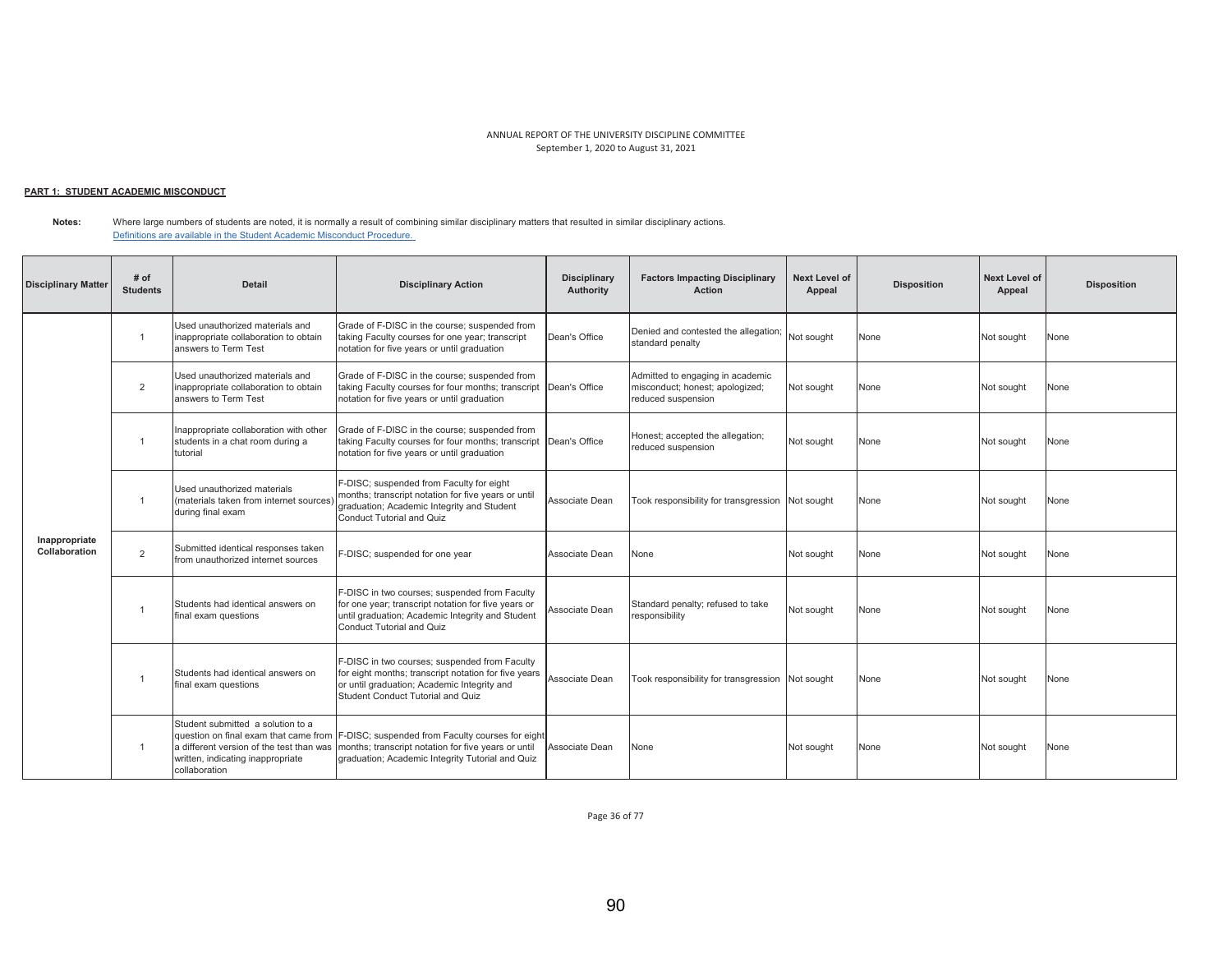# <u> PART 1: STUDENT ACADEMIC MISCONDUCT</u>

**Notes:**  Where large numbers of students are noted, it is normally a result of combining similar disciplinary matters that resulted in similar disciplinary actions. Definitions are available in the Student Academic Misconduct Procedure.

| <b>Disciplinary Matter</b>     | # of<br><b>Students</b> | <b>Detail</b>                                                     | <b>Disciplinary Action</b>                                                                                                                                                                                         | <b>Disciplinary</b><br>Authority | <b>Factors Impacting Disciplinary</b><br><b>Action</b>       | Next Level of<br>Appeal | <b>Disposition</b> | <b>Next Level of</b><br>Appeal | <b>Disposition</b> |
|--------------------------------|-------------------------|-------------------------------------------------------------------|--------------------------------------------------------------------------------------------------------------------------------------------------------------------------------------------------------------------|----------------------------------|--------------------------------------------------------------|-------------------------|--------------------|--------------------------------|--------------------|
|                                |                         | Used unauthorized materials during<br>assignments                 | F-DISC in the course; suspended from Faculty<br>courses for eight months; transcript notation for<br>five years or until graduation; Academic Integrity<br>and Student Conduct Tutorial and Quiz                   | Associate Dean                   | Admitted using unauthorized<br>materials                     | Not sought              | None               | Not sought                     | None               |
|                                |                         | Used unauthorized sources to answer<br>problem set                | F-DISC; suspended from Faculty for eight<br>months; transcript notation for five years or until<br>graduation; Academic Integrity and Student<br>Conduct Tutorial and Quiz                                         | Associate Dean                   | Took responsibility and apologized<br>for transgression      | Not sought              | None               | Not sought                     | None               |
|                                |                         | Used unauthorized sources to answer<br>final exam questions       | F-DISC in two courses; suspended from Faculty<br>for eight months; transcript notation for five years<br>or until graduation; meet with an advisor;<br>Academic Integrity and Student Conduct Tutorial<br>and Quiz | Associate Dean                   | Circumstances of transgression                               | Not sought              | None               | Not sought                     | None               |
| Inappropriate<br>Collaboration |                         | Used unauthorized sources to answer<br>final exam questions       | F-DISC; suspended from Faculty for four months;<br>transcript notation for five years or until<br>graduation; Academic Integrity and Student<br>Conduct Tutorial and Quiz                                          | Associate Dean                   | Took responsibility; circumstances                           | Not sought              | None               | Not sought                     | None               |
|                                | $\overline{2}$          | Students submitted virtually identical<br>solutions to assignment | F-DISC; suspended from Faculty for eight<br>months; transcript notation for five years or until<br>graduation; Academic Integrity and Student<br>Conduct Tutorial and Quiz                                         | Associate Dean                   | Both took responsibility for<br>transgression and apologized | Not sought              | None               | Not sought                     | None               |
|                                |                         | Assignment had answers virtually<br>identical to anther student   | F-DISC; suspended from Faculty for eight<br>months; transcript notation for five years or until<br>graduation; Academic Integrity and Student<br>Conduct Tutorial and Quiz                                         | Associate Dean                   | Took responsibility for transgression Not sought             |                         | None               | Not sought                     | None               |
|                                |                         | Assignment was unusually similar to<br>that of anther student     | F-DISC; suspended for eight months; Academic<br>Integrity and Student Conduct Tutorial and Quiz                                                                                                                    | Associate Dean                   | Admitted to transgression                                    | <b>LDC</b>              | LDC appeal pending |                                |                    |

Page 37 of 77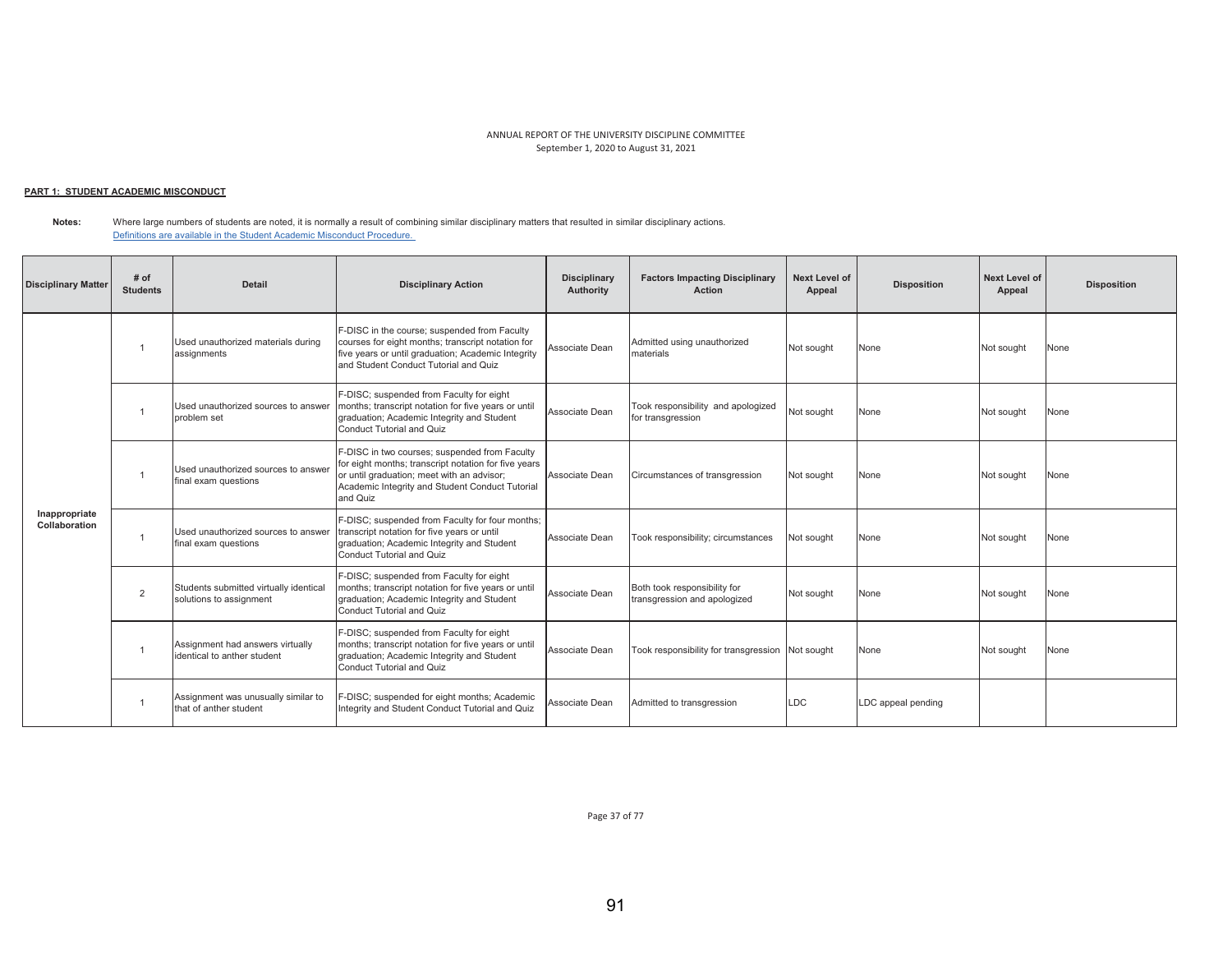#### <u> PART 1: STUDENT ACADEMIC MISCONDUCT</u>

**Notes:**  Where large numbers of students are noted, it is normally a result of combining similar disciplinary matters that resulted in similar disciplinary actions. Definitions are available in the Student Academic Misconduct Procedure.

| <b>Disciplinary Matter</b>     | # of<br><b>Students</b> | <b>Detail</b>                                                                                                 | <b>Disciplinary Action</b>                                                                                                                                                                                                   | <b>Disciplinary</b><br>Authority | <b>Factors Impacting Disciplinary</b><br>Action                         | <b>Next Level of</b><br>Appeal | <b>Disposition</b> | <b>Next Level of</b><br>Appeal | <b>Disposition</b> |
|--------------------------------|-------------------------|---------------------------------------------------------------------------------------------------------------|------------------------------------------------------------------------------------------------------------------------------------------------------------------------------------------------------------------------------|----------------------------------|-------------------------------------------------------------------------|--------------------------------|--------------------|--------------------------------|--------------------|
|                                | $\overline{1}$          | Students submitted nearly identical<br>responses to Assignment                                                | F-DISC; suspended from Faculty of Registration<br>for one year; transcript notation for five years or<br>until graduation; Academic Integrity and Student<br>Conduct Tutorial and Quiz                                       | Associate Dean                   | Did not admit to transgression; third<br>upheld allegation              | Not sought                     | None               | Not sought                     | None               |
|                                | $\overline{2}$          | Students submitted nearly identical<br>responses to Assignment                                                | F-DISC; suspended from Faculty for eight<br>months; transcript notation for five years or until<br>graduation; Academic Integrity and Student<br><b>Conduct Tutorial and Quiz</b>                                            | Associate Dean                   | Admitted to transgression                                               | Not sought                     | None               | Not sought                     | None               |
|                                | -1                      | Submitted nearly identical assignment<br>solutions as another student                                         | F-DISC; suspended from Faculty for six months;<br>transcript notation for five years or until<br>graduation; Academic Integrity and Student<br>Conduct Tutorial and Quiz                                                     | Associate Dean                   | Student admitted to transgression                                       | Not sought                     | None               | Not sought                     | None               |
| Inappropriate<br>Collaboration | $\overline{1}$          | Submitted similar answers to test<br>auestions                                                                | F-DISC; suspended from Faculty for four months;<br>transcript notation for five years or until<br>graduation; Academic Integrity and Student<br>Conduct Tutorial and Quiz                                                    | Associate Dean                   | Took responsibility, regret,<br>circumstances                           | Not sought                     | None               | Not sought                     | None               |
|                                | $\overline{2}$          | Submitted similarly unusual responses<br>on exam; one student responded to a<br>test than was provided        | F-DISC in course; suspended from Faculty of for<br>one year; transcript notation for five years or until<br>question from a different version of the graduation; Academic Integrity and Student<br>Conduct Tutorial and Quiz | Associate Dean                   | Took responsibility for transgression; Not sought<br>second allegations |                                | None               | Not sought                     | None               |
|                                | $\overline{1}$          | Submitted nearly identical responses<br>to a midterm test question as another<br>student                      | F-DISC; suspended for one year; Academic<br>Integrity and Student Conduct Tutorial and Quiz                                                                                                                                  | Associate Dean                   | Took responsibility for transgression Not sought                        |                                | None               | Not sought                     | None               |
|                                | 2                       | Students submitted identical<br>responses in a term test, including<br>mistakes                               | F-DISC; suspended from Faculty for one year;<br>transcript notation for five years or until<br>graduation; Academic Integrity and Student<br>Conduct Tutorial and Quiz                                                       | Associate Dean                   | Neither acknowledged that<br>transgression was misconduct               | Not sought                     | None               | Not sought                     | None               |
|                                | 2                       | Submitted similar/identical answers in<br>final exam: concurrent midterm<br>academic misconduct investigation | -DISC in the course; suspended from Faculty for<br>eight months; transcript notation for five years or<br>until graduation; Academic Integrity and Student<br><b>Conduct Tutorial and Quiz</b>                               | Associate Dean                   | Took responsibly for transgression;<br>expressed regret                 | Not sought                     | None               | Not sought                     | None               |

Page 38 of 77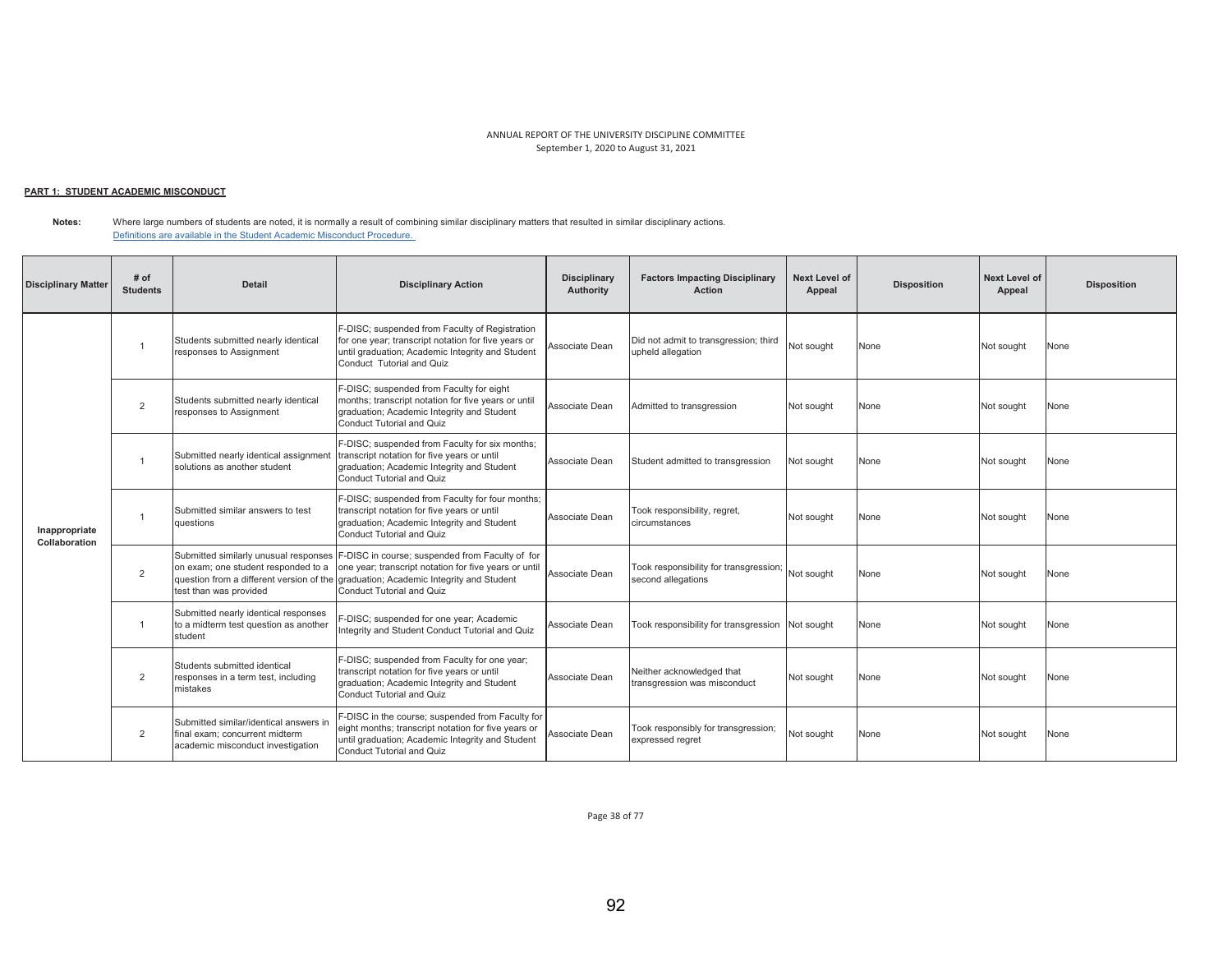## <u> PART 1: STUDENT ACADEMIC MISCONDUCT</u>

**Notes:**  Where large numbers of students are noted, it is normally a result of combining similar disciplinary matters that resulted in similar disciplinary actions. Definitions are available in the Student Academic Misconduct Procedure.

| <b>Disciplinary Matter</b> | # of<br><b>Students</b> | <b>Detail</b>                                                                                                                                 | <b>Disciplinary Action</b>                                                                                                                                                                      | <b>Disciplinary</b><br>Authority | <b>Factors Impacting Disciplinary</b><br><b>Action</b>                         | <b>Next Level of</b><br>Appeal | <b>Disposition</b> | <b>Next Level of</b><br>Appeal | <b>Disposition</b> |
|----------------------------|-------------------------|-----------------------------------------------------------------------------------------------------------------------------------------------|-------------------------------------------------------------------------------------------------------------------------------------------------------------------------------------------------|----------------------------------|--------------------------------------------------------------------------------|--------------------------------|--------------------|--------------------------------|--------------------|
|                            |                         | Materials for assignment very similar<br>to another student's response in<br>previous term                                                    | F-DISC; suspended from Faculty for eight<br>months; transcript notation for two years or until<br>graduation; Academic Integrity and Student<br>Conduct Tutorial and Quiz                       | Associate Dean                   | Took responsibility for transgression Not sought                               |                                | None               | Not sought                     | None               |
|                            | -1                      | Assignment very similar to another<br>student's response in previous term                                                                     | F-DISC; suspended from Faculty for four months;<br>transcript notation for five years or until<br>graduation; Academic Integrity and Student<br><b>Conduct Tutorial and Quiz</b>                | Associate Dean                   | Took responsibility for transgression; Not sought<br>apologized                |                                | None               | Not sought                     | None               |
|                            |                         | Assignment very similar to another<br>student's response in previous term                                                                     | F-DISC; suspended from Faculty for eight<br>months; transcript notation for five years or until<br>graduation; Academic Integrity and Student<br>Conduct Tutorial and Quiz                      | Associate Dean                   | Admitted to using prior solutions as a Not sought<br>template                  |                                | None               | Not sought                     | None               |
| Inappropriate              | $\overline{1}$          | Submitted nearly identical solutions to<br>assignment                                                                                         | F-DISC; suspended from Faculty for six months;<br>transcript notation for one year or until graduation;<br>Academic Integrity and Student Conduct Tutorial<br>and Quiz                          | Associate Dean                   | Took responsibility for transgression, Not sought<br>circumstances             |                                | None               | Not sought                     | None               |
| Collaboration              | $\overline{1}$          | Assignment very similar to another<br>student's response in previous years;<br>answered portions of assignment that<br>hadn't yet been posted | F-DISC; transcript notation for five years or until<br>graduation; Academic Integrity and Student<br><b>Conduct Tutorial and Quiz</b>                                                           | Associate Dean                   | Took responsibility for transgression;<br>apologized; circumstances            | Not sought                     | None               | Not sought                     | None               |
|                            | -1                      | Handed in similar or nearly identical<br>solutions with another student                                                                       | F-DISC; suspended from Faculty for eight<br>months; transcript for two years or until<br>graduation; meet with academic advisor;<br>Academic Integrity and Student Conduct Tutorial<br>and Quiz | Associate Dean                   | Took responsibility for transgression Not sought                               |                                | None               | Not sought                     | None               |
|                            | $\overline{1}$          | Student submitted an assignment that<br>was highly similar to an old solution<br>from another student                                         | F-DISC; Suspended from Faculty for four months;<br>transcript notation for five years or until<br>graduation; Academic Integrity and Student<br>Conduct Tutorial and Quiz                       | Associate Dean                   | Accepted responsibility for<br>transgression                                   | Not sought                     | None               | Not sought                     | None               |
|                            |                         | Student submitted an assignment that<br>was almost identical to an old solution<br>from another student                                       | F-DISC; suspended from Faculty for four months;<br>transcript notation for five years or until<br>graduation; Academic Integrity and Student<br>Conduct Tutorial and Quiz                       | Associate Dean                   | Accepted responsibility for<br>transgression; apologized; needs to<br>graduate | Not sought                     | None               | Not sought                     | None               |

Page 39 of 77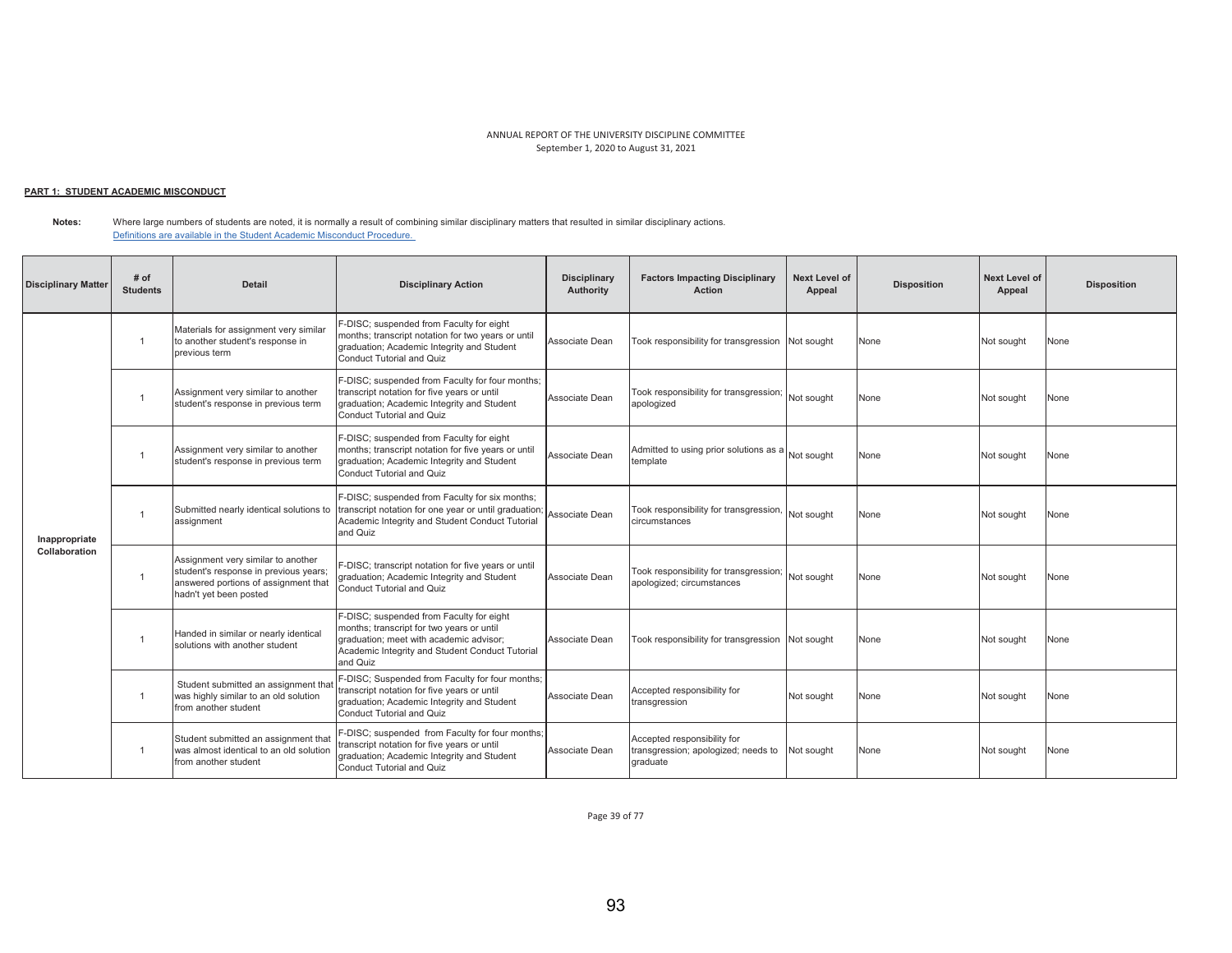# <u> PART 1: STUDENT ACADEMIC MISCONDUCT</u>

**Notes:**  Where large numbers of students are noted, it is normally a result of combining similar disciplinary matters that resulted in similar disciplinary actions. Definitions are available in the Student Academic Misconduct Procedure.

| <b>Disciplinary Matter</b>     | # of<br><b>Students</b> | <b>Detail</b>                                                                                                                              | <b>Disciplinary Action</b>                                                                                                                                                        | <b>Disciplinary</b><br>Authority | <b>Factors Impacting Disciplinary</b><br><b>Action</b>                                           | <b>Next Level of</b><br>Appeal | <b>Disposition</b> | Next Level of<br>Appeal | <b>Disposition</b> |
|--------------------------------|-------------------------|--------------------------------------------------------------------------------------------------------------------------------------------|-----------------------------------------------------------------------------------------------------------------------------------------------------------------------------------|----------------------------------|--------------------------------------------------------------------------------------------------|--------------------------------|--------------------|-------------------------|--------------------|
|                                |                         | Part of Term Test nearly identical to<br>another student                                                                                   | F-DISC; suspended from Faculty for eight<br>months; transcript notation for five years or until<br>graduation; Academic Integrity and Student<br>Conduct Tutorial and Quiz        | Associate Dean                   | Took responsibility; apologized                                                                  | Not sought                     | None               | Not sought              | None               |
|                                | $\overline{2}$          | Submitted very similar responses to<br>an assignment, including unusual<br>strategies, and possibly information<br>taken from the internet | F-DISC; suspended from Faculty for eight<br>months; transcript notation for five years or until<br>graduation; Academic Integrity and Student<br><b>Conduct Tutorial and Quiz</b> | Associate Dean                   | Both students admitted that an<br>academic integrity transgression had Not sought<br>occurred    |                                | None               | Not sought              | None               |
|                                | $\overline{1}$          | Submitted similar and partly identical<br>solutions to assignment                                                                          | F-DISC; suspended from Faculty for one year;<br>transcript for five years or until graduation;<br>Academic Integrity and Student Conduct Tutorial<br>and Quiz                     | Associate Dean                   | Did not contest allegation                                                                       | Not sought                     | None               | Not sought              | None               |
| Inappropriate<br>Collaboration | $\overline{1}$          | Submitted similar and partly identical<br>solutions to assignment                                                                          | F-DISC; suspended from Faculty for eight<br>months; transcript for five years or until<br>graduation; Academic Integrity and Student<br><b>Conduct Tutorial and Quiz</b>          | Associate Dean                   | Admitted that transgression may<br>have occurred unintentionally                                 | Not sought                     | None               | Not sought              | None               |
|                                | $\overline{1}$          | Students shared answers on a final<br>exam question; one was for different<br>version of exam than given                                   | F-DISC; suspended from Faculty for eight<br>months; Academic Integrity and Student Conduct Associate Dean<br>Tutorial and Quiz                                                    |                                  | Took responsibility for transgression;<br>penalty reduced for student<br>circumstances           | Not sought                     | None               | Not sought              | None               |
|                                | $\overline{1}$          | Students shared answers on a final<br>exam question; one was for different<br>version of exam than given                                   | F-DISC; suspended from Faculty for one year;<br>transcript notation for five years or until<br>graduation; Academic Integrity and Student<br><b>Conduct Tutorial and Quiz</b>     | associate Dean                   | Student admitted transgression; did<br>not take responsibility; second<br>offence; circumstances | Not sought                     | None               | Not sought              | None               |
|                                | $\overline{2}$          | Test submissions were very similar                                                                                                         | F-DISC; transcript notation for five years or until<br>graduation; Academic Integrity and Student<br><b>Conduct Tutorial and Quiz</b>                                             | Associate Dean                   | Took responsibility for the<br>allegations; circumstances (need to<br>complete program)          | Not sought                     | None               | Not sought              | None               |
|                                |                         | Students submitted similar responses<br>on tests                                                                                           | F-DISC; transcript notation until graduation;<br>Academic Integrity and Student Conduct Tutorial<br>and Quiz                                                                      | Associate Dean                   | Admitted to transgression;<br>graduating                                                         | Not sought                     | None               | Not sought              | None               |

Page 40 of 77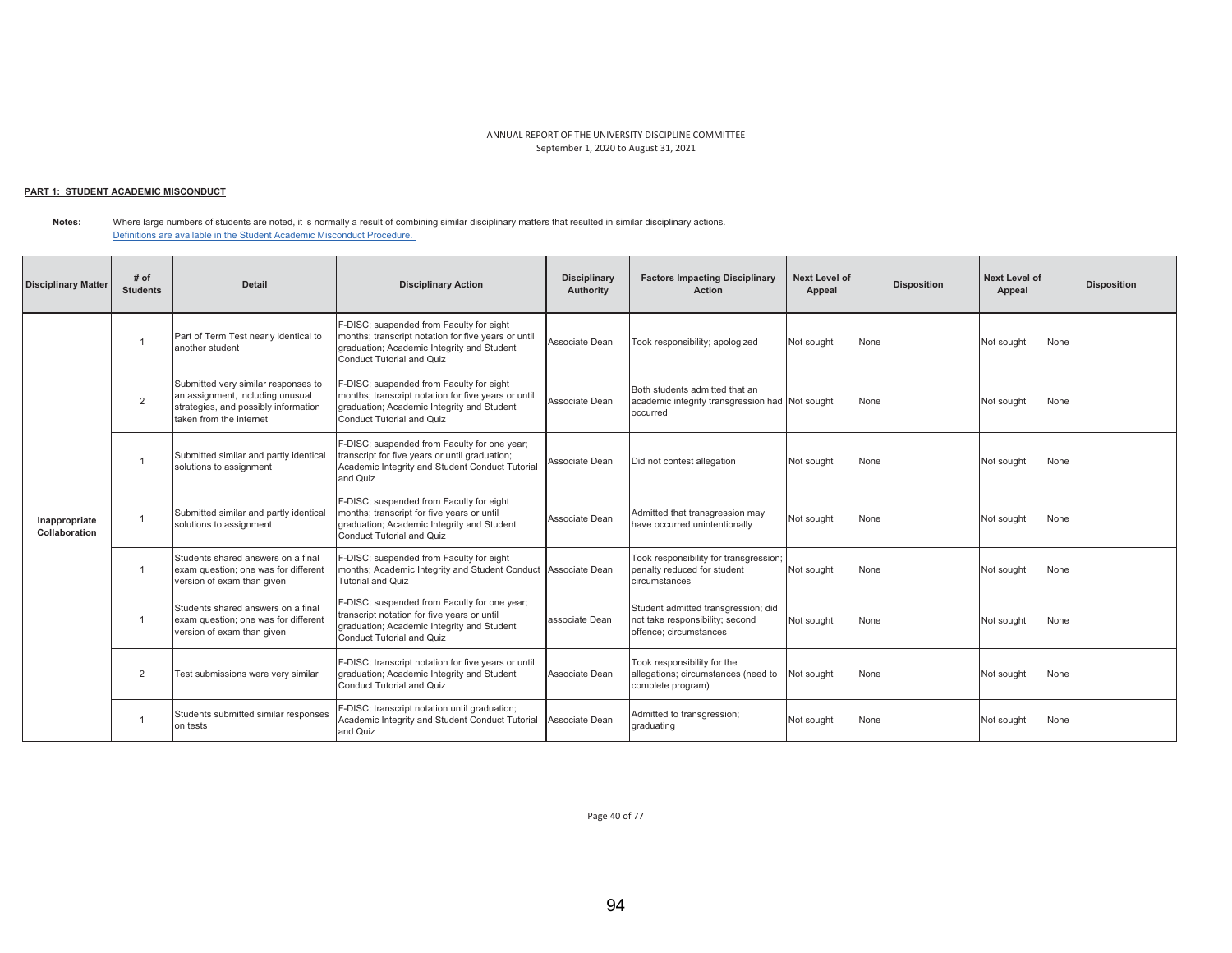# <u> PART 1: STUDENT ACADEMIC MISCONDUCT</u>

**Notes:**  Where large numbers of students are noted, it is normally a result of combining similar disciplinary matters that resulted in similar disciplinary actions. Definitions are available in the Student Academic Misconduct Procedure.

| <b>Disciplinary Matter</b>     | # of<br><b>Students</b> | <b>Detail</b>                                                                                                                  | <b>Disciplinary Action</b>                                                                                                                                                 | <b>Disciplinary</b><br><b>Authority</b> | <b>Factors Impacting Disciplinary</b><br><b>Action</b> | <b>Next Level of</b><br>Appeal | <b>Disposition</b> | Next Level of<br>Appeal | <b>Disposition</b> |
|--------------------------------|-------------------------|--------------------------------------------------------------------------------------------------------------------------------|----------------------------------------------------------------------------------------------------------------------------------------------------------------------------|-----------------------------------------|--------------------------------------------------------|--------------------------------|--------------------|-------------------------|--------------------|
|                                |                         | Assignment nearly identical to another<br>student's submission                                                                 | F-DISC; suspended from Faculty for eight<br>months; transcript notation for five years or until<br>graduation; Academic Integrity and Student<br>Conduct Tutorial and Quiz | Associate Dean                          | None                                                   | Not sought                     | None               | Not sought              | None               |
|                                |                         | Assignment submission nearly<br>identical to another student's<br>submission                                                   | F-DISC; suspended from Faculty for four months;<br>transcript notation for five years or until<br>graduation; Academic Integrity and Student<br>Conduct Tutorial and Quiz  | Associate Dean                          | None                                                   | Not sought                     | None               | Not sought              | None               |
|                                |                         | Submitted the same assignment as<br>another student                                                                            | Grade of zero on the assignment; Academic<br>Integrity and Student Conduct Tutorial and Quiz                                                                               | Associate Head                          | None                                                   | Not sought                     | None               | Not sought              | None               |
|                                | $\overline{1}$          | Submitted the same assignment as<br>another student; the assignment was<br>from a previous year and incorrect                  | Grade of zero on the lab assignment; Academic<br>Integrity and Student Conduct Tutorial and Quiz                                                                           | Associate Head                          | None                                                   | Not sought                     | None               | Not sought              | None               |
| Inappropriate<br>Collaboration | $\overline{1}$          | Worked too closely with another<br>student on lab assignment;<br>submission was almost identical to<br>that of another student | Grade of zero on Lab Assignment; Academic<br>Integrity and Student Conduct Tutorial and Quiz                                                                               | Associate Head                          | None                                                   | Not sought                     | None               | Not sought              | None               |
|                                |                         | Submitted the same assignment as<br>another student                                                                            | Grade of zero on the lab assignment; Academic<br>Integrity and Student Conduct Tutorial and Quiz                                                                           | Associate Head                          | None                                                   | Not sought                     | None               | Not sought              | None               |
|                                | $\overline{1}$          | Submitted very similar work to another<br>student for lab assignment                                                           | Grade of zero on lab assignment; Academic<br>Integrity and Student Conduct Tutorial and Quiz                                                                               | Associate Head                          | None                                                   | Not sought                     | None               | Not sought              | None               |
|                                | $\overline{1}$          | Answers on midterm were nearly<br>identical to those of another student                                                        | Grade of zero on midterm; Academic Integrity<br>and Student Conduct Tutorial and Quiz                                                                                      | Associate Head                          | None                                                   | Not sought                     | None               | Not sought              | None               |
|                                |                         | Worked too closely with another<br>student on Lab Assignment;<br>assignment was almost identical to<br>that of another student | Grade of zero on Lab Assignment; Academic<br>Integrity and Student Conduct Tutorial and Quiz                                                                               | Associate Head                          | None                                                   | Not sought                     | None               | Not sought              | None               |

Page 41 of 77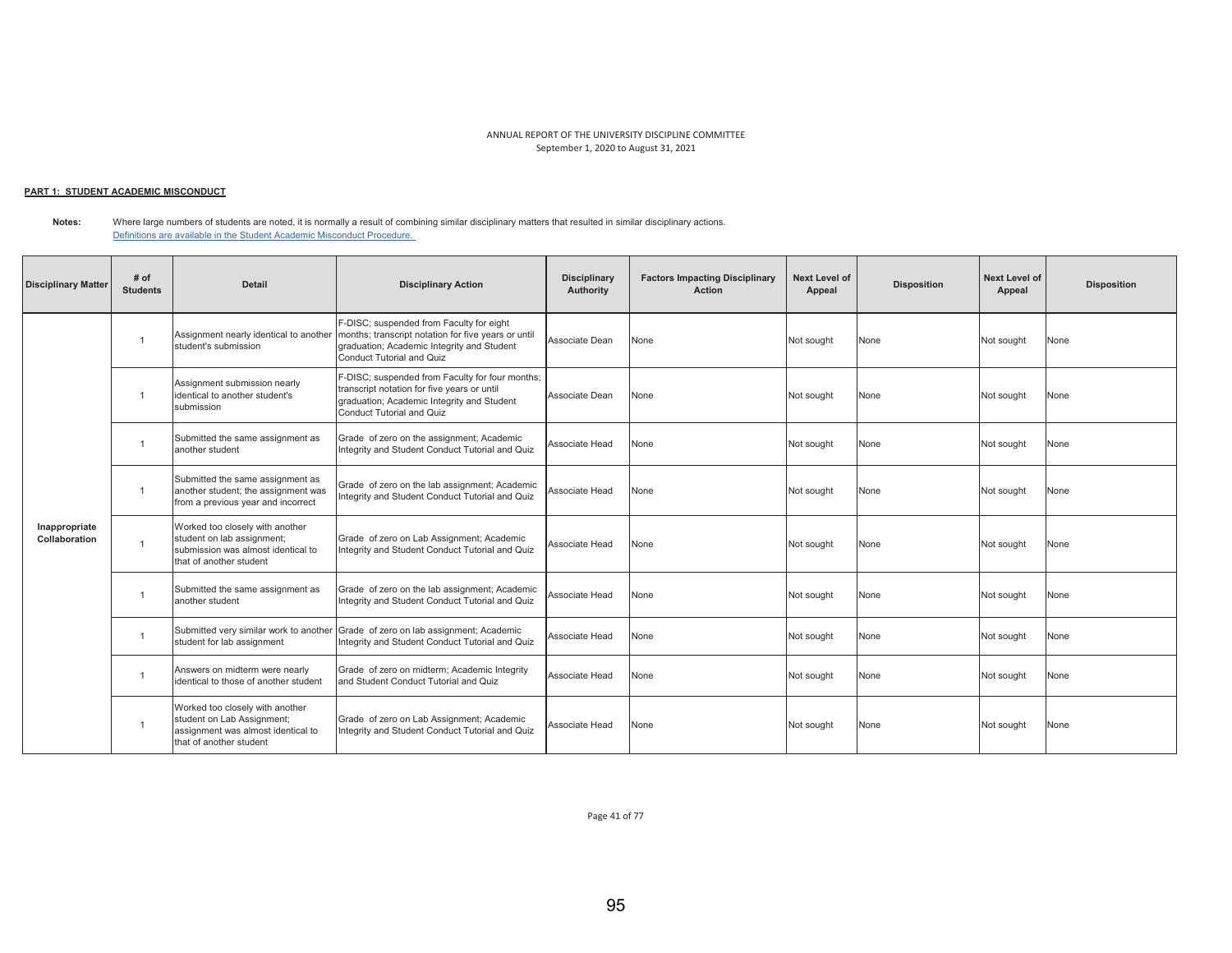# <u> PART 1: STUDENT ACADEMIC MISCONDUCT</u>

**Notes:**  Where large numbers of students are noted, it is normally a result of combining similar disciplinary matters that resulted in similar disciplinary actions. Definitions are available in the Student Academic Misconduct Procedure.

| <b>Disciplinary Matter</b>         | # of<br><b>Students</b> | <b>Detail</b>                                                                                                               | <b>Disciplinary Action</b>                                                                                                                                                            | <b>Disciplinary</b><br>Authority | <b>Factors Impacting Disciplinary</b><br><b>Action</b>                                                                         | Next Level of<br>Appeal | <b>Disposition</b> | <b>Next Level of</b><br>Appeal | <b>Disposition</b> |
|------------------------------------|-------------------------|-----------------------------------------------------------------------------------------------------------------------------|---------------------------------------------------------------------------------------------------------------------------------------------------------------------------------------|----------------------------------|--------------------------------------------------------------------------------------------------------------------------------|-------------------------|--------------------|--------------------------------|--------------------|
|                                    |                         | Copied portions of two assignment<br>from internet sources                                                                  | Grade of zero on impacted assignments;<br>Academic Integrity and Student Conduct Tutorial<br>and Quiz                                                                                 | Associate Head                   | None                                                                                                                           | Not sought              | None               | Not sought                     | None               |
| Inappropriate<br>Collaboration     |                         | Midterm exam                                                                                                                | Zero on midterm; Academic Integrity and Student<br>Conduct Tutorial and Quiz                                                                                                          | Associate Head                   | Met with Advocacy Rep; decided not<br>to contest                                                                               | Not sought              | None               | Not sought                     | None               |
|                                    | $\overline{2}$          | Copied solutions from each other                                                                                            | Zero on two tests; DISC designation                                                                                                                                                   | Associate Head                   | Hard evidence; no response to<br>allegation letter                                                                             | Not sought              | None               | Not sought                     | None               |
|                                    | $\overline{2}$          | Collaborated through online chat<br>during a tutorial                                                                       | Grade of Zero on Tutorial                                                                                                                                                             | Department Head                  | None                                                                                                                           | Not sought              | None               | Not sought                     | None               |
|                                    |                         | Contract Cheating - parts of an essay<br>authored by someone else                                                           | Grade of F-DISC in course; suspension from<br>taking courses offered by the Teaching Faculty<br>and Faculty of Registration for eight months;<br>transcript notation                  | Associate Dean                   | None                                                                                                                           | Not sought              | None               | Not sought                     | None               |
|                                    |                         | Contract Cheating - student had<br>relative answer questions on their<br>behalf                                             | Grade of F-DISC in course; suspension from<br>taking courses offered by the Teaching Faculty<br>and Faculty of Registration for four months;<br>transcript notation                   | Associate Dean                   | None                                                                                                                           | Not sought              | None               | Not sought                     | None               |
| <b>Other: Contract</b><br>Cheating | $\overline{1}$          | Contract cheating on paper (another<br>individual wrote term paper for<br>student)                                          | F-DISC in course; indefinite Expulsion                                                                                                                                                | Associate Dean                   | Constructed an elaborate false story;<br>blatantly lied; other individual<br>involved eventually confessed to<br>writing paper | Not sought              | None               | Not sought                     | None               |
|                                    |                         | Contract Cheating: student allegedly<br>offered to pay another student money<br>to complete their share of group<br>project | Student served warning                                                                                                                                                                | Associate Dean                   | Insufficient evidence to find student<br>quilty of allegation                                                                  | Not sought              | None               | Not sought                     | None               |
|                                    |                         | Contract Cheating on an assignment                                                                                          | Grade of F-DISC in course; suspension from<br>taking courses offered by the Faculty for one<br>year; transcript notation; Academic Integrity and<br>Student Conduct Tutorial and Quiz | Associate Dean                   | None                                                                                                                           | Not sought              | None               | Not sought                     | None               |

Page 42 of 77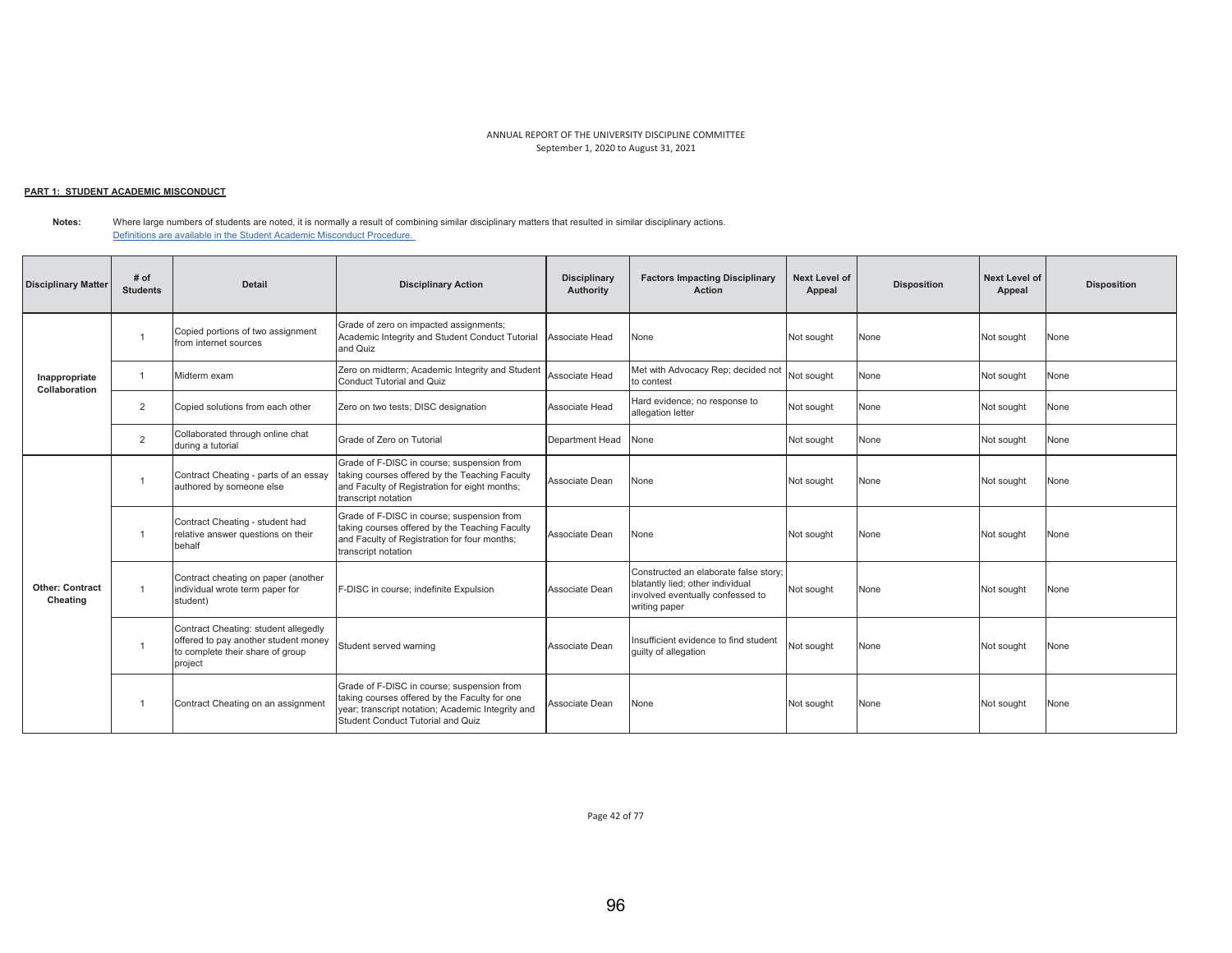# <u> PART 1: STUDENT ACADEMIC MISCONDUCT</u>

#### **Notes:**  Where large numbers of students are noted, it is normally a result of combining similar disciplinary matters that resulted in similar disciplinary actions. Definitions are available in the Student Academic Misconduct Procedure.

| <b>Disciplinary Matter</b>          | # of<br><b>Students</b> | <b>Detail</b>                                                                                   | <b>Disciplinary Action</b>                                                                                                                                                                            | <b>Disciplinary</b><br>Authority                                                               | <b>Factors Impacting Disciplinary</b><br><b>Action</b>                                                                                                                                                                                             | Next Level of<br>Appeal      | <b>Disposition</b> | Next Level of<br>Appeal | <b>Disposition</b> |
|-------------------------------------|-------------------------|-------------------------------------------------------------------------------------------------|-------------------------------------------------------------------------------------------------------------------------------------------------------------------------------------------------------|------------------------------------------------------------------------------------------------|----------------------------------------------------------------------------------------------------------------------------------------------------------------------------------------------------------------------------------------------------|------------------------------|--------------------|-------------------------|--------------------|
| <b>Other: Contract</b>              |                         | Contract Cheating - obtained outside<br>assistance in the writing of a test<br>written remotely | Grade of F-DISC in course; suspended from<br>taking courses offered by the Faculty for eight<br>months; transcript notation; Academic Integrity<br>and Student Conduct Tutorial and Quiz              | Associate Dean                                                                                 | None                                                                                                                                                                                                                                               | Not sought                   | None               | Not sought              | None               |
| Cheating                            |                         | Contract Cheating - obtained outside<br>assistance in the writing of an essay                   | Grade of F-DISC in course; suspension from<br>taking courses offered by the Faculty for four<br>months; transcript notation; Academic Integrity<br>and Student Conduct Tutorial and Quiz              | Associate Dean                                                                                 | Previous infraction                                                                                                                                                                                                                                | Not sought                   | None               | Not sought              | None               |
| <b>Other: Fraudulent</b><br>Payment | $\overline{2}$          | Fraudulent payment of admission<br>application fee                                              | Fee refunded; application nullified                                                                                                                                                                   | <b>FGS Dean</b>                                                                                | Bank confirmed fraudulent<br>transaction                                                                                                                                                                                                           | Not sought                   | None               | Not sought              | None               |
| Plagiarism                          |                         | Contract cheating or Plagiarism; Two<br>incidents in same course                                | F-DISC in course; transcript notation for one year<br>or until graduation; Academic Integrity and<br>Student Conduct Tutorial                                                                         | <b>Faculty Academic</b><br>Integrity<br>Adjudicator                                            | Failed to understand the extent of<br>the offense: statement varied<br>considerably from the professor and<br>Department Head's evidence                                                                                                           | Associate Dean Appeal denied |                    | <b>LDC</b>              | Appeal denied      |
|                                     |                         | Plagiarism in individual assignment                                                             | F-DISC in course; notation on transcript for one<br>year or upon confirmed graduation; Academic<br>Integrity and Student Conduct Tutorial and Quiz                                                    | Faculty Academic<br>Integrity<br>Adjudicator and<br>Program of<br>Registration                 | None                                                                                                                                                                                                                                               | Not sought                   | None               | Not sought              | None               |
|                                     |                         | Contract cheating or Plagiarism; Two<br>incidents in same course                                | F-DISC in course; transcript notation for one year<br>or upon confirmed graduation; barred from<br>Teaching Faculty courses for one year; Academic<br>Integrity and Student Conduct Tutorial and Quiz | <b>Teaching Faculty</b><br>Academic Integrity<br>Adjudicator and<br>Program of<br>Registration | Blamed not getting caught in another<br>instance: overview of academic<br>integrity in the course outline; did not<br>understand the severity of the act;<br>almost the entire paper was a copy<br>and paste from other's work found on<br>website | Not sought                   | None               | Not sought              | None               |

Page 43 of 77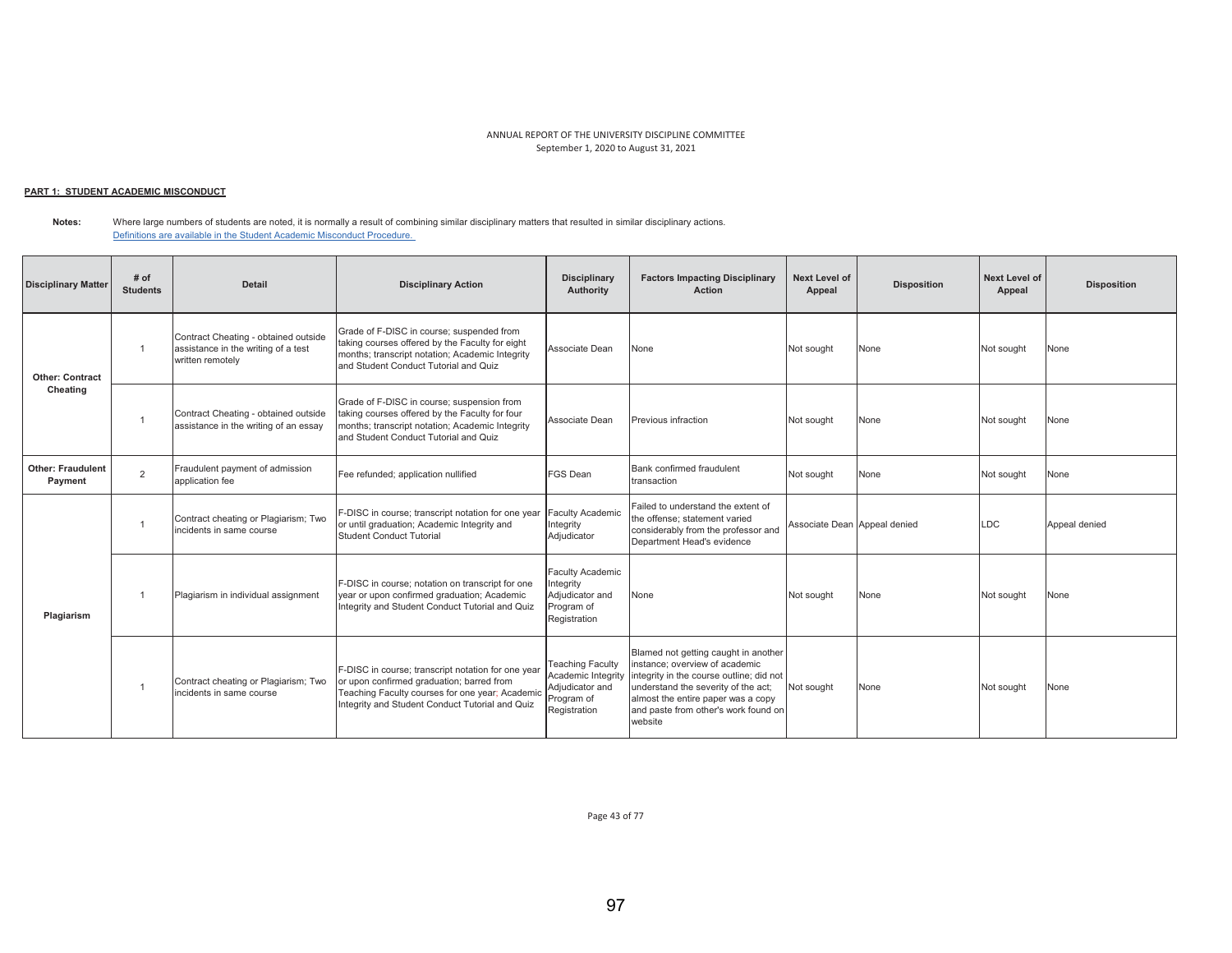# <u> PART 1: STUDENT ACADEMIC MISCONDUCT</u>

**Notes:**  Where large numbers of students are noted, it is normally a result of combining similar disciplinary matters that resulted in similar disciplinary actions. Definitions are available in the Student Academic Misconduct Procedure.

| <b>Disciplinary Matter</b> | # of<br><b>Students</b> | Detail                                                                   | <b>Disciplinary Action</b>                                                                                                                                                                                                                                                    | <b>Disciplinary</b><br>Authority                                                                                 | <b>Factors Impacting Disciplinary</b><br><b>Action</b>                                                                                                                                                                                                                                 | <b>Next Level of</b><br>Appeal | <b>Disposition</b>                                                                                                                                                               | <b>Next Level of</b><br>Appeal | <b>Disposition</b> |
|----------------------------|-------------------------|--------------------------------------------------------------------------|-------------------------------------------------------------------------------------------------------------------------------------------------------------------------------------------------------------------------------------------------------------------------------|------------------------------------------------------------------------------------------------------------------|----------------------------------------------------------------------------------------------------------------------------------------------------------------------------------------------------------------------------------------------------------------------------------------|--------------------------------|----------------------------------------------------------------------------------------------------------------------------------------------------------------------------------|--------------------------------|--------------------|
|                            |                         | Contract cheating inappropriate<br>name in properties is another student | F-DISC in course; transcript notation for one year<br>collaboration OR plagiarism; May even or until confirmed graduation; barred from Faculty<br>have submitted a paper not his own as courses for eight months; Academic Integrity and<br>Student Conduct Tutorial and Quiz | <b>Teaching Faculty</b><br>Academic Integrity<br>Adjudicator and<br>Program of<br>Registration                   | Sincere regret; academic integrity as<br>a matter of honour; gave thought to<br>how they might deal with similar<br>issues in the future, including the use Not sought<br>of university resources like the<br>writing tutor service; failed to<br>complete Academic Integrity Tutorial |                                | None                                                                                                                                                                             | Not sought                     | None               |
|                            |                         | Contract cheating or inappropriate<br>collaboration or plagiarism        | F-DISC in course; Notation on transcript which<br>can be removed after one year or upon confirmed Academic Integrity<br>graduation; Barred from Teaching Faculty<br>courses for one year; Academic Integrity and<br>Student Conduct Tutorial and Quiz                         | <b>Teaching Faculty</b><br>Adiudicator and<br>Program of<br>Registration                                         | Almost the entire paper was a copy<br>and paste of another's work; did not<br>complete Academic Integrity tutorial;<br>Program of Registration added an<br>additional penalty and transcript<br>comment in this regard                                                                 | Not sought                     | None                                                                                                                                                                             | Not sought                     | None               |
| Plagiarism                 | $\overline{2}$          | Plagiarism in individual portion of the<br>group project                 | F-DISC in course; Notation on transcript which<br>can be removed after one year or upon confirmed<br>graduation; Mandatory Academic Integrity Tutoria                                                                                                                         | <b>Teaching Faculty</b><br>Academic Integrity<br>Adjudicator and<br>Faculty of<br>Registration<br>Associate Dean | None                                                                                                                                                                                                                                                                                   | Not sought                     | None                                                                                                                                                                             | Not sought                     | None               |
|                            |                         | Plagiarised a section of the<br>assignment from the Internet.            | F-DISC in course; Notation on transcript which<br>can be removed after one year; Mandatory<br>Academic Integrity tutorial                                                                                                                                                     | <b>Faculty Academic</b><br>Integrity<br>Adjudicator                                                              | None                                                                                                                                                                                                                                                                                   | Associate Dean                 | Zero on assignment; DISC<br>with course grade; transcript<br>notation for one year or until<br>graduation: Academic<br>Integrity and Student<br><b>Conduct Tutorial and Quiz</b> | none                           | none               |
|                            |                         | Plagiarism in assignment                                                 | Zero on assignment; transcript notation for two<br>years; Academic Integrity and Student Conduct<br>Tutorial and Quiz                                                                                                                                                         | <b>Faculty Academic</b><br>Integrity<br>Adjudicator                                                              | None                                                                                                                                                                                                                                                                                   | Not sought                     | None                                                                                                                                                                             | Not sought                     | None               |

Page 44 of 77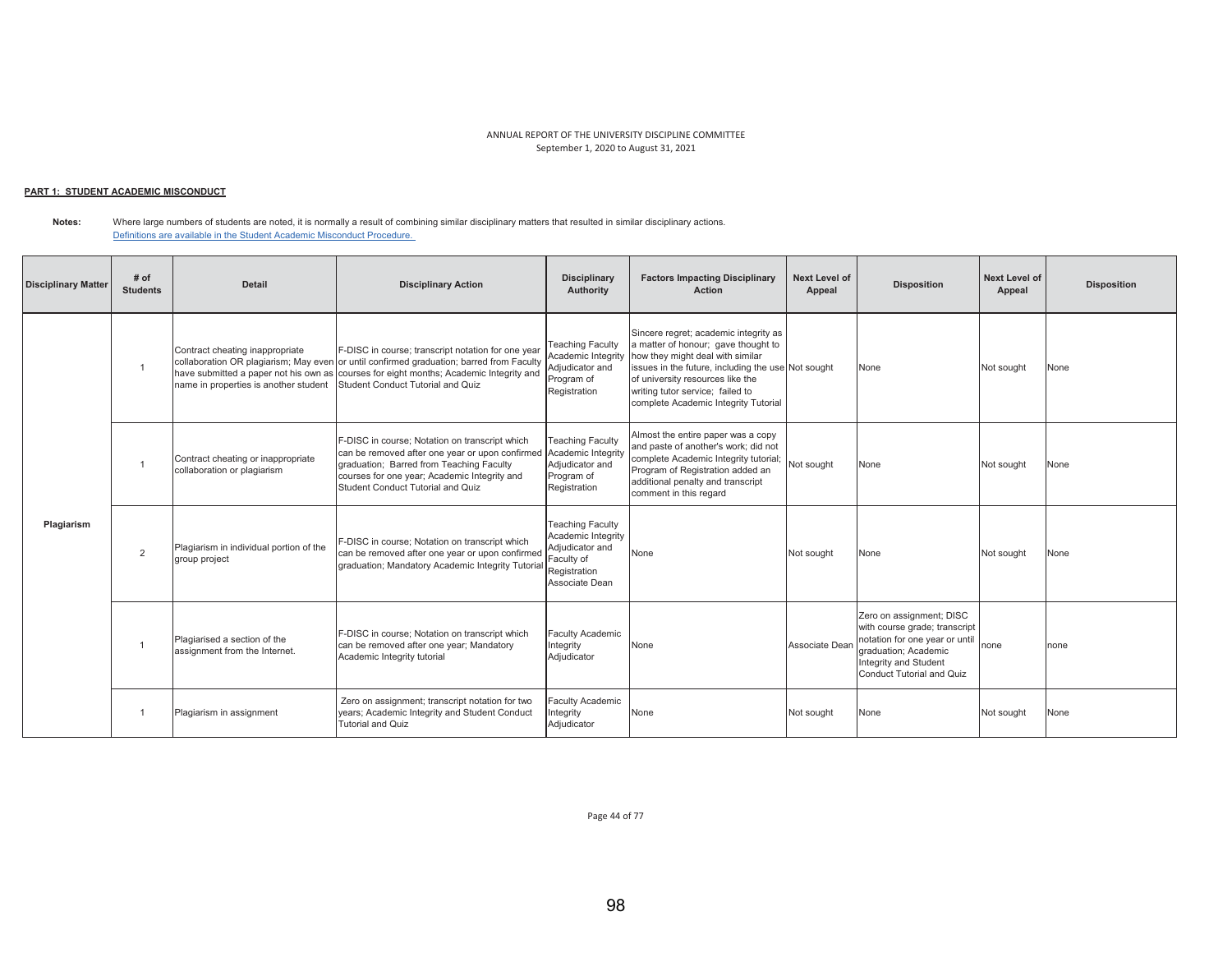# <u> PART 1: STUDENT ACADEMIC MISCONDUCT</u>

**Notes:**  Where large numbers of students are noted, it is normally a result of combining similar disciplinary matters that resulted in similar disciplinary actions. Definitions are available in the Student Academic Misconduct Procedure.

| <b>Disciplinary Matter</b> | # of<br><b>Students</b> | <b>Detail</b>                                                                     | <b>Disciplinary Action</b>                                                                                                                                                  | <b>Disciplinary</b><br>Authority                                                               | <b>Factors Impacting Disciplinary</b><br><b>Action</b>                                                                                             | Next Level of<br>Appeal | <b>Disposition</b>                                                                                                                | <b>Next Level of</b><br>Appeal | <b>Disposition</b> |
|----------------------------|-------------------------|-----------------------------------------------------------------------------------|-----------------------------------------------------------------------------------------------------------------------------------------------------------------------------|------------------------------------------------------------------------------------------------|----------------------------------------------------------------------------------------------------------------------------------------------------|-------------------------|-----------------------------------------------------------------------------------------------------------------------------------|--------------------------------|--------------------|
|                            |                         | Plagiarism in assignment                                                          | Zero on assignment; Notation on transcript which<br>can be removed after two years; Academic<br>Integrity and Student Conduct Tutorial and Quiz                             | <b>Teaching Faculty</b><br>Academic Integrity<br>Adjudicator and<br>Program of<br>Registration | None                                                                                                                                               | Not sought              | None                                                                                                                              | Not sought                     | None               |
|                            |                         | Plagiarism in assignment                                                          | F-DISC in course; transcript notation for one year<br>or until graduation; barred from Faculty for one<br>year; Academic Integrity and Student Conduct<br>Tutorial and Quiz | <b>Faculty Academic</b><br>Integrity<br>Adjudicator                                            | Second offence: misconduct in<br>second instance was minor and<br>deemed unintentional                                                             | Associate Dean          | Grade of zero on final exam:<br><b>DISC</b> notation with final<br>grade; transcript notation for<br>one year or until graduation | Not sought                     | None               |
|                            | $\overline{1}$          | Plagiarism; text copied verbatim;<br>sources not cited; incorrect<br>paraphrasing | Second offence: F in course: DISC comment:<br>suspended from Faculty courses for a year                                                                                     | Associate Dean                                                                                 | Computer failed and had to rewrite<br>essay; didn't know mistake until after Not sought<br>submission; rushed                                      |                         | None                                                                                                                              | Not sought                     | None               |
| Plagiarism                 |                         | Plagiarism; no bibliography; no<br>citations                                      | Academic Integrity and Student Conduct Tutorial<br>and quiz; meet with Academic Integrity<br>Coordinator; zero on paper; DISC comment                                       | Associate Dean                                                                                 | Writing is good; unintentional<br>mistake; grateful to be at UM                                                                                    | Not sought              | None                                                                                                                              | Not sought                     | None               |
|                            | $\overline{1}$          | Plagiarism - did not respond to<br>allegation letter                              | Grade of F                                                                                                                                                                  | Associate Dean                                                                                 | None                                                                                                                                               | Not sought              | None                                                                                                                              | Not sought                     | None               |
|                            |                         | Plagiarism; missing info on imagine<br>citation; copy and pasting                 | Academic Integrity and Student Conduct Tutorial<br>and quiz; meet with Academic Integrity<br>Coordinator; zero on assignment; DISC comment                                  | Associate Dean                                                                                 | Trouble with UMLearn: tried to meet<br>with TA; unfamiliar with school; very<br>busy; tried to find help; grateful for<br>opportunity to do better | Not sought              | None                                                                                                                              | Not sought                     | None               |
|                            |                         | Plagiarism                                                                        | Recommended familiarizing with UM<br>policy/procedures; recommended AIC Tutorial;<br><b>DISC</b> comment                                                                    | Associate Dean                                                                                 | Did not respond to allegation                                                                                                                      | Not sought              | None                                                                                                                              | Not sought                     | None               |

Page 45 of 77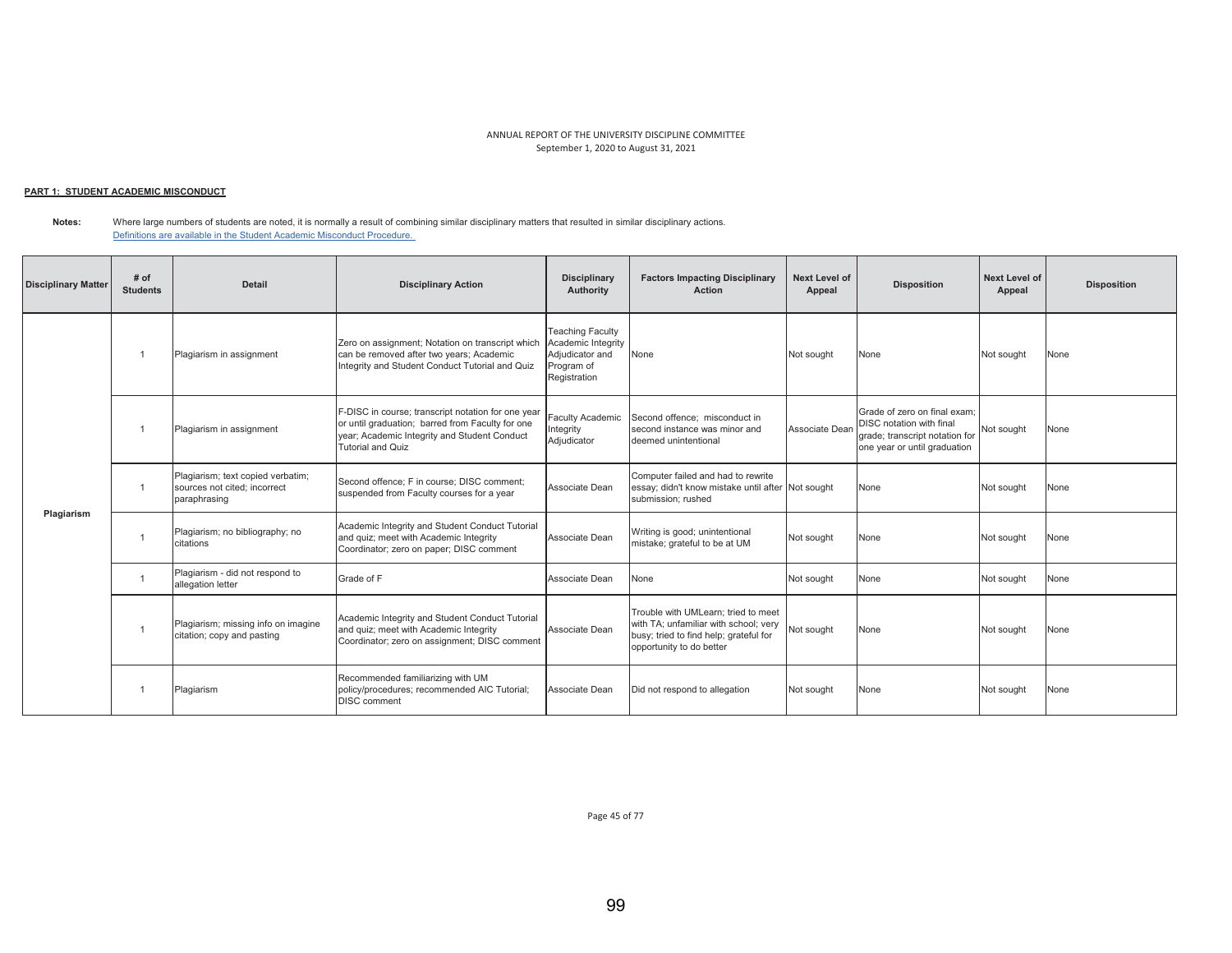# <u> PART 1: STUDENT ACADEMIC MISCONDUCT</u>

**Notes:** Where large numbers of students are noted, it is normally a result of combining similar disciplinary matters that resulted in similar disciplinary actions. Definitions are available in the Student Academic Misconduct Procedure.

| <b>Disciplinary Matter</b> | # of<br><b>Students</b> | <b>Detail</b>                                                                                                                              | <b>Disciplinary Action</b>                                                                                                                                                                                  | <b>Disciplinary</b><br>Authority | <b>Factors Impacting Disciplinary</b><br><b>Action</b>                                                                                                                                        | Next Level of<br>Appeal | <b>Disposition</b> | <b>Next Level of</b><br>Appeal | <b>Disposition</b> |
|----------------------------|-------------------------|--------------------------------------------------------------------------------------------------------------------------------------------|-------------------------------------------------------------------------------------------------------------------------------------------------------------------------------------------------------------|----------------------------------|-----------------------------------------------------------------------------------------------------------------------------------------------------------------------------------------------|-------------------------|--------------------|--------------------------------|--------------------|
| Plagiarism                 |                         | Plagiarism; copying from website; not<br>cited                                                                                             | Academic Integrity and Student Conduct Tutorial<br>and quiz; meet with Academic Integrity<br>Coordinator; zero on assignment; DISC comment                                                                  | Associate Dean,<br>Academic      | Death of family member; emotionally<br>distraught; could not concentrate<br>properly; better understanding of<br>error; learned very important lesson;<br>thankful for opportunity to explain | Not sought              | None               | Not sought                     | None               |
|                            | $\overline{1}$          | missing                                                                                                                                    | Academic Integrity and Student Conduct Tutorial<br>Plagiarism; copy/pasted work; citations and quiz; meet with Academic Integrity<br>Coordinator; zero on impacted discussion posts;<br><b>DISC</b> comment | Associate Dean.<br>Academic      | Unfamiliar with rules of plagiarism;<br>instructor provided helpful<br>information; knows better now; met<br>with TA: has notes to reference now:<br>grateful for learning experience         | Not sought              | None               | Not sought                     | None               |
|                            |                         | Plagiarism: no reference list/citations:<br>large paragraphs copied from sources                                                           | Academic Integrity and Student Conduct Tutorial<br>and quiz; meet with Academic Integrity<br>Coordinator; possibly Cite Right; zero on<br>assignment                                                        | Associate Dean.<br>Academic      | First semester in Winnipeg/at UM;<br>started in quarantine; new<br>environment; emailed instructor and<br>advocacy for help; thankful for<br>support given in process                         | Not sought              | None               | Not sought                     | None               |
|                            |                         | Plagiarised many times in the<br>assignment; did not cite properly or at<br>all                                                            | Academic Integrity and Student Conduct Tutorial<br>and quiz; meet with Academic Integrity<br>Coordinator; zero on assignment; DISC comment                                                                  | Associate Dean.<br>Academic      | Not deliberate; better understanding<br>now                                                                                                                                                   | Not sought              | None               | Not sought                     | None               |
|                            |                         | Plagiarism in two assignments;<br>portions copied without citations;<br>paragraphs cut/pasted; word switching<br>so not detected in search | Academic Integrity and Student Conduct Tutorial<br>and quiz; meet with Academic Integrity<br>Coordinator; zero on assignment; DISC commen                                                                   | Associate Dean.<br>Academic      | Horrified with allegation; desire to<br>learn more and do better:<br>appreciates opportunity to explain<br>and show they've learned                                                           | Not sought              | None               | Not sought                     | None               |
|                            | $\overline{1}$          | Plagiarism; copy/pasted work; citations<br>missina                                                                                         | Academic Integrity and Student Conduct Tutorial<br>and quiz; meet with Academic Integrity<br>Coordinator; Cite Right; zero on impacted<br>discussion post and essay; DISC comment for<br>one year           | Associate Dean.<br>Academic      | Several incidents of plagiarism that<br>the student did not follow up on; did<br>not modify their behaviour                                                                                   | Not sought              | None               | Not sought                     | None               |
|                            |                         | Plagiarism                                                                                                                                 | Recommended familiarizing with UM<br>policy/procedures; recommended AIC Tutorial;<br>zero on assignment; D in course                                                                                        | Associate Dean,<br>Academic      | Did not respond to allegation                                                                                                                                                                 | Not sought              | None               | Not sought                     | None               |

Page 46 of 77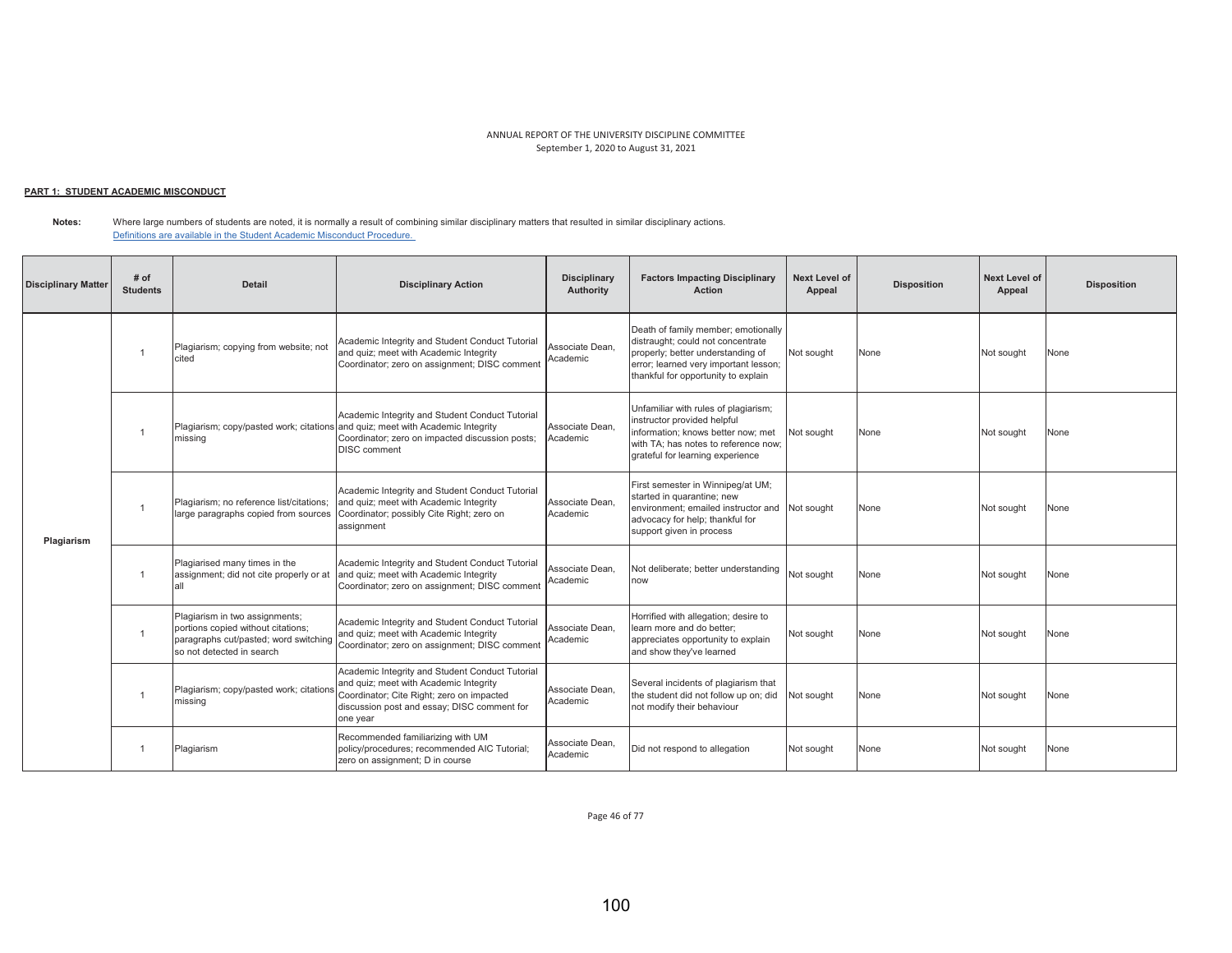# <u> PART 1: STUDENT ACADEMIC MISCONDUCT</u>

**Notes:**  Where large numbers of students are noted, it is normally a result of combining similar disciplinary matters that resulted in similar disciplinary actions. Definitions are available in the Student Academic Misconduct Procedure.

| <b>Disciplinary Matter</b> | # of<br><b>Students</b> | Detail                                                                                | <b>Disciplinary Action</b>                                                                                                                     | <b>Disciplinary</b><br>Authority | <b>Factors Impacting Disciplinary</b><br><b>Action</b>                                                                                                                                                                                                               | <b>Next Level of</b><br>Appeal | <b>Disposition</b> | <b>Next Level of</b><br>Appeal | <b>Disposition</b> |
|----------------------------|-------------------------|---------------------------------------------------------------------------------------|------------------------------------------------------------------------------------------------------------------------------------------------|----------------------------------|----------------------------------------------------------------------------------------------------------------------------------------------------------------------------------------------------------------------------------------------------------------------|--------------------------------|--------------------|--------------------------------|--------------------|
|                            |                         | Plagiarism; missing vital information<br>for website; bibliography citations<br>wrong | Academic Integrity and Student Conduct Tutorial<br>and quiz; meet with Academic Integrity<br>Coordinator; zero on assignment                   | Associate Dean.<br>Academic      | Unfamiliar with academic rules:<br>understands more attention to quality Not sought<br>of work is required; reached out to<br>Academic Learning Centre                                                                                                               |                                | None               | Not sought                     | None               |
| Plagiarism                 |                         | Plagiarism in proposal; lacks citation;<br>mainly paraphrased                         | Academic Integrity and Student Conduct Tutorial<br>and quiz; meet with Academic Integrity<br>Coordinator; zero on proposal                     | Associate Dean.<br>Academic      | Very regretful; not intentional;<br>understands severity; their<br>responsibility to understand policy<br>and procedure                                                                                                                                              | Not sought                     | None               | Not sought                     | None               |
|                            | $\mathbf{1}$            | Plagiarism; copying without<br>references: no citations                               | Academic Integrity and Student Conduct Tutorial<br>and quiz; meet with Academic Integrity<br>Coordinator; possibly Cite Right                  | Associate Dean,<br>Academic      | First written assignment; not familiar<br>with foot notes; English second<br>language; dropped course                                                                                                                                                                | Not sought                     | None               | Not sought                     | None               |
|                            |                         | Plagiarism; lacking citations                                                         | Academic Integrity and Student Conduct Tutorial<br>and quiz; meet with Academic Integrity<br>Coordinator; zero on assignment                   | Associate Dean.<br>Academic      | Very sad; didn't end up applying to<br>program due to allegations; aware of<br>supports available; thankful for this<br>learning experience                                                                                                                          | Not sought                     | None               | Not sought                     | None               |
|                            | $\mathbf{1}$            | Plagiarism in two courses; massive<br>amount that was copied/pasted; no<br>citations  | Academic Integrity and Student Conduct Tutorial<br>and Quiz; meet with Academic Integrity<br>Coordinator; zero on assignments; DISC<br>comment | Associate Dean.<br>Academic      | First time writing an essay; already<br>stressed; Academic Learning Centre<br>in future for help; hopeful to make up<br>for mistake                                                                                                                                  | Not sought                     | None               | Not sought                     | None               |
|                            | $\overline{1}$          | Plagiarism; missing quotation marks<br>and citations                                  | Academic Integrity and Student Conduct Tutorial<br>and quiz; meet with Academic Integrity<br>Coordinator; zero on assignments; DISC<br>comment | <b>Program Acting</b><br>Chair   | Apologetic; completed work ahead of<br>time due to anticipated travel: did not<br>have access to computer/work until<br>late in term; appreciated help from<br>instructor; better understanding of<br>mistakes; sought help regarding<br>uncertainties ahead of time | Not sought                     | None               | Not sought                     | None               |
|                            |                         | Plagiarism; missing almost all citations                                              | Academic Integrity and Student Conduct Tutorial<br>and quiz; meet with Academic Integrity<br>Coordinator; zero on assignments                  | Associate Dean.<br>Academic      | Very sorry; issues in personal life;<br>very stressed; aware of available<br>supports; more confident about not<br>making mistakes; hopeful to do<br>better                                                                                                          | Not sought                     | None               | Not sought                     | None               |

Page 47 of 77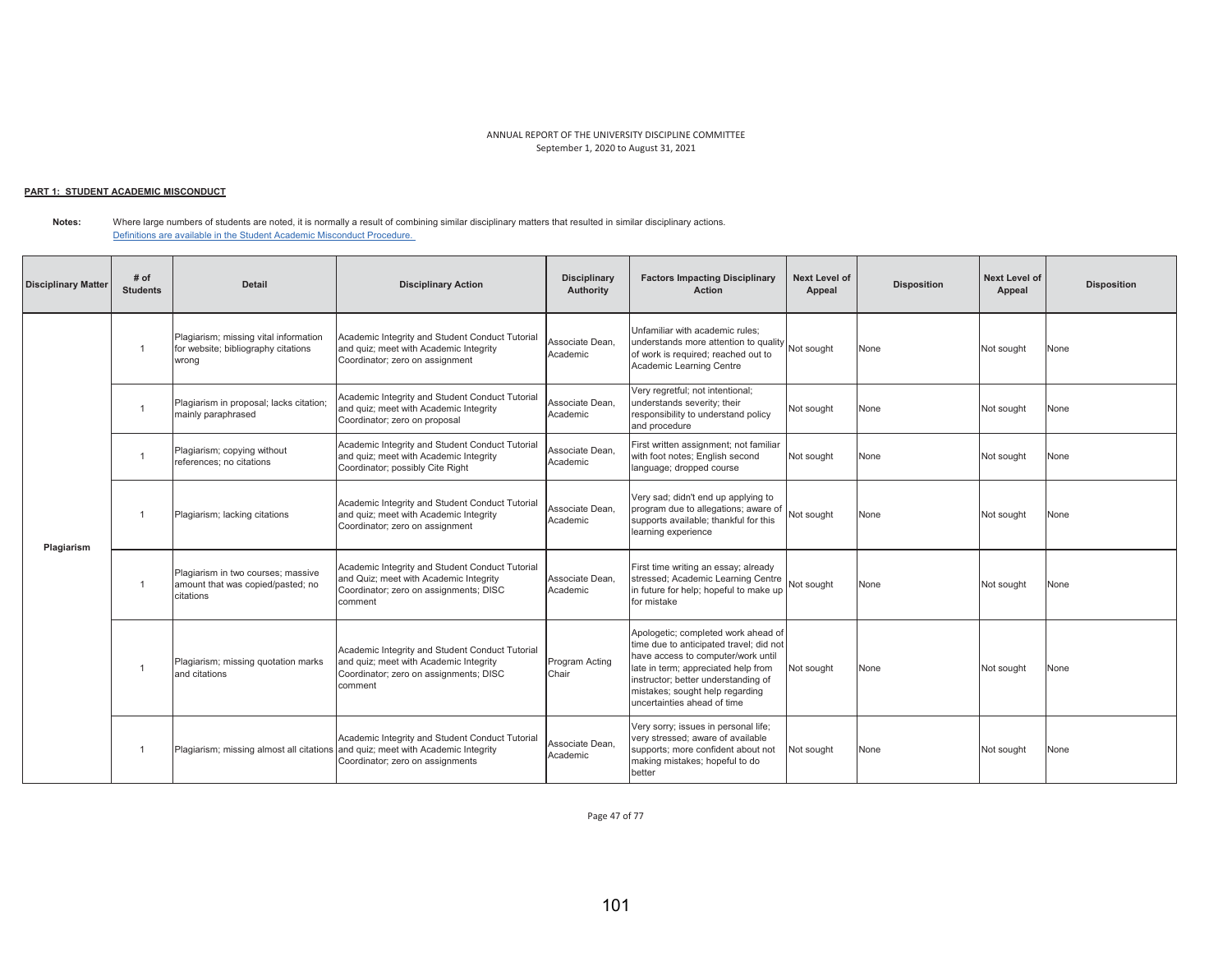## <u> PART 1: STUDENT ACADEMIC MISCONDUCT</u>

**Notes:**  Where large numbers of students are noted, it is normally a result of combining similar disciplinary matters that resulted in similar disciplinary actions. Definitions are available in the Student Academic Misconduct Procedure.

| <b>Disciplinary Matter</b> | # of<br><b>Students</b> | <b>Detail</b>                                                 | <b>Disciplinary Action</b>                                                                                                                                                         | <b>Disciplinary</b><br>Authority             | <b>Factors Impacting Disciplinary</b><br><b>Action</b>                                              | <b>Next Level of</b><br>Appeal | <b>Disposition</b> | Next Level of<br>Appeal | <b>Disposition</b> |
|----------------------------|-------------------------|---------------------------------------------------------------|------------------------------------------------------------------------------------------------------------------------------------------------------------------------------------|----------------------------------------------|-----------------------------------------------------------------------------------------------------|--------------------------------|--------------------|-------------------------|--------------------|
|                            | 6                       | Plagiarism on course assignment                               | Zero on assignment; Academic Integrity and<br><b>Student Conduct Tutorial</b>                                                                                                      | Associate Dean                               | None                                                                                                | Not sought                     | None               | Not sought              | None               |
|                            | -1                      | plagiarised material in three course<br>assignments           | Zero on all assignments; Academic Integrity and<br><b>Student Conduct Tutorial</b>                                                                                                 | Associate Dean                               | None                                                                                                | Not sought                     | None               | Not sought              | None               |
|                            | $\mathbf{1}$            | Plagiarism on course assignment                               | Zero on assignment; Academic Integrity and<br><b>Student Conduct Tutorial</b>                                                                                                      | Associate Dean                               | VW'd from course so grade had no<br>consequence                                                     | Not sought                     | None               | Not sought              | None               |
|                            | $\overline{1}$          | Plagiarism on course assignment                               | Zero on assignment; grade of F-DISC in the<br>course; "DISC" notation on transcript; one year<br>suspension from taking courses in Teaching<br>Faculty and Faculty of Registration | Associate Dean of<br><b>Teaching Faculty</b> | Prior case of academic misconduct                                                                   | Not sought                     | None               | Not sought              | None               |
|                            | $\mathbf{1}$            | Plagiarism on course assignment                               | Zero on assignment                                                                                                                                                                 | Associate Dean                               | None                                                                                                | Not sought                     | None               | Not sought              | None               |
| Plagiarism                 | $\mathbf{1}$            | Plagiarism on course assignment                               | Zero on assignment; meet with Academic Integrity<br>Coordinator                                                                                                                    | Associate Dean                               | None                                                                                                | Not sought                     | None               | Not sought              | None               |
|                            | -1                      | Plagiarism on course assignment                               | Zero on assignment; DISC notation on transcript;<br>meet with Academic Integrity Coordinator                                                                                       | Associate Dean                               | Elements copied from another<br>student's assignment as well                                        | Not sought                     | None               | Not sought              | None               |
|                            | -1                      | Plagiarism on two course assignments                          | Zero on one assignment; DISC notation on<br>transcript; meet with Academic Integrity<br>Coordinator                                                                                | Associate Dean                               | None                                                                                                | Not sought                     | None               | Not sought              | None               |
|                            | -1                      | Plagiarism on two course assignments                          | Zero on both assignments; meet with Academic<br><b>Integrity Coordinator</b>                                                                                                       | Associate Dean                               | None                                                                                                | Not sought                     | None               | Not sought              | None               |
|                            | $\overline{1}$          | Plagiarism on course assignment                               | Zero on assignment; meet with Academic Integrity Associate Dean<br>Coordinator                                                                                                     |                                              | None                                                                                                | Not sought                     | None               | Not sought              | None               |
|                            | $\overline{2}$          | Plagiarism on course assignment                               | Zero on assignment; DISC notation on final grade;<br>transcript notation                                                                                                           | Associate Dean                               | None                                                                                                | Not sought                     | None               | Not sought              | None               |
|                            | -1                      | There was significant<br>plagiarism/copying in the assignment | Grade of zero on the final term paper; meet with<br>Academic Integrity Coordinator; Academic<br>Integrity and Student Conduct Tutorial                                             | Associate Head                               | First offence; acknowledged the<br>mistake: wasn't aware it was a<br>mistake at the time of writing | Not sought                     | None               | Not sought              | None               |

Page 48 of 77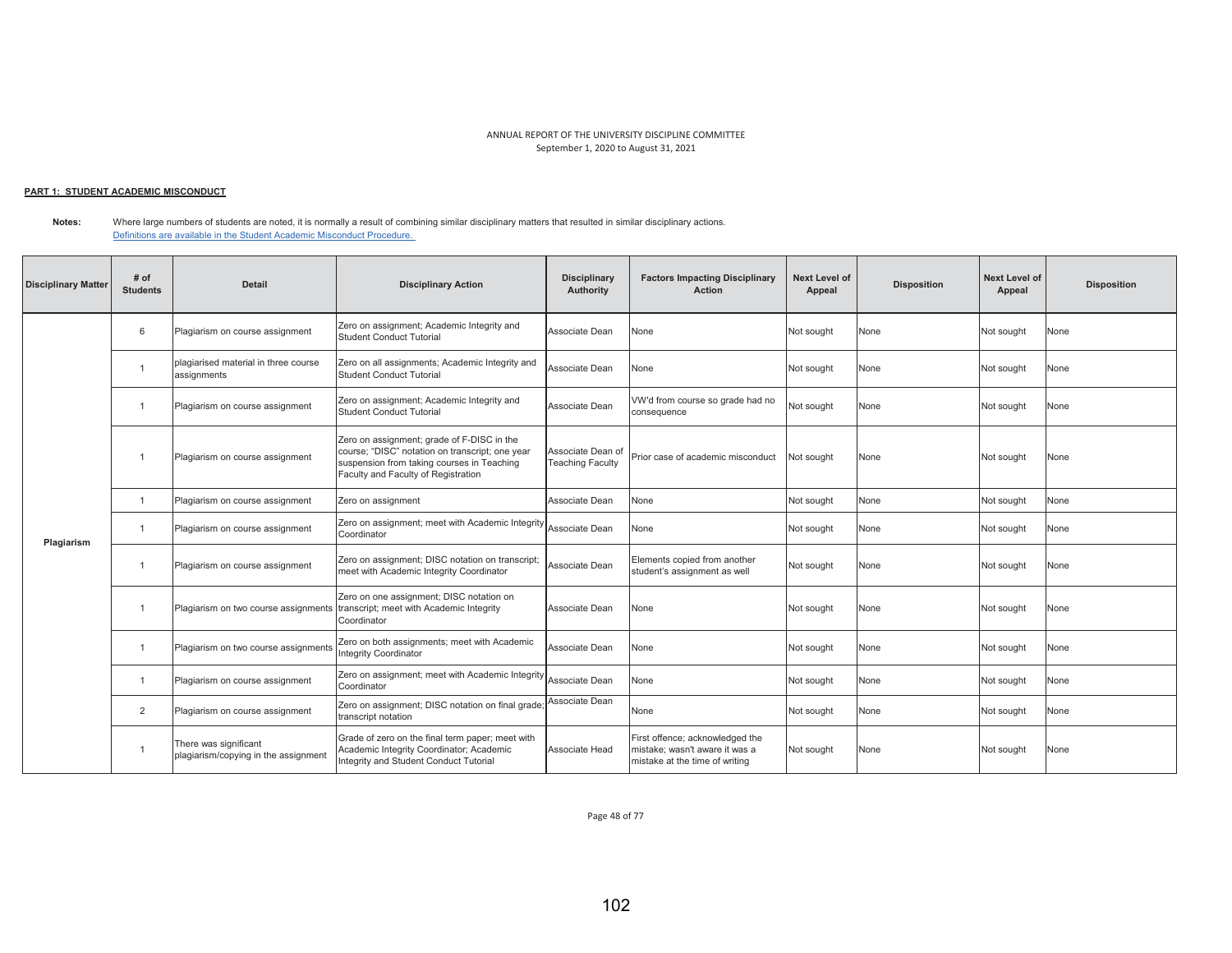# <u> PART 1: STUDENT ACADEMIC MISCONDUCT</u>

**Notes:** Where large numbers of students are noted, it is normally a result of combining similar disciplinary matters that resulted in similar disciplinary actions. Definitions are available in the Student Academic Misconduct Procedure.

| <b>Disciplinary Matter</b> | # of<br><b>Students</b> | <b>Detail</b>                                                                                                                           | <b>Disciplinary Action</b>                                                                                                                                                          | <b>Disciplinary</b><br>Authority | <b>Factors Impacting Disciplinary</b><br><b>Action</b>                                                                   | Next Level of<br>Appeal | <b>Disposition</b> | <b>Next Level of</b><br>Appeal | <b>Disposition</b> |
|----------------------------|-------------------------|-----------------------------------------------------------------------------------------------------------------------------------------|-------------------------------------------------------------------------------------------------------------------------------------------------------------------------------------|----------------------------------|--------------------------------------------------------------------------------------------------------------------------|-------------------------|--------------------|--------------------------------|--------------------|
|                            | $\overline{2}$          | There was significant<br>plagiarism/copying in the assignment,<br>whereas portions were cut and pasted<br>from various sources verbatim | Grade of zero on the final term paper; meet with<br>Academic Integrity Coordinator; Academic<br>Integrity and Student Conduct Tutorial                                              | Associate Head                   | First offence; acknowledged the<br>mistake at the hearing but wasn't<br>aware it was a mistake at the time of<br>writing | Not sought              | None               | Not sought                     | None               |
|                            | $\overline{1}$          | Plagiarism in Term Paper, including<br>sentences copied from Wikipedia<br>without acknowledgment                                        | Grade of zero on the final term paper; meet with<br>Academic Integrity Coordinator; Academic<br>Integrity and Student Conduct Tutorial                                              | Associate Head                   | None                                                                                                                     | <b>LDC</b>              | Appeal denied      | Not sought                     | None               |
|                            | $\overline{1}$          | Plagiarism in a term assignment,<br>submitted answers for the assignment<br>that were plagiarised from web<br>sources                   | Grade of zero on the assignment; meet with the<br>Academic Integrity Coordinator                                                                                                    | Associate Dean                   | None                                                                                                                     | Not sought              | None               | Not sought                     | None               |
| Plagiarism                 |                         | The submitted essay was purchased<br>from an online essay company, still<br>had watermark displayed                                     | Grade of F-DISC; suspension from taking courses<br>from the Faculty for four months; notation will<br>appear on academic record; Academic Integrity<br>and Student Conduct Tutorial | Associate Dean                   | Second instance of academic<br>dishonesty                                                                                | Not sought              | None               | Not sought                     | None               |
|                            | $\overline{1}$          | Submitted answers for test that were<br>plagiarised from web sources                                                                    | Grade of zero on the assignment; DISC comment;<br>Academic Integrity and Student Conduct Tutorial<br>and Quiz                                                                       | Associate Dean                   | None                                                                                                                     | Not sought              | None               | Not sought                     | None               |
|                            | $\overline{1}$          | Submitted several answers in the final<br>examination that were plagiarised from<br>web sources without citation                        | Grade of zero on the assignment; 'DISC'<br>comment; Academic Integrity and Student<br><b>Conduct Tutorial and Quiz</b>                                                              | Associate Dean                   | None                                                                                                                     | Not sought              | None               | Not sought                     | None               |
|                            |                         | Plagiarism                                                                                                                              | Academic Integrity and Student Conduct Tutorial<br>and Quiz; grade of zero on the exam; transcript<br>notation for two years or until graduation                                    | Department Head                  | First offence                                                                                                            | Not sought              | None               | Not sought                     | None               |
|                            | $\overline{1}$          | Plagiarism                                                                                                                              | F-DISC in course; notation on transcript for one<br>year or until graduation; Academic Integrity and<br>Student Conduct Tutorial and Quiz                                           | Department Head                  | Major infraction for this level of<br>student                                                                            | Not sought              | None               | Not sought                     | None               |

Page 49 of 77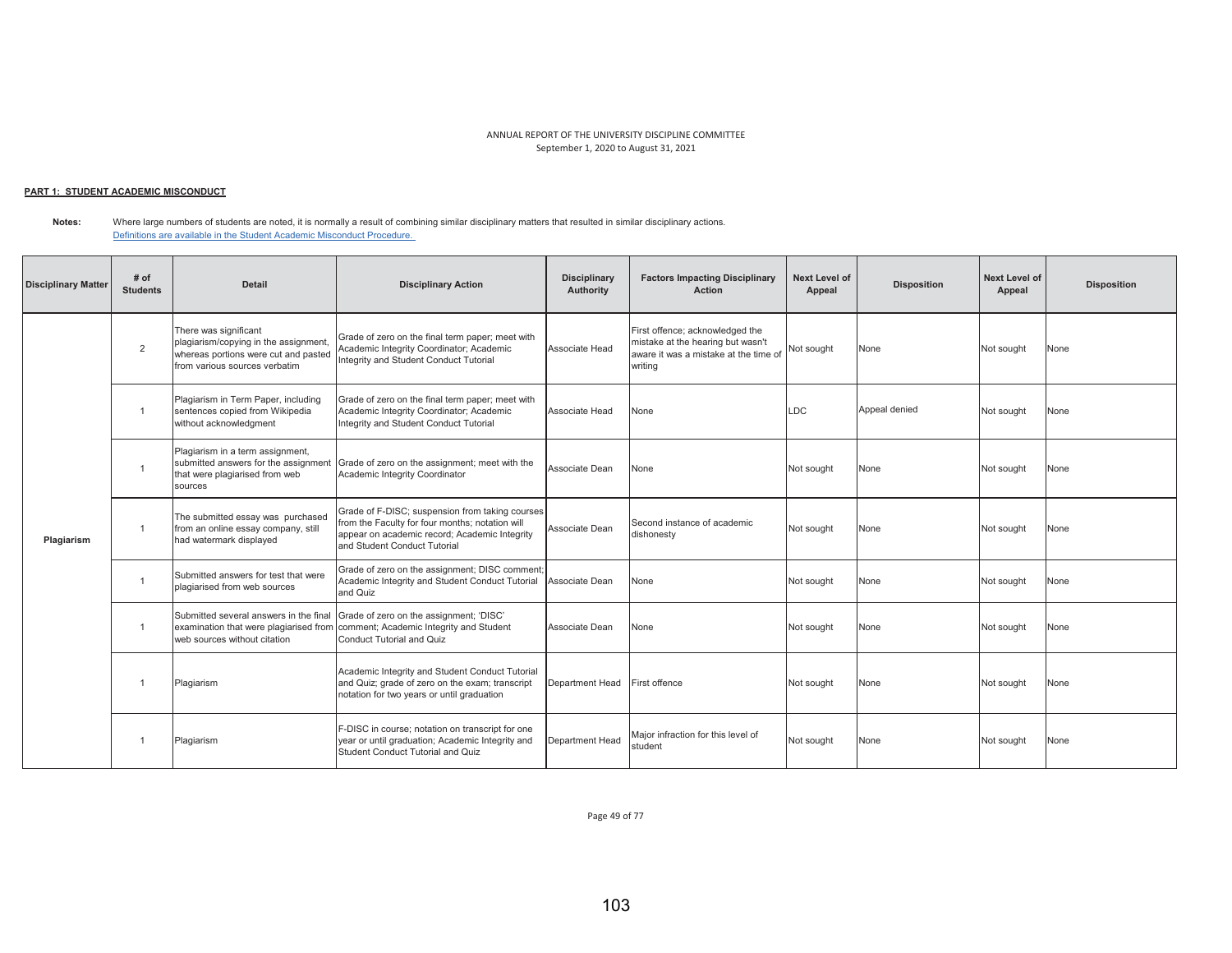# <u> PART 1: STUDENT ACADEMIC MISCONDUCT</u>

**Notes:**  Where large numbers of students are noted, it is normally a result of combining similar disciplinary matters that resulted in similar disciplinary actions. Definitions are available in the Student Academic Misconduct Procedure.

| <b>Disciplinary Matter</b> | # of<br><b>Students</b> | <b>Detail</b>                          | <b>Disciplinary Action</b>                                                                                                                                                                                   | <b>Disciplinary</b><br>Authority | <b>Factors Impacting Disciplinary</b><br><b>Action</b> | Next Level of<br>Appeal | <b>Disposition</b> | Next Level of<br>Appeal | <b>Disposition</b> |
|----------------------------|-------------------------|----------------------------------------|--------------------------------------------------------------------------------------------------------------------------------------------------------------------------------------------------------------|----------------------------------|--------------------------------------------------------|-------------------------|--------------------|-------------------------|--------------------|
|                            |                         | Plagiarism, not citing                 | Grade of zero on the assignment; transcript<br>notation for three years or until graduation; meet<br>with the Academic Integrity Coordinator;<br>Academic Integrity and Student Conduct Tutorial<br>and Quiz | Department Head                  | First offence                                          | Not sought              | None               | Not sought              | None               |
|                            |                         | Plagiarism/inappropriate collaboration | Grade of zero on the assignment; transcript<br>notation for three years or until graduation; meet<br>with the Academic Integrity Coordinator;<br>Academic Integrity and Student Conduct Tutorial<br>and Quiz | Department Head                  | First offence                                          | Not sought              | None               | Not sought              | None               |
|                            |                         | Plagiarism                             | Grade of zero on the assignment; notation on<br>transcript for two years or until graduation;<br>Academic Integrity and Student Conduct Tutorial<br>and Quiz                                                 | Department Head                  | First offence                                          | Not sought              | None               | Not sought              | None               |
| Plagiarism                 |                         | Plagiarism, not citing                 | Zero on the assignment; transcript notation for<br>three years; meet with the Academic Integrity<br>Coordinator; Academic Integrity and Student<br>Conduct Tutorial and Quiz                                 | Department Head                  | First offence                                          | Not sought              | None               | Not sought              | None               |
|                            | $\overline{4}$          | Plagiarism                             | Zero on the assignment; transcript notation for<br>three years; meet with the Academic Integrity<br>Coordinator; Academic Integrity and Student<br>Conduct Tutorial and Quiz                                 | Department Head                  | First offence                                          | Not sought              | None               | Not sought              | None               |
|                            |                         | Plagiarism/inappropriate collaboration | Zero on the assignment; transcript notation for<br>three years; meet with the Academic Integrity<br>Coordinator; Academic Integrity and Student<br>Conduct Tutorial and Quiz                                 | Department Head                  | First offence                                          | Not sought              | None               | Not sought              | None               |
|                            |                         | Plagiarism                             | Zero on assignment; DISC on final grade;<br>transcript notation; meet with the Academic<br>Integrity Coordinator; Academic Integrity and<br>Student Conduct Tutorial and Quiz                                | Department Head                  | First offence                                          | Not sought              | None               | Not sought              | None               |

Page 50 of 77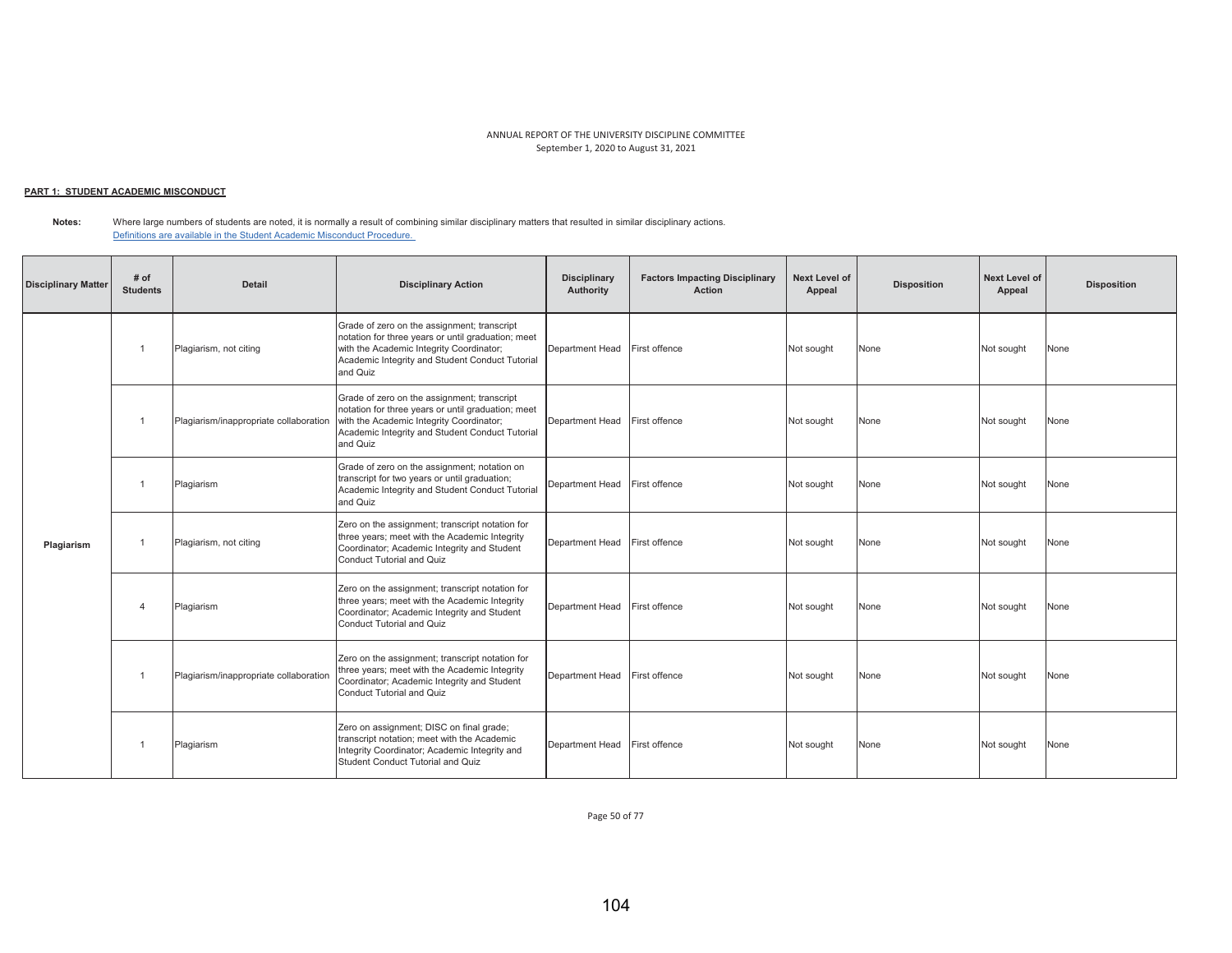## <u> PART 1: STUDENT ACADEMIC MISCONDUCT</u>

**Notes:**  Where large numbers of students are noted, it is normally a result of combining similar disciplinary matters that resulted in similar disciplinary actions. Definitions are available in the Student Academic Misconduct Procedure.

| <b>Disciplinary Matter</b> | # of<br><b>Students</b> | <b>Detail</b>                      | <b>Disciplinary Action</b>                                                                                                                                                                                                 | <b>Disciplinary</b><br>Authority | <b>Factors Impacting Disciplinary</b><br><b>Action</b> | <b>Next Level of</b><br>Appeal | <b>Disposition</b> | <b>Next Level of</b><br>Appeal | <b>Disposition</b> |
|----------------------------|-------------------------|------------------------------------|----------------------------------------------------------------------------------------------------------------------------------------------------------------------------------------------------------------------------|----------------------------------|--------------------------------------------------------|--------------------------------|--------------------|--------------------------------|--------------------|
|                            | $\overline{1}$          | Plagiarism                         | Grade of zero on assignment; apology to<br>instructor; comment on transcript for one year or<br>until graduation; Academic Integrity and Student<br><b>Conduct Tutorial and Quiz</b>                                       | Department Head                  | First offence                                          | Not sought                     | None               | Not sought                     | None               |
|                            | $\mathbf{1}$            | Plagiarism                         | Grade of zero on assignment; DISC on final<br>grade; transcript notation for one year or until<br>graduation; meet with the Academic Integrity<br>Coordinator; Academic Integrity and Student<br>Conduct Tutorial and Quiz | Department Head                  | First offence                                          | Not sought                     | None               | Not sought                     | None               |
|                            | $\overline{1}$          | Plagiarism                         | Reduced grade on the assignment; meet with the<br>Academic Integrity Coordinator; Academic<br>Integrity and Student Conduct Tutorial and Quiz                                                                              | Department Head                  | First offence                                          | Not sought                     | None               | Not sought                     | None               |
| Plagiarism                 |                         | Plagiarism                         | Zero on the assignment; notation on the transcript<br>for three years or until graduation; meet with the<br>Academic Integrity Coordinator; Academic<br>Integrity and Student Conduct Tutorial and Quiz                    | Department Head                  | First offence                                          | Not sought                     | None               | Not sought                     | None               |
|                            | 5                       | Plagiarism                         | Zero on the assignment; notation on transcript for<br>three years or until graduation; meet with<br>Academic Integrity Coordinator; Academic<br>Integrity and Student Conduct Tutorial and Quiz                            | Department Head                  | First offence                                          | Not sought                     | None               | Not sought                     | None               |
|                            | $\mathbf{1}$            | Plagiarism                         | Grade of zero on assignment; transcript notation<br>for one year or graduation; meet with the<br>Academic Integrity Coordinator; Academic<br>Integrity and Student Conduct Tutorial and Quiz                               | Department Head                  | First offence                                          | Not sought                     | None               | Not sought                     | None               |
|                            | $\overline{1}$          | Plagiarism (on mid-term and final) | F-DISC in course; transcript notation for one year<br>or until graduation; meet with Academic Integrity<br>Coordinator; Academic Integrity and Student<br>Conduct Tutorial and Quiz                                        | Department Head                  | severe plagiarism                                      | Not sought                     | None               | Not sought                     | None               |
|                            | $\overline{1}$          | Plagiarism, missing quotations     | Grade of F-DISC in course; transcript notation<br>three years or until graduation                                                                                                                                          | Associate Dean                   | Second offence with the same<br>infraction             | Not sought                     | None               | Not sought                     | None               |

Page 51 of 77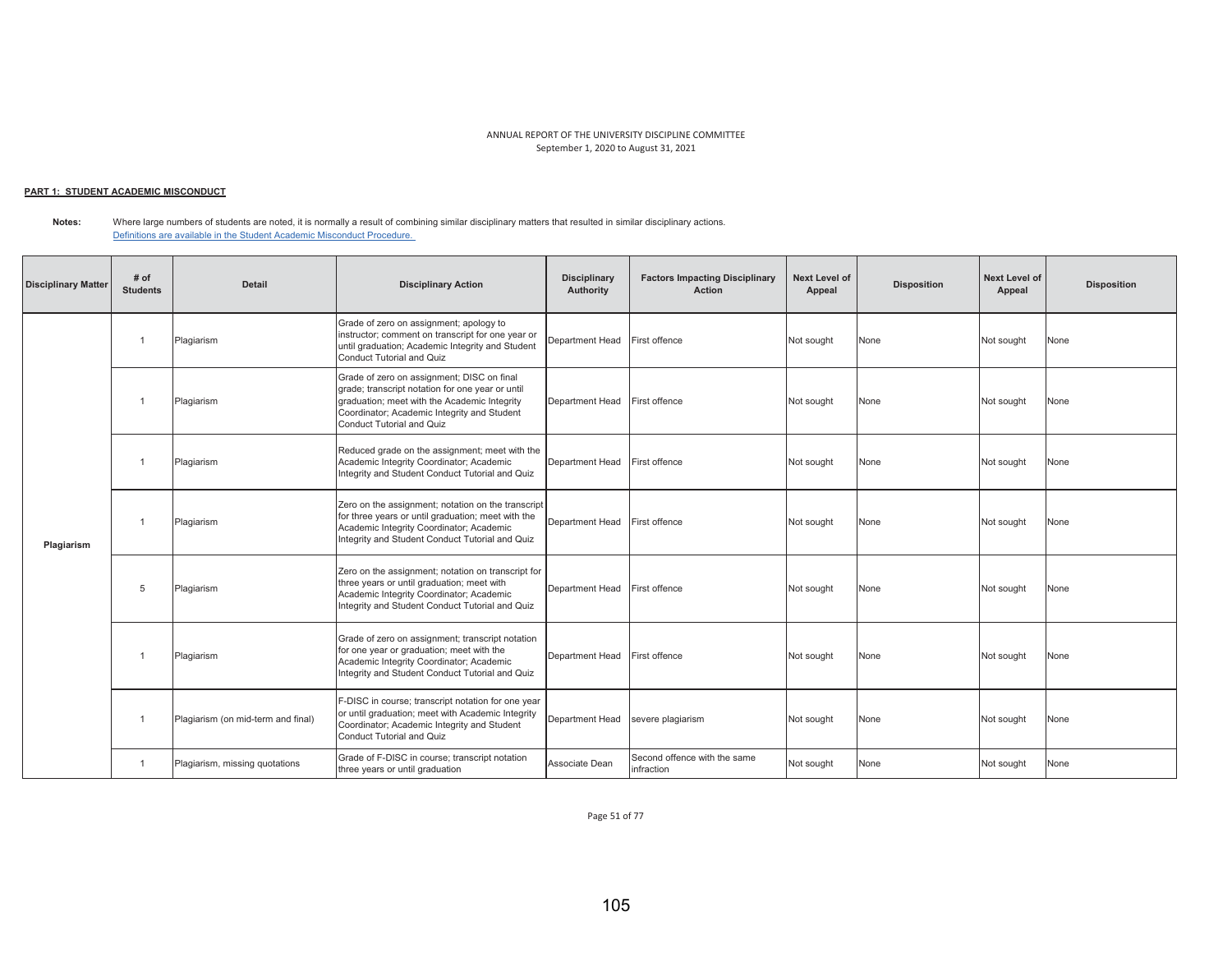# <u> PART 1: STUDENT ACADEMIC MISCONDUCT</u>

**Notes:** Where large numbers of students are noted, it is normally a result of combining similar disciplinary matters that resulted in similar disciplinary actions. Definitions are available in the Student Academic Misconduct Procedure.

| <b>Disciplinary Matter</b> | # of<br><b>Students</b> | <b>Detail</b>                                                                                                                                       | <b>Disciplinary Action</b>                                                                                                                                                                            | <b>Disciplinary</b><br>Authority | <b>Factors Impacting Disciplinary</b><br>Action                                                                                                                                 | <b>Next Level of</b><br>Appeal | <b>Disposition</b> | <b>Next Level of</b><br>Appeal | <b>Disposition</b> |
|----------------------------|-------------------------|-----------------------------------------------------------------------------------------------------------------------------------------------------|-------------------------------------------------------------------------------------------------------------------------------------------------------------------------------------------------------|----------------------------------|---------------------------------------------------------------------------------------------------------------------------------------------------------------------------------|--------------------------------|--------------------|--------------------------------|--------------------|
|                            |                         | Plagiarism, not citing                                                                                                                              | Grade of zero on assignment; transcript notation<br>for three years or until graduation; meet with the<br>Academic Integrity Coordinator; Academic<br>Integrity and Student Conduct Tutorial and Quiz | Department Head                  | first offence                                                                                                                                                                   | Not sought                     | None               | Not sought                     | None               |
|                            |                         | Passages of two assignments copied<br>verbatim without citation                                                                                     | Zero on both assignments; programming<br>assigned by Academic Integrity Coordinator; six-<br>month transcript reprimand                                                                               | Associate Dean                   | Placed responsibility on instructor to<br>clearly communicate how to<br>complete assignments; completed<br>Academic Integrity Tutorial                                          | Not sought                     | None               | Not sought                     | None               |
|                            | $\overline{1}$          | Take-home exam responses copied<br>verbatim from those submitted by a<br>previous student in course                                                 | F-DISC in course; programming assigned by<br>Academic Integrity Coordinator; 24-month<br>transcript reprimand                                                                                         | Associate Dean                   | Evidence contradicted student's<br>statement; attempted to withhold<br>requested documentation; no<br>evidence that other student intended<br>to facilitate academic misconduct | Not sought                     | None               | Not sought                     | None               |
| Plagiarism                 |                         | Passages of assignment copied<br>verbatim without citation: incorrect<br>citation throughout document                                               | Zero on assignment; programming assigned by<br>Academic Integrity Coordinator; six month<br>transcript reprimand                                                                                      | Associate Dean                   | Significant amount of plagiarism in<br>assignment                                                                                                                               | Not sought                     | None               | Not sought                     | None               |
|                            |                         | Sections of term project copied<br>verbatim without citation                                                                                        | Grade of C+ in course, programming assigned by<br>Academic Integrity Coordinator; one year<br>transcript reprimand                                                                                    | Associate Dean                   | Took responsibility for the plagiarism Not sought                                                                                                                               |                                | None               | Not sought                     | None               |
|                            | $\overline{2}$          | Plagiarism and Inappropriate<br>Collaboration: Many responses on<br>take-home examination questions<br>plagiarised and identical to each<br>other's | Grade of F-DISC in course; programming<br>assigned by Academic Integrity Coordinator; 18<br>month transcript reprimand (student 1); 15 month<br>reprimand (student 2)                                 | Associate Dean                   | Unable to explain how some errors<br>appeared in both responses; one<br>student had some mitigating health<br>factors which influenced the 15<br>month reprimand                | Not sought                     | None               | Not sought                     | None               |
|                            |                         | Most of term paper copied verbatim<br>without citation                                                                                              | Grade of F-DISC in course; programming<br>assigned by Academic Integrity Coordinator; one Associate Dean<br>year transcript reprimand                                                                 |                                  | Took responsibility for the plagiarism;<br>pleaded ignorance of the rules of<br>academic integrity when in fact had<br>undergone instruction on academic<br>integrity           | Dean                           | Denied             | Not sought                     | None               |

Page 52 of 77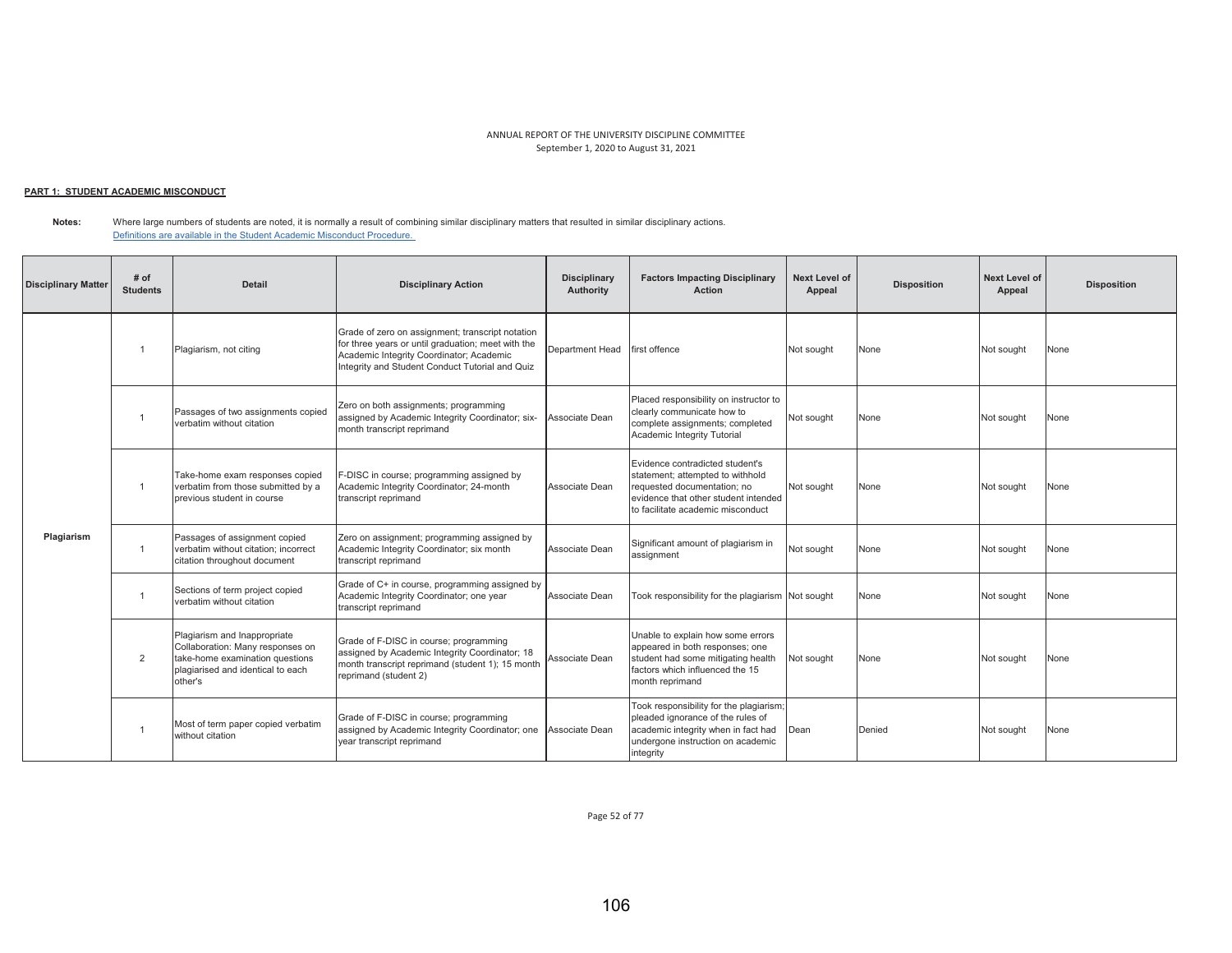# <u> PART 1: STUDENT ACADEMIC MISCONDUCT</u>

**Notes:** Where large numbers of students are noted, it is normally a result of combining similar disciplinary matters that resulted in similar disciplinary actions. Definitions are available in the Student Academic Misconduct Procedure.

| <b>Disciplinary Matter</b> | # of<br><b>Students</b> | <b>Detail</b>                                                                                                                                                                         | <b>Disciplinary Action</b>                                                                                                           | <b>Disciplinary</b><br><b>Authority</b> | <b>Factors Impacting Disciplinary</b><br>Action                                                                                                                                                                                                                 | <b>Next Level of</b><br>Appeal | <b>Disposition</b> | Next Level of<br>Appeal | <b>Disposition</b> |
|----------------------------|-------------------------|---------------------------------------------------------------------------------------------------------------------------------------------------------------------------------------|--------------------------------------------------------------------------------------------------------------------------------------|-----------------------------------------|-----------------------------------------------------------------------------------------------------------------------------------------------------------------------------------------------------------------------------------------------------------------|--------------------------------|--------------------|-------------------------|--------------------|
|                            |                         | Nearly half of final report and<br>presentation copied verbatim without<br>citation                                                                                                   | Zero on final report and presentation;<br>programming assigned by Academic Integrity<br>Coordinator; nine month transcript reprimand | Associate Dean                          | Struggled with content of<br>assignment; forgot to add the<br>references and citations as they were Not sought<br>pressed for time; took responsibility<br>for actions                                                                                          |                                | None               | Not sought              | None               |
|                            |                         | Most of assignment copied verbatim<br>without citation                                                                                                                                | Grade of C in course; programming assigned by<br>Academic Integrity Coordinator; one year<br>transcript reprimand                    | Associate Dean                          | Very remorseful; mitigating<br>circumstances                                                                                                                                                                                                                    | Not sought                     | None               | Not sought              | None               |
|                            |                         | Some sections of essay properly cited<br>but not paraphrased or placed in<br>quotation marks; other sections<br>incorrectly cited and not paraphrased<br>or placed in quotation marks | Zero on assignment; programming assigned by<br>Academic Integrity Coordinator; six month<br>transcript reprimand                     | Associate Dean                          | Very remorseful; confused about how Not sought<br>to properly cite and reference                                                                                                                                                                                |                                | None               | Not sought              | None               |
| Plagiarism                 |                         | Passages of group assignment copied<br>verbatim without citation                                                                                                                      | Zero on assignment; programming assigned by<br>Academic Integrity Coordinator; one year<br>transcript reprimand                      | Associate Dean                          | Acknowledged that plagiarised<br>portions were in their section of the<br>report                                                                                                                                                                                | Not sought                     | None               | Not sought              | None               |
|                            |                         | Passages of three case reports copied<br>verbatim without citation                                                                                                                    | Zero on reports; programming assigned by<br>Academic Integrity Coordinator; nine month<br>transcript reprimand                       | Associate Dean                          | Acknowledged their failure to cite<br>and reference the sources                                                                                                                                                                                                 | Not sought                     | None               | Not sought              | None               |
|                            | -1                      | Passages of assignment copied<br>verbatim without citation                                                                                                                            | Required to revise and resubmit assignment;<br>programming assigned by Academic Integrity<br>Coordinator                             | Associate Dean                          | Demonstrated strong understanding<br>of academic integrity; sought<br>academic and personal supports                                                                                                                                                            | Not sought                     | None               | Not sought              | None               |
|                            |                         | Passages of term paper copied<br>verbatim without citation                                                                                                                            | F-DISC in course; programming assigned by<br>Academic Integrity Coordinator; 10 month<br>transcript reprimand                        | Associate Dean                          | More than half the paper was<br>plagiarised; did not heed warnings<br>about academic misconduct: had<br>medical issues during the term but<br>continued to work and volunteer<br>along with work on program of study;<br>took responsibility for the plagiarism | Not sought                     | None               | Not sought              | None               |

Page 53 of 77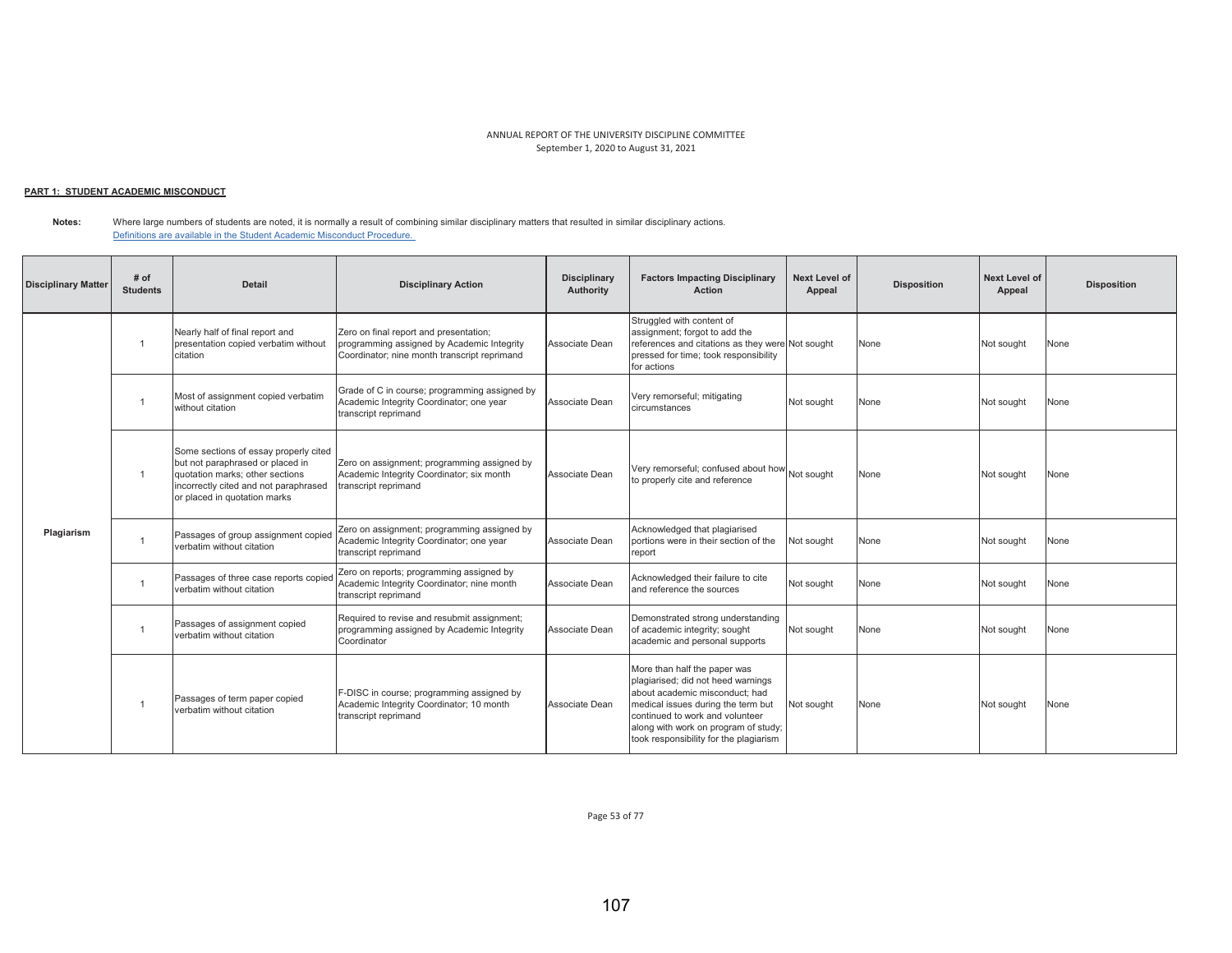## <u> PART 1: STUDENT ACADEMIC MISCONDUCT</u>

**Notes:**  Where large numbers of students are noted, it is normally a result of combining similar disciplinary matters that resulted in similar disciplinary actions. Definitions are available in the Student Academic Misconduct Procedure.

| <b>Disciplinary Matter</b> | # of<br><b>Students</b> | Detail                                                                                                                              | <b>Disciplinary Action</b>                                                                                        | <b>Disciplinary</b><br>Authority | <b>Factors Impacting Disciplinary</b><br><b>Action</b>                                                                                                                | Next Level of<br>Appeal | <b>Disposition</b> | <b>Next Level of</b><br>Appeal | <b>Disposition</b> |
|----------------------------|-------------------------|-------------------------------------------------------------------------------------------------------------------------------------|-------------------------------------------------------------------------------------------------------------------|----------------------------------|-----------------------------------------------------------------------------------------------------------------------------------------------------------------------|-------------------------|--------------------|--------------------------------|--------------------|
|                            |                         | Passages of term paper copied<br>verbatim without citation                                                                          | Zero on term paper; programming assigned by<br>Academic Integrity Coordinator; six month<br>transcript reprimand  | Associate Dean                   | Most of paper was plagiarised; did<br>not understand how to properly cite<br>and reference; had frequent power<br>outages; took responsibility for the<br>plagiarism  | Not sought              | None               | Not sought                     | None               |
|                            |                         | Passages of assignment copied<br>verbatim without citation                                                                          | F-DISC in course; programming assigned by<br>Academic Integrity Coordinator; nine month<br>transcript reprimand   | Associate Dean                   | Unable to explain how research and<br>writing methods resulted in<br>plagiarism                                                                                       | Not sought              | None               | Not sought                     | None               |
|                            |                         | Passages of two reports copied<br>verbatim without citation                                                                         | Zero on report; programming assigned by<br>Academic Integrity Coordinator; nine month<br>transcript reprimand     | Associate Dean                   | Acknowledged their failure to cite<br>and reference the sources                                                                                                       | Not sought              | None               | Not sought                     | None               |
|                            | $\overline{1}$          | Several passages of term paper<br>copied verbatim without citation                                                                  | Zero on assignment; programming assigned by<br>Academic Integrity Coordinator; nine month<br>transcript reprimand | Associate Dean                   | Laptop ceased to function and was<br>taken in for repair; student claimed<br>they submitted draft version                                                             | Dean                    | Denied             | LDC                            | Denied             |
| Plagiarism                 | $\overline{1}$          | Assignment responses for two<br>separate classes copied verbatim<br>without citation; Second and third<br>incidents                 | F-DISC in both courses: four month suspension:<br>five year transcript reprimand                                  | Associate Dean                   | Previous incident of academic<br>misconduct, significant amount of<br>plagiarism                                                                                      | Dean                    | Denied             | Not sought                     | None               |
|                            |                         | Most of review paper copied verbatim<br>without citation                                                                            | Zero on assignment; programming assigned by<br>Academic Integrity Coordinator; one year<br>transcript reprimand   | Associate Dean                   | Lack of proper citation was due to<br>not understanding how to complete a<br>literature review; displayed little<br>remorse; did not comprehend gravity<br>of actions | Dean                    | Denied             | Not sought                     | None               |
|                            |                         | Admission Misconduct: Plagiarism in<br>application and in statement of<br>research interest used to secure<br>advisor for admission | Application to FGS nullified; suspended from<br>applying to FGS for one year                                      | Dean                             | Claimed lack of understanding of<br>rules of academic integrity                                                                                                       | <b>UDC</b>              | Denied             | Not sought                     | None               |
|                            | $\overline{1}$          | Plagiarism on the final assignment;<br>sections copied directly from academic<br>sources without proper citation                    | Resubmit paper; contact the Academic Integrity<br>Coordinator                                                     | Associate Dean                   | None                                                                                                                                                                  | Not sought              | None               | Not sought                     | None               |

Page 54 of 77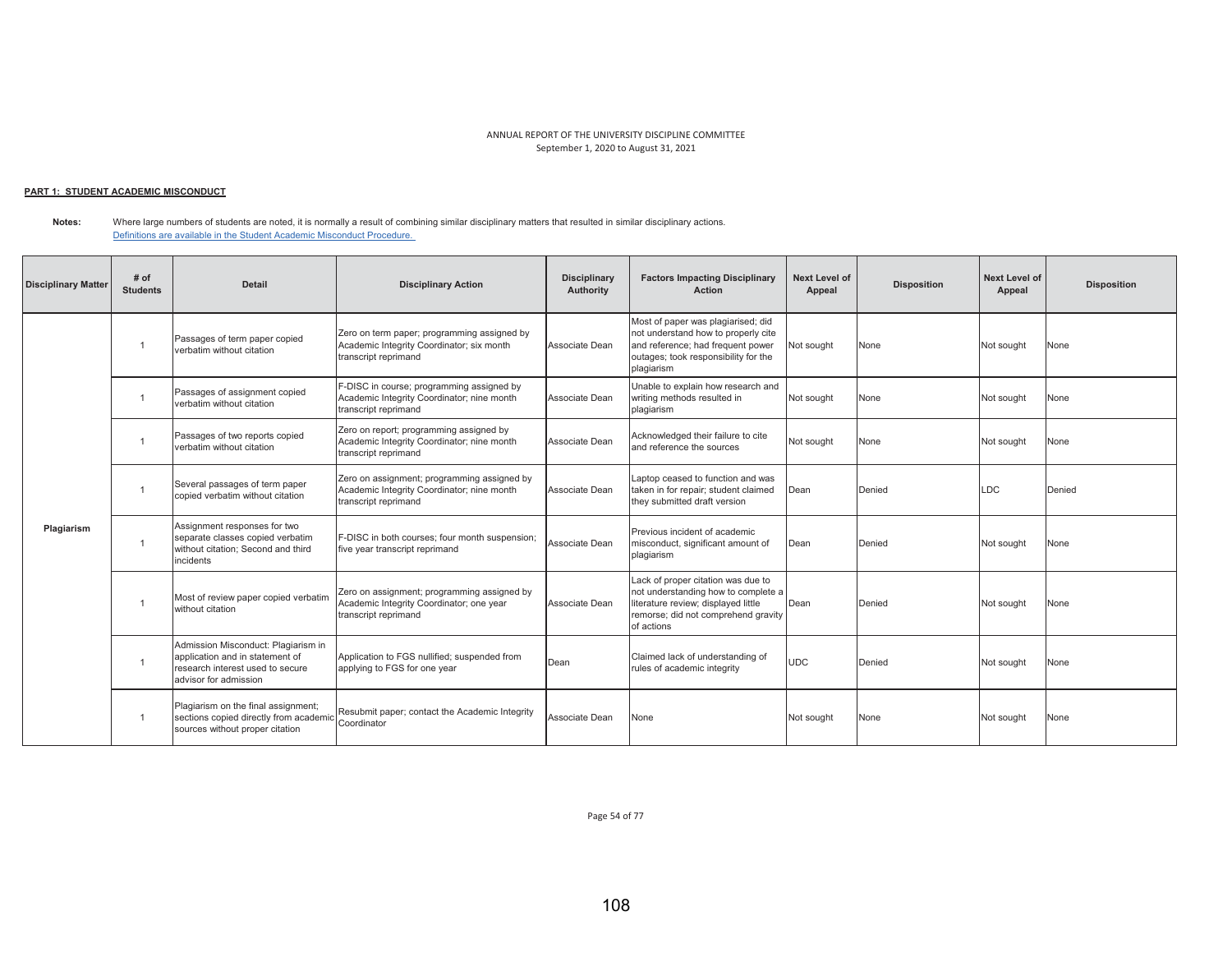## <u> PART 1: STUDENT ACADEMIC MISCONDUCT</u>

**Notes:** Where large numbers of students are noted, it is normally a result of combining similar disciplinary matters that resulted in similar disciplinary actions. Definitions are available in the Student Academic Misconduct Procedure.

| <b>Disciplinary Matter</b> | # of<br><b>Students</b> | <b>Detail</b>                                                                                                                                                             | <b>Disciplinary Action</b>                                                                                                                                                  | <b>Disciplinary</b><br>Authority | <b>Factors Impacting Disciplinary</b><br><b>Action</b>                                                      | Next Level of<br>Appeal | <b>Disposition</b> | <b>Next Level of</b><br>Appeal | <b>Disposition</b> |
|----------------------------|-------------------------|---------------------------------------------------------------------------------------------------------------------------------------------------------------------------|-----------------------------------------------------------------------------------------------------------------------------------------------------------------------------|----------------------------------|-------------------------------------------------------------------------------------------------------------|-------------------------|--------------------|--------------------------------|--------------------|
|                            |                         | Copied material found online without<br>any source attribution                                                                                                            | Zero on assignment; transcript notation; meet with<br>Academic Integrity Coordinator; Academic<br>Integrity Tutorial and Quiz                                               | Associate Dean                   | Admitted to copying/pasting external<br>material: forgot to cite the material                               | Not sought              | None               | Not sought                     | None               |
|                            | $\mathbf{1}$            | Submitted material significantly the<br>same as that found online                                                                                                         | Zero on assignment; transcript notation; meet with<br>Academic Integrity Coordinator; Academic<br>Integrity and Student Conduct Tutorial and Quiz                           | Associate Dean                   | Upon realizing they were not<br>supposed to use online sources, they Not sought<br>deleted their citations  |                         | None               | Not sought                     | None               |
|                            |                         | Portion of the submitted assignment<br>matched almost identically to the<br>solution provided by the text publisher                                                       | Grade of F-DISC in the course; suspension from<br>faculty for one year                                                                                                      | Associate Dean                   | Upheld allegations in a previous term Not sought                                                            |                         | None               | Not sought                     | None               |
|                            |                         | Provided answers that were taken<br>from an online source without<br>attribution                                                                                          | Grade of zero on two discussion questions;<br>transcript notation; meet with Academic Integrity<br>Coordinator; Academic Integrity and Student<br>Conduct Tutorial and Quiz | Associate Dean                   | Did not attend meeting with<br>advocate; decision made without the Not sought<br>benefit of student's input |                         | None               | Not sought                     | None               |
| Plagiarism                 |                         | Provided responses taken directly<br>from a website                                                                                                                       | Grade of zero on discussion question; transcript<br>notation; meet with Academic Integrity<br>Coordinator; Academic Integrity and Student<br>Conduct Tutorial and Quiz      | Associate Dean                   | Student said they did not access the<br>paid answer website                                                 | Not sought              | None               | Not sought                     | None               |
|                            |                         | Paragraph of student's response is<br>paraphrased from a paid answer<br>website                                                                                           | Grade of zero on the discussion question;<br>transcript notation; meet with Academic Integrity<br>Coordinator; Academic Integrity and Student<br>Conduct Tutorial and Quiz  | Associate Dean                   | Indicated they used their own words<br>and knowledge and did not use any<br>sources for the answer          | Not sought              | None               | Not sought                     | None               |
|                            | $\overline{1}$          | Answer provided in discussion<br>question was paraphrased from a paid<br>answer website; assignment contained<br>materials taken from the internet<br>without attribution | Grade of C DISC in course; transcript notation;<br>meet with Academic Integrity Coordinator;<br>Academic Integrity and Student Conduct Tutorial<br>and Quiz                 | Associate Dean                   | Agreed that they had used<br>information taken directly from the<br>internet without citation               | Not sought              | None               | Not sought                     | None               |
|                            | $\overline{1}$          | Answer in discussion question was<br>copied from an online source                                                                                                         | Grade of zero on discussion question; transcript<br>notation; meet with Academic Integrity<br>Coordinator; Academic Integrity and Student<br>Conduct Tutorial and Quiz      | Associate Dean                   | Indicated they did not intend to copy,<br>but they were under time constraints                              | Not sought              | None               | Not sought                     | None               |

Page 55 of 77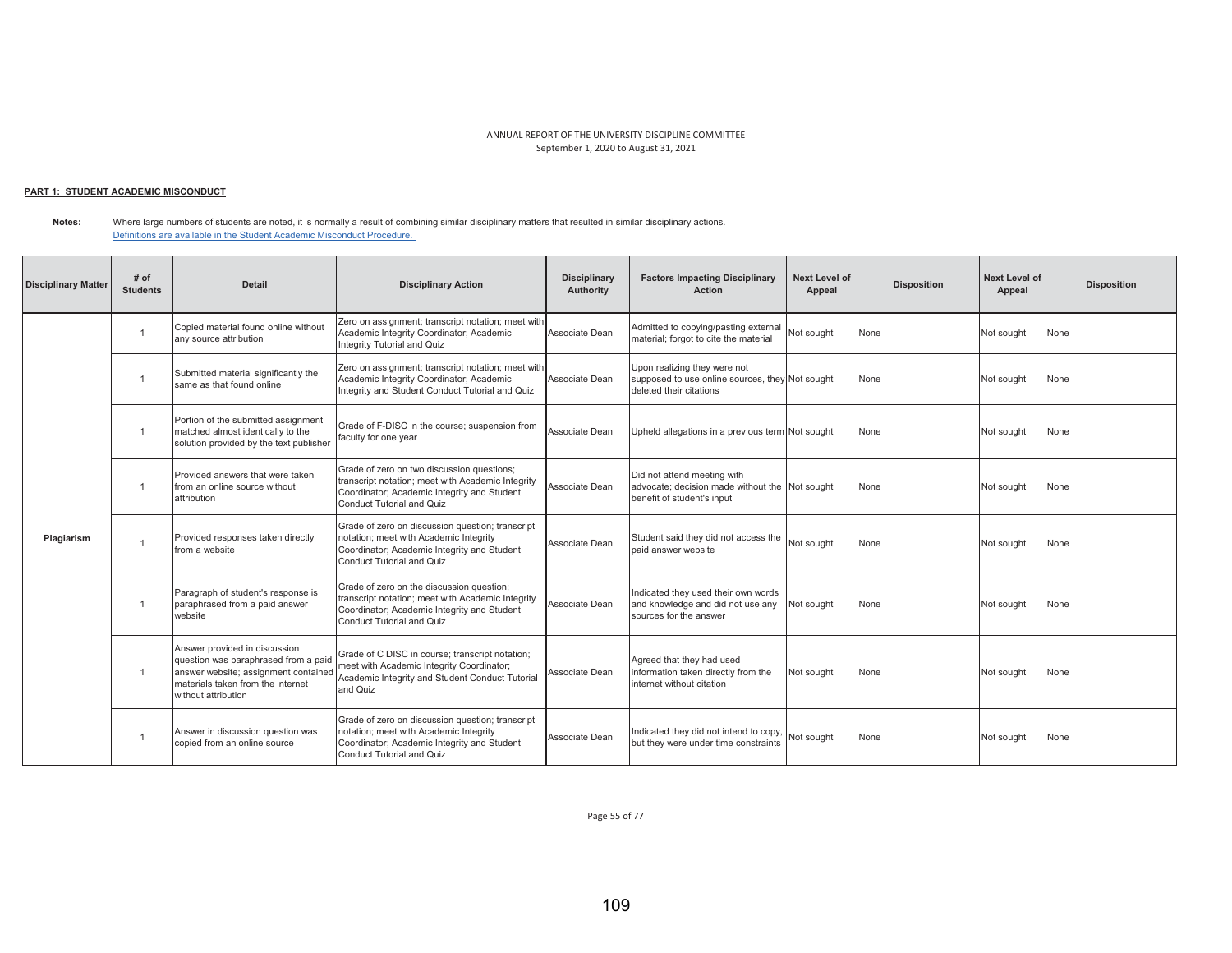## <u> PART 1: STUDENT ACADEMIC MISCONDUCT</u>

**Notes:**  Where large numbers of students are noted, it is normally a result of combining similar disciplinary matters that resulted in similar disciplinary actions. Definitions are available in the Student Academic Misconduct Procedure.

| <b>Disciplinary Matter</b> | # of<br><b>Students</b> | <b>Detail</b>                                                                                                                                                                              | <b>Disciplinary Action</b>                                                                                                                                                        | <b>Disciplinary</b><br>Authority | <b>Factors Impacting Disciplinary</b><br>Action                                                                                   | <b>Next Level of</b><br>Appeal | <b>Disposition</b> | <b>Next Level of</b><br>Appeal | <b>Disposition</b> |
|----------------------------|-------------------------|--------------------------------------------------------------------------------------------------------------------------------------------------------------------------------------------|-----------------------------------------------------------------------------------------------------------------------------------------------------------------------------------|----------------------------------|-----------------------------------------------------------------------------------------------------------------------------------|--------------------------------|--------------------|--------------------------------|--------------------|
|                            |                         | Work submitted is identically<br>structured and contains the same<br>wording and sequence as the<br>publisher's answers                                                                    | Grade of zero on the assignment; transcript<br>notation; meet with Academic Integrity<br>Coordinator; Academic Integrity and Student<br><b>Conduct Tutorial and Quiz</b>          | Associate Dean                   | Student indicated that it is a<br>coincidence that formatting and<br>structure matched, as they do not<br>have a copy of the book | Not sought                     | None               | Not sought                     | None               |
|                            |                         | Response closely matches the<br>solution provided by the publisher of<br>the prescribed book                                                                                               | Grade of zero on the assignment; transcript<br>notation; meet with Academic Integrity<br>Coordinator; Academic Integrity and Student<br>Conduct Tutorial and Quiz                 | Associate Dean                   | They took a lot of information from<br>text and thought that citations<br>provided would be sufficient                            | Not sought                     | None               | Not sought                     | None               |
|                            |                         | Submission was copied and pasted<br>from a website                                                                                                                                         | Grade of zero on the discussion question;<br>transcript notation; meet with Academic Integrity<br>Coordinator; Academic Integrity and Student<br><b>Conduct Tutorial and Quiz</b> | Associate Dean                   | Admitted to copying/pasting material,<br>but the error was unintentional                                                          | Not sought                     | None               | Not sought                     | None               |
| Plagiarism                 |                         | Two allegations of plagiarism, one<br>related to a discussion post, one<br>related to an assignment                                                                                        | Grade of F-DISC in the course: meet with the<br>Academic Integrity Coordinator; Academic<br>Integrity and Student Conduct Tutorial and Quiz                                       | Associate Dean                   | Did not intend to cheat                                                                                                           | Not sought                     | None               | Not sought                     | None               |
|                            |                         | Alleged that a solution provided in an<br>assignment was copied verbatim from<br>the text                                                                                                  | Grade of D-DISC in the course; transcript<br>notation; meet with Academic Integrity<br>Coordinator; Academic Integrity and Student<br><b>Conduct Tutorial and Quiz</b>            | Associate Dean                   | Student indicated they did not own<br>the text                                                                                    | Not sought                     | None               | Not sought                     | None               |
|                            |                         | Student submitted an assignment with<br>the solution copied verbatim from the<br>instructor. It was suspected the<br>student had access to the solutions<br>when completing the assignment | Grade of zero on the Case Study; transcript<br>notation; meet with Academic Integrity<br>Coordinator; Academic Integrity and Student<br>Conduct Tutorial and Quiz                 | Associate Dean                   | They contacted a colleague who took<br>the course in the past for help with<br>the assignment                                     | Not sought                     | None               | Not sought                     | None               |
|                            |                         | Content in student's submission was<br>copied or very closely paraphrased<br>from sources                                                                                                  | Grade of zero on the Discussion question;<br>transcript notation; meet with Academic Integrity<br>Coordinator; Academic Integrity and Student<br><b>Conduct Tutorial and Quiz</b> | Associate Dean                   | Mistakenly copied from websites                                                                                                   | Not sought                     | None               | Not sought                     | None               |

Page 56 of 77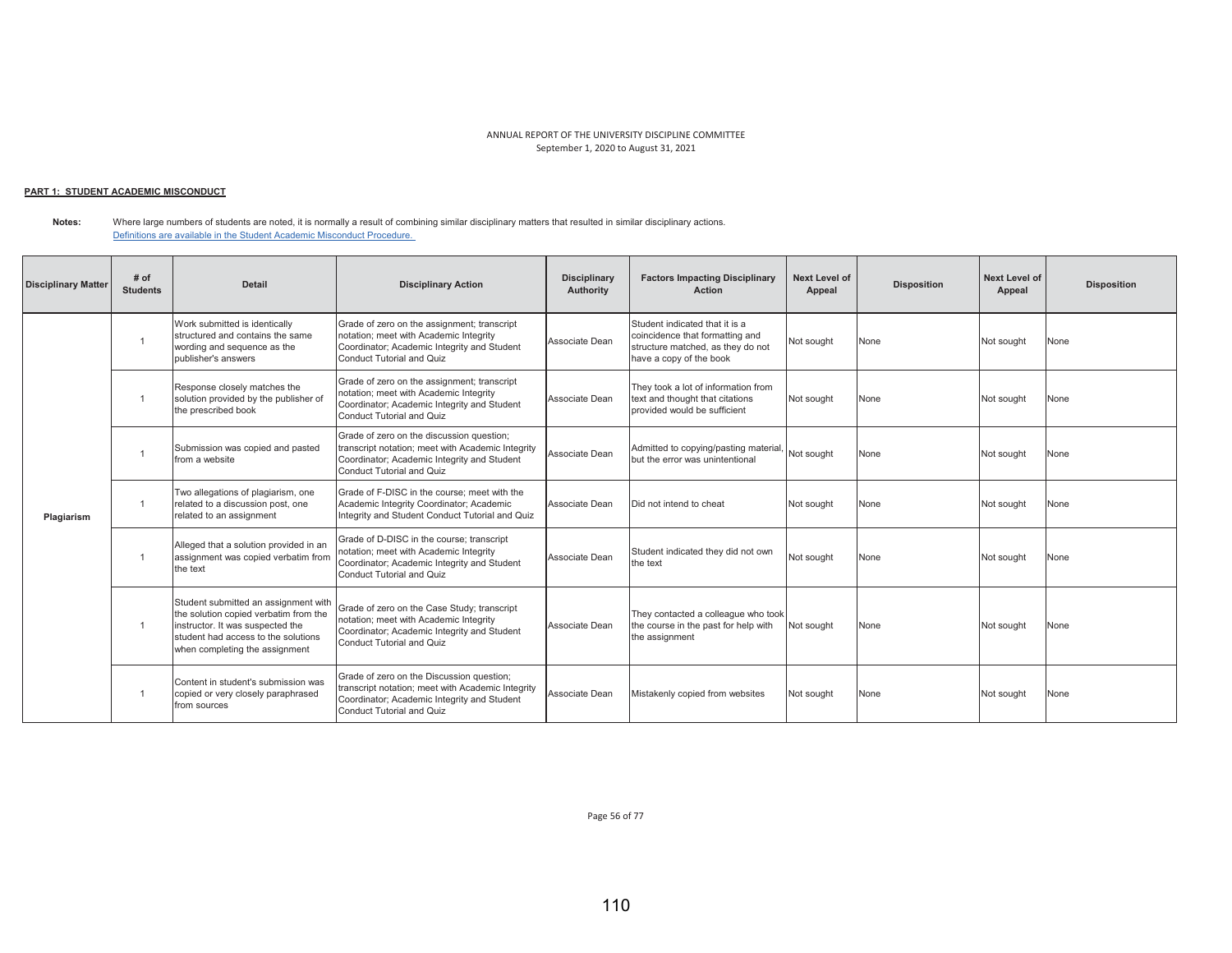## <u> PART 1: STUDENT ACADEMIC MISCONDUCT</u>

#### **Notes:** Where large numbers of students are noted, it is normally a result of combining similar disciplinary matters that resulted in similar disciplinary actions. Definitions are available in the Student Academic Misconduct Procedure.

| <b>Disciplinary Matter</b> | # of<br><b>Students</b> | <b>Detail</b>                                                                                                                                              | <b>Disciplinary Action</b>                                                                                                                                        | <b>Disciplinary</b><br>Authority | <b>Factors Impacting Disciplinary</b><br><b>Action</b>                                                                        | Next Level of<br>Appeal | <b>Disposition</b> | <b>Next Level of</b><br>Appeal | <b>Disposition</b> |
|----------------------------|-------------------------|------------------------------------------------------------------------------------------------------------------------------------------------------------|-------------------------------------------------------------------------------------------------------------------------------------------------------------------|----------------------------------|-------------------------------------------------------------------------------------------------------------------------------|-------------------------|--------------------|--------------------------------|--------------------|
|                            |                         | Content in student's submission was<br>very similar to another student's<br>submission who had completed the<br>course in a previous term                  | Grade of zero on the case study; transcript<br>notation; meet with Academic Integrity<br>Coordinator; Academic Integrity and Student<br>Conduct Tutorial and Quiz | Associate Dean                   | Completed the assignment<br>independently, but accidentally left<br>notes in the document by mistake                          | Not sought              | None               | Not sought                     | None               |
|                            | $\overline{1}$          | Content in student's submission was<br>copied or very closely paraphrased<br>from sources without attribution                                              | Grade of zero on the assignment; transcript<br>notation; meet with Academic Integrity<br>Coordinator; Academic Integrity and Student<br>Conduct Tutorial and Quiz | Associate Dean                   | Not familiar with citation style and<br>forgot to provide them on one page                                                    | Not sought              | None               | Not sought                     | None               |
|                            | $\overline{1}$          | Content in student's submission was<br>copied or very closely paraphrased<br>from the internet without attribution                                         | Grade of zero on the assignment; transcript<br>notation; meet with Academic Integrity<br>Coordinator; Academic Integrity and Student<br>Conduct Tutorial and Quiz | Associate Dean                   | Not aware of how to properly cite<br>sources                                                                                  | Not sought              | None               | Not sought                     | None               |
| Plagiarism                 | $\overline{1}$          | References provided did not match<br>with the text submitted: structure of<br>content submitted very closely<br>resembles websites which were not<br>cited | Grade of zero on the assignment; transcript<br>notation; meet with Academic Integrity<br>Coordinator; Academic Integrity and Student<br>Conduct Tutorial and Quiz | Associate Dean                   | Not familiar with citation style                                                                                              | Not sought              | None               | Not sought                     | None               |
|                            | $\overline{1}$          | Submission contained several<br>instances of direct quotes from public<br>websites with no citation provided                                               | Grade of zero on the assignment; transcript<br>notation; meet with Academic Integrity<br>Coordinator; Academic Integrity and Student<br>Conduct Tutorial and Quiz | Associate Dean                   | Allegation not addressed in<br>statement provided by advocate;<br>decision made without the benefit of<br>the student's input | Not sought              | None               | Not sought                     | None               |
|                            | $\overline{1}$          | Submission contained material that<br>was paraphrased or copied from<br>websites with no citation provided                                                 | Grade of zero on the assignment; transcript<br>notation; meet with Academic Integrity<br>Coordinator; Academic Integrity and Student<br>Conduct Tutorial and Quiz | Associate Dean                   | Not familiar with citation style; made<br>a mistake                                                                           | Not sought              | None               | Not sought                     | None               |
|                            | $\overline{1}$          | Student's submission contained<br>material that was paraphrased from<br>uncited sources.                                                                   | Grade of zero on the assignment; transcript<br>notation; meet with Academic Integrity<br>Coordinator; Academic Integrity and Student<br>Conduct Tutorial and Quiz | Associate Dean                   | Student did not provide statement;<br>decision made without the benefit of<br>the student's input                             | Not sought              | None               | Not sought                     | None               |

Page 57 of 77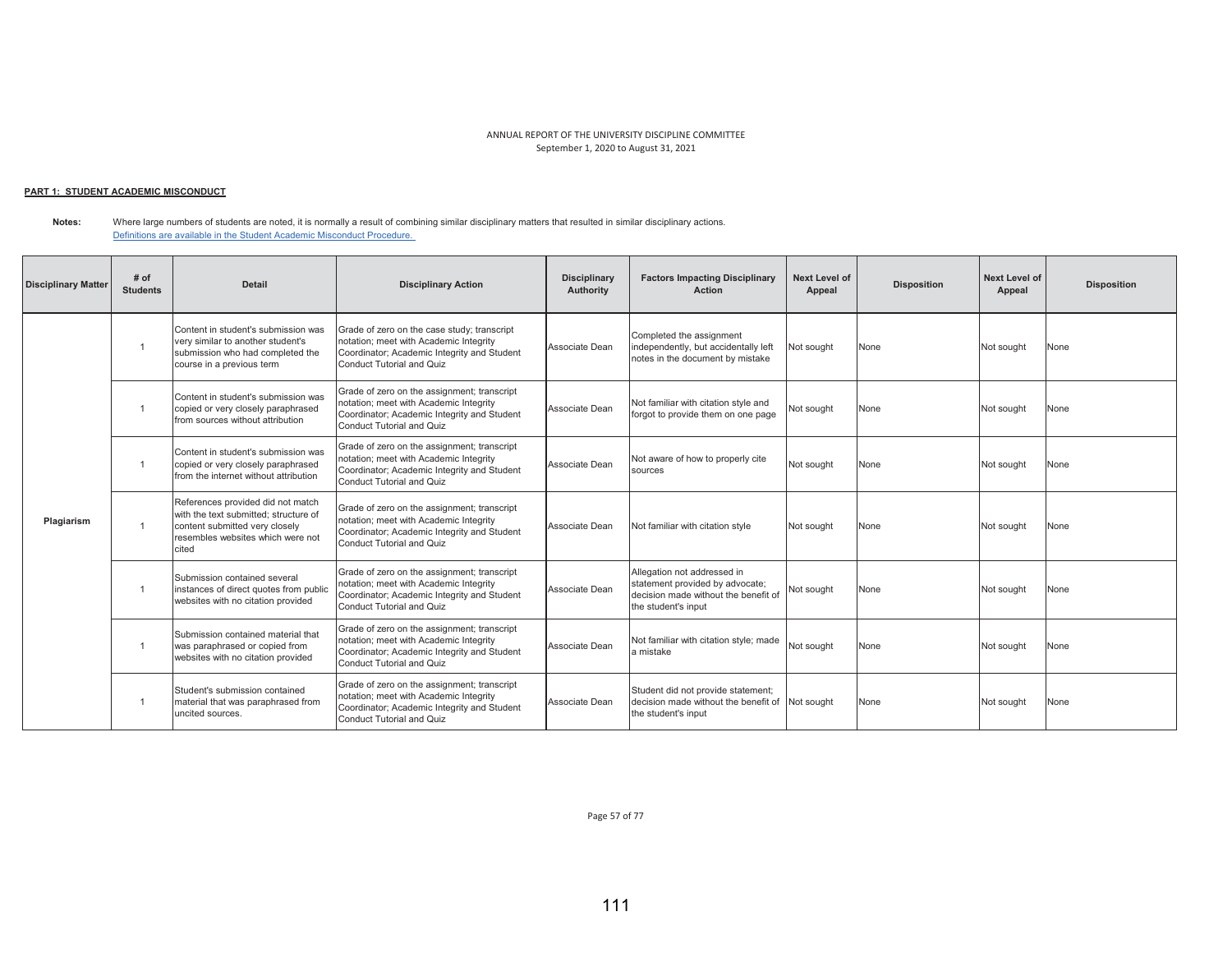#### <u> PART 1: STUDENT ACADEMIC MISCONDUCT</u>

**Notes:** Where large numbers of students are noted, it is normally a result of combining similar disciplinary matters that resulted in similar disciplinary actions. Definitions are available in the Student Academic Misconduct Procedure.

| <b>Disciplinary Matter</b> | # of<br><b>Students</b> | <b>Detail</b>                                                                                                                  | <b>Disciplinary Action</b>                                                                                                                                                                                           | <b>Disciplinary</b><br>Authority | <b>Factors Impacting Disciplinary</b><br><b>Action</b>                                                                                                                               | <b>Next Level of</b><br>Appeal | <b>Disposition</b> | <b>Next Level of</b><br>Appeal | <b>Disposition</b> |
|----------------------------|-------------------------|--------------------------------------------------------------------------------------------------------------------------------|----------------------------------------------------------------------------------------------------------------------------------------------------------------------------------------------------------------------|----------------------------------|--------------------------------------------------------------------------------------------------------------------------------------------------------------------------------------|--------------------------------|--------------------|--------------------------------|--------------------|
|                            |                         | Submission was mostly paraphrased<br>without citations                                                                         | Grade of zero on the discussion question;<br>transcript notation; meet with Academy Integrity<br>Coordinator; Academic Integrity and Student<br>Conduct Tutorial and Quiz                                            | Associate Dean                   | Mistake was unintentional                                                                                                                                                            | Not sought                     | None               | Not sought                     | None               |
|                            |                         | Submission contained uncited materia                                                                                           | Grade of zero on the discussion question;<br>transcript notation; meet with Academic Integrity<br>Coordinator; Academic Integrity and Student<br>Conduct Tutorial and Quiz                                           | Associate Dean                   | Did not know references were<br>required for discussion question<br>submissions                                                                                                      | Not sought                     | None               | Not sought                     | None               |
|                            |                         | Submission contained uncited materia                                                                                           | Grade of zero on the discussion question;<br>transcript notation; meet with Academic Integrity<br>Coordinator; Academic Integrity and Student<br><b>Conduct Tutorial and Quiz</b>                                    | Associate Dean                   | In a hurry and pasted the website<br>content instead of the website<br>citation information                                                                                          | Not sought                     | None               | Not sought                     | None               |
|                            |                         | Student's discussion post submission<br>was very similar to another student's                                                  | Meet with the Academic Language Support<br>instructor; Academic Integrity and Student<br>Conduct Tutorial and Quiz                                                                                                   | Associate Dean                   | Agreed with the other's students post<br>and wrote their submission in their<br>own words                                                                                            | Not sought                     | None               | Not sought                     | None               |
| Plagiarism                 | $\overline{1}$          | Maiority of the submission appeared to<br>be copied                                                                            | Grade of zero on the assignment; transcript<br>notation; meet with Academic Integrity<br>Coordinator; Academic Integrity and Student<br><b>Conduct Tutorial and Quiz</b>                                             | Associate Dean                   | Previously upheld allegation of<br>academic misconduct: not feeling<br>well and accidentally submitted a<br>draft                                                                    | Not sought                     | None               | Not sought                     | None               |
|                            |                         | Two instances of student's<br>submissions contained content that<br>was taken verbatim from online<br>sources without citation | Grade of zero on one assignment; reduction of<br>20% of grade on second assignment; transcript<br>notation; meet with Academic Integrity<br>Coordinator; Academic Integrity and Student<br>Conduct Tutorial and Quiz | Associate Dean                   | Previously upheld allegation of<br>academic misconduct; mistakenly<br>submitted a rough draft of one<br>assignment and in the other<br>assignment the student followed a<br>template | Not sought                     | None               | Not sought                     | None               |
|                            | $\overline{1}$          | Submission contained several<br>instances of direct quotes from public<br>websites with no citation provided                   | Reduction of 20% of grade on assignment;<br>transcript notation; meet with Academic Integrity<br>Coordinator; Academic Integrity and Student<br>Conduct Tutorial and Quiz                                            | Associate Dean                   | Did not provide references as the<br>assignment template did not mention Not sought<br>thev were reauired                                                                            |                                | None               | Not sought                     | None               |
|                            |                         | Student submitted work that was<br>partially based on material from a<br>previous term.                                        | Grade of zero on assignment; transcript notation;<br>meet with Academic Integrity Coordinator;<br>Academic Integrity and Student Conduct Tutorial<br>and Quiz                                                        | Associate Dean                   | Student indicated they received help<br>on the assignment from their sibling                                                                                                         | Not sought                     | None               | Not sought                     | None               |

Page 58 of 77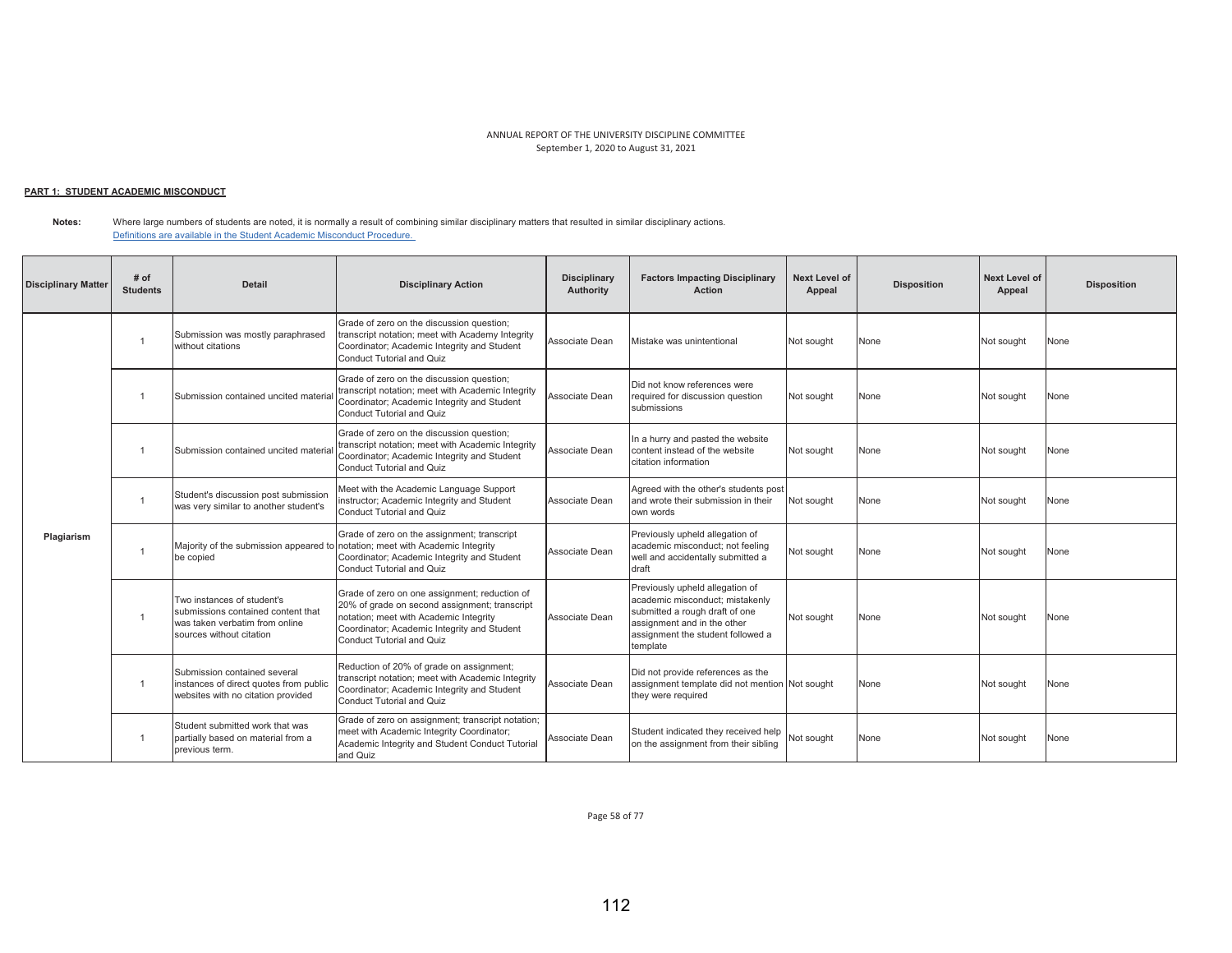# <u> PART 1: STUDENT ACADEMIC MISCONDUCT</u>

**Notes:** Where large numbers of students are noted, it is normally a result of combining similar disciplinary matters that resulted in similar disciplinary actions. Definitions are available in the Student Academic Misconduct Procedure.

| <b>Disciplinary Matter</b> | # of<br><b>Students</b> | <b>Detail</b>                                                                                                        | <b>Disciplinary Action</b>                                                                                                                                                        | <b>Disciplinary</b><br>Authority | <b>Factors Impacting Disciplinary</b><br><b>Action</b>              | <b>Next Level of</b><br>Appeal | <b>Disposition</b> | <b>Next Level of</b><br>Appeal | <b>Disposition</b> |
|----------------------------|-------------------------|----------------------------------------------------------------------------------------------------------------------|-----------------------------------------------------------------------------------------------------------------------------------------------------------------------------------|----------------------------------|---------------------------------------------------------------------|--------------------------------|--------------------|--------------------------------|--------------------|
|                            | 5                       | Student group submitted work that<br>contained exact sentences from text<br>and web sources without citations        | Final grade of C DISC; meet with Academic<br>Integrity Coordinator; Academic Integrity and<br>Student Conduct Tutorial and Quiz                                                   | Associate Dean                   | Admitted to forgetting to include<br>citations                      | Not sought                     | None               | Not sought                     | None               |
|                            | $\overline{1}$          | Student submitted work that was<br>similar to that found online                                                      | Grade of zero on assignment; transcript<br>reprimand; Academic Integrity and Student<br>Conduct Tutorial and Quiz                                                                 | Associate Dean                   | Admitted mistake                                                    | Not sought                     | None               | Not sought                     | None               |
|                            |                         | Student submitted material that<br>contained sentences that were the<br>same or nearly the same as online<br>sources | Final grade of F DISC; meet with Academic<br>Integrity Coordinator; Academic Integrity and<br>Student Conduct Tutorial and Quiz                                                   | Associate Dean                   | Student had previously upheld<br>allegations of academic misconduct | Not sought                     | None               | Not sought                     | None               |
|                            | $\overline{1}$          | Student submitted material that<br>contained significant portions taken<br>from the web that were not cited          | Grade of zero on the discussion question;<br>transcript reprimand; meet with Academic<br>Language Support Instructor; Academic Integrity<br>and Student Conduct Tutorial and Quiz | Associate Dean                   | Forgot to include citations                                         | Not sought                     | None               | Not sought                     | None               |
| Plagiarism                 |                         | Content submitted in discussion post<br>was identical to content submitted by<br>classmates                          | Grade of zero on discussion question; transcript<br>reprimand; meet with Academic Integrity<br>Coordinator; Academic Integrity and Student<br><b>Conduct Tutorial and Quiz</b>    | Associate Dean                   | Admitted they copied from<br>classmates' posts                      | Not sought                     | None               | Not sought                     | None               |
|                            |                         | Material submitted was adapted from a<br>similar paper available online without<br>citations                         | Grade of zero on the assignment; transcript<br>eprimand; meet with Academic Language<br>Support Instructor; Academic Integrity and<br>Student Conduct Tutorial and Quiz           | Associate Dean                   | Admitted they paraphrased from<br>online material                   | Not sought                     | None               | Not sought                     | None               |
|                            | $\overline{1}$          | Material submitted contained<br>passages that were not referenced                                                    | Grade of zero on the assignment; transcript<br>reprimand; Academic Integrity and Student<br><b>Conduct Tutorial and Quiz</b>                                                      | Associate Dean                   | Admitted that they did not include<br>references                    | Not sought                     | None               | Not sought                     | None               |
|                            | $\overline{1}$          | Material submitted contained<br>sentences that were not referenced                                                   | Grade of F-DISC in the course: meet with<br>Academic Integrity Coordinator; Academic<br>Integrity and Student Conduct Tutorial and Quiz                                           | Associate Dean                   | Did not have time to check<br>assignment                            | Not sought                     | None               | Not sought                     | None               |
|                            |                         | Material submitted contained<br>sentences that were not referenced                                                   | Grade of C-DISC in the course; meet with the<br>Academic Integrity Coordinator; Academic<br>Integrity and Student Conduct Tutorial and Quiz                                       | Associate Dean                   | Admitted to copying and not<br>providing references                 | Not sought                     | None               | Not sought                     | None               |

Page 59 of 77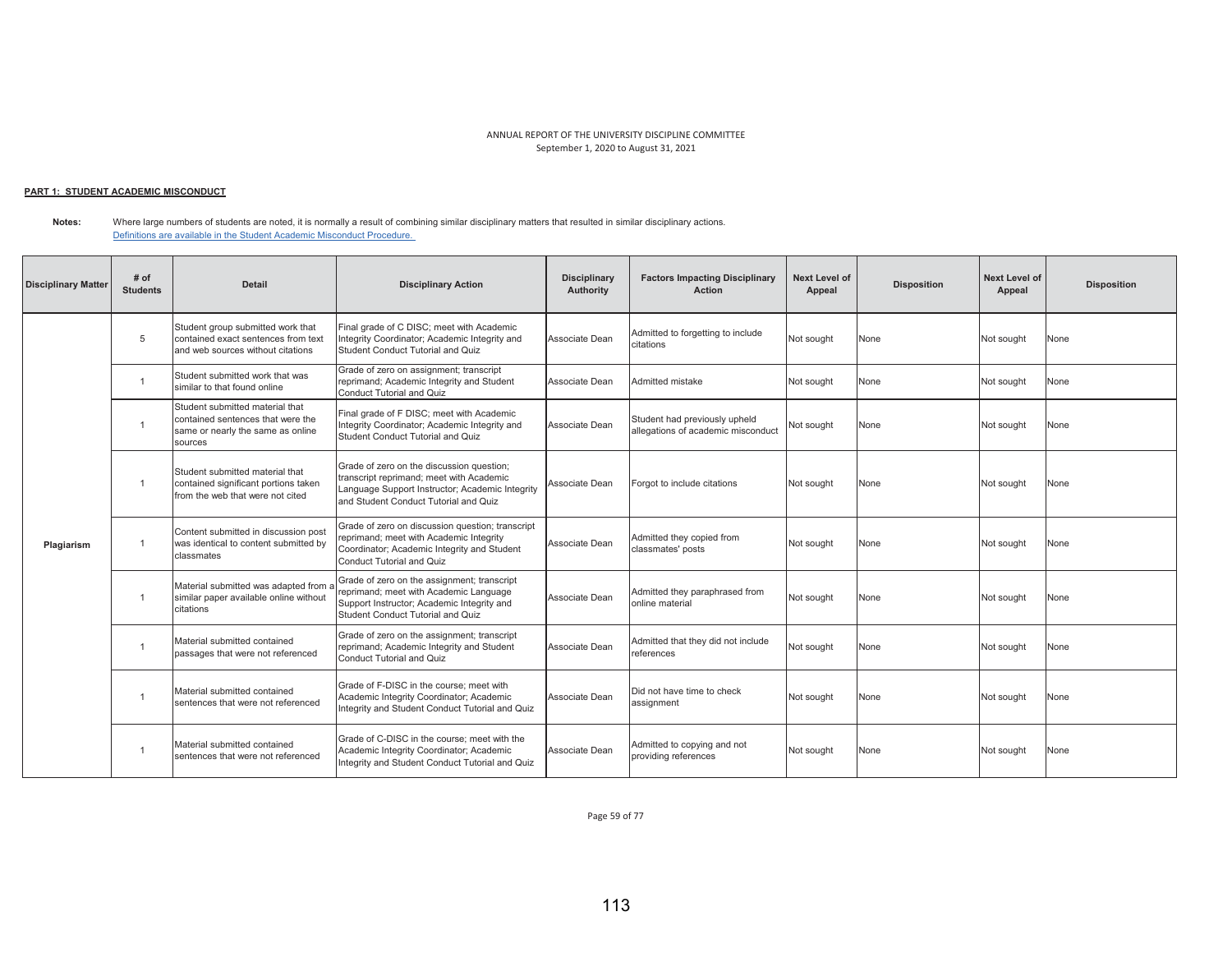## <u> PART 1: STUDENT ACADEMIC MISCONDUCT</u>

**Notes:**  Where large numbers of students are noted, it is normally a result of combining similar disciplinary matters that resulted in similar disciplinary actions. Definitions are available in the Student Academic Misconduct Procedure.

| <b>Disciplinary Matter</b> | # of<br><b>Students</b> | <b>Detail</b>                                                                              | <b>Disciplinary Action</b>                                                                                                                                                        | <b>Disciplinary</b><br>Authority | <b>Factors Impacting Disciplinary</b><br><b>Action</b>                                          | Next Level of<br>Appeal | <b>Disposition</b> | <b>Next Level of</b><br>Appeal | <b>Disposition</b> |
|----------------------------|-------------------------|--------------------------------------------------------------------------------------------|-----------------------------------------------------------------------------------------------------------------------------------------------------------------------------------|----------------------------------|-------------------------------------------------------------------------------------------------|-------------------------|--------------------|--------------------------------|--------------------|
|                            | $\overline{1}$          | Material submitted was copied from a<br>website without providing citations                | -DISC in the course; one year suspension from<br>Faculty                                                                                                                          | Associate Dean                   | Student had upheld allegations in<br>previous term                                              | Not sought              | None               | Not sought                     | None               |
|                            | $\overline{1}$          | Material submitted was similar or<br>identical to that found online                        | Grade of zero on the discussion question;<br>transcript reprimand: meet with Academic<br>Language Support Instructor; Academic Integrity<br>and Student Conduct Tutorial and Quiz | Associate Dean                   | ndicated they copied and pasted<br>and forgot to use quotation marks                            | Not sought              | None               | Not sought                     | None               |
|                            | $\overline{1}$          | Material submitted was similar or<br>identical to that found online                        | Grade of zero on the discussion question;<br>transcript reprimand; meet with Academic<br>Language Support Instructor; Academic Integrity<br>and Student Conduct Tutorial and Quiz | Associate Dean                   | Copied and pasted did not realize<br>their mistake                                              | Not sought              | None               | Not sought                     | None               |
|                            | $\overline{1}$          | Material submitted was for a case that<br>had not been used in course for<br>several terms | Grade of zero on the assignment; transcript<br>reprimand; meet with Academic Integrity<br>Coordinator; Academic Integrity and Student<br>Conduct Tutorial and Quiz                | Associate Dean                   | Using the old case as an example<br>and submitted the wrong file                                | Not sought              | None               | Not sought                     | None               |
| Plagiarism                 | $\overline{1}$          | Material submitted was copied from a<br>website without providing citations                | Grade of F-DISC in the course: meet with the<br>Academic Integrity Coordinator; Academic<br>Integrity and Student Conduct Tutorial and Quiz                                       | Associate Dean                   | Admitted to copying and not<br>providing references                                             | Not sought              | None               | Not sought                     | None               |
|                            | $\overline{7}$          | Large sections of the group<br>assignment were copied from the text<br>without citations   | Grade of C DISC in the course: meet with the<br>Academic Integrity Coordinator; Academic<br>Integrity and Student Conduct Tutorial and Quiz                                       | Associate Dean                   | None                                                                                            | Not sought              | None               | Not sought                     | None               |
|                            | $\overline{1}$          | Large sections of the group<br>assignment were copied from the text<br>without citations   | Transcript reprimand; meet with Academic<br>Integrity Coordinator; Academic Integrity and<br>Student Conduct Tutorial and Quiz                                                    | Associate Dean                   | Advised group members that<br>portions of the assignment were<br>plagiarised and not referenced | Not sought              | None               | Not sought                     | None               |
|                            | 5                       | Portions of group assignment were<br>copied from text without providing<br>citations       | Final grade of C DISC in the course; meet with<br>the Academic Integrity Coordinator; Academic<br>Integrity and Student Conduct Tutorial and Quiz                                 | Associate Dean                   | None                                                                                            | Not sought              | None               | Not sought                     | None               |
|                            | -1                      | None provided                                                                              | Zero on assignment; transcript notation; meet with<br>Academic Integrity Coordinator                                                                                              | Department Head                  | Plagiarism discovered in two<br>different assignments                                           | Not sought              | None               | Not sought                     | None               |

Page 60 of 77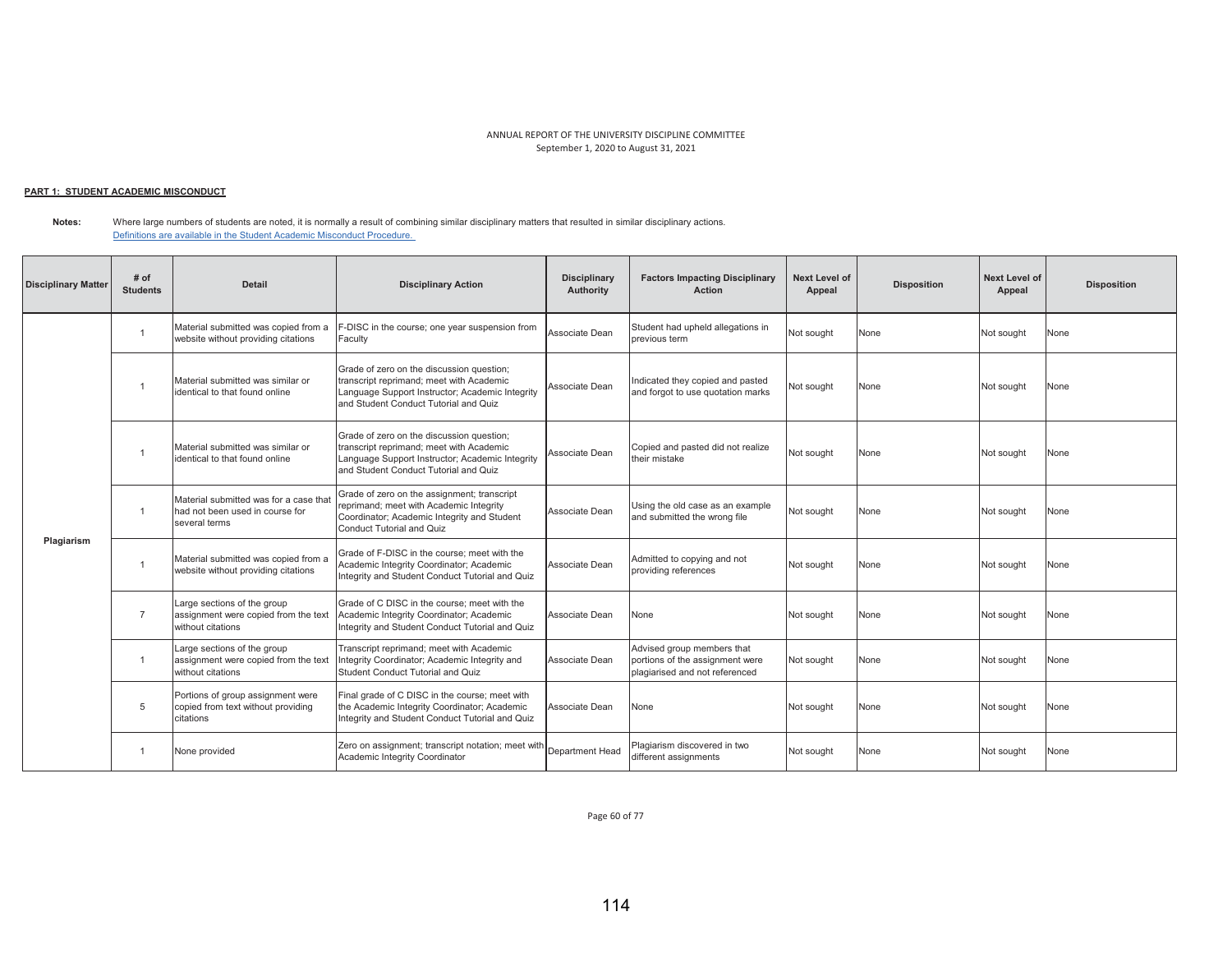# <u> PART 1: STUDENT ACADEMIC MISCONDUCT</u>

**Notes:** Where large numbers of students are noted, it is normally a result of combining similar disciplinary matters that resulted in similar disciplinary actions. Definitions are available in the Student Academic Misconduct Procedure.

| <b>Disciplinary Matter</b> | $#$ of<br><b>Students</b> | <b>Detail</b> | <b>Disciplinary Action</b>                                                                                                                                                             | <b>Disciplinary</b><br>Authority | <b>Factors Impacting Disciplinary</b><br>Action                                                                                      | Next Level of<br>Appeal | <b>Disposition</b> | Next Level of<br>Appeal | <b>Disposition</b> |
|----------------------------|---------------------------|---------------|----------------------------------------------------------------------------------------------------------------------------------------------------------------------------------------|----------------------------------|--------------------------------------------------------------------------------------------------------------------------------------|-------------------------|--------------------|-------------------------|--------------------|
|                            | $\overline{2}$            | None provided | Zero on assignment; transcript notation                                                                                                                                                | Department Head                  | None                                                                                                                                 | Not sought              | None               | Not sought              | None               |
|                            | $\overline{2}$            | None provided | Grade of F-DISC in course; transcript notation;<br>Academic Integrity and Student Conduct Tutorial<br>and Quiz                                                                         | Department Head                  | None                                                                                                                                 | Not sought              | None               | Not sought              | None               |
|                            |                           | None provided | Zero on assignment; Academic Integrity and<br>Student Conduct Tutorial and Quiz                                                                                                        | Department Head                  | None                                                                                                                                 | Not sought              | None               | Not sought              | None               |
|                            |                           | None provided | Zero on assignment; transcript notation; meet with<br>Academic Integrity Coordinator; Academic<br>Integrity and Student Conduct Tutorial and Quiz                                      | Department Head                  | None                                                                                                                                 | Not sought              | None               | Not sought              | None               |
|                            |                           | None provided | Zero on assignment; Academic Integrity and<br>Student Conduct Tutorial and Quiz: meet with<br>Academic Integrity Coordinator                                                           | Department Head                  | None                                                                                                                                 | Not sought              | None               | Not sought              | None               |
| Plagiarism                 |                           | None provided | Grade of F on test; final grade of F-DISC in<br>course; transcript notation; meet with Academic<br><b>Integrity Coordinator</b>                                                        | Department Head                  | None                                                                                                                                 | Not sought              | None               | Not sought              | None               |
|                            |                           | None provided | Final grade of F-DISC in course; suspension from<br>taking courses offered by the Faculty for four<br>months; transcript notation                                                      | Associate Dean                   | Previous infraction                                                                                                                  | Not sought              | None               | Not sought              | None               |
|                            |                           | None provided | Grade of F on assignment; final grade of F-DISC<br>in course; transcript notation; meet with Academic Department Head<br><b>Integrity Coordinator</b>                                  |                                  | None                                                                                                                                 | Not sought              | None               | Not sought              | None               |
|                            | $\overline{1}$            | None provided | Grade of F-DISC in course; transcript notation;<br>Academic Integrity and Student Conduct Tutorial<br>and Quiz                                                                         | Department Head                  | Expressed remorse: identified<br>medical issues they were coping<br>with: did not list the online sources in<br>the Works Cited list | Not sought              | None               | Not sought              | None               |
|                            |                           | None provided | Zero on assignment; grade of F-DISC in course;<br>transcript notation; meet with Academic Integrity<br>Coordinator; Academic Integrity and Student<br><b>Conduct Tutorial and Quiz</b> | Department Head                  | None                                                                                                                                 | Not sought              | None               | Not sought              | None               |

Page 61 of 77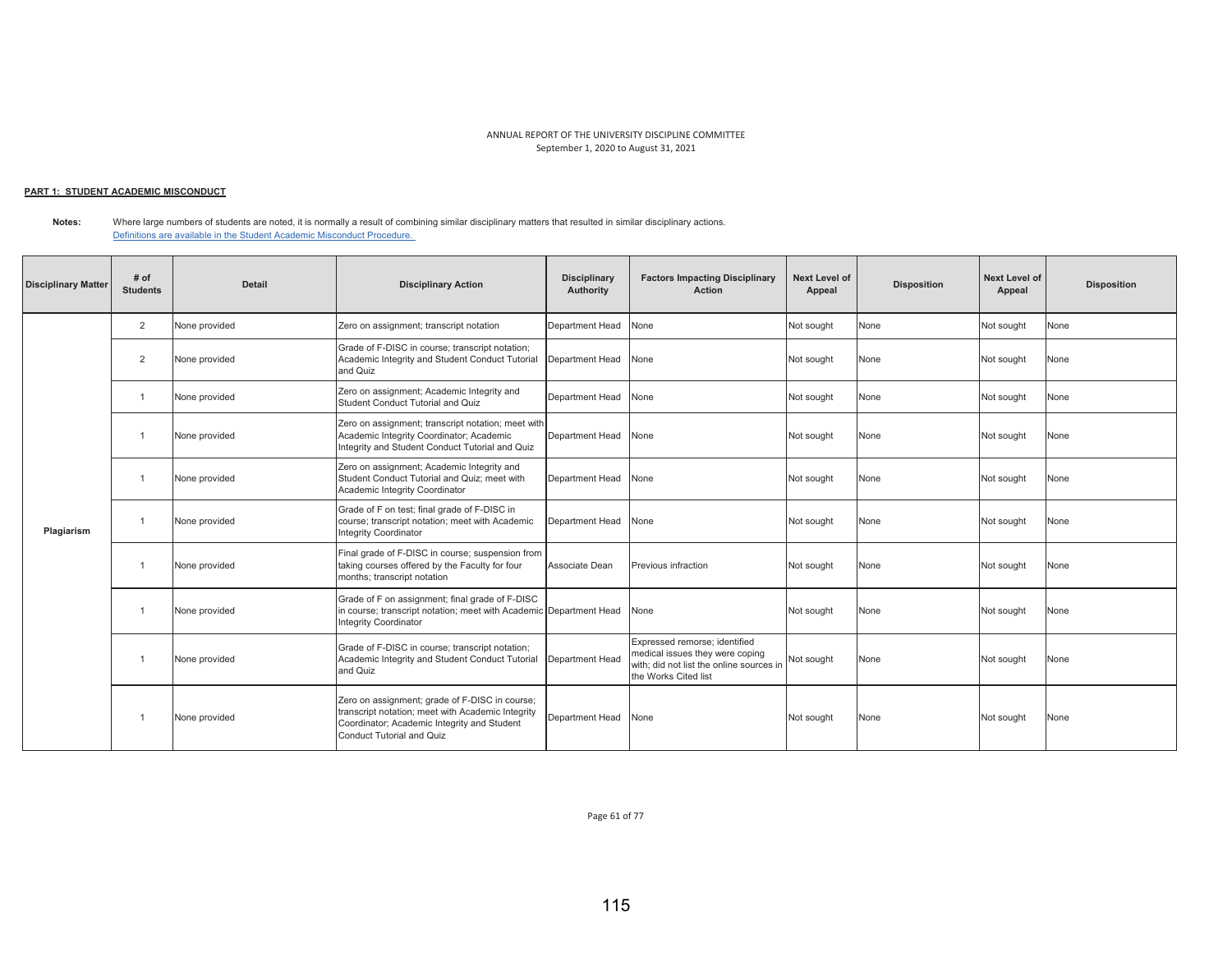## <u> PART 1: STUDENT ACADEMIC MISCONDUCT</u>

**Notes:** Where large numbers of students are noted, it is normally a result of combining similar disciplinary matters that resulted in similar disciplinary actions. Definitions are available in the Student Academic Misconduct Procedure.

| <b>Disciplinary Matter</b> | # of<br><b>Students</b> | <b>Detail</b> | <b>Disciplinary Action</b>                                                                                                                                                                            | <b>Disciplinary</b><br>Authority | <b>Factors Impacting Disciplinary</b><br><b>Action</b> | <b>Next Level of</b><br>Appeal | <b>Disposition</b> | <b>Next Level of</b><br>Appeal | <b>Disposition</b> |
|----------------------------|-------------------------|---------------|-------------------------------------------------------------------------------------------------------------------------------------------------------------------------------------------------------|----------------------------------|--------------------------------------------------------|--------------------------------|--------------------|--------------------------------|--------------------|
|                            | $\mathbf{1}$            | None provided | Zero on assignment; grade of F-DISC in course;<br>transcript notation; Academic Integrity and<br>Student Conduct Tutorial and Quiz                                                                    | Department Head                  | None                                                   | Not sought                     | None               | Not sought                     | None               |
|                            | $\overline{1}$          | None provided | Zero on assignment                                                                                                                                                                                    | Department Head                  | None                                                   | Not sought                     | None               | Not sought                     | None               |
|                            | $\mathbf{1}$            | None provided | Zero on question; Academic Integrity Tutorials<br>and Quiz                                                                                                                                            | Department Head                  | None                                                   | Not sought                     | None               | Not sought                     | None               |
|                            | $\overline{1}$          | None provided | Zero on test                                                                                                                                                                                          | Department Head                  | None                                                   | Not sought                     | None               | Not sought                     | None               |
|                            |                         | None provided | Zero on assignment; grade of F-DISC in course;<br>transcript notation; Academic Integrity and<br>Student Conduct Tutorial and Quiz; meet with<br>Academic Integrity Coordinator                       | Department Head                  | None                                                   | Not sought                     | None               | Not sought                     | None               |
|                            | 3                       | None provided | Grade of F-DISC in course; transcript notation;<br>meet with Academic Integrity Coordinator                                                                                                           | Department Head                  | None                                                   | Not sought                     | None               | Not sought                     | None               |
| Plagiarism                 | $\overline{2}$          | None provided | Grade of F-DISC in course; transcript notation                                                                                                                                                        | Department Head                  | None                                                   | Not sought                     | None               | Not sought                     | None               |
|                            | -1                      | None provided | Grade of F-DISC in course; transcript notation;<br>Academic Integrity and Student Conduct Tutorial<br>and Quiz                                                                                        | Department Head                  | None                                                   | Not sought                     | None               | Not sought                     | None               |
|                            | $\overline{2}$          | None provided | Zero on assignment; transcript notation; meet with<br>Academic Integrity Coordinator                                                                                                                  | Department Head                  | None                                                   | Not sought                     | None               | Not sought                     | None               |
|                            | -1                      | Assignment    | Grade of F-DISC in course; suspension from<br>taking courses offered by the Faculty for four<br>months; transcript notation                                                                           | Associate Dean                   | Previous infraction                                    | Not sought                     | None               | Not sought                     | None               |
|                            | $\mathbf{1}$            | None provided | Zero on assignment                                                                                                                                                                                    | Department Head                  | None                                                   | Not sought                     | None               | Not sought                     | None               |
|                            |                         | None provided | Zero on assignment; final grade of F-DISC in<br>course; transcript notation; Academic Integrity<br>and Student Conduct Tutorial and Quiz; meet with Department Head<br>Academic Integrity Coordinator |                                  | None                                                   | Not sought                     | None               | Not sought                     | None               |

Page 62 of 77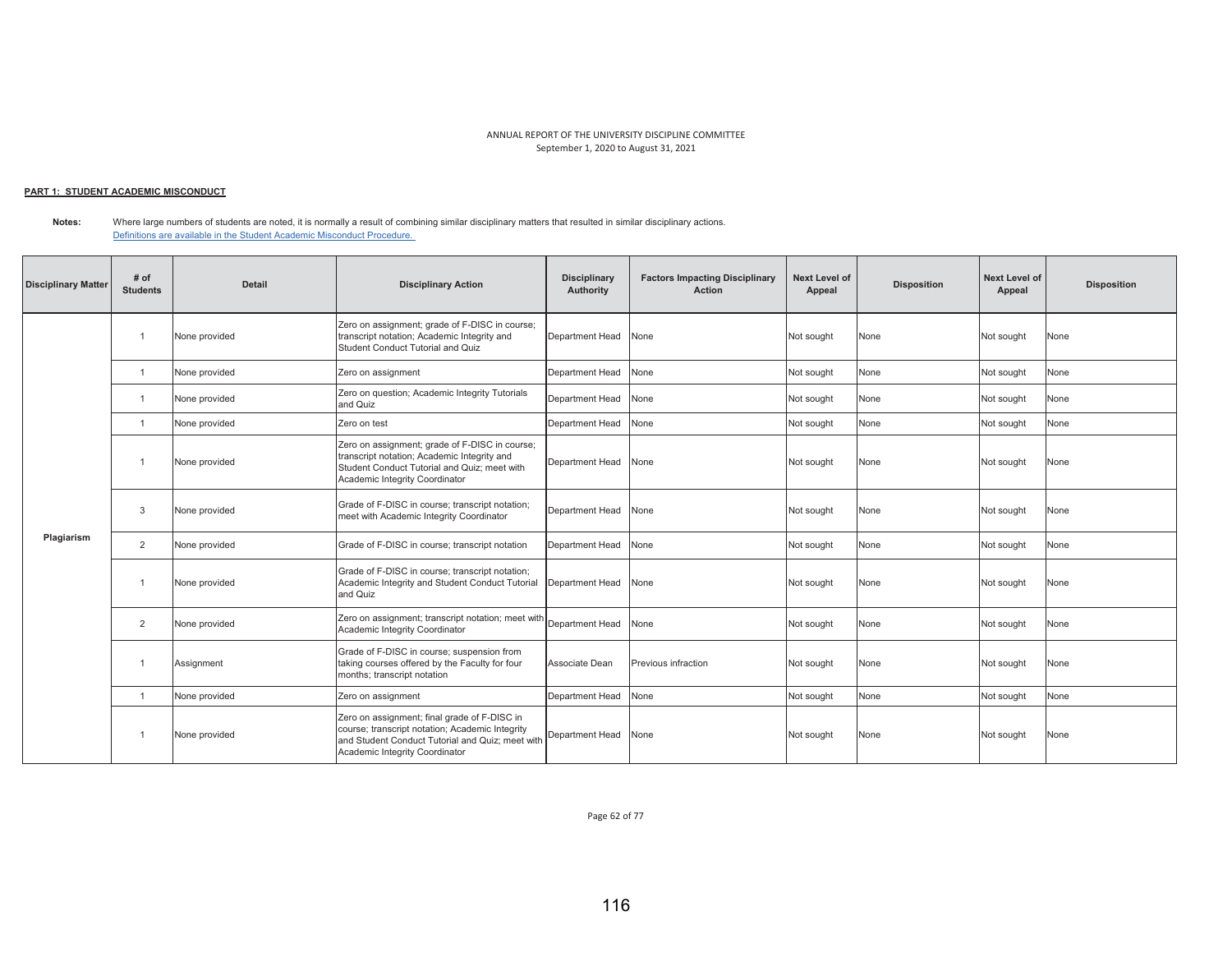## <u> PART 1: STUDENT ACADEMIC MISCONDUCT</u>

**Notes:** Where large numbers of students are noted, it is normally a result of combining similar disciplinary matters that resulted in similar disciplinary actions. Definitions are available in the Student Academic Misconduct Procedure.

| <b>Disciplinary Matter</b> | # of<br><b>Students</b> | <b>Detail</b> | <b>Disciplinary Action</b>                                                                                                                                                                                                                                 | <b>Disciplinary</b><br>Authority | <b>Factors Impacting Disciplinary</b><br><b>Action</b> | <b>Next Level of</b><br>Appeal | <b>Disposition</b> | <b>Next Level of</b><br>Appeal | <b>Disposition</b> |
|----------------------------|-------------------------|---------------|------------------------------------------------------------------------------------------------------------------------------------------------------------------------------------------------------------------------------------------------------------|----------------------------------|--------------------------------------------------------|--------------------------------|--------------------|--------------------------------|--------------------|
|                            | $\overline{2}$          | None provided | Final grade of F-DISC in course; transcript<br>notation                                                                                                                                                                                                    | Department Head                  | None                                                   | Not sought                     | None               | Not sought                     | None               |
|                            | 15                      | None provided | Resubmission of essay; Academic Integrity and<br>Student Conduct Tutorial and Quiz                                                                                                                                                                         | Department Head                  | None                                                   | Not sought                     | None               | Not sought                     | None               |
|                            | -1                      | None provided | Final grade of F-DISC in course; suspension from<br>taking courses offered by the Faculty for Summer<br>Term; transcript notation; Academic Integrity and Associate Dean<br>Student Conduct Tutorial and Quiz: meet with<br>Academic Integrity Coordinator |                                  | Previous infraction                                    | Not sought                     | None               | Not sought                     | None               |
|                            |                         | None provided | Final grade of F-DISC in course; transcript<br>notation; meet with Academic Integrity<br>Coordinator                                                                                                                                                       | Department Head                  | Previous infraction                                    | Not sought                     | None               | Not sought                     | None               |
|                            | $\overline{1}$          | None provided | Transcript notation; Academic Integrity and<br>Student Conduct Tutorial and Quiz                                                                                                                                                                           | Associate Dean                   | None                                                   | Not sought                     | None               | Not sought                     | None               |
| Plagiarism                 | 3                       | None provided | Zero on assignment; transcript notation; meet with<br><b>Academic Integrity Coordinator</b>                                                                                                                                                                | Department Head                  | None                                                   | Not sought                     | None               | Not sought                     | None               |
|                            | $\overline{2}$          | None provided | Grade of F-DISC in course; transcript notation;<br>Academic Integrity and Student Conduct Tutorial<br>and Quiz                                                                                                                                             | Department Head                  | None                                                   | Not sought                     | None               | Not sought                     | None               |
|                            | 3                       | None provided | Zero on assignment                                                                                                                                                                                                                                         | Department Head                  | None                                                   | Not sought                     | None               | Not sought                     | None               |
|                            | $\overline{2}$          | None provided | Grade of F-DISC in course                                                                                                                                                                                                                                  | Department Head                  | None                                                   | Not sought                     | None               | Not sought                     | None               |
|                            | $\overline{1}$          | None provided | Zero on assignment; final grade of F-DISC in<br>course; transcript notation; Academic Integrity<br>and Student Conduct Tutorial and Quiz                                                                                                                   | Department Head                  | None                                                   | Not sought                     | None               | Not sought                     | None               |
|                            | 3                       | None provided | Grade of F-DISC in course; transcript notation;<br>meet with Academic Integrity Coordinator                                                                                                                                                                | Department Head                  | None                                                   | Not sought                     | None               | Not sought                     | None               |
|                            | $\overline{2}$          | None provided | Zero on assignment; Academic Integrity and<br>Student Conduct Tutorial and Quiz: meet with<br>Academic Integrity Coordinator                                                                                                                               | Department Head                  | None                                                   | Not sought                     | None               | Not sought                     | None               |

Page 63 of 77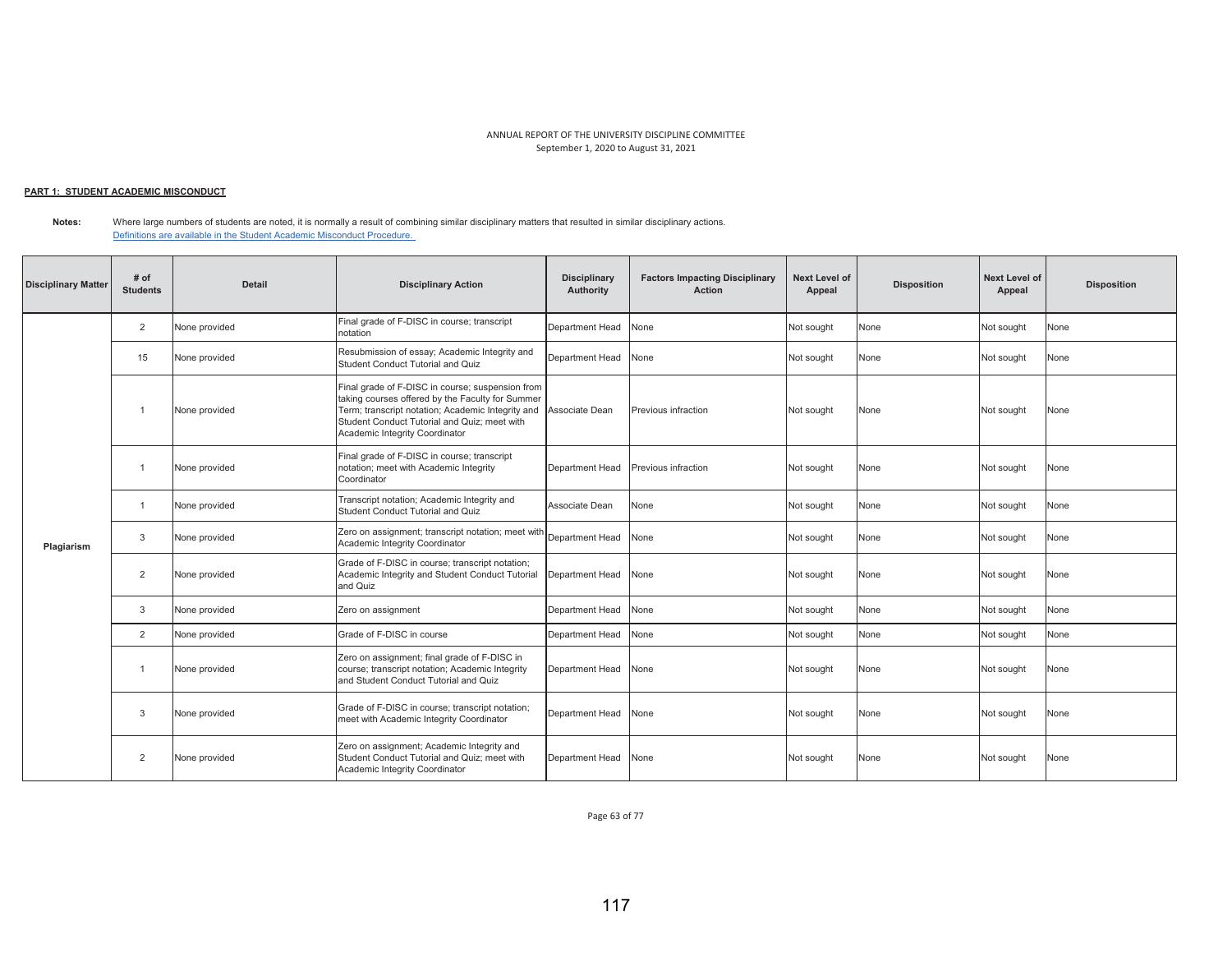## <u> PART 1: STUDENT ACADEMIC MISCONDUCT</u>

**Notes:** Where large numbers of students are noted, it is normally a result of combining similar disciplinary matters that resulted in similar disciplinary actions. Definitions are available in the Student Academic Misconduct Procedure.

| <b>Disciplinary Matter</b> | # of<br><b>Students</b> | <b>Detail</b> | <b>Disciplinary Action</b>                                                                                                                                                  | <b>Disciplinary</b><br>Authority | <b>Factors Impacting Disciplinary</b><br><b>Action</b> | <b>Next Level of</b><br>Appeal | <b>Disposition</b>                              | <b>Next Level of</b><br>Appeal | <b>Disposition</b> |
|----------------------------|-------------------------|---------------|-----------------------------------------------------------------------------------------------------------------------------------------------------------------------------|----------------------------------|--------------------------------------------------------|--------------------------------|-------------------------------------------------|--------------------------------|--------------------|
|                            | $\overline{2}$          | None provided | Zero on assignment; grade of F-DISC in course;<br>transcript notation; Academic Integrity and<br>Student Conduct Tutorial and Quiz: Academic<br>Learning Centre programming | Department Head                  | None                                                   | Not sought                     | None                                            | Not sought                     | None               |
|                            | $\overline{2}$          | None provided | Grade of F-DISC in course; transcript notation;<br>Academic Integrity and Student Conduct Tutorial<br>and Quiz                                                              | Department Head                  | None                                                   | Not sought                     | None                                            | Not sought                     | None               |
|                            | $\overline{1}$          | None provided | Grade of F-DISC in course; suspension from<br>taking courses offered by the Faculty for eight<br>months; transcript notation                                                | Associate Dean                   | Previous infraction                                    | Not sought                     | None                                            | Not sought                     | None               |
|                            | $\overline{1}$          | None provided | Grade of F-DISC in course; suspension from<br>taking courses offered by the Faculty for one<br>year; transcript notation                                                    | Associate Dean                   | Two Previous Infractions                               | <b>LDC</b>                     | Appeal Denied; Disciplinary<br>Action increased | <b>UDC</b>                     | Appeal denied      |
| Plagiarism                 |                         | None provided | Grade of F-DISC in course; suspension from<br>taking courses offered by the Faculty for eight<br>months: transcript notation                                                | Associate Dean                   | Previous infraction                                    | Not sought                     | None                                            | Not sought                     | None               |
|                            | $\overline{1}$          | None provided | Grade of F-DISC in course; suspension from<br>taking courses offered by the Teaching Faculty<br>and Faculty of Registration for six months;<br>transcript notation          | Associate Dean                   | Previous infraction                                    | Not sought                     | None                                            | Not sought                     | None               |
|                            | $\overline{1}$          | None provided | Zero on assignment; meet with Academic Integrity<br>Coordinator; Academic Integrity and Student<br><b>Conduct Tutorial and Quiz</b>                                         | Department Head                  | None                                                   | Not sought                     | None                                            | Not sought                     | None               |
|                            | $\overline{1}$          | None provided | Grade of F-DISC in course; transcript notation;<br>Academic Integrity and Student Conduct Tutorial<br>and Quiz                                                              | Department Head                  | None                                                   | Not sought                     | None                                            | Not sought                     | None               |
|                            | $\overline{1}$          | None provided | Zero on assignment; grade of F-DISC in course;<br>transcript notation; Academic Integrity and<br>Student Conduct Tutorial and Quiz: Academic<br>Learning Centre programming | Department Head                  | None                                                   | Not sought                     | None                                            | Not sought                     | None               |
|                            | $\overline{1}$          | None provided | Zero on assignment; transcript notation                                                                                                                                     | Department Head                  | None                                                   | Not sought                     | None                                            | Not sought                     | None               |

Page 64 of 77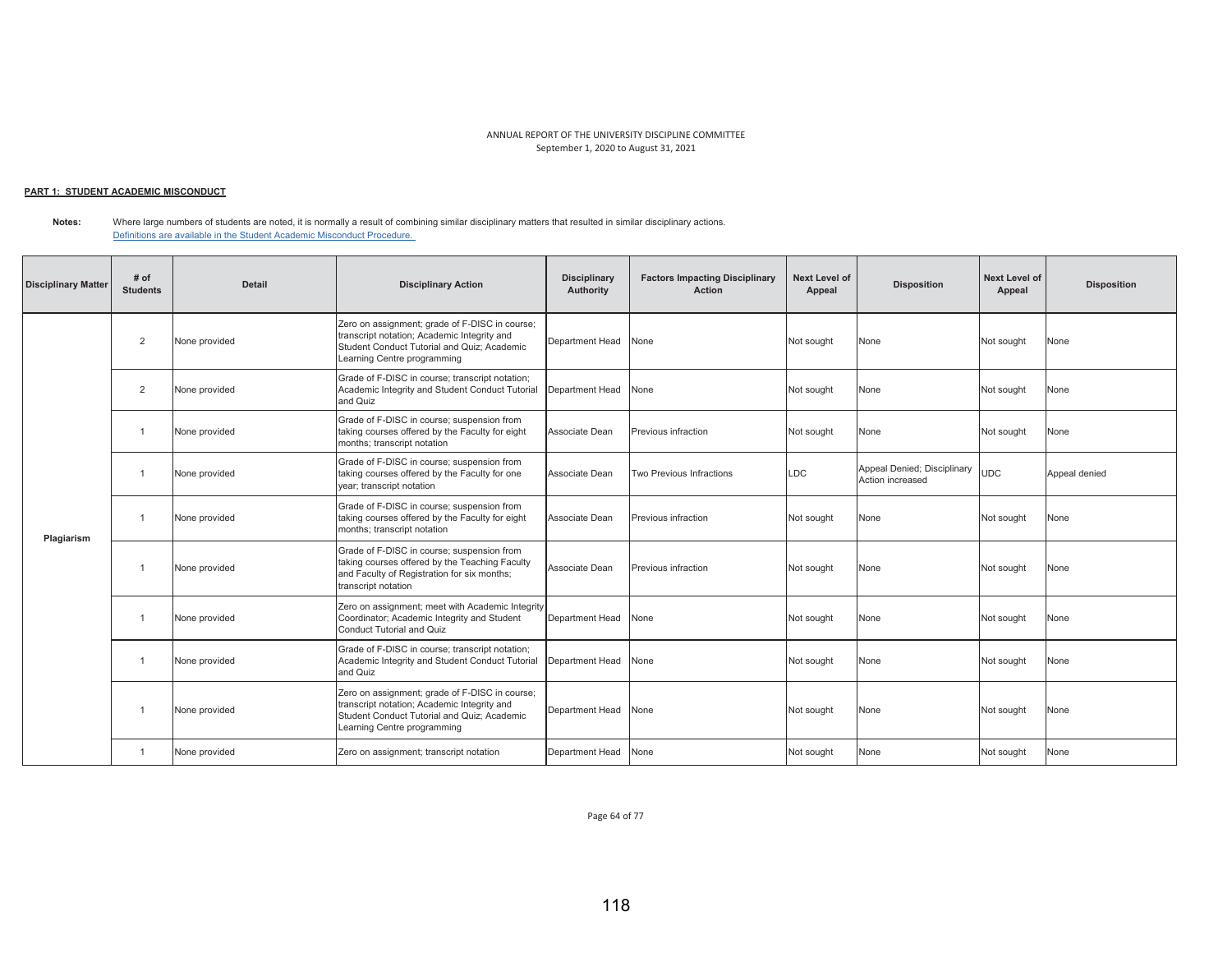## <u> PART 1: STUDENT ACADEMIC MISCONDUCT</u>

**Notes:** Where large numbers of students are noted, it is normally a result of combining similar disciplinary matters that resulted in similar disciplinary actions. Definitions are available in the Student Academic Misconduct Procedure.

| <b>Disciplinary Matter</b> | # of<br><b>Students</b> | <b>Detail</b>                                | <b>Disciplinary Action</b>                                                                                                                                                            | <b>Disciplinary</b><br><b>Authority</b> | <b>Factors Impacting Disciplinary</b><br><b>Action</b> | <b>Next Level of</b><br>Appeal | <b>Disposition</b> | <b>Next Level of</b><br>Appeal | <b>Disposition</b> |
|----------------------------|-------------------------|----------------------------------------------|---------------------------------------------------------------------------------------------------------------------------------------------------------------------------------------|-----------------------------------------|--------------------------------------------------------|--------------------------------|--------------------|--------------------------------|--------------------|
|                            | $\mathbf{1}$            | None provided                                | Re-submit assignment                                                                                                                                                                  | Department Head                         | None                                                   | Not sought                     | None               | Not sought                     | None               |
|                            | 2                       | None provided                                | Grade of F-DISC in course                                                                                                                                                             | Department Head                         | None                                                   | Not sought                     | None               | Not sought                     | None               |
|                            | 2                       | None provided                                | Grade of F-DISC in course; transcript notation;<br>meet with Academic Integrity Coordinator                                                                                           | Department Head                         | None                                                   | Not sought                     | None               | Not sought                     | None               |
|                            | 2                       | None provided                                | Grade of F-DISC in course; transcript notation;<br>Academic Integrity and Student Conduct Tutorial<br>and Quiz                                                                        | Department Head                         | None                                                   | Not sought                     | None               | Not sought                     | None               |
|                            | -1                      | None provided                                | Zero on assignment; grade of F-DISC in course;<br>transcript notation; meet with Academic Integrity<br>Coordinator                                                                    | Department Head                         | None                                                   | Not sought                     | None               | Not sought                     | None               |
| Plagiarism                 | $\overline{1}$          | None provided                                | Grade of F-DISC in course; suspension from<br>taking courses offered by the Faculty for one<br>year; transcript notation; Academic Integrity and<br>Student Conduct Tutorial and Quiz | Associate Dean                          | Previous infraction                                    | Not sought                     | None               | Not sought                     | None               |
|                            | $\overline{1}$          | Assignment                                   | Zero on assignment; transcript notation; meet with<br>Academic Integrity Coordinator                                                                                                  | Department Head                         | None                                                   | Not sought                     | None               | Not sought                     | None               |
|                            | $\overline{1}$          | Assignment                                   | Grade of F-DISC in course; transcript notation                                                                                                                                        | Department Head                         | None                                                   | Not sought                     | None               | Not sought                     | None               |
|                            | 3                       | Simultaneous allegations in three<br>courses | Grade of F-DISC in course; suspension from<br>taking courses offered by the Faculty for eight<br>months; transcript notation; meet with Academic<br><b>Integrity Coordinator</b>      | Associate Dean                          | None                                                   | Not sought                     | None               | Not sought                     | None               |
|                            | $\overline{1}$          | None provided                                | Zero on assignment; transcript notation; meet with<br>Academic Integrity Coordinator                                                                                                  | Department Head                         | None                                                   | Not sought                     | None               | Not sought                     | None               |
|                            | 2                       | None provided                                | IZero on assignment; transcript notation; meet with Department Head<br>Academic Integrity Coordinator                                                                                 |                                         | Previous infraction                                    | Not sought                     | None               | Not sought                     | None               |
|                            |                         | None provided                                | Grade of F-DISC in course; transcript notation;<br>meet with Academic Integrity Coordinator                                                                                           | Department Head                         | None                                                   | Not sought                     | None               | Not sought                     | None               |
|                            | $\overline{1}$          | None provided                                | Grade of F-DISC in course; transcript notation                                                                                                                                        | Department Head                         | None                                                   | Not sought                     | None               | Not sought                     | None               |

Page 65 of 77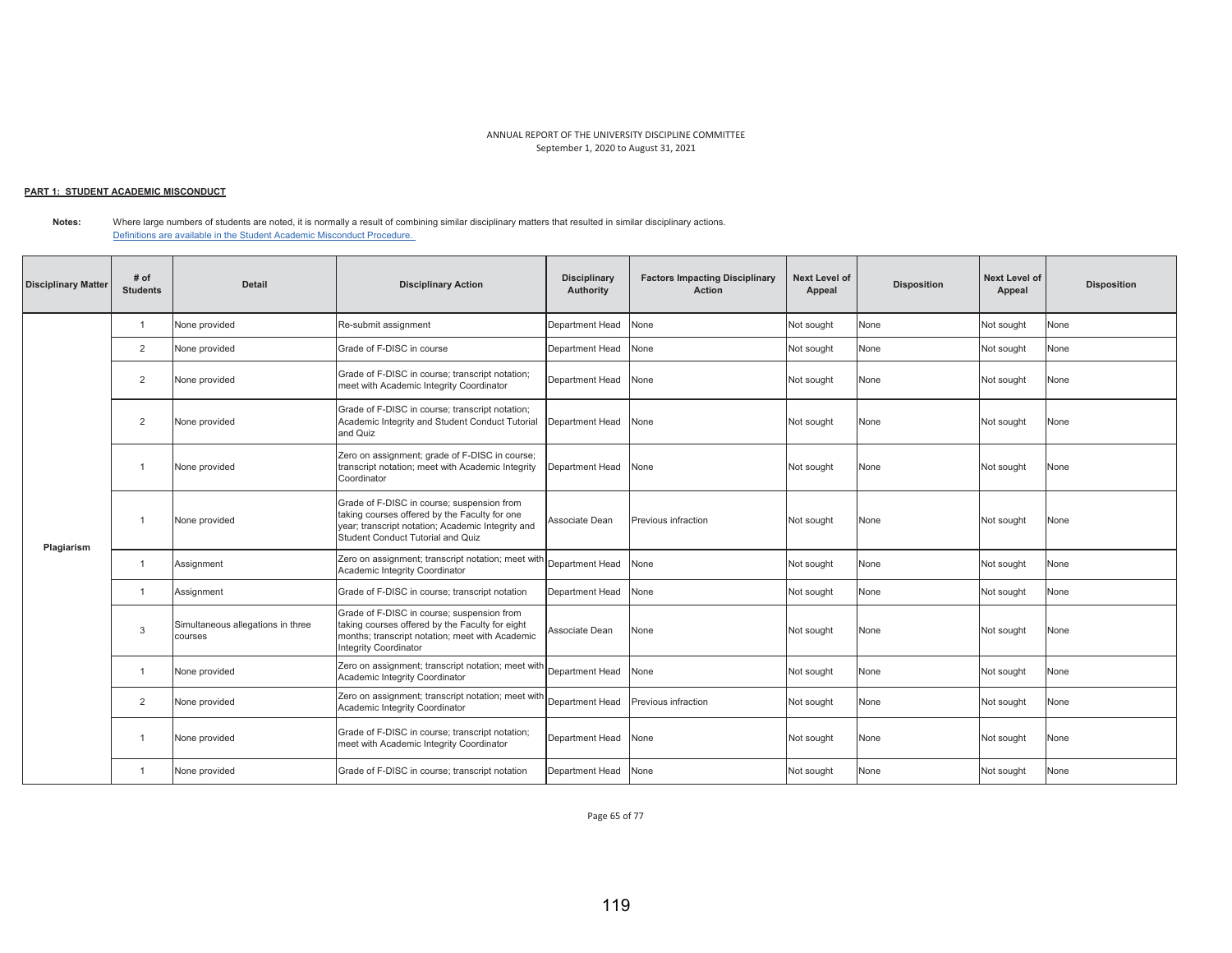## <u> PART 1: STUDENT ACADEMIC MISCONDUCT</u>

**Notes:**  Where large numbers of students are noted, it is normally a result of combining similar disciplinary matters that resulted in similar disciplinary actions. Definitions are available in the Student Academic Misconduct Procedure.

| <b>Disciplinary Matter</b> | # of<br><b>Students</b> | <b>Detail</b>                                | <b>Disciplinary Action</b>                                                                                                                                          | <b>Disciplinary</b><br>Authority | <b>Factors Impacting Disciplinary</b><br>Action | <b>Next Level of</b><br>Appeal | <b>Disposition</b> | Next Level of<br>Appeal | <b>Disposition</b> |
|----------------------------|-------------------------|----------------------------------------------|---------------------------------------------------------------------------------------------------------------------------------------------------------------------|----------------------------------|-------------------------------------------------|--------------------------------|--------------------|-------------------------|--------------------|
|                            | $\overline{2}$          | None provided                                | Re-submit assignment                                                                                                                                                | Department Head                  | None                                            | Not sought                     | None               | Not sought              | None               |
|                            | 3                       | None provided                                | Zero on assignment; DISC on final grade;<br>transcript notation                                                                                                     | Associate Dean                   | None                                            | Not sought                     | None               | Not sought              | None               |
|                            | $\overline{1}$          | None provided                                | Grade of F-DISC in course; transcript notation                                                                                                                      | Associate Dean                   | Previous infraction                             | Not sought                     | None               | Not sought              | None               |
|                            | -1                      | None provided                                | Grade of F-DISC in course; suspension from<br>taking courses offered by the Faculty for four<br>months; transcript notation                                         | Associate Dean                   | Two Previous Infractions                        | Not sought                     | None               | Not sought              | None               |
|                            |                         | None provided                                | Grade of F-DISC in course; suspension from<br>taking courses offered by the Teaching Faculty<br>and Faculty of Registration for four months;<br>transcript notation | Associate Dean                   | Previous infraction                             | Not sought                     | None               | Not sought              | None               |
| Plagiarism                 | $\overline{1}$          | None provided                                | Grade of F-DISC in course; transcript notation;<br>Academic Integrity and Student Conduct Tutorial<br>and Quiz                                                      | Department Head                  | None                                            | Not sought                     | None               | Not sought              | None               |
|                            | -1                      | None provided                                | Zero on assignment; F-DISC in course; Academic<br>Integrity and Student Conduct Tutorial and Quiz;<br>meet with Academic Integrity Coordinator                      | Department Head                  | None                                            | Not sought                     | None               | Not sought              | None               |
|                            | 3                       | None provided                                | Zero on assignment; grade of F-DISC in course;<br>transcript notation; Academic Integrity and<br>Student Conduct Tutorial and Quiz                                  | Department Head                  | None                                            | Not sought                     | None               | Not sought              | None               |
|                            | -1                      | Student also inappropriately<br>collaborated | Zero on assignment; final grade of F-DISC in<br>course; transcript notation; Academic Integrity<br>and Student Conduct Tutorial and Quiz                            | Department Head                  | None                                            | Not sought                     | None               | Not sought              | None               |
|                            | -1                      | None provided                                | Zero on assignment; transcript notation;<br>Academic Integrity and Student Conduct Tutorial<br>and Quiz                                                             | Department Head                  | None                                            | Not sought                     | None               | Not sought              | None               |
|                            | -1                      | None provided                                | Zero on assignment                                                                                                                                                  | Department Head                  | None                                            | Not sought                     | None               | Not sought              | None               |

Page 66 of 77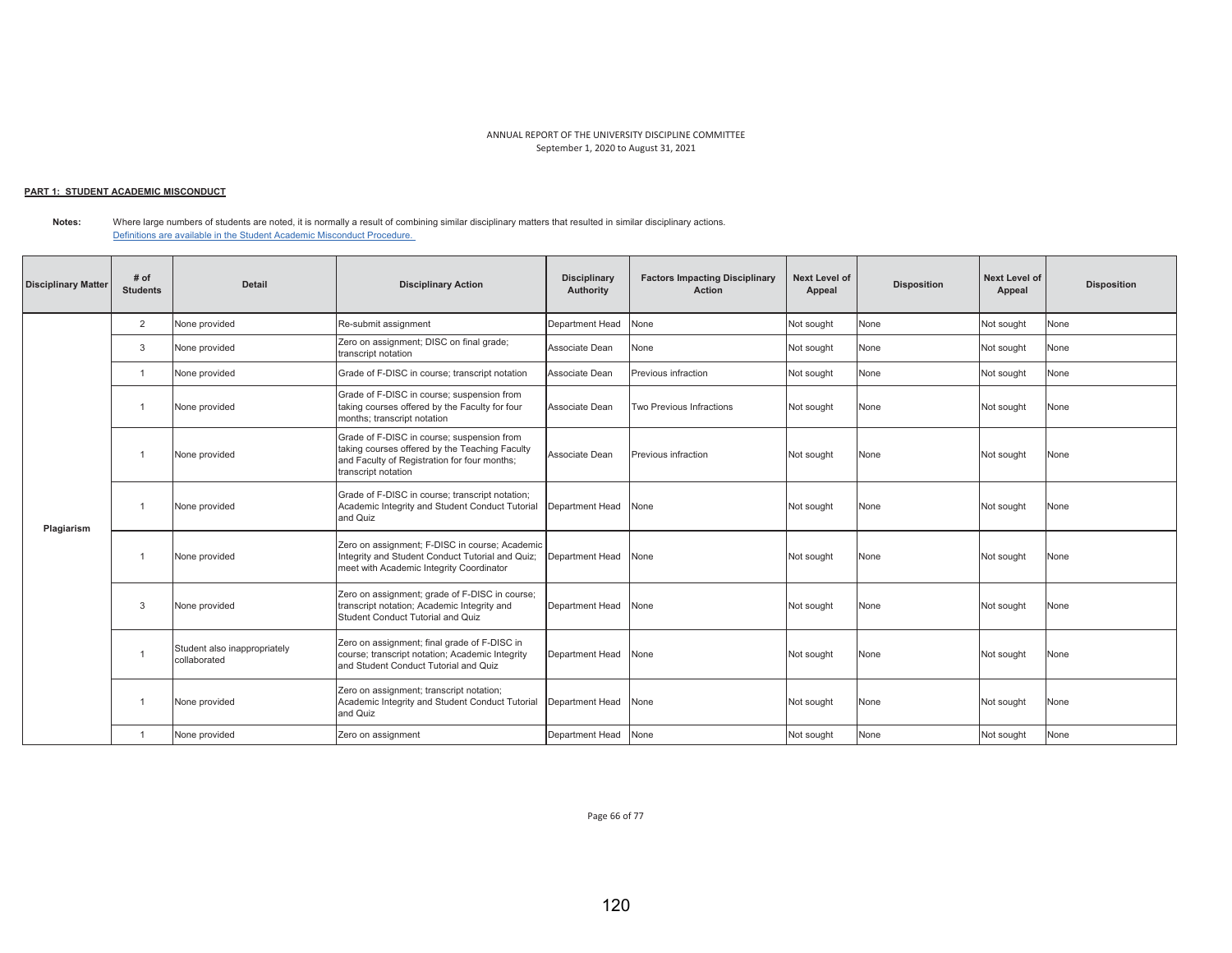## <u> PART 1: STUDENT ACADEMIC MISCONDUCT</u>

**Notes:**  Where large numbers of students are noted, it is normally a result of combining similar disciplinary matters that resulted in similar disciplinary actions. Definitions are available in the Student Academic Misconduct Procedure.

| <b>Disciplinary Matter</b> | # of<br><b>Students</b> | <b>Detail</b>                                                                          | <b>Disciplinary Action</b>                                                                                                                                                                                        | <b>Disciplinary</b><br>Authority | <b>Factors Impacting Disciplinary</b><br><b>Action</b>                              | <b>Next Level of</b><br>Appeal | <b>Disposition</b> | <b>Next Level of</b><br>Appeal | <b>Disposition</b> |
|----------------------------|-------------------------|----------------------------------------------------------------------------------------|-------------------------------------------------------------------------------------------------------------------------------------------------------------------------------------------------------------------|----------------------------------|-------------------------------------------------------------------------------------|--------------------------------|--------------------|--------------------------------|--------------------|
|                            | $\overline{1}$          | None provided                                                                          | Zero on assignment; transcript notation;<br>Academic Integrity and Student Conduct Tutorial<br>and Quiz                                                                                                           | Department Head                  | None                                                                                | Not sought                     | None               | Not sought                     | None               |
|                            | -1                      | None provided                                                                          | Zero on assignment; transcript notation; meet with<br>Academic Integrity Coordinator                                                                                                                              | Department Head                  | None                                                                                | Not sought                     | None               | Not sought                     | None               |
|                            | $\overline{1}$          | Two assignments                                                                        | Zero on assignments; transcript notation; meet<br>with Academic Integrity Coordinator                                                                                                                             | Department Head                  | None                                                                                | Not sought                     | None               | Not sought                     | None               |
|                            | -1                      | Two assignments                                                                        | Grade of F-DISC in course; transcript notation;<br>meet with Academic Integrity Coordinator                                                                                                                       | Department Head                  | None                                                                                | Not sought                     | None               | Not sought                     | None               |
|                            |                         | None provided                                                                          | Final grade of F-DISC in course; transcript<br>notation; meet with Academic Integrity<br>Coordinator                                                                                                              | Department Head                  | None                                                                                | Not sought                     | None               | Not sought                     | None               |
|                            | $\overline{2}$          | None provided                                                                          | Zero on assignment                                                                                                                                                                                                | Department Head                  | None                                                                                | Not sought                     | None               | Not sought                     | None               |
| Plagiarism                 | $\overline{1}$          | Submitted assignments completed by<br>a student who completed the course<br>previously | Grade of F DISC; suspended from taking courses<br>offered by the Faculty for one year; transcript<br>notation for three years or until graduation;<br>Academic Integrity and Student Conduct Tutorial<br>and Quiz | Associate Dean                   | None                                                                                | Not sought                     | None               | Not sought                     | None               |
|                            | $\overline{1}$          | Submitted assignments completed by<br>a student who completed the course<br>previously | Grade of F DISC; suspended from taking courses<br>offered by the Faculty for one year; transcript<br>notation for three years or until graduation;<br>Academic Integrity and Student Conduct Tutorial<br>and quiz | Associate Dean                   | None                                                                                | Not sought                     | None               | Not sought                     | None               |
|                            |                         | Plagiarism in labs                                                                     | Grade of zero on labs; DISC statement will appear<br>on record and transcript; Academic Integrity and<br>Student Conduct Tutorial and Quiz                                                                        | Associate Head                   | Accepted allegations of using course Not sought<br>hero; denied working with others |                                | none               | Not sought                     | none               |
|                            |                         | Plagiarism in labs                                                                     | Grade of zero in all of the assigned labs; final<br>grade will be accompanied by DISC comment;<br>notation will appear of record for two years;<br>Academic Integrity and Student Conduct Tutorial<br>and Quiz    | Associate Dean                   | Accepted allegations of using online<br>source: denied working with others          | Not sought                     | none               | Not sought                     | none               |

Page 67 of 77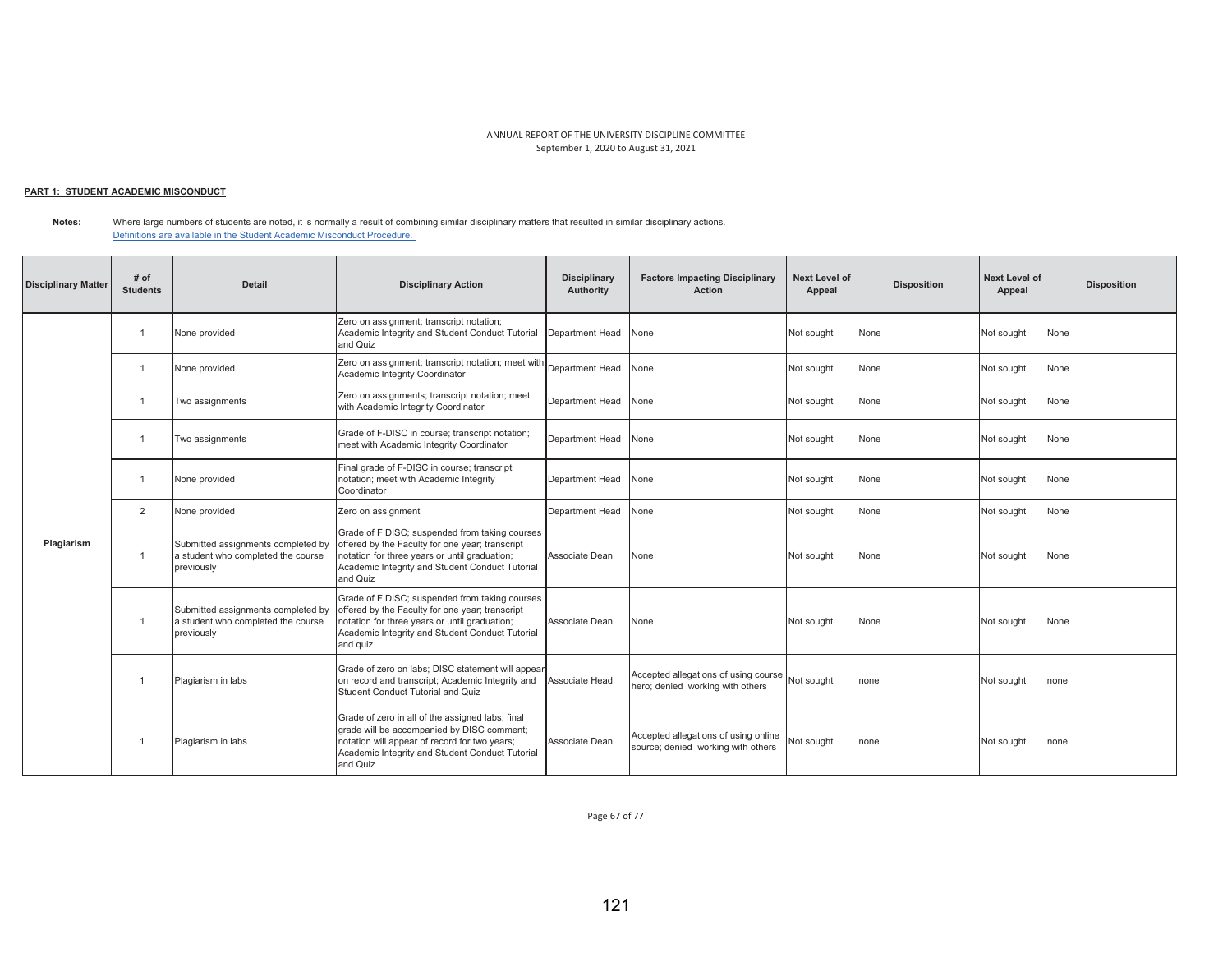### <u> PART 1: STUDENT ACADEMIC MISCONDUCT</u>

**Notes:**  Where large numbers of students are noted, it is normally a result of combining similar disciplinary matters that resulted in similar disciplinary actions. Definitions are available in the Student Academic Misconduct Procedure.

| <b>Disciplinary Matter</b> | # of<br><b>Students</b> | Detail                     | <b>Disciplinary Action</b>                                                                                                                                                                     | <b>Disciplinary</b><br>Authority | <b>Factors Impacting Disciplinary</b><br>Action          | <b>Next Level of</b><br>Appeal | <b>Disposition</b> | Next Level of<br>Appeal | <b>Disposition</b> |
|----------------------------|-------------------------|----------------------------|------------------------------------------------------------------------------------------------------------------------------------------------------------------------------------------------|----------------------------------|----------------------------------------------------------|--------------------------------|--------------------|-------------------------|--------------------|
|                            |                         | Plagiarism in labs         | Grade of zero for the laboratory component of<br>course; "DISC" statement will appear on<br>academic record and transcript; Academic<br>Integrity and Student Conduct Tutorial and Quiz        | Associate Head                   | Admitted to using online source                          | Not sought                     | None               | Not sought              | none               |
|                            |                         | Plagiarism in labs         | Grade of zero in all of the assigned labs and the<br>final course grade; notation will appear on<br>academic record for two years; Academic Integrity<br>and Student Conduct Tutorial and Quiz | Associate Head                   | Accepted allegations of using course Not sought<br>hero  |                                | None               | Not sought              | none               |
| Plagiarism                 |                         | Plagiarism in labs         | Grade of zero for the laboratory component of<br>course; "DISC" statement will appear on<br>academic record and transcript; Academic<br>Integrity and Tutorial and Quiz                        | Associate Head                   | Accepted allegations of using course Not sought<br>hero  |                                | None               | Not sought              | None               |
|                            |                         | Plagiarism in labs         | Grade of zero for the laboratory component of<br>course; "DISC" statement will appear on<br>academic record and transcript; Academic<br>Integrity and Student Conduct Tutorial and Quiz        | Associate Head                   | Admitted to using course hero                            | Not sought                     | None               | Not sought              | None               |
|                            | $\overline{2}$          | Plagiarism on term test    | Grade of zero for Term Test: "DISC" statement<br>will appear on academic record and transcript;<br>Academic and Integrity Tutorial and Quiz                                                    | Associate Head                   | Admitted sharing answer with<br>another student          | Not sought                     | None               | Not sought              | None               |
|                            | -1                      | on the final Examination   | Plagiarism of the answers to questions F-DISC for the course: DISC notation on<br>transcript; Academic Integrity and Tutorial Quiz                                                             | of Associate Dean                | Professor or behalf Admitted copying from<br>web sources | Not sought                     | None               | Not sought              | None               |
|                            | -1                      | Plagiarism on midterm test | Grade of zero for the Term Test: "DISC"<br>statement will appear on academic record and<br>transcript; Academic Integrity and Student<br>Conduct Tutorial and Quiz                             | Associate Head                   | Admitted to using Google                                 | Not sought                     | None               | Not sought              | none               |
|                            | -1                      | Plagiarism on midterm test | Grade of zero for the midterm: "DISC" statement<br>will appear on academic record and transcript;<br>Academic Integrity and Student Conduct Tutorial<br>and Quiz                               | Associate Head                   | None                                                     | Not sought                     | None               | Not sought              | None               |

Page 68 of 77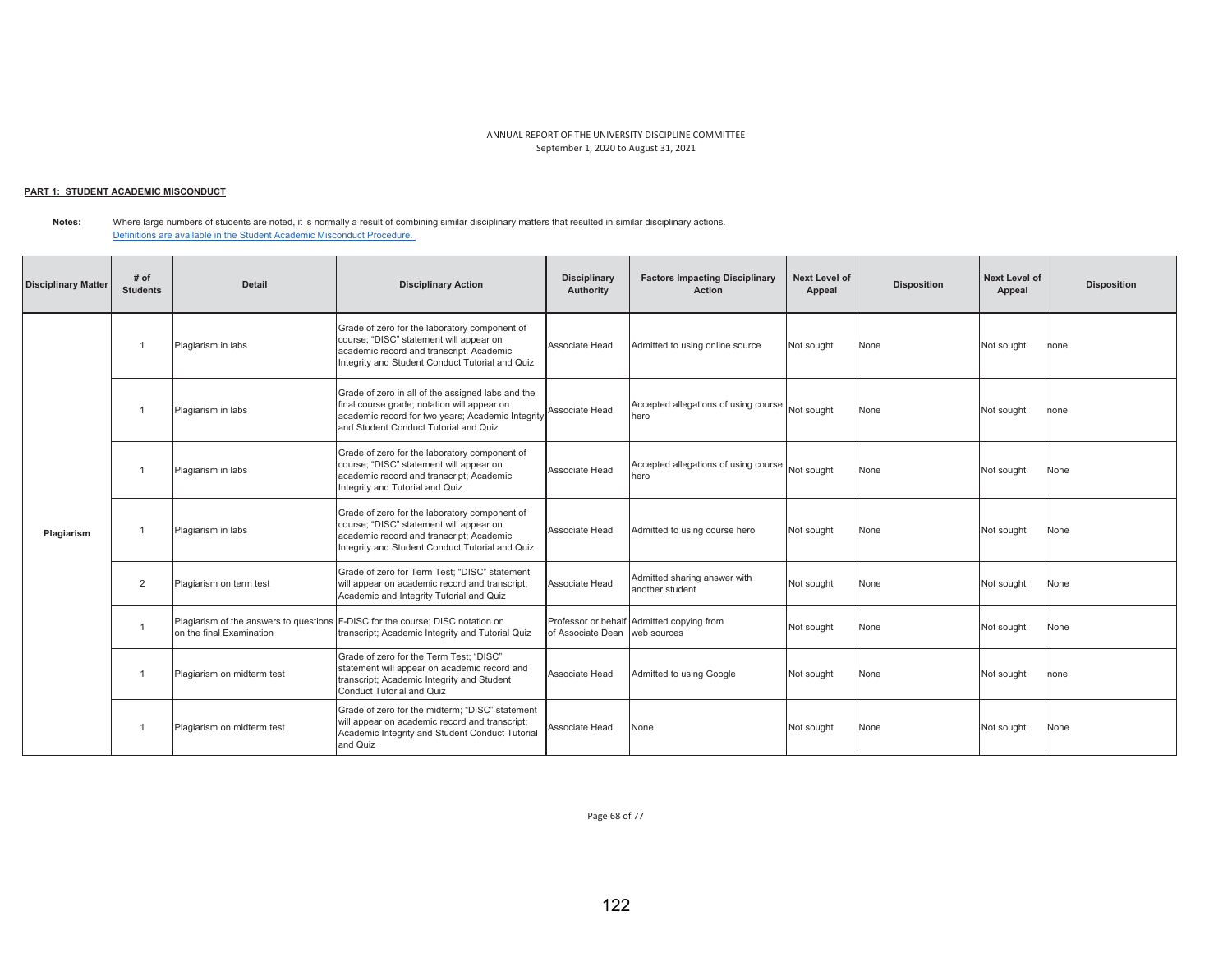### <u> PART 1: STUDENT ACADEMIC MISCONDUCT</u>

**Notes:**  Where large numbers of students are noted, it is normally a result of combining similar disciplinary matters that resulted in similar disciplinary actions. Definitions are available in the Student Academic Misconduct Procedure.

| <b>Disciplinary Matter</b> | # of<br><b>Students</b> | <b>Detail</b>                                                                                                                                                   | <b>Disciplinary Action</b>                                                                                                                                                                                                                           | <b>Disciplinary</b><br>Authority | <b>Factors Impacting Disciplinary</b><br><b>Action</b>                                 | <b>Next Level of</b><br>Appeal | <b>Disposition</b> | <b>Next Level of</b><br>Appeal | <b>Disposition</b> |
|----------------------------|-------------------------|-----------------------------------------------------------------------------------------------------------------------------------------------------------------|------------------------------------------------------------------------------------------------------------------------------------------------------------------------------------------------------------------------------------------------------|----------------------------------|----------------------------------------------------------------------------------------|--------------------------------|--------------------|--------------------------------|--------------------|
|                            | -1                      | Presenting information that's not their<br>own on final exam                                                                                                    | Mark of zero on the final exam; final grade will be<br>accompanied by a DISC notation; DISC notation<br>and comment will appear on record for two years<br>or until graduation; Academic Integrity and<br>Student Conduct Tutorial and Quiz          | Associate Dean                   | Stated that the punishment issued<br>are disproportionate to the<br>alleged infraction | <b>LDC</b>                     | Appeal denied      | Not sought                     | one                |
|                            |                         | Presenting information that's not their<br>own on final exam                                                                                                    | Mark of zero on the exam; final grade will be<br>accompanied by a DISC notation; DISC notation<br>and discipline comment will appear on transcript<br>for two years or until graduation; Academic<br>Integrity and Student Conduct Tutorial and Quiz | Associate Dean                   | Admitted guilt                                                                         | Not sought                     | None               | Not sought                     | none               |
|                            | $\overline{1}$          | Plagiarism w/ submission of the report<br>for all ten laboratories associated with<br>the course                                                                | Grade of "F" in course: "DISC" statement will<br>appear on academic record and transcript;<br>Academic Integrity Tutorial and Quiz                                                                                                                   | Department Head                  | Accepted allegation                                                                    | Not sought                     | None               | Not sought                     | None               |
| Plagiarism                 | -1                      | Plagiarism w/ submission of the report<br>for all ten laboratories associated with<br>course                                                                    | Repeat the learning portion of the Academic<br>Integrity and Student Conduct Tutorial                                                                                                                                                                | Department Head                  | Accepted the allegation; took help<br>from the website coursehero.com                  | Not sought                     | None               | Not sought                     | None               |
|                            |                         | Plagiarism during the writing of the<br>final exam                                                                                                              | Grade of F-DISC for the course: notation on<br>transcript; Academic Integrity Tutorial Tutorial and Associate Dean<br>Quiz                                                                                                                           |                                  | None                                                                                   | Not sought                     | None               | Not sought                     | None               |
|                            | $\overline{1}$          | Plagiarism while writing the final exam                                                                                                                         | Mark of zero for the final exam; DISC notation on<br>transcript; Academic Integrity and Student<br>Conduct Tutorial and Quiz                                                                                                                         | Associate Dean                   | Explanation and admission of quilt;<br>acceptance of penalties                         | Not sought                     | None               | Not sought                     | None               |
|                            | $\mathbf{1}$            | Cheating on the mid-term exam by<br>copying and pasting content from a<br>webpage and copying lecture slide<br>notes to answer several questions on<br>the exam | Mark of zero on midterm exam; notation will<br>appear on academic record; Academic Integrity<br>and Student Conduct Tutorial and Quiz                                                                                                                | <b>Acting Head</b>               | Admitted using other material to<br>answer                                             | Not sought                     | None               | Not sought                     | None               |
|                            |                         | Plagiarism while writing the final exam                                                                                                                         | Grade of "F-DISC" for the course: notation on<br>your transcript; suspension from taking any<br>courses offered by the Faculty for one year;<br>Academic Integrity and Student Conduct Tutorial<br>and Quiz                                          | Associate Dean                   | Took full responsibility; third offence                                                | Not sought                     | none               | Not sought                     | None               |

Page 69 of 77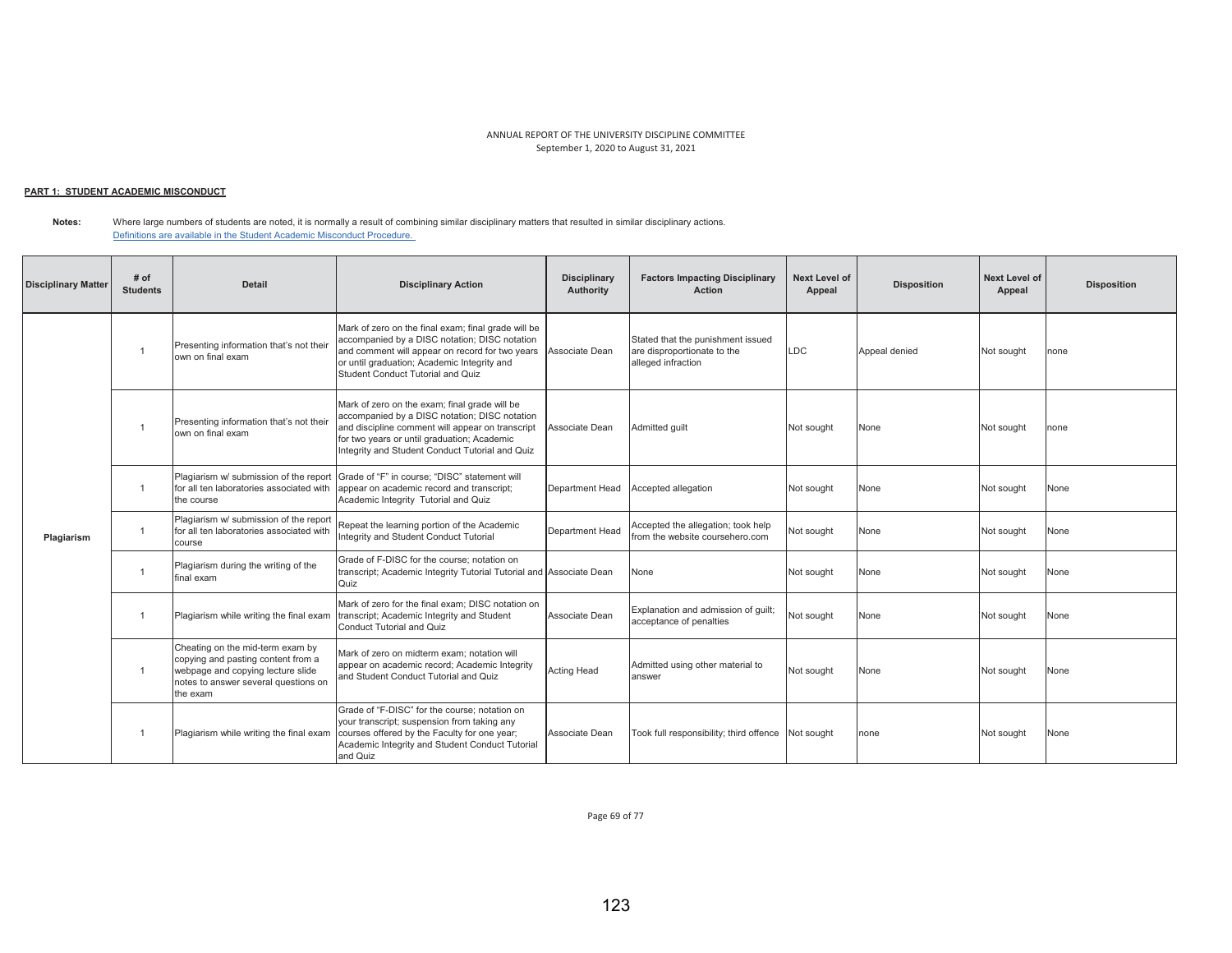### <u> PART 1: STUDENT ACADEMIC MISCONDUCT</u>

| <b>Disciplinary Matter</b> | $#$ of<br><b>Students</b> | <b>Detail</b>                                                                                                               | <b>Disciplinary Action</b>                                                                                                                                                             | <b>Disciplinary</b><br>Authority | <b>Factors Impacting Disciplinary</b><br>Action       | Next Level of<br>Appeal | <b>Disposition</b> | <b>Next Level of</b><br>Appeal | <b>Disposition</b> |
|----------------------------|---------------------------|-----------------------------------------------------------------------------------------------------------------------------|----------------------------------------------------------------------------------------------------------------------------------------------------------------------------------------|----------------------------------|-------------------------------------------------------|-------------------------|--------------------|--------------------------------|--------------------|
|                            |                           | Presenting information that is not their<br>own                                                                             | Mark of zero for the midterm examination; DISC<br>notation on transcript; Academic Integrity and<br>Student Conduct Tutorial and Quiz                                                  | Associate Dean                   | Admission of quilt; acceptance of<br>penalties        | Not sought              | None               | Not sought                     | None               |
|                            |                           | Presenting information that is not their<br>own for exam                                                                    | Mark of zero for the midterm examination: DISC<br>notation on transcript; Academic Integrity and<br>Student Conduct Tutorial and Quiz                                                  | Associate Dean                   | Took full responsibility                              | Not sought              | None               | Not sought                     | None               |
|                            | $\overline{1}$            | Plagiarism while writing the final exam                                                                                     | Mark of zero for the final exam: DISC notation on<br>transcript; Academic Integrity and Quiz,                                                                                          | Associate Dean                   | Admission of quilt and acceptance or<br>the penalties | Not sought              | None               | Not sought                     | None               |
|                            | -1                        | Plagiarism in labs                                                                                                          | Grade of zero for each of the impacted labs;,<br>"DISC" statement will appear on academic record<br>and transcript; Academic Integrity and Student<br><b>Conduct Tutorial and Quiz</b> | Associate Head                   | Took full responsibility                              | Not sought              | None               | Not sought                     | None               |
| Plagiarism                 |                           | Student supplied solutions identical to<br>other students to a question<br>comprising 20% of the total marks on<br>mid-term | Grade of zero for the mid-term: "DISC" statement<br>will appear on academic record and transcript;<br>Academic Integrity and Student Conduct Tutorial<br>and Quiz                      | Associate Head                   | Admitted to using other materials                     | Not sought              | None               | Not sought                     | None               |
|                            |                           | Presenting information that is not their<br>own during final exam                                                           | Mark of zero for the final exam: DISC notation on<br>transcript and record for two years; Academic<br>Integrity and Student Conduct Tutorial and Quiz                                  | Associate Dean                   | Took full responsibility                              | Not sought              | None               | Not sought                     | none               |
|                            | -1                        | Presenting information that is not their<br>own during final exam                                                           | Mark of zero for the final examination: DISC<br>notation on transcript; Academic Integrity Tutorial Associate Dean<br>and Quiz                                                         |                                  | Took responsibility-even though<br>unintentional      | Not sought              | None               | Not sought                     | None               |
|                            | $\mathbf{1}$              | Submitted another student's lab report<br>as their own                                                                      | Zero on lab report; Academic Integrity and<br>Student Conduct Tutorial and quiz                                                                                                        | Associate Head                   | Reviewed statement submitted via<br>Advocacy Rep      | Not sought              | None               | Not sought                     | None               |
|                            | $\overline{1}$            | Used unauthorized material on lab<br>report                                                                                 | Zero on lab report; Academic Integrity and<br>Student Conduct Tutorial and quiz                                                                                                        | Associate Head                   | Accepted the allegation                               | Not sought              | None               | Not sought                     | None               |
|                            | $\overline{1}$            | Use of plagiarised materials from<br>online source to complete multiple<br>questions from a lab report                      | Grade of F-DISC in course; suspended for one<br>year                                                                                                                                   | Dean's Office                    | None                                                  | <b>LDC</b>              | Pending            | Pendina                        | Pendina            |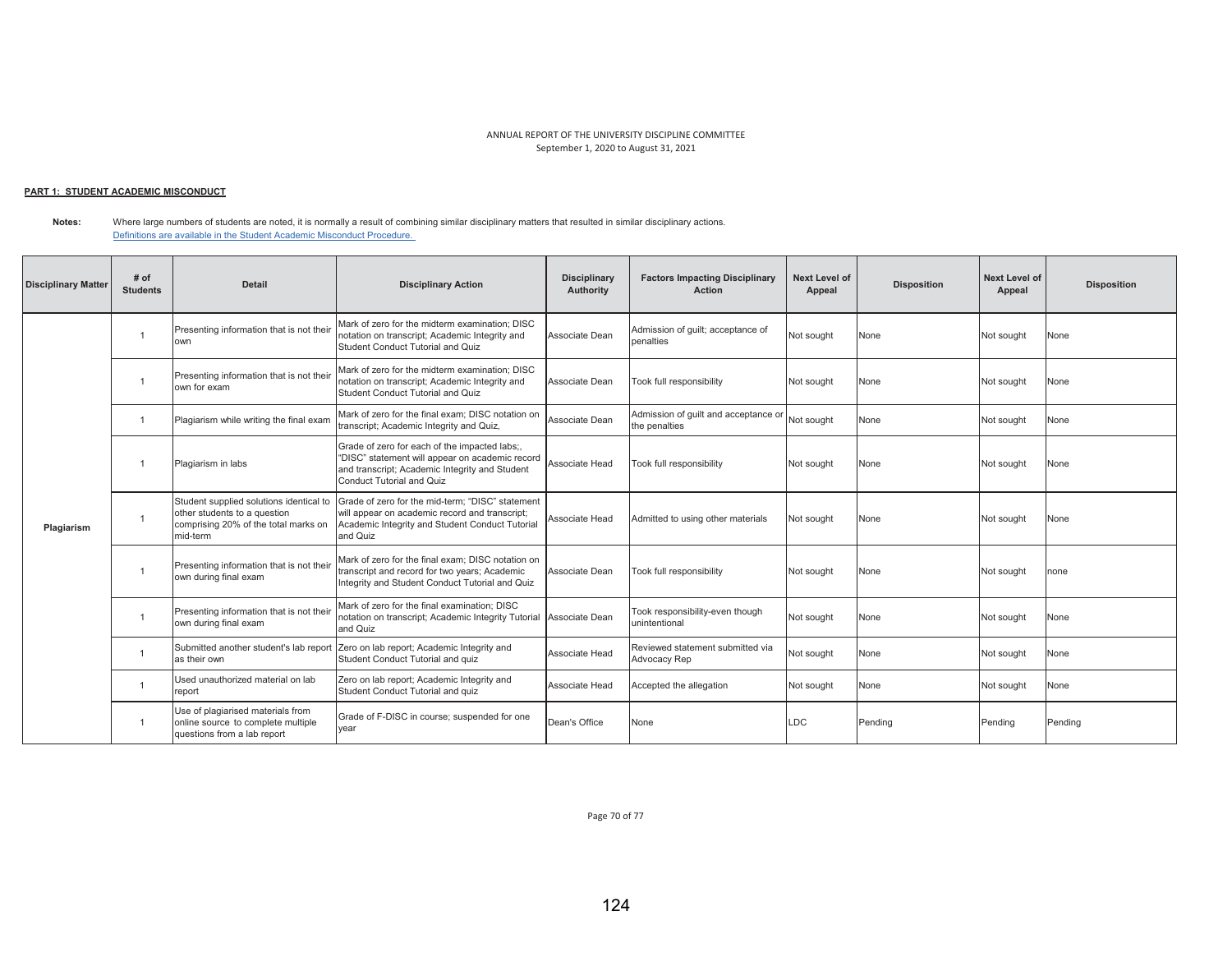### <u> PART 1: STUDENT ACADEMIC MISCONDUCT</u>

**Notes:**  Where large numbers of students are noted, it is normally a result of combining similar disciplinary matters that resulted in similar disciplinary actions. Definitions are available in the Student Academic Misconduct Procedure.

| <b>Disciplinary Matter</b> | $#$ of<br><b>Students</b> | <b>Detail</b>                                                                                                                                                       | <b>Disciplinary Action</b>                                                                                                                                                                            | <b>Disciplinary</b><br>Authority | <b>Factors Impacting Disciplinary</b><br><b>Action</b>                                                                                                  | <b>Next Level of</b><br>Appeal | <b>Disposition</b> | Next Level of<br>Appeal | <b>Disposition</b> |
|----------------------------|---------------------------|---------------------------------------------------------------------------------------------------------------------------------------------------------------------|-------------------------------------------------------------------------------------------------------------------------------------------------------------------------------------------------------|----------------------------------|---------------------------------------------------------------------------------------------------------------------------------------------------------|--------------------------------|--------------------|-------------------------|--------------------|
|                            |                           | Use of plagiarised materials from<br>online sources to complete multiple<br>questions from a lab report and<br>inappropriate collaboration during a<br>midterm exam | Grade of zero in the midterm exam and Lab report Dean's Office                                                                                                                                        |                                  | Displayed inadequate understanding<br>of academic integrity regulations and<br>was honest regarding the events that<br>transpired                       | Not sought                     | None               | Not sought              | None               |
|                            |                           | Student produced a duplicate<br>submission from a past assignment<br>and plagiarised lines of code, variable<br>names, and comments                                 | Grade of F-DISC the course; suspended from<br>taking Faculty courses for eight months; transcript Dean's Office<br>notation for five years or until graduation                                        |                                  | Inadequate understanding of the<br>academic integrity regulations;<br>apologized; reduced suspension                                                    | Not sought                     | None               | Not sought              | None               |
| Plagiarism                 | $\overline{1}$            | Student plagiarised answers from<br>unauthorized materials to complete<br>two assignments and on the final<br>exam                                                  | Grade of F-DISC in the course; suspended from<br>taking Faculty courses for eight months; transcript Dean's Office<br>notation for two years or until graduation                                      |                                  | Very remorseful and indicated<br>external factors that led to the<br>academic misconduct: reduced<br>suspension                                         | Not sought                     | None               | Not sought              | None               |
|                            |                           | the open-book final exam                                                                                                                                            | Grade of zero on the take-home essay;<br>Student did not cite resources used for suspended from taking Faculty courses for eight<br>months: transcript notation for five vears or until<br>draduation | Dean's Office                    | Accepted the allegation; apologized;<br>and stated how they can utilize<br>services to prevent future<br>complications: reduced suspension              | Not sought                     | None               | Not sought              | None               |
|                            |                           | Student did not cite resources used for<br>the open-book final exam                                                                                                 | Grade of F-DISC in the course: suspended from<br>taking Faculty courses for four months; transcript Dean's Office<br>notation for five years or until graduation                                      |                                  | Accepted the allegation; apologized;<br>stated additional extraneous factors<br>that led to engaging in academic<br>misconduct; reduced suspension      | Not sought                     | None               | Not sought              | None               |
|                            |                           | Student plagiarised answers from<br>textbook materials to complete<br>assignment                                                                                    | Grade of F-DISC in the course; apology letter to<br>the instructor                                                                                                                                    | Dean's Office                    | Took full responsibility; admitted to<br>not referencing the material properly; Not sought<br>remorseful; require one more course<br>for their dearee   |                                | None               | Not sought              | None               |
|                            |                           | Student plagiarised answers from<br>textbook materials to complete<br>assignment                                                                                    | Grade of F-DISC in the course; an apology letter<br>to the instructor; transcript notation for five years<br>or until graduation                                                                      | Dean's Office                    | Took full responsibility; admitted to<br>not referencing the material properly; Not sought<br>remorseful; almost completed their<br>degree requirements |                                | None               | Not sought              | None               |

Page 71 of 77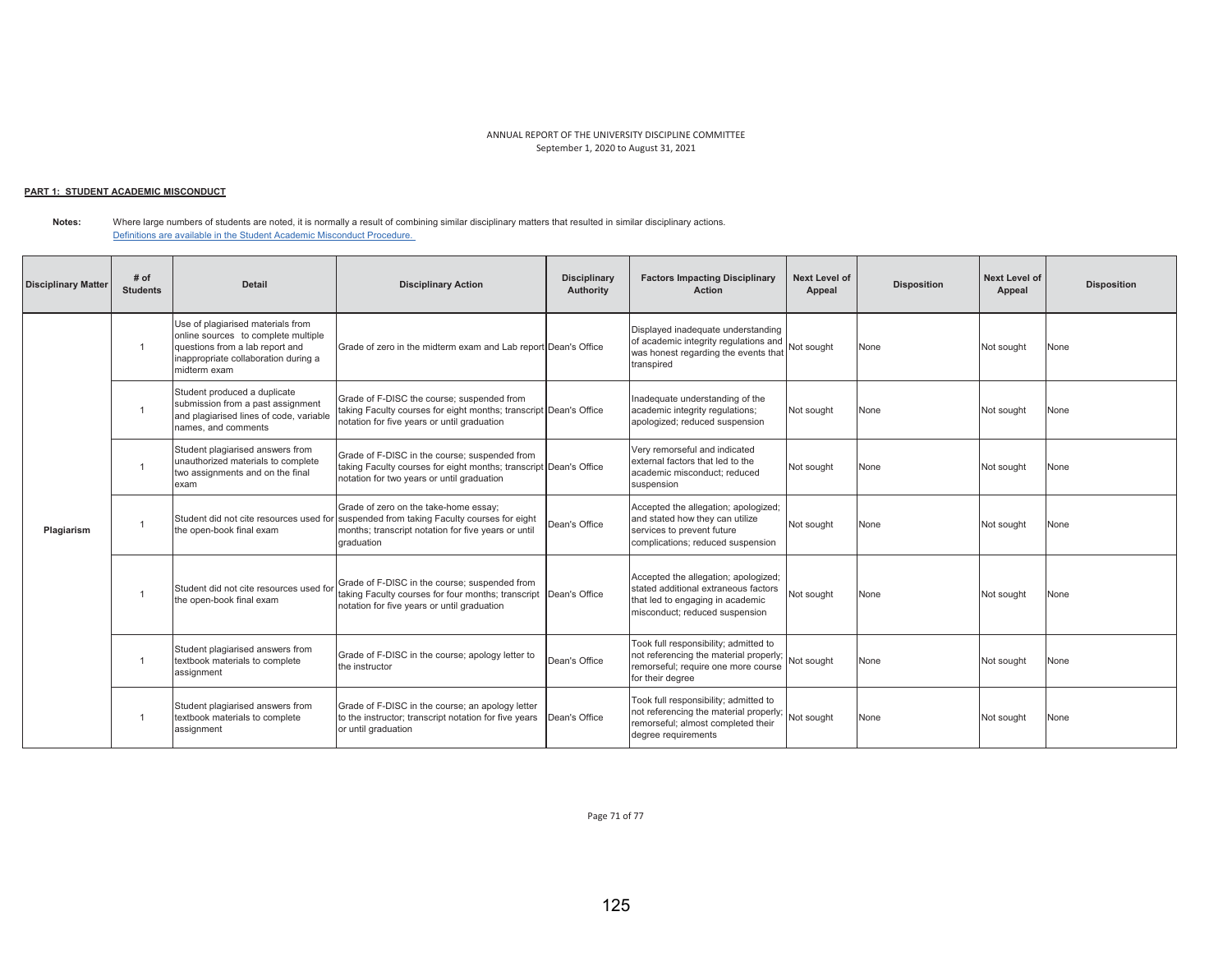### <u> PART 1: STUDENT ACADEMIC MISCONDUCT</u>

**Notes:**  Where large numbers of students are noted, it is normally a result of combining similar disciplinary matters that resulted in similar disciplinary actions. Definitions are available in the Student Academic Misconduct Procedure.

| <b>Disciplinary Matter</b> | # of<br><b>Students</b> | <b>Detail</b>                                                                                        | <b>Disciplinary Action</b>                                                                                                                                                | <b>Disciplinary</b><br><b>Authority</b> | <b>Factors Impacting Disciplinary</b><br><b>Action</b>                                            | <b>Next Level of</b><br>Appeal | <b>Disposition</b> | Next Level of<br>Appeal | <b>Disposition</b> |
|----------------------------|-------------------------|------------------------------------------------------------------------------------------------------|---------------------------------------------------------------------------------------------------------------------------------------------------------------------------|-----------------------------------------|---------------------------------------------------------------------------------------------------|--------------------------------|--------------------|-------------------------|--------------------|
|                            |                         | Student plagiarised from multiple<br>sources on two essays                                           | Grade of F-DISC in the course; suspended from<br>taking Faculty courses for eight months; transcript Dean's Office<br>notation for five years or until graduation         |                                         | Truthful; admitted to googling key<br>words and using them in their<br>essays; reduced suspension | Not sought                     | None               | Not sought              | None               |
|                            |                         | Student plagiarised from multiple<br>sources on their essay                                          | Grade of F-DISC in the course; suspended from<br>taking Faculty courses for eight months; transcript Dean's Office<br>notation for five years or until graduation         |                                         | Apologized for the academic<br>misconduct; reduced suspension                                     | Not sought                     | None               | Not sought              | None               |
|                            | -1                      | Used unauthorized materials to<br>complete assignment                                                | F-DISC: suspended from Faculty for four months;<br>transcript notation for five years or until<br>graduation; Academic Integrity and Student<br>Conduct Tutorial and Quiz | Associate Dean                          | Admitted to transgression; regret                                                                 | Not sought                     | None               | Not sought              | None               |
|                            | $\overline{1}$          | Submitted an assignment that was<br>highly similar to an old solution found<br>on the internet       | F-DISC; suspended for eight months; Academic<br>Integrity and Student Conduct Tutorial and Quiz                                                                           | Associate Dean                          | None                                                                                              | Not sought                     | None               | Not sought              | None               |
| Plagiarism                 | $\overline{1}$          | Submitted an assignment largely<br>taken from an older, incorrect<br>submission from a previous year | F-DISC; suspended from Faculty for four months;<br>transcript notation for five years or until<br>graduation; Academic Integrity and Student<br>Conduct Tutorial and Quiz | Associate Dean                          | Admitted to transgression and<br>apologized                                                       | Not sought                     | None               | Not sought              | None               |
|                            | -1                      | Student submitted assignment that<br>was almost identical to online sources                          | F-DISC; suspended for two years; Academic<br>Integrity and Student Conduct Tutorial and Quiz                                                                              | Associate Dean                          | None                                                                                              | <b>LDC</b>                     | Pending            |                         |                    |
|                            | $\overline{4}$          | Copied significant portions from an<br>internet source into assignment                               | Grade of zero on Lab Assignment; Academic<br>Integrity and Student Conduct Tutorial and Quiz                                                                              | Associate Head                          | None                                                                                              | Not sought                     | None               | Not sought              | None               |
|                            | $\overline{2}$          | Copied response to at least one<br>question nearly verbatim from an<br>unauthorized source on Quiz   | Grade of zero on Quiz; Academic Integrity and<br>Student Conduct Tutorial and Quiz                                                                                        | Associate Head                          | None                                                                                              | Not sought                     | None               | Not sought              | None               |
|                            |                         | in assignment                                                                                        | Copied significant portions of literature Grade of zero on the assignment; Academic<br>Integrity and Student Conduct Tutorial and Quiz                                    | Associate Head                          | None                                                                                              | Not sought                     | None               | Not sought              | None               |

Page 72 of 77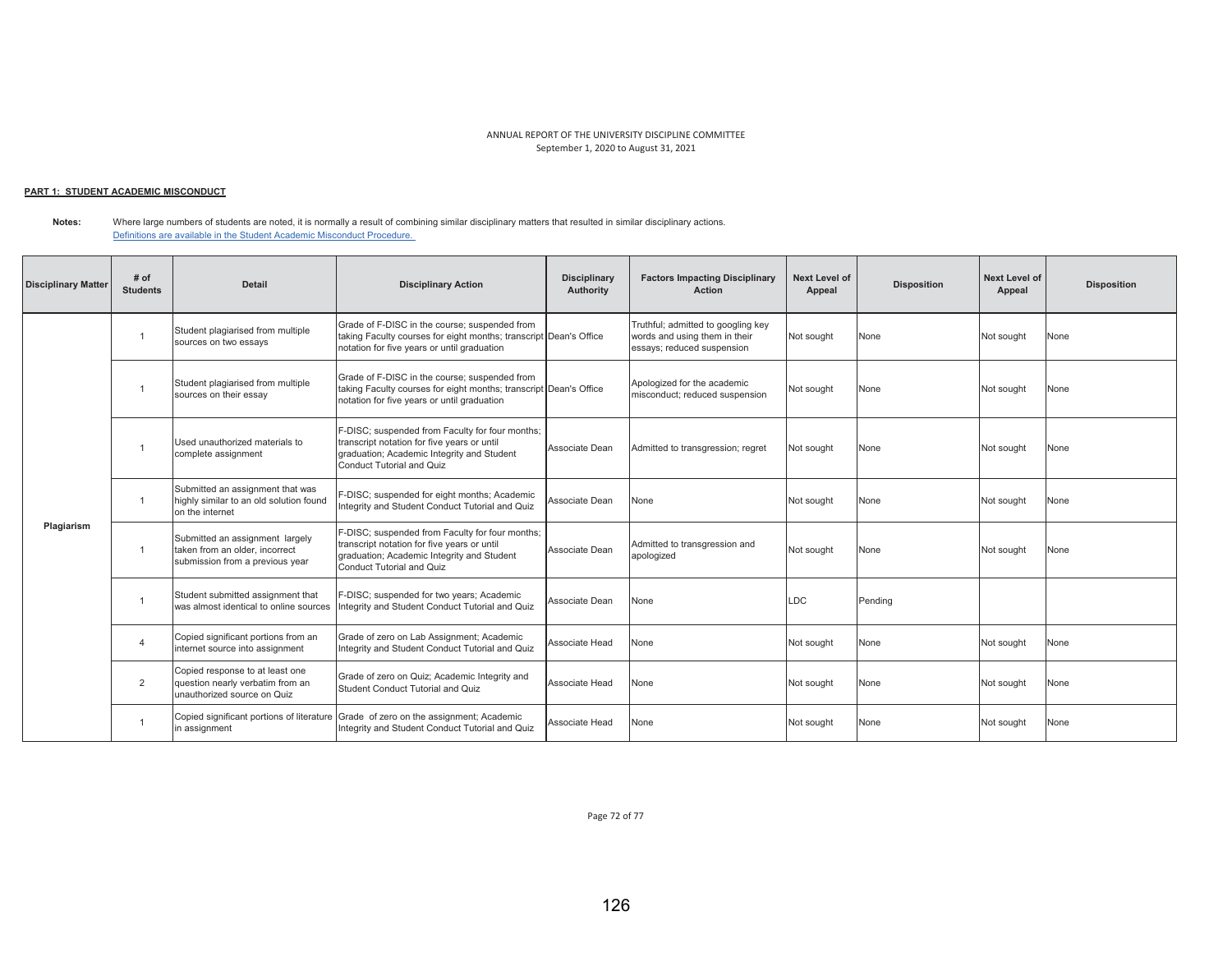### <u> PART 1: STUDENT ACADEMIC MISCONDUCT</u>

**Notes:**  Where large numbers of students are noted, it is normally a result of combining similar disciplinary matters that resulted in similar disciplinary actions. Definitions are available in the Student Academic Misconduct Procedure.

| <b>Disciplinary Matter</b> | # of<br><b>Students</b> | <b>Detail</b>                                                                                                                       | <b>Disciplinary Action</b>                                                                                                                                               | <b>Disciplinary</b><br>Authority | <b>Factors Impacting Disciplinary</b><br><b>Action</b> | <b>Next Level of</b><br>Appeal | <b>Disposition</b> | <b>Next Level of</b><br>Appeal | <b>Disposition</b> |
|----------------------------|-------------------------|-------------------------------------------------------------------------------------------------------------------------------------|--------------------------------------------------------------------------------------------------------------------------------------------------------------------------|----------------------------------|--------------------------------------------------------|--------------------------------|--------------------|--------------------------------|--------------------|
|                            | $\overline{1}$          | Copied significant portions of their<br>summary from internet sources; used<br>PubMed and did not properly cite<br>sources          | Grade of zero on the assignment; Academic<br>Integrity and Student Conduct Tutorial and Quiz                                                                             | Associate Head                   | None                                                   | Not sought                     | None               | Not sought                     | None               |
|                            | -1                      | Copied significant portions from<br>internet sources related to topic                                                               | Grade of zero on assignment; Academic Integrity<br>and Student Conduct Tutorial and Quiz                                                                                 | Associate Head                   | None                                                   | Not sought                     | None               | Not sought                     | None               |
|                            | 3                       | Used unauthorized materials and<br>copied information verbatim in<br>midterm                                                        | Grade of zero on midterm; Academic Integrity<br>and Student Conduct Tutorial and Quiz                                                                                    | Associate Head                   | None                                                   | Not sought                     | None               | Not sought                     | None               |
|                            | $\overline{1}$          | Copied significant portions from<br>internet sources related to assignment                                                          | Grade of zero on the lab assignment; Academic<br>Integrity and Student Conduct Tutorial and Quiz                                                                         | Associate Head                   | None                                                   | Not sought                     | None               | Not sought                     | None               |
|                            | $\overline{1}$          | Copied diagrams during midterm,<br>when the work was intended to be<br>original                                                     | Grade of zero on Midterm; Academic Integrity and<br>Student Conduct Tutorial and quiz                                                                                    | Associate Head                   | None                                                   | Not sought                     | None               | Not sought                     | None               |
| Plagiarism                 | $\mathbf{1}$            | Copied diagrams from other sources<br>and claimed as own during midterm                                                             | Grade of zero for the answers on Midterm that<br>were copyrighted images, remainder of exam to<br>be graded; Academic Integrity and Student<br>Conduct Tutorial and Quiz | Associate Head                   | None                                                   | Not sought                     | None               | Not sought                     | None               |
|                            | $\mathbf{1}$            | Submitted an assignment where<br>significant portions were from internet<br>sources; answers were provided by<br>another individual | Grade of zero on Assignment; Academic Integrity<br>and Student Conduct Tutorial and Quiz                                                                                 | Associate Head                   | None                                                   | Not sought                     | None               | Not sought                     | None               |
|                            | $\mathbf{1}$            | Copied significant portions from<br>internet sources                                                                                | Grade of zero on assignment; Academic Integrity<br>and Student Conduct Tutorial and Quiz                                                                                 | Associate Head                   | None                                                   | Not sought                     | None               | Not sought                     | None               |
|                            | 2                       | Used unauthorized materials and<br>copied information verbatim during the<br>midterm and assignment                                 | Grade of zero on Assignment; grade of zero on<br>Midterm; Academic Integrity and Student Conduct Associate Head<br><b>Tutorial and Quiz</b>                              |                                  | None                                                   | Not sought                     | None               | Not sought                     | None               |
|                            | $\mathbf{1}$            | Copied significant portions from<br>internet sources related to exam<br>during midterm                                              | Grade of zero on midterm; Academic Integrity<br>and Student Conduct Tutorial and Quiz                                                                                    | Associate Head                   | None                                                   | Not sought                     | None               | Not sought                     | None               |

Page 73 of 77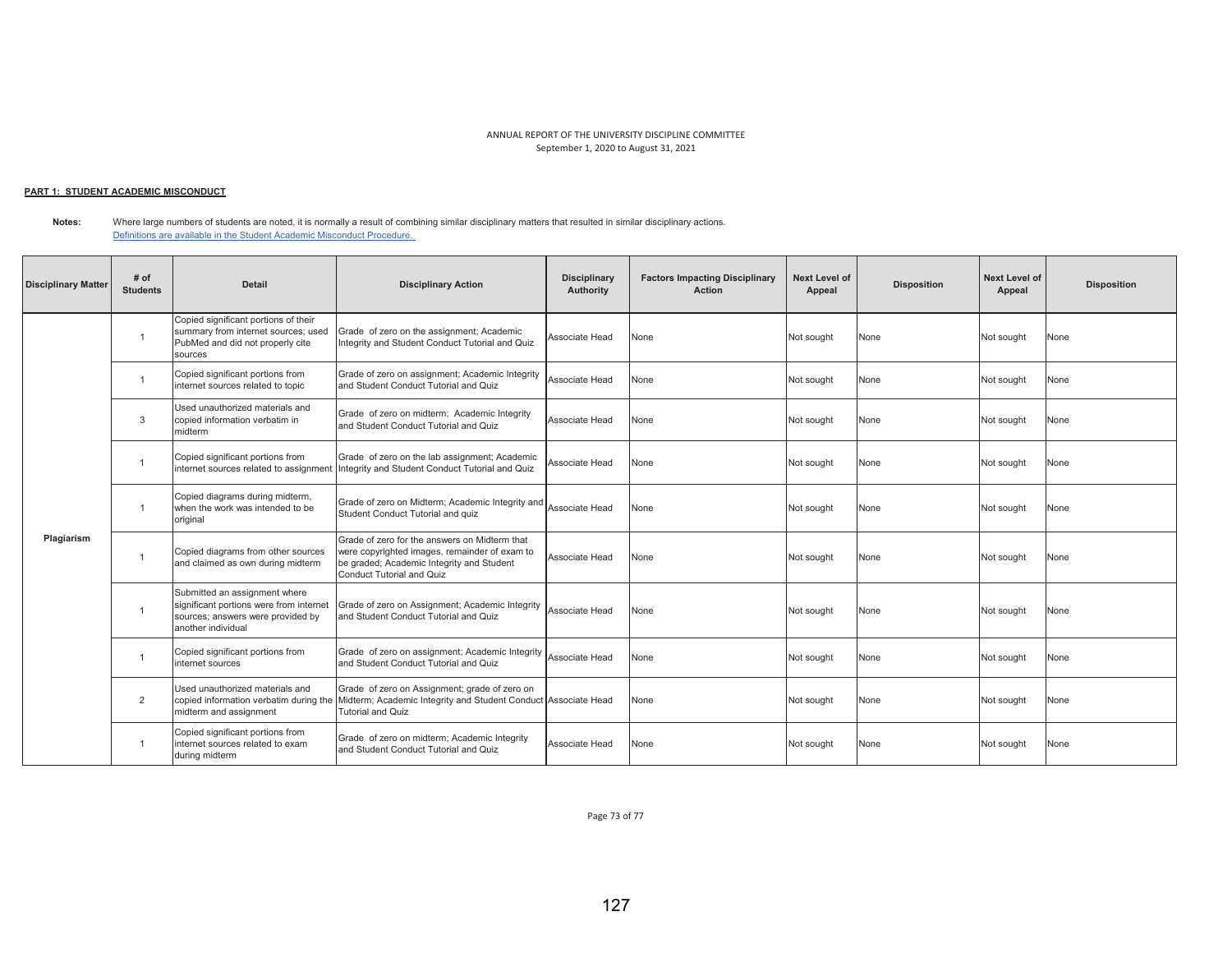### <u> PART 1: STUDENT ACADEMIC MISCONDUCT</u>

**Notes:**  Where large numbers of students are noted, it is normally a result of combining similar disciplinary matters that resulted in similar disciplinary actions. Definitions are available in the Student Academic Misconduct Procedure.

| <b>Disciplinary Matter</b> | # of<br><b>Students</b> | Detail                                                                                                                                             | <b>Disciplinary Action</b>                                                                                                          | <b>Disciplinary</b><br>Authority | <b>Factors Impacting Disciplinary</b><br><b>Action</b> | <b>Next Level of</b><br>Appeal | <b>Disposition</b> | Next Level of<br>Appeal | <b>Disposition</b> |
|----------------------------|-------------------------|----------------------------------------------------------------------------------------------------------------------------------------------------|-------------------------------------------------------------------------------------------------------------------------------------|----------------------------------|--------------------------------------------------------|--------------------------------|--------------------|-------------------------|--------------------|
|                            | 1                       | Copied significant portions from                                                                                                                   | Grade of zero on the assignment; Academic<br>internet sources related to assignment Integrity and Student Conduct Tutorial and Quiz | Associate Head                   | None                                                   | Not sought                     | None               | Not sought              | None               |
|                            | $\overline{1}$          | Copied significant portions of<br>assignment from online sources<br>without proper citation or proper<br>paraphrasing                              | Grade of zero on assignment; Academic Integrity<br>and Student Conduct Tutorial and Quiz                                            | Associate Head                   | None                                                   | Not sought                     | None               | Not sought              | None               |
|                            | 1                       | Copied information from online<br>sources during Midterm                                                                                           | Grade of zero on midterm; Academic Integrity<br>and Student Conduct Tutorial and Quiz                                               | Associate Head                   | None                                                   | Not sought                     | None               | Not sought              | None               |
|                            | 1                       | Copied portions of assignment from<br>internet sources                                                                                             | Grade of zero on lab assignment; Academic<br>Integrity and Student Conduct Tutorial and Quiz                                        | Associate Head                   | None                                                   | Not sought                     | None               | Not sought              | None               |
|                            | $\mathbf{1}$            | Submitted the same lab assignment<br>as another student                                                                                            | Grade of zero on the lab assignment; Academic<br>Integrity and Student Conduct Tutorial and Quiz                                    | Associate Head                   | None                                                   | Not sought                     | None               | Not sought              | None               |
| Plagiarism                 | $\overline{1}$          | Copied information verbatim from<br>outside sources during the Midterm;<br>copied portions of their summary from<br>internet sources in Assignment | Grade of zero on the Assignment; grade of zero<br>on Midterm; Academic Integrity and Student<br>Conduct Tutorial and quiz           | Associate Head                   | None                                                   | Not sought                     | None               | Not sought              | None               |
|                            | $\mathbf{1}$            | Student copied at least one response<br>nearly verbatim from an unauthorized<br>source in Quiz                                                     | Grade of zero on Quiz; Academic Integrity and<br>Student Conduct Tutorial and quiz                                                  | Associate Head                   | None                                                   | Not sought                     | None               | Not sought              | None               |
|                            | $\overline{1}$          | Copied at least one response nearly<br>verbatim from an unauthorized source<br>in Quiz and assignment                                              | Grade of zero on Quiz and assignment; Academic<br>Integrity and Student Conduct Tutorial and quiz                                   | Associate Head                   | None                                                   | Not sought                     | None               | Not sought              | None               |
|                            | -1                      | Student copied significant portions of<br>Quiz from online sources                                                                                 | Grade of zero on quiz; Academic Integrity and<br>Student Conduct Tutorial and quiz                                                  | Associate Head                   | None                                                   | Not sought                     | None               | Not sought              | None               |
|                            | 1                       | Copied significant portions of literature<br>related to assignment                                                                                 | Grade of Zero on the assignment; Academic<br>Integrity and Student Conduct Tutorial and Quiz                                        | Associate Head                   | None                                                   | Not sought                     | None               | Not sought              | None               |

Page 74 of 77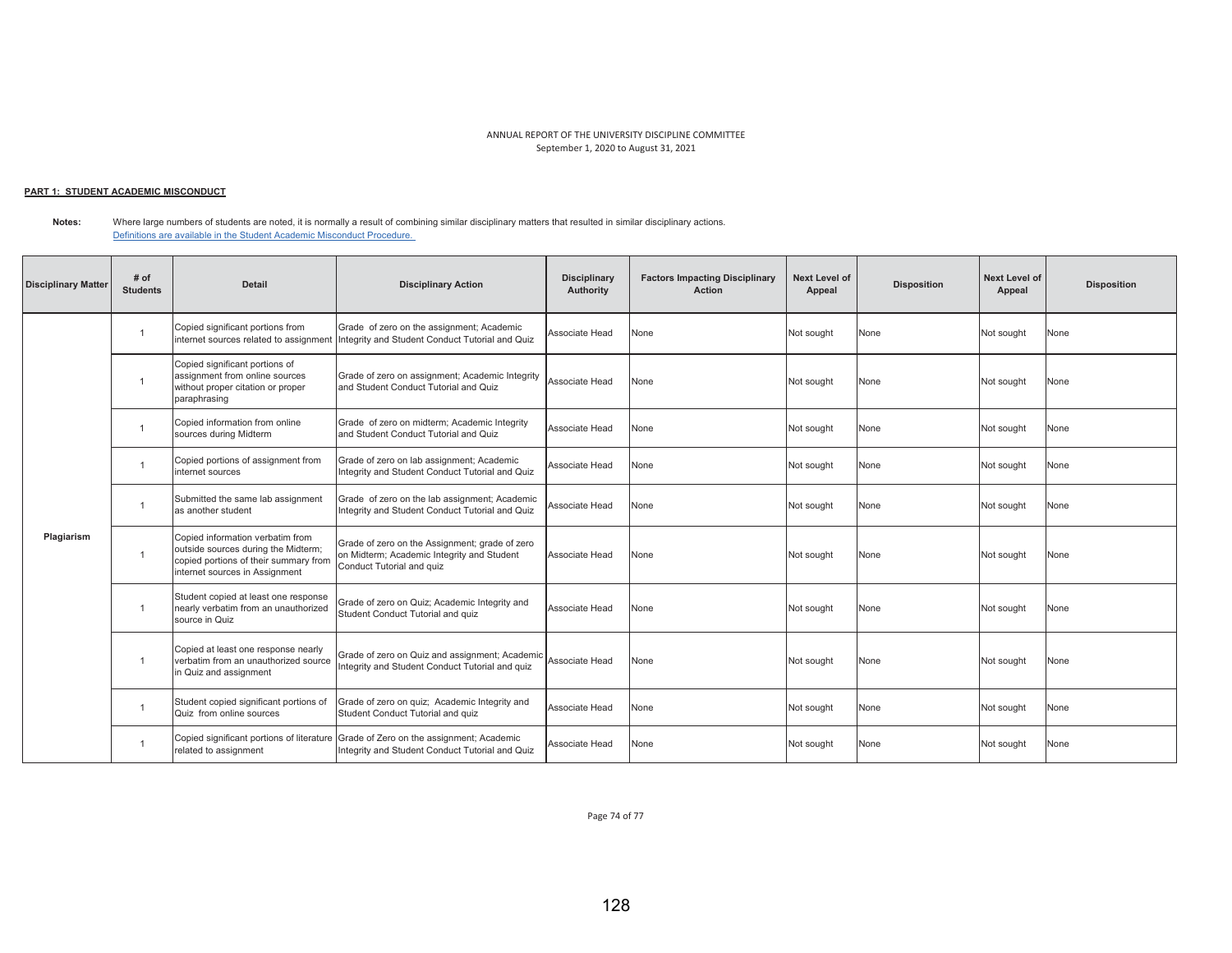### <u> PART 1: STUDENT ACADEMIC MISCONDUCT</u>

**Notes:**  Where large numbers of students are noted, it is normally a result of combining similar disciplinary matters that resulted in similar disciplinary actions. Definitions are available in the Student Academic Misconduct Procedure.

| <b>Disciplinary Matter</b> | # of<br><b>Students</b> | <b>Detail</b>                                                                                                              | <b>Disciplinary Action</b>                                                                                       | <b>Disciplinary</b><br>Authority | <b>Factors Impacting Disciplinary</b><br><b>Action</b> | <b>Next Level of</b><br>Appeal | <b>Disposition</b> | <b>Next Level of</b><br>Appeal | <b>Disposition</b> |
|----------------------------|-------------------------|----------------------------------------------------------------------------------------------------------------------------|------------------------------------------------------------------------------------------------------------------|----------------------------------|--------------------------------------------------------|--------------------------------|--------------------|--------------------------------|--------------------|
|                            | $\mathbf{1}$            | Copied information verbatim from<br>outside sources during the Midterm<br>and on assignment                                | Grade of zero for Midterm and assignment;<br>Academic Integrity and Student Conduct Tutorial<br>and quiz         | Associate Head                   | None                                                   | Not sought                     | None               | Not sought                     | None               |
|                            |                         | Copied responses to at least one<br>question nearly verbatim from<br>unauthorized sources in assignment<br>and the midterm | Grade of zero on assignment and Midterm;<br>Academic Integrity and Student Conduct Tutorial<br>and quiz          | Associate Head                   | None                                                   | Not sought                     | None               | Not sought                     | None               |
|                            |                         | Copied significant portions of<br>assignment summary from internet<br>sources                                              | Grade of zero on assignment; Academic Integrity<br>and Student Conduct Tutorial and quiz                         | Associate Head                   | None                                                   | Not sought                     | None               | Not sought                     | None               |
|                            | $\mathbf{1}$            | Copied portions of assignment from<br>online sources without sufficient<br>paraphrasing or citations                       | Grade of zero on assignment; Academic Integrity<br>and Student Conduct Tutorial and quiz                         | Associate Head                   | None                                                   | Not sought                     | None               | Not sought                     | None               |
| Plagiarism                 |                         | Copied significant portions of<br>assignment from online sources<br>without proper citation or proper<br>paraphrasing      | Grade of zero on Lab Assignment; Academic<br>Integrity and Student Conduct Tutorial and Quiz                     | Associate Head                   | None                                                   | Not sought                     | None               | Not sought                     | None               |
|                            | $\overline{1}$          | Copied significant portions of Midterm<br>and assignment from unauthorized<br>online sources                               | Grade of zero on both the Midterm and<br>assignment; Academic Integrity and Student<br>Conduct Tutorial and Quiz | Associate Head                   | None                                                   | Not sought                     | None               | Not sought                     | None               |
|                            | $\overline{1}$          | Copied significant portions of their<br>assignment summary from internet<br>sources                                        | Grade of zero on assignment; Academic Integrity<br>and Student Conduct Tutorial and Quiz                         | Associate Head                   | None                                                   | Not sought                     | None               | Not sought                     | None               |
|                            |                         | Used unauthorized materials and<br>copied information verbatim during the<br>midterm                                       | Grade of zero on midterm; Academic Integrity<br>and Student Conduct Tutorial and Quiz                            | Associate Head                   | None                                                   | Not sought                     | None               | Not sought                     | None               |
|                            |                         | Copied significant portions of<br>assignment from online sources<br>without proper citation or proper<br>paraphrasing      | Grade of zero on Lab Assignment; Academic<br>Integrity and Student Conduct Tutorial and Quiz                     | Associate Head                   | None                                                   | Not sought                     | None               | Not sought                     | None               |

Page 75 of 77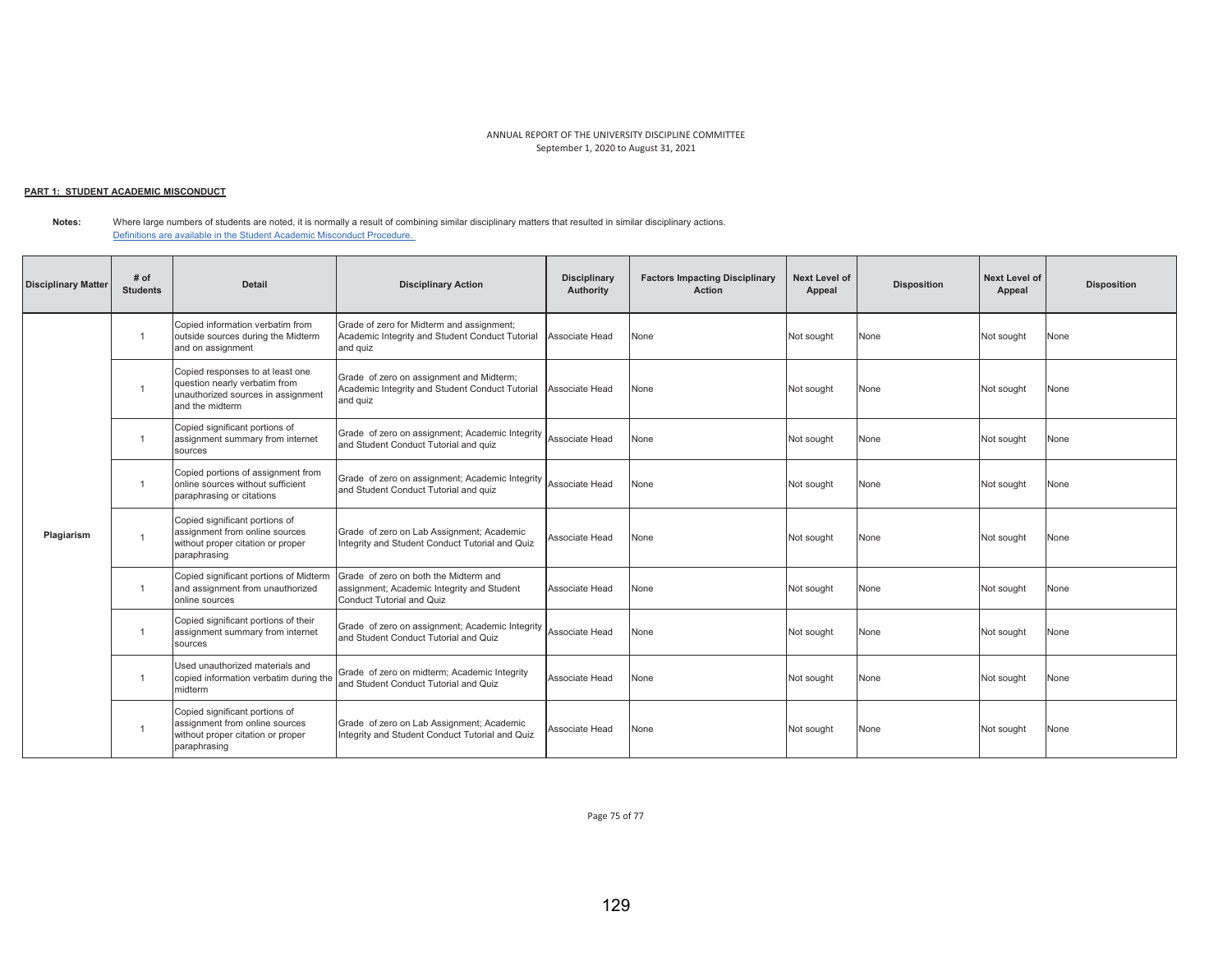#### <u> PART 1: STUDENT ACADEMIC MISCONDUCT</u>

| <b>Disciplinary Matter</b> | # of<br><b>Students</b> | <b>Detail</b>                                                | <b>Disciplinary Action</b>                                                                                                            | <b>Disciplinary</b><br>Authority | <b>Factors Impacting Disciplinary</b><br><b>Action</b> | <b>Next Level of</b><br>Appeal | <b>Disposition</b> | <b>Next Level of</b><br>Appeal | <b>Disposition</b> |
|----------------------------|-------------------------|--------------------------------------------------------------|---------------------------------------------------------------------------------------------------------------------------------------|----------------------------------|--------------------------------------------------------|--------------------------------|--------------------|--------------------------------|--------------------|
|                            | -1                      | Copied portions of assignment from                           | Grade of zero on the assignment; Academic<br>internet sources without properly citing Integrity and Student Conduct Tutorial and Quiz | Associate Head                   | None                                                   | Not sought                     | None               | Not sought                     | None               |
|                            | $\overline{1}$          | Copied portions of three quizzes from<br>internet sources    | Grade of zero on the impacted quizzes;<br>Academic Integrity and Student Conduct Tutorial<br>and Quiz                                 | Associate Head                   | None                                                   | Not sought                     | None               | Not sought                     | None               |
|                            | $\overline{1}$          | Two lab reports                                              | Zero on two lab reports; Academic Integrity and<br>Student Conduct Tutorial and Quiz                                                  | Associate Head                   | Reviewed statement submitted via<br>Advocacy Rep       | Not sought                     | None               | Not sought                     | None               |
|                            | 9                       | Lab report                                                   | Zero on lab report; Academic Integrity and<br>Student Conduct Tutorial and Quiz                                                       | Associate Head                   | Accepted the allegation                                | Not sought                     | None               | Not sought                     | None               |
|                            | 3                       | Lab report                                                   | Zero on lab report; Academic Integrity and<br>Student Conduct Tutorial and Quiz                                                       | Associate Head                   | Reviewed statement submitted via<br>Advocacy Rep       | Not sought                     | None               | Not sought                     | None               |
|                            | $\mathbf{1}$            | Lab report                                                   | Zero on lab report; Academic Integrity and<br><b>Student Conduct Tutorial and Quiz</b>                                                | Associate Head                   | Accepted the allegation; asked for<br>reduced penalty  | Not sought                     | None               | Not sought                     | None               |
| Plagiarism                 | $\overline{1}$          | Use of unauthorized materials on two<br>lab reports          | Zero on impacted lab reports; Academic Integrity<br>and Student Conduct Tutorial and Quiz                                             | Associate Head                   | Accepted the allegation                                | Not sought                     | None               | Not sought                     | None               |
|                            | -1                      | Use of Unauthorized Materials on lab<br>report               | Zero on lab report; Academic Integrity and<br>Student Conduct Tutorial and Quiz                                                       | Associate Head                   | Accepted the allegation                                | Not sought                     | None               | Not sought                     | None               |
|                            | $\overline{1}$          | Plagiarism on lab report                                     | Zero on Lab Report; Academic Integrity and<br>Student Conduct Tutorial and Quiz                                                       | Associate Head                   | Accepted the allegation                                | Not sought                     | None               | Not sought                     | None               |
|                            | 2                       | Plagiarism and/or Inappropriate<br>Collaboration on lab exam | Zero on Lab Exam; Academic Integrity and<br>Student Conduct Tutorial and Quiz                                                         | Associate Head                   | Students accepted the allegation                       | Not sought                     | None               | Not sought                     | None               |
|                            | 2                       | Midterm                                                      | Zero on midterm                                                                                                                       | Associate Head                   | None                                                   | Not sought                     | None               | Not sought                     | None               |
|                            | 2                       | Test                                                         | Zero on test                                                                                                                          | Associate Head                   | None                                                   | Not sought                     | None               | Not sought                     | None               |
|                            | $\mathbf{1}$            | Lab report                                                   | Zero on lab report                                                                                                                    | Associate Head                   | None                                                   | Not sought                     | None               | Not sought                     | None               |
|                            | 67                      | Assignment                                                   | Zero on assignment                                                                                                                    | Associate Head                   | None                                                   | Not sought                     | None               | Not sought                     | None               |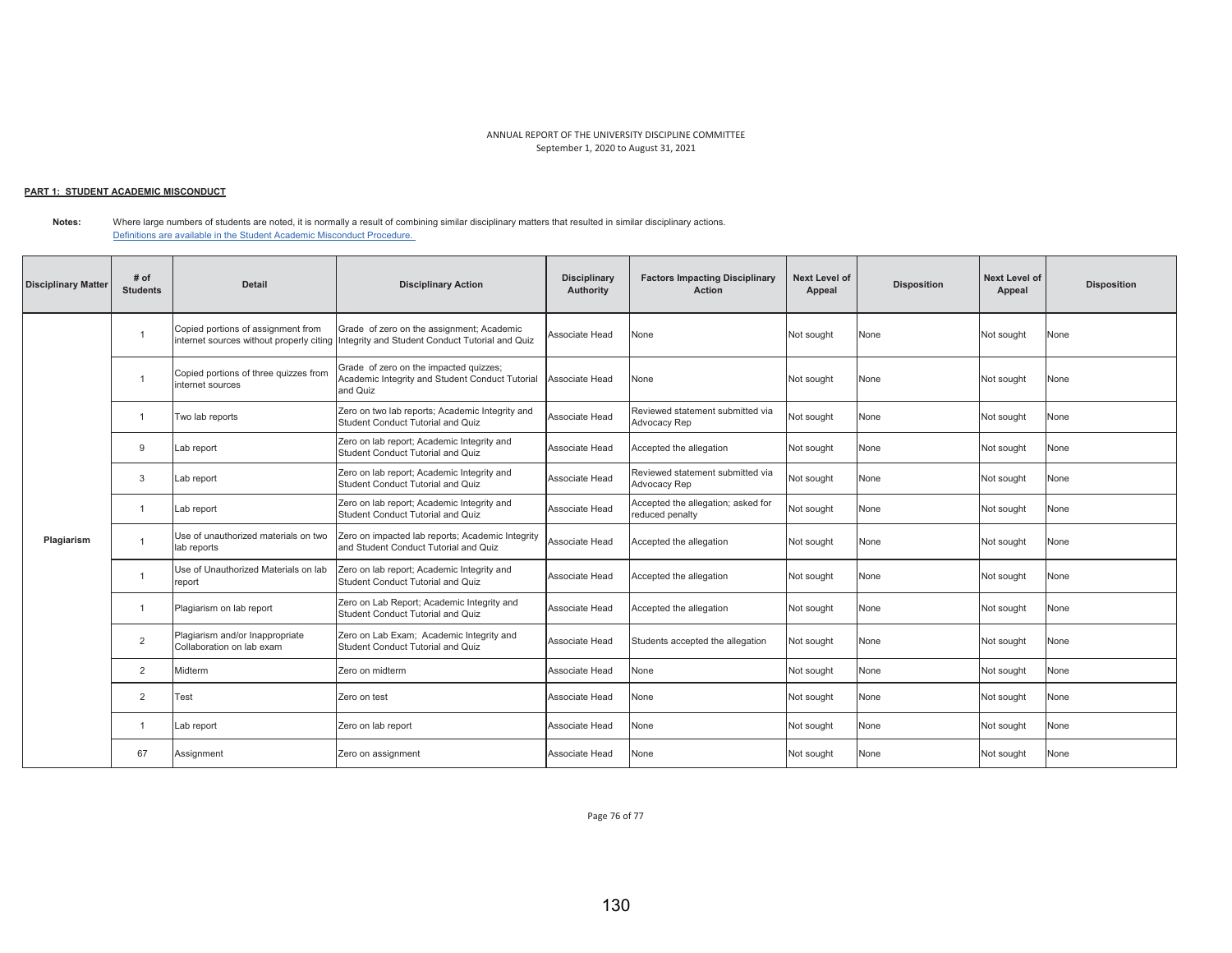### <u> PART 1: STUDENT ACADEMIC MISCONDUCT</u>

**Notes:**  Where large numbers of students are noted, it is normally a result of combining similar disciplinary matters that resulted in similar disciplinary actions. Definitions are available in the Student Academic Misconduct Procedure.

| <b>Disciplinary Matter</b> | # of<br><b>Students</b> | <b>Detail</b>                                                                                                   | <b>Disciplinary Action</b>                                                                                                                      | <b>Disciplinary</b><br>Authority | <b>Factors Impacting Disciplinary</b><br><b>Action</b> | Next Level of<br>Appeal | <b>Disposition</b> | Next Level of<br>Appeal | <b>Disposition</b> |
|----------------------------|-------------------------|-----------------------------------------------------------------------------------------------------------------|-------------------------------------------------------------------------------------------------------------------------------------------------|----------------------------------|--------------------------------------------------------|-------------------------|--------------------|-------------------------|--------------------|
|                            | 3                       | Copied source material verbatim                                                                                 | Zero on assignment                                                                                                                              | Department Head                  | First offence                                          | Not sought              | None               | Not sought              | None               |
| Plagiarism                 | .b                      | Plagiarising on assignment                                                                                      | Grade of Zero on assignment                                                                                                                     | Department Head                  | None                                                   | Not sought              | None               | Not sought              | None               |
|                            |                         | Portions of a paper were not properly<br>cited                                                                  | Grade of "F" on paper; Academic Integrity and<br>Student Conduct Tutorial and quiz; transcript<br>notation                                      | Associate Dean                   | None                                                   | Not sought              | None               | Not sought              | None               |
|                            |                         | Assignments showed multiple<br>instances where quotes were not cited                                            | F-DISC; suspended for one term from taking<br>program courses; transcript notation; Academic<br>Integrity and Student Conduct Tutorial and Quiz | Director                         | Second offence                                         | Not sought              | None               | Not sought              | None               |
|                            | $\overline{2}$          | Initially thought to be Inappropriate<br>Collaboration, but after meeting it was<br>determined to be plagiarism | Zero on the assignment; transcript notation;<br>Academic Integrity and Student Conduct Tutorial   Director<br>and Quiz                          |                                  | None                                                   | Not sought              | None               | Not sought              | None               |
|                            |                         | None provided                                                                                                   | Zero on assignment; transcript notation; meet with Department Head<br>Academic Integrity Coordinator                                            |                                  | None                                                   | Not sought              | None               | Not sought              | None               |

1147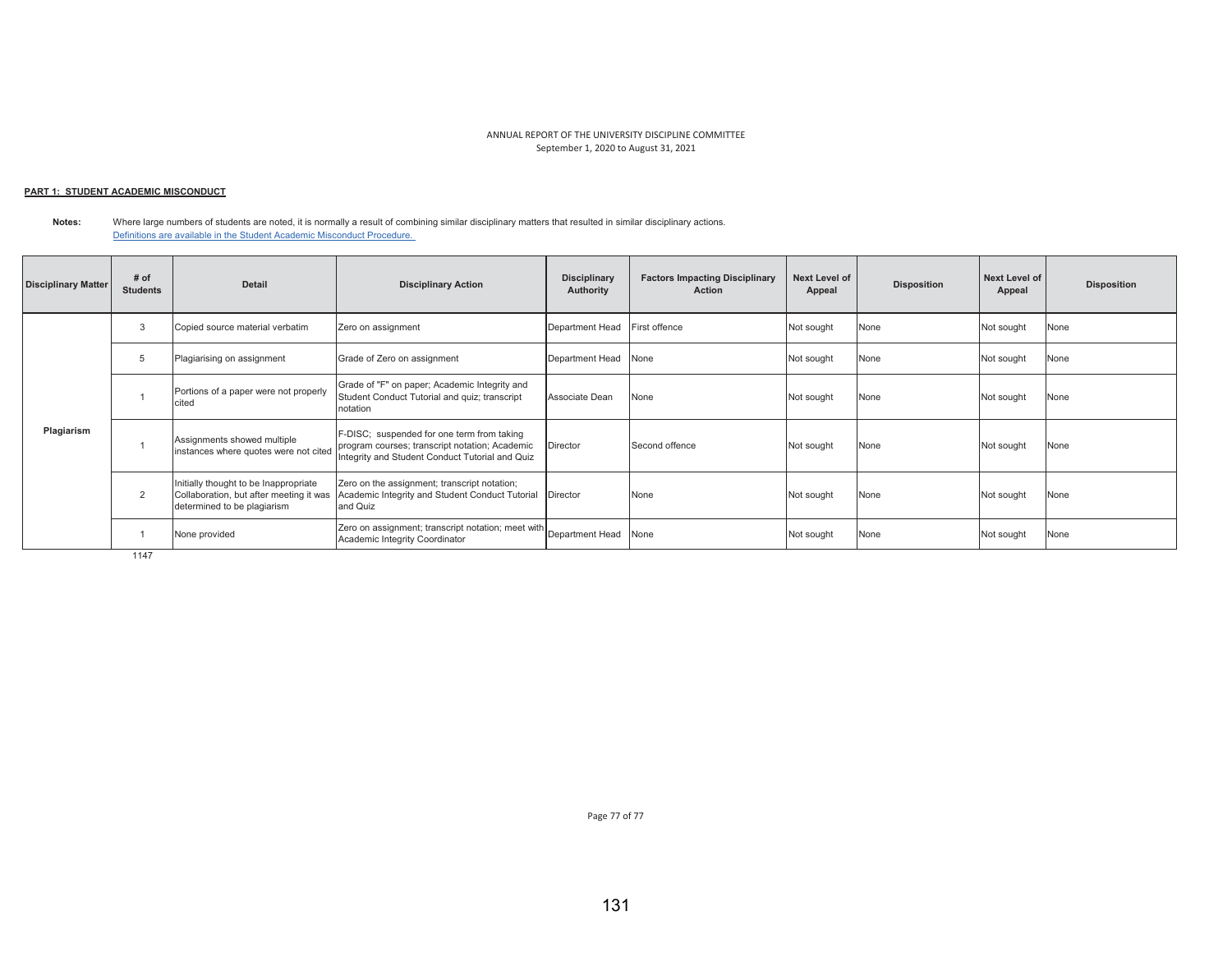# STUDENT ACADEMIC MISCONDUCT - UPDATE REGARDING PENDING ITEMS FROM THE 2019-2020 REPORT

| <b>Disciplinary Matter</b>                                                  | # of<br><b>Students</b> | <b>Detail</b>                                              | <b>Disciplinary Action</b>                                                                                                                                                                              | <b>Disciplinary</b><br><b>Authority</b> | <b>Factors Impacting</b><br><b>Disciplinary Action</b> | <b>Next Level of</b><br>Appeal | <b>Disposition</b>          | <b>Next Level of</b><br><b>Appeal</b> | <b>Disposition</b> |
|-----------------------------------------------------------------------------|-------------------------|------------------------------------------------------------|---------------------------------------------------------------------------------------------------------------------------------------------------------------------------------------------------------|-----------------------------------------|--------------------------------------------------------|--------------------------------|-----------------------------|---------------------------------------|--------------------|
|                                                                             | 2                       | Test                                                       | F-DISC in course; suspended from taking<br>courses offered by the Faculty for one year;<br>transcript notation; Academic Integrity and<br><b>Student Conduct Tutorial and Quiz</b>                      | Associate Dean                          | None                                                   | Not sought                     | None                        | Not sought                            | None               |
|                                                                             | -1                      | Test                                                       | F-DISC in course; suspended from taking<br>courses offered by the Faculty for eight months;<br>transcript notation; Academic Integrity and<br><b>Student Conduct Tutorial and Quiz</b>                  | Associate Dean                          | None                                                   | LDC                            | Denied                      | <b>UDC</b>                            | Denied             |
|                                                                             | $\mathbf{1}$            | Test                                                       | F-DISC in course; suspended from taking<br>courses offered by the Faculty for one year;<br>transcript notation                                                                                          | Associate Dean                          | None                                                   | Not sought                     | None                        | Not sought                            | None               |
| <b>Cheating on Quizzes,</b><br><b>Tests or Final</b><br><b>Examinations</b> | $\overline{1}$          | Test                                                       | F-DISC in course; suspended from taking<br>courses offered by the Faculty for four months;<br>transcript notation; Academic Integrity and<br><b>Student Conduct Tutorial and Quiz</b>                   | Associate Dean                          | None                                                   | Not sought                     | None                        | Not sought                            | None               |
|                                                                             | $\overline{1}$          | Used<br>unauthorized<br>materials during<br>the final exam | F-DISC in the course; suspended from Faculty<br>for one year; transcript notation on transcript for<br>five years or until graduation; Academic Integrity<br>and Student Conduct Tutorial and Quiz      | Associate Dean                          | None                                                   | LDC                            | Pending                     |                                       |                    |
|                                                                             | $\overline{1}$          | Used<br>unauthorized<br>materials during<br>the final exam | F-DISC in the course; suspended from Faculty<br>for eight months; transcript notation for five years Associate Dean<br>or until graduation; Academic Integrity and<br>Student Conduct Tutorial and Quiz |                                         | None                                                   | .DC                            | Granted; penalty<br>reduced |                                       |                    |

Page 1 of 10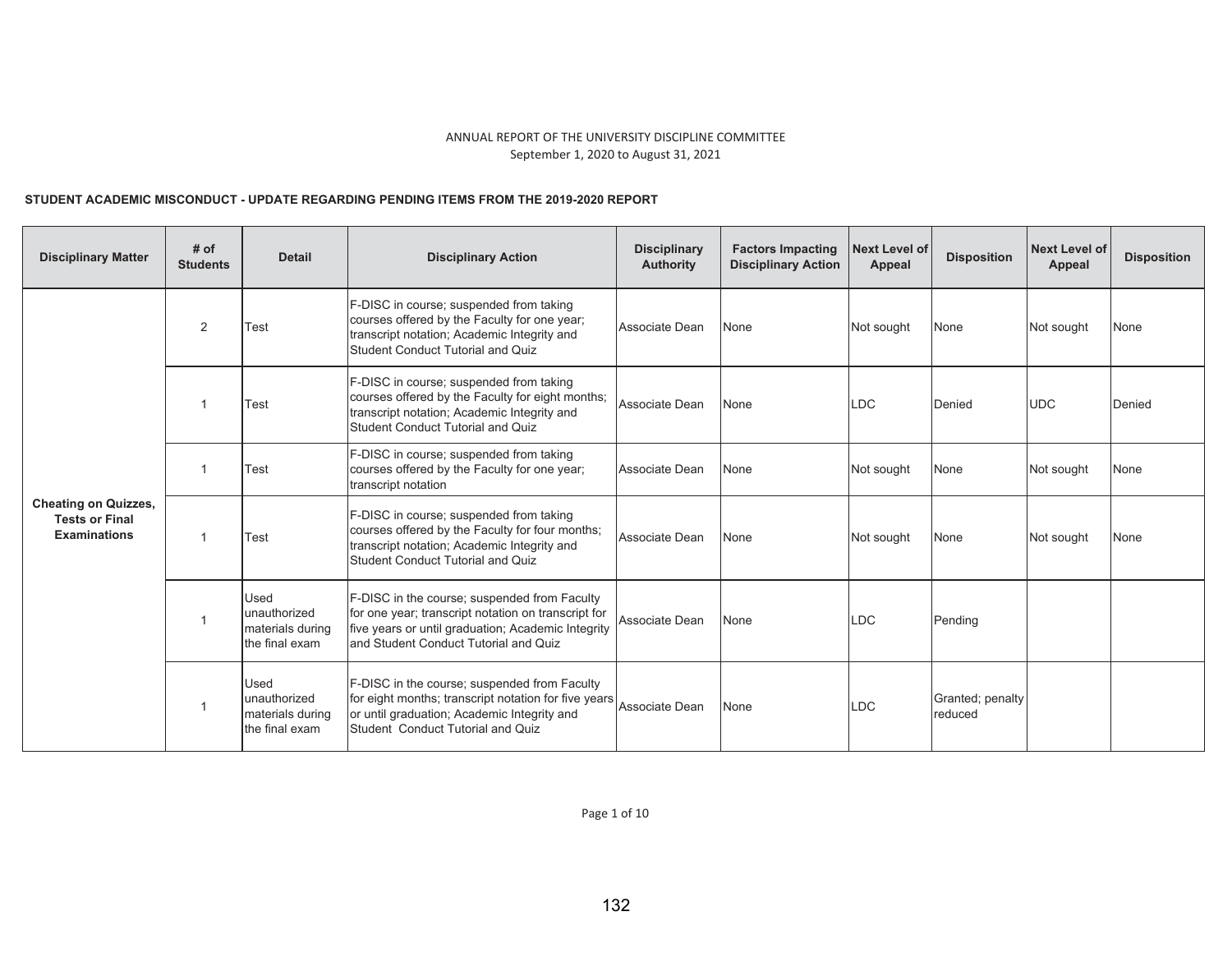# STUDENT ACADEMIC MISCONDUCT - UPDATE REGARDING PENDING ITEMS FROM THE 2019-2020 REPORT

| <b>Disciplinary Matter</b>                                                   | # of<br><b>Students</b> | <b>Detail</b>                                                                    | <b>Disciplinary Action</b>                                                                                                                                                                                                                       | <b>Disciplinary</b><br><b>Authority</b> | <b>Factors Impacting</b><br><b>Disciplinary Action</b> | <b>Next Level of</b><br>Appeal | <b>Disposition</b> | <b>Next Level of</b><br>Appeal | <b>Disposition</b> |
|------------------------------------------------------------------------------|-------------------------|----------------------------------------------------------------------------------|--------------------------------------------------------------------------------------------------------------------------------------------------------------------------------------------------------------------------------------------------|-----------------------------------------|--------------------------------------------------------|--------------------------------|--------------------|--------------------------------|--------------------|
|                                                                              | $\overline{7}$          | <b>Used</b><br>unauthorized<br>materials during<br>the final exam                | F-DISC in the course; suspended from Faculty<br>for one year; transcript notation for five years or<br>until graduation; Academic Integrity and Student<br><b>Conduct Tutorial and Quiz</b>                                                      | Associate Dean                          | None                                                   | Not sought                     | None               | Not sought                     | None               |
|                                                                              |                         | Used<br>unauthorized<br>materials during<br>the final exam                       | F-DISC in the course; suspended from Teaching<br>Faculty for eight months and Faculty of<br>Registration for four months; transcript notation<br>for five years or until graduation                                                              | Associate Dean                          | None                                                   | Not sought                     | None               | Not sought                     | None               |
| <b>Cheating on Quizzes,</b><br><b>Tests, or Final</b><br><b>Examinations</b> |                         | <b>Used</b><br>unauthorized<br>materials during<br>the final exam                | F-DISC in the course; suspended from Faculty<br>for one year; transcript notation for five years or<br>until graduation; Academic Integrity and Student<br><b>Conduct Tutorial and Quiz</b>                                                      | Associate Dean                          | None                                                   | LDC.                           | Pending            |                                |                    |
|                                                                              | 2                       | Used<br>unauthorized<br>materials during<br>the final exam                       | F-DISC in the course; suspended from Teaching<br>Faculty for eight months and Faculty of<br>Registration for four months; transcript notation<br>for five years or until graduation; Academic<br>Integrity and Student Conduct Tutorial and Quiz | Associate Dean                          | None                                                   | Not sought                     | <b>None</b>        | Not sought                     | None               |
|                                                                              | $\overline{1}$          | Strange and<br>unique similarities<br>between 6<br>students on the<br>final exam | F-DISC in the course; suspended from Faculty<br>for eight months; transcript notation for five years<br>or until graduation; Academic Integrity and<br><b>Student Conduct Tutorial and Quiz</b>                                                  | Associate Dean                          | None                                                   | Not sought                     | <b>None</b>        | Not sought                     | None               |

Page 2 of 10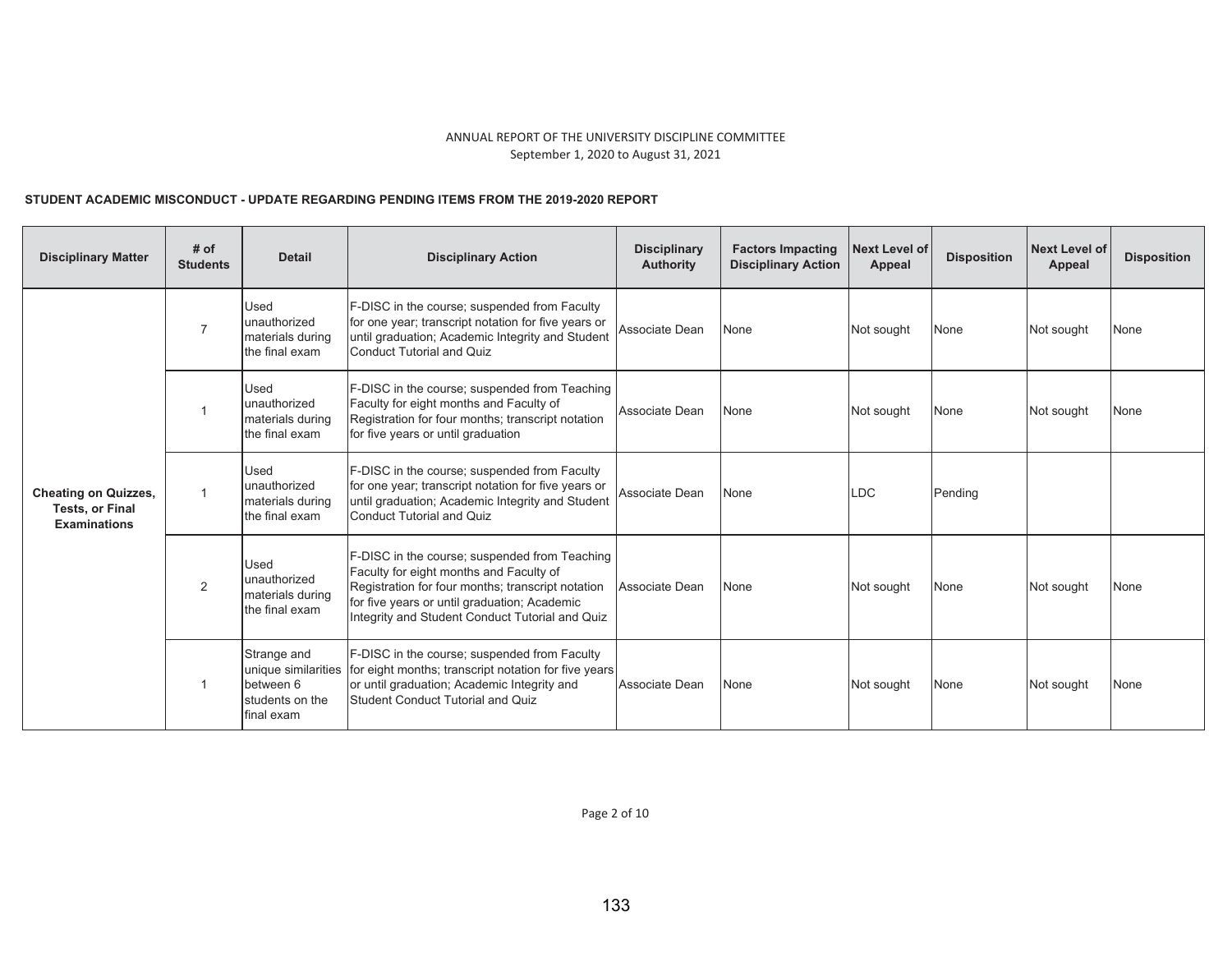# STUDENT ACADEMIC MISCONDUCT - UPDATE REGARDING PENDING ITEMS FROM THE 2019-2020 REPORT

| <b>Disciplinary Matter</b>                                                   | # of<br><b>Students</b> | <b>Detail</b>                                                                    | <b>Disciplinary Action</b>                                                                                                                                                                      | <b>Disciplinary</b><br><b>Authority</b> | <b>Factors Impacting</b><br><b>Disciplinary Action</b> | <b>Next Level of</b><br>Appeal | <b>Disposition</b>                                                              | Next Level of<br>Appeal | <b>Disposition</b> |
|------------------------------------------------------------------------------|-------------------------|----------------------------------------------------------------------------------|-------------------------------------------------------------------------------------------------------------------------------------------------------------------------------------------------|-----------------------------------------|--------------------------------------------------------|--------------------------------|---------------------------------------------------------------------------------|-------------------------|--------------------|
|                                                                              | $\overline{1}$          | Strange and<br>unique similarities<br>between 6<br>students on the<br>final exam | F-DISC in the course; suspended from Faculty<br>for one year; transcript notation for five years or<br>until graduation; Academic Integrity and Student<br>Conduct Tutorial and Quiz            | Associate Dean                          | None                                                   | <b>LDC</b>                     | Appeal of<br>penalty granted;<br>suspension<br>removed                          | Not sought              | None               |
|                                                                              | 2                       | Strange and<br>unique similarities<br>between 6<br>students on the<br>final exam | F-DISC in the course; suspended from Faculty<br>for eight months; transcript notation for five years<br>or until graduation; Academic Integrity and<br><b>Student Conduct Tutorial and Quiz</b> | Associate Dean                          | None                                                   | Not sought                     | None                                                                            | Not sought              | None               |
| <b>Cheating on Quizzes,</b><br><b>Tests, or Final</b><br><b>Examinations</b> | $\mathbf{1}$            | Strange and<br>unique similarities<br>between 6<br>students on the<br>final exam | <b>F-DISC</b> in the course; transcript notation for five<br>years or until graduation; Academic Integrity and Associate Dean<br><b>Student Conduct Tutorial and Quiz</b>                       |                                         | None                                                   | LDC                            | Appeal of<br>allegation<br>denied, however Not sought<br>LDC reduced<br>penalty |                         | None               |
|                                                                              | $\overline{1}$          | Strange and<br>unique similarities<br>between 6<br>students on the<br>final exam | F-DISC in the course; suspended from Faculty<br>for one year; transcript notation for five years or<br>until graduation; Academic Integrity and Student<br>Conduct Tutorial and Quiz            | Associate Dean                          | None                                                   | Not sought                     | None                                                                            | Not sought              | None               |
|                                                                              | $\overline{1}$          | <b>Used</b><br>unauthorized<br>materials during<br>the final exam                | F-DISC in the course; suspended from Faculty<br>for eight months; transcript notation for five years<br>or until graduation; Academic Integrity and<br><b>Student Conduct Tutorial and Quiz</b> | Associate Dean                          | None                                                   | Not sought                     | None                                                                            | Not sought              | None               |

Page 3 of 10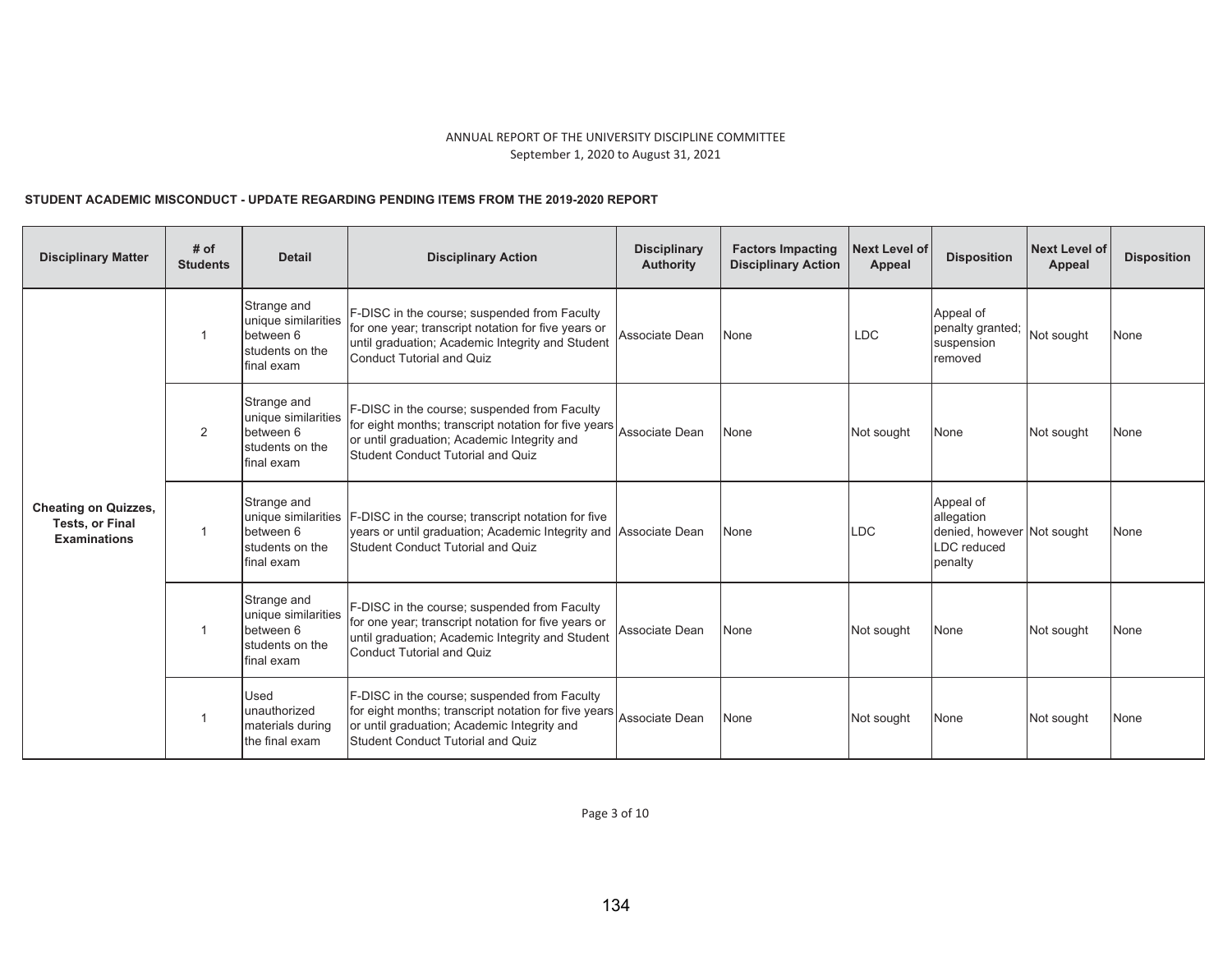# STUDENT ACADEMIC MISCONDUCT - UPDATE REGARDING PENDING ITEMS FROM THE 2019-2020 REPORT

| <b>Disciplinary Matter</b>                                                   | # of<br><b>Students</b> | <b>Detail</b>                                                                                                                                                                        | <b>Disciplinary Action</b>                                                                                                                                                                  | <b>Disciplinary</b><br><b>Authority</b> | <b>Factors Impacting</b><br><b>Disciplinary Action</b> | <b>Next Level of</b><br>Appeal | <b>Disposition</b> | <b>Next Level of</b><br>Appeal | <b>Disposition</b> |
|------------------------------------------------------------------------------|-------------------------|--------------------------------------------------------------------------------------------------------------------------------------------------------------------------------------|---------------------------------------------------------------------------------------------------------------------------------------------------------------------------------------------|-----------------------------------------|--------------------------------------------------------|--------------------------------|--------------------|--------------------------------|--------------------|
|                                                                              |                         | Used<br>lunauthorized<br>materials during<br>the final exam                                                                                                                          | F-DISC in the course; suspended from Faculty<br>for one year; transcript notation for five years or<br>until graduation; Academic Integrity and Student<br><b>Conduct Tutorial and Quiz</b> | Associate Dean                          | None                                                   | LDC                            | Pending            |                                |                    |
| Used<br>unauthorized<br>materials on<br>assignment                           |                         | F-DISC in the course; suspended from Faculty<br>for one year; transcript notation for five years or<br>until graduation; Academic Integrity and Student<br>Conduct Tutorial and Quiz | Associate Dean                                                                                                                                                                              | None                                    | Not sought                                             | None                           | Not sought         | None                           |                    |
| <b>Cheating on Quizzes,</b><br><b>Tests, or Final</b><br><b>Examinations</b> | 1                       | Used<br>unauthorized<br>materials on the<br>final exam and<br>two assignments                                                                                                        | Suspended from taking Faculty courses for<br>eight months                                                                                                                                   | Associate Dean                          | None                                                   | Not sought                     | None               | Not sought                     | None               |
|                                                                              | 5                       | Used<br>unauthorized<br>materials during<br>the final exam                                                                                                                           | F-DISC in the course; suspended from Faculty<br>for eight months; transcript notation for five years<br>or until graduation; Academic Integrity and<br>Student Conduct Tutorial and Quiz    | Associate Dean                          | None                                                   | Not sought                     | None               | Not sought                     | None               |
|                                                                              |                         | Used<br>unauthorized<br><b>Imaterials</b> for<br>assignments                                                                                                                         | F-DISC in the course; suspended from Faculty<br>for one year; transcript notation for five years or<br>until graduation; Academic Integrity and Student<br><b>Conduct Tutorial and Quiz</b> | Associate Dean                          | None                                                   | LDC                            | Denied             | Not sought                     | None               |

Page 4 of 10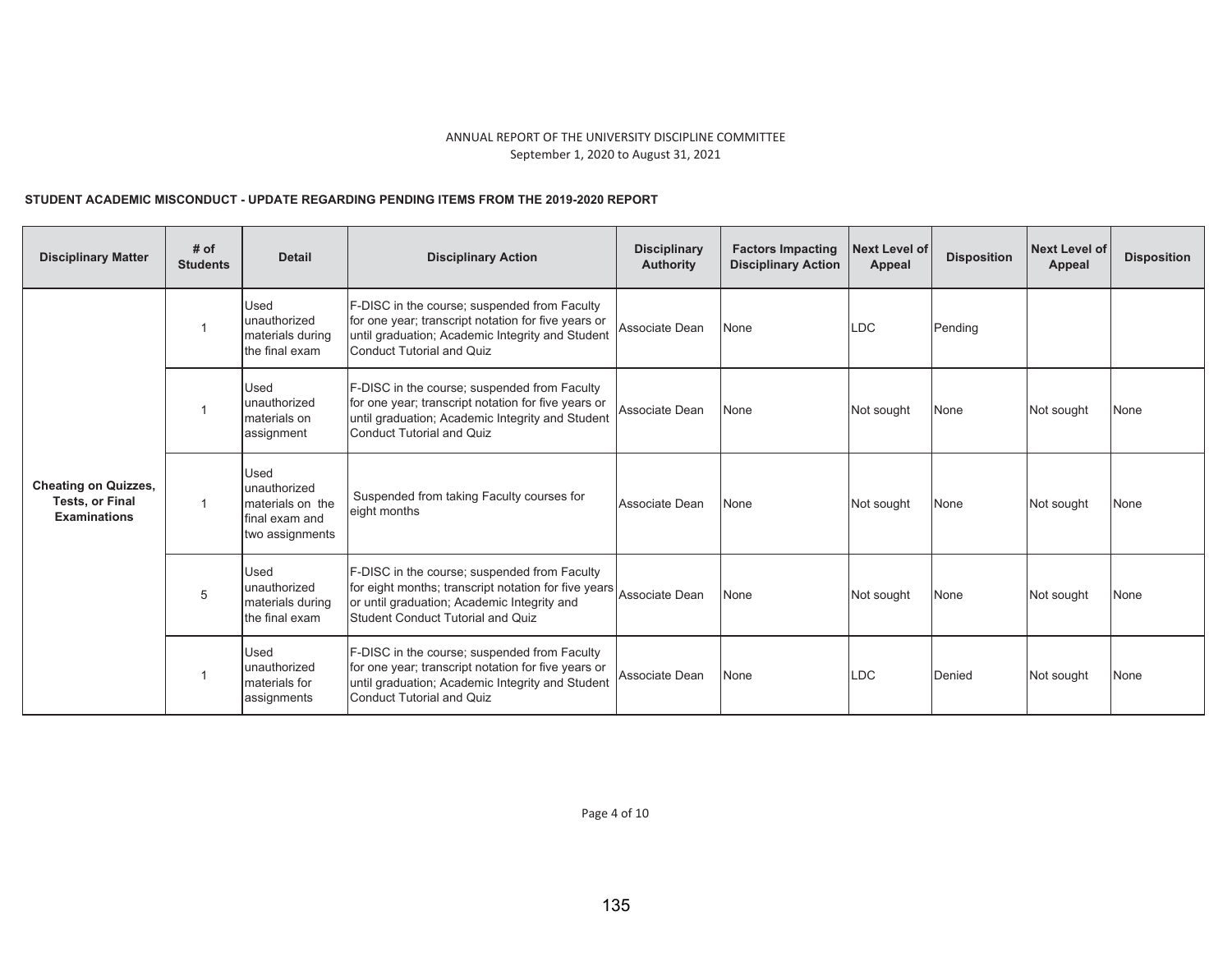# STUDENT ACADEMIC MISCONDUCT - UPDATE REGARDING PENDING ITEMS FROM THE 2019-2020 REPORT

| <b>Disciplinary Matter</b>                    | # of<br><b>Students</b> | <b>Detail</b>                                                                         | <b>Disciplinary Action</b>                                                                                                                                                                                                          | <b>Disciplinary</b><br><b>Authority</b> | <b>Factors Impacting</b><br><b>Disciplinary Action</b> | <b>Next Level of</b><br>Appeal | <b>Disposition</b>                                          | <b>Next Level of</b><br>Appeal | <b>Disposition</b> |
|-----------------------------------------------|-------------------------|---------------------------------------------------------------------------------------|-------------------------------------------------------------------------------------------------------------------------------------------------------------------------------------------------------------------------------------|-----------------------------------------|--------------------------------------------------------|--------------------------------|-------------------------------------------------------------|--------------------------------|--------------------|
|                                               | $\mathbf{1}$            | Submitted<br>solutions to the<br>other version of<br>the final exam;<br>online source | F-DISC in the course; suspended from Faculty<br>for one year; transcript notation for five years or<br>until graduation; Academic Integrity and Student<br>solutions similar to Conduct Tutorial and Quiz                           | Associate Dean                          | None                                                   | Not sought                     | None                                                        | Not sought                     | None               |
|                                               | $\mathbf{1}$            | Exam conducted<br>from 2 IP<br>addresses<br>simultaneously                            | F-DISC in the course; suspended from Faculty<br>for one year; transcript notation for five years or<br>until graduation; Academic Integrity and Student<br>Conduct Tutorial and Quiz                                                | Associate Dean                          | None                                                   | Not sought                     | None                                                        | Not sought                     | None               |
| <b>Cheating on Quizzes,</b>                   | $\overline{1}$          | Used<br>unauthorized<br>materials during<br>the final exam                            | F-DISC in the course; suspended for one year;<br>transcript notation for five years; Academic<br>Integrity and Student Conduct Tutorial and Quiz                                                                                    | Associate Dean                          | None                                                   | LDC.                           | Appeal<br>withdrawn                                         | Not sought                     | None               |
| <b>Tests, or Final</b><br><b>Examinations</b> | $\mathbf 1$             | Used<br>unauthorized<br>materials during<br>the final exam                            | F-DISC in the course; suspended from Faculty<br>for one year; transcript notation for five years or<br>until graduation; Academic Integrity and Student<br>Conduct Tutorial and Quiz                                                | Associate Dean                          | None                                                   | LDC                            | Appeal granted;<br>reduced<br>suspension to<br>eight months | Not sought                     | None               |
|                                               | $\mathbf{1}$            | <b>Used</b><br>unauthorized<br>materials during<br>the final exam                     | F-DISC on the course; suspended from Faculty<br>for eight months; transcript notation for five years Associate Dean<br>or until graduation; Academic Integrity and<br><b>Student Conduct Tutorial and Quiz</b>                      |                                         | None                                                   | LDC                            | Appeal granted;<br>suspension<br>removed                    | Not sought                     | None               |
|                                               | $\mathbf 1$             | Used<br>unauthorized<br>materials during<br>the final exam                            | F-DISC in the course; suspended from Teaching<br>Faculty and Faculty of Registration for one year;<br>transcript notation for five years or until<br>graduation; Academic Integrity and Student<br><b>Conduct Tutorial and Quiz</b> | Associate Dean                          | None                                                   | LDC                            | Denied                                                      | Not sought                     | None               |

Page 5 of 10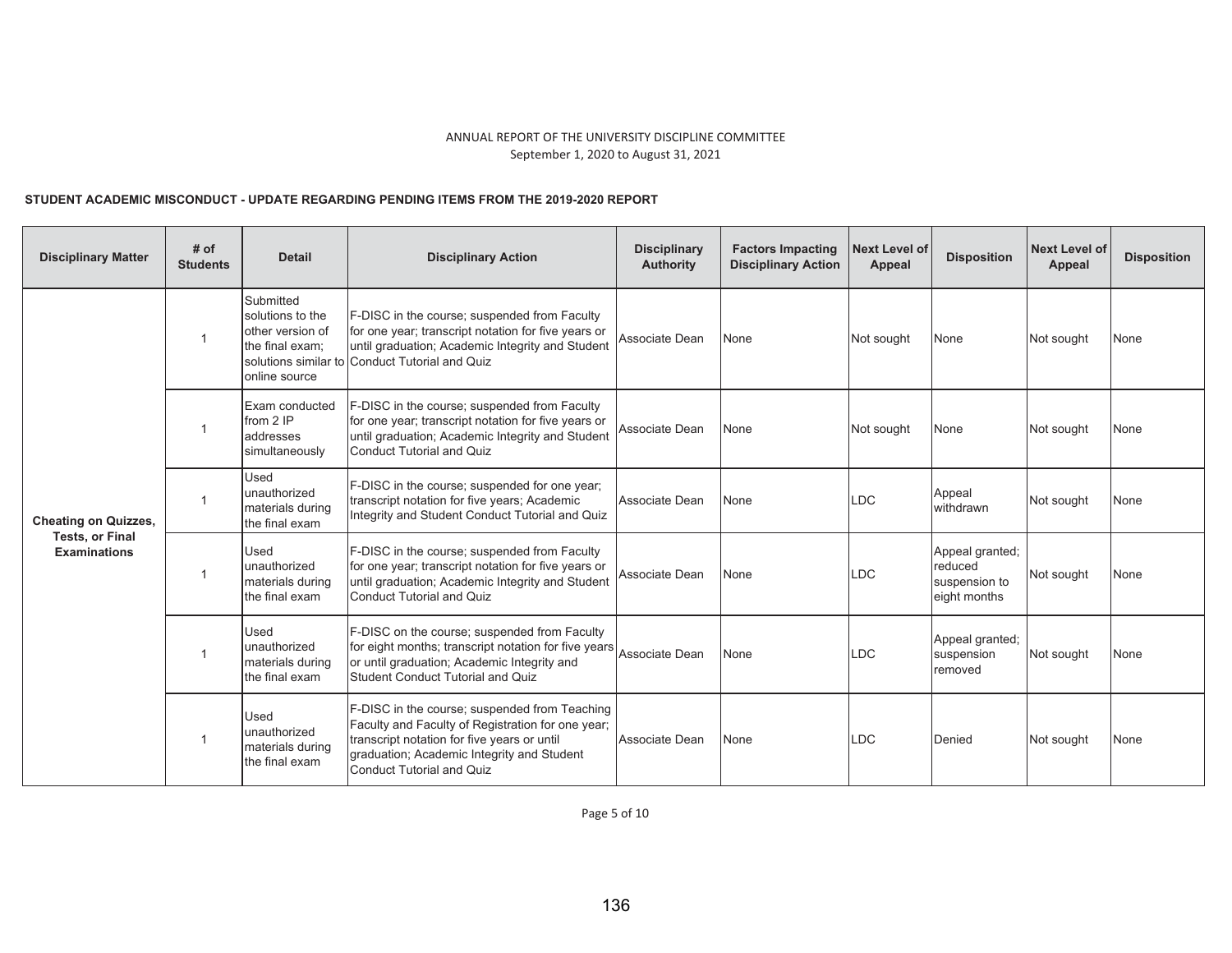# STUDENT ACADEMIC MISCONDUCT - UPDATE REGARDING PENDING ITEMS FROM THE 2019-2020 REPORT

| <b>Disciplinary Matter</b>                    | # of<br><b>Students</b> | <b>Detail</b>                                                                                                                                        | <b>Disciplinary Action</b>                                                                                                                                                                  | <b>Disciplinary</b><br><b>Authority</b> | <b>Factors Impacting</b><br><b>Disciplinary Action</b> | Next Level of<br>Appeal | <b>Disposition</b> | <b>Next Level of</b><br>Appeal | <b>Disposition</b> |
|-----------------------------------------------|-------------------------|------------------------------------------------------------------------------------------------------------------------------------------------------|---------------------------------------------------------------------------------------------------------------------------------------------------------------------------------------------|-----------------------------------------|--------------------------------------------------------|-------------------------|--------------------|--------------------------------|--------------------|
|                                               |                         | <b>Used</b><br>lunauthorized<br>materials during<br>the final exam                                                                                   | F-DISC in the course; suspended from Faculty<br>for two years; transcript notation for five years or<br>until graduation; Academic Integrity and Student<br>Conduct Tutorial and Quiz       | Associate Dean                          | None                                                   | Not sought              | None               | Not sought                     | None               |
| <b>Cheating on Quizzes,</b>                   |                         | Used external<br>resources during<br>the final exam                                                                                                  | F-DISC in the course; suspended from Faculty<br>for one year; transcript notation for five years or<br>until graduation; Academic Integrity and Student<br><b>Conduct Tutorial and Quiz</b> | Associate Dean                          | None                                                   | LDC                     | Denied             | <b>UDC</b>                     | Denied             |
| <b>Tests, or Final</b><br><b>Examinations</b> |                         | <b>Used</b><br>unauthorized<br>materials to obtain<br>answers to<br>questions on the<br>final exam and<br>subsequently<br>plagiarized the<br>content | F-DISC in the course; suspended from Faculty<br>for one year; transcript notation for five years or<br>until graduation; Academic Integrity and Student<br>Conduct Tutorial and Quiz        | Associate Dean                          | None                                                   | <b>LDC</b>              | Pending            |                                |                    |
| Personation                                   |                         | Personation (hired<br>freelancer) for<br>assignment                                                                                                  | F-DISC in the course; suspended from Faculty<br>for one year; transcript notation for five years or<br>until graduation; Academic Integrity and Student<br><b>Conduct Tutorial and Quiz</b> | Associate Dean                          | None                                                   | Not sought              | None               | Not sought                     | <b>None</b>        |

Page 6 of 10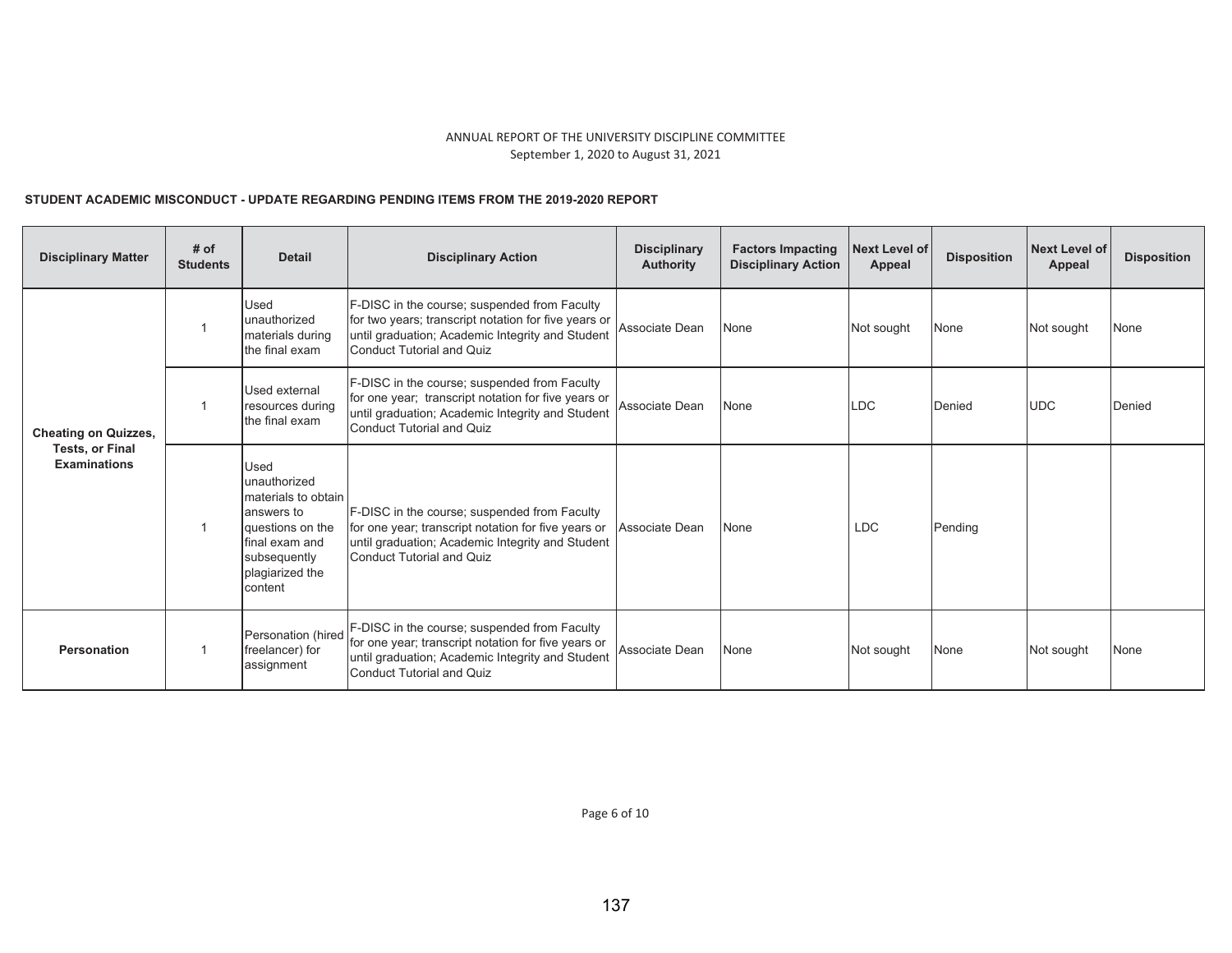# STUDENT ACADEMIC MISCONDUCT - UPDATE REGARDING PENDING ITEMS FROM THE 2019-2020 REPORT

| <b>Disciplinary Matter</b> | # of<br><b>Students</b> | <b>Detail</b>                                                                                                                                        | <b>Disciplinary Action</b>                                                                                                                                                                                                                 | <b>Disciplinary</b><br><b>Authority</b> | <b>Factors Impacting</b><br><b>Disciplinary Action</b> | <b>Next Level of</b><br>Appeal                                 | <b>Disposition</b> | Next Level of<br><b>Appeal</b> | <b>Disposition</b> |
|----------------------------|-------------------------|------------------------------------------------------------------------------------------------------------------------------------------------------|--------------------------------------------------------------------------------------------------------------------------------------------------------------------------------------------------------------------------------------------|-----------------------------------------|--------------------------------------------------------|----------------------------------------------------------------|--------------------|--------------------------------|--------------------|
|                            | $\mathbf{1}$            | Used<br>unauthorized<br>materials to obtain<br>answers to<br>questions on the<br>final exam and<br>subsequently<br>plagiarized the<br>content        | F-DISC in the course; suspended from Faculty<br>for eight months; transcript notation for five years<br>or until graduation; Academic Integrity and<br><b>Student Conduct Tutorial and Quiz</b>                                            | Associate Dean                          | None                                                   | Not sought                                                     | None               | Not sought                     | None               |
| Plagiarism                 | $\overline{1}$          | <b>Used</b><br>unauthorized<br>materials to obtain<br>answers to<br>questions on the<br>final exam and<br>subsequently<br>plagiarized the<br>content | F-DISC in the course; suspended from Faculty<br>for one year; transcript notation for five years or<br>until graduation; Academic Integrity and Student<br><b>Conduct Tutorial and Quiz</b>                                                | Associate Dean                          | None                                                   | Not sought                                                     | None               | Not sought                     | None               |
|                            | $\mathbf{1}$            | <b>Used</b><br>unauthorized<br>answers to<br>questions on the<br>final exam and<br>subsequently<br>plagiarized the<br>content                        | materials to obtain F-DISC in the course; suspended from Faculty<br>for one year; notation for five years or until<br>graduation; Academic Integrity and Student<br>Conduct Tutorial and Quiz; meet with Academic<br>Integrity Coordinator | Associate Dean                          | <b>LDC</b>                                             | Appeal<br>qranted;<br>suspension<br>reduced to<br>eight months | Not sought         | <b>NA</b>                      |                    |

Page 7 of 10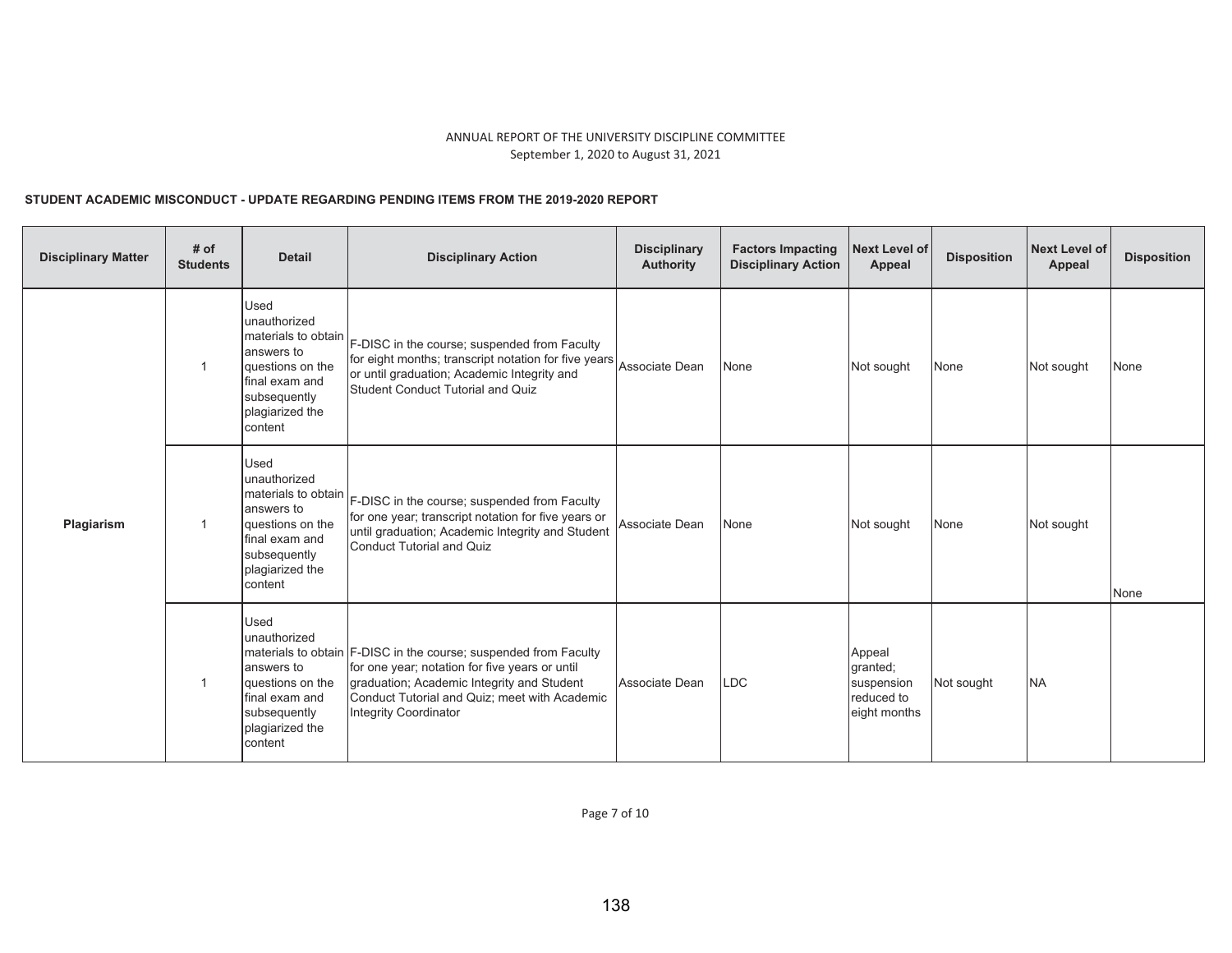# STUDENT ACADEMIC MISCONDUCT - UPDATE REGARDING PENDING ITEMS FROM THE 2019-2020 REPORT

| <b>Disciplinary Matter</b> | # of<br><b>Students</b> | <b>Detail</b>                                                                                                                                        | <b>Disciplinary Action</b>                                                                                                                                                                                                                       | <b>Disciplinary</b><br><b>Authority</b> | <b>Factors Impacting</b><br><b>Disciplinary Action</b> | <b>Next Level of</b><br>Appeal | <b>Disposition</b> | <b>Next Level of</b><br>Appeal | <b>Disposition</b> |
|----------------------------|-------------------------|------------------------------------------------------------------------------------------------------------------------------------------------------|--------------------------------------------------------------------------------------------------------------------------------------------------------------------------------------------------------------------------------------------------|-----------------------------------------|--------------------------------------------------------|--------------------------------|--------------------|--------------------------------|--------------------|
|                            |                         | Used<br>unauthorized<br>materials to obtair<br>answers to<br>questions on the<br>final exam                                                          | F-DISC in the course; suspended from Teaching<br>Faculty for eight months and Faculty of<br>Registration for four months; transcript notation<br>for five years or until graduation; Academic<br>Integrity and Student Conduct Tutorial and Quiz | Associate Dean                          | None                                                   | Not sought                     | None               | Not sought                     | None               |
| Plagiarism                 | $\overline{1}$          | <b>Used</b><br>unauthorized<br>answers to<br>questions on the<br>final exam and<br>subsequently<br>plagiarized the<br>content                        | materials to obtain F-DISC in the course; suspended from Faculty<br>for eight months; transcript notation for five years<br>or until graduation; Academic Integrity and<br><b>Student Conduct Tutorial and Quiz</b>                              | Associate Dean                          | None                                                   | Not sought                     | None               | Not sought                     | None               |
|                            |                         | <b>Used</b><br>unauthorized<br>materials to<br>obtain answers to<br>questions on the<br>final exam and<br>subsequently<br>plagiarized the<br>content | F-DISC in the course; suspended from Faculty<br>for one year; transcript notation for five years or<br>until graduation; Academic Integrity and Student<br>Conduct Tutorial and Quiz                                                             | Associate Dean                          | None                                                   | Not sought                     | None               | Not sought                     | None               |

Page 8 of 10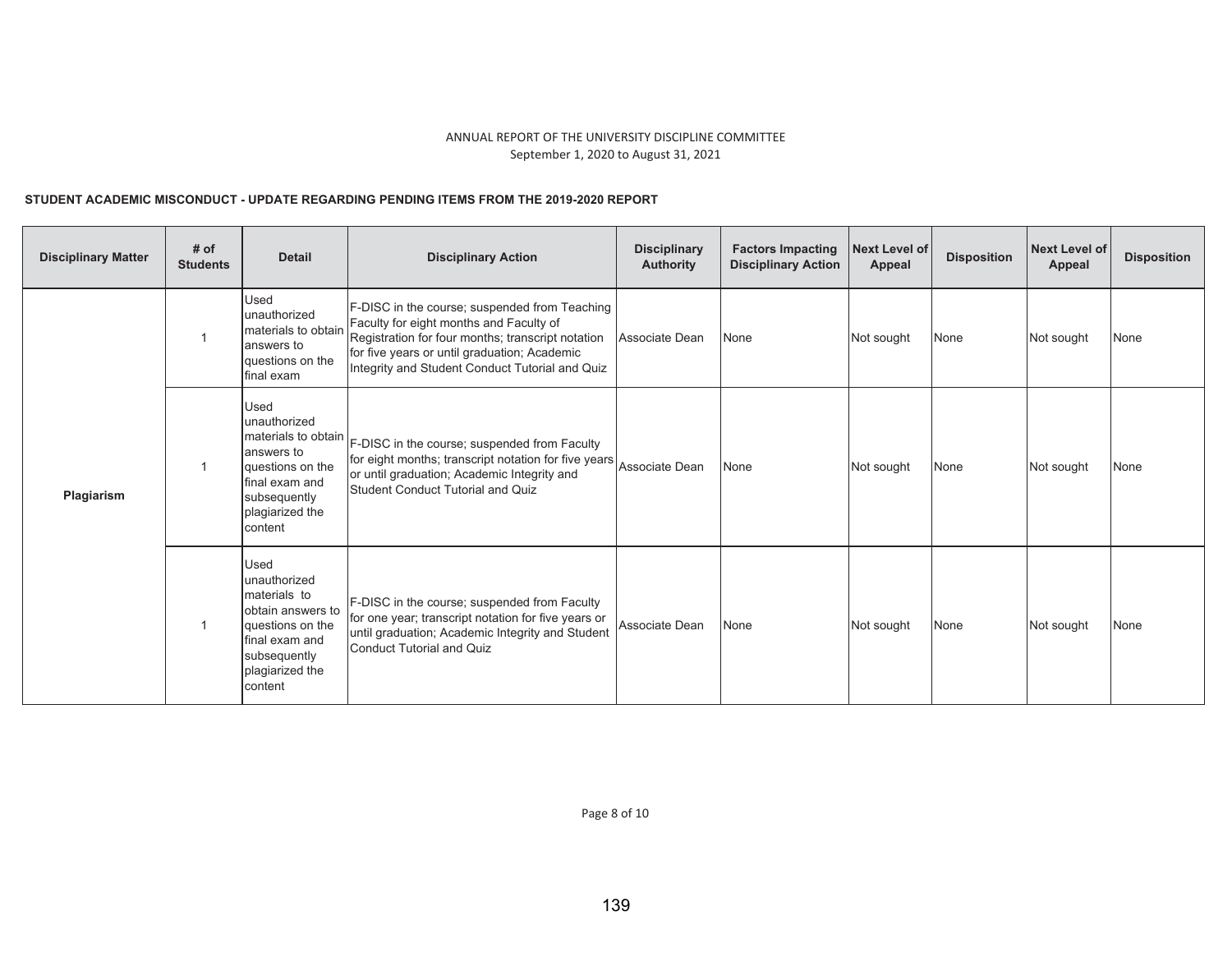# STUDENT ACADEMIC MISCONDUCT - UPDATE REGARDING PENDING ITEMS FROM THE 2019-2020 REPORT

| <b>Disciplinary Matter</b> | # of<br><b>Students</b> | <b>Detail</b>                                                                                                                                        | <b>Disciplinary Action</b>                                                                                                                                                                                     | <b>Disciplinary</b><br><b>Authority</b> | <b>Factors Impacting</b><br><b>Disciplinary Action</b> | <b>Next Level of</b><br>Appeal | <b>Disposition</b> | <b>Next Level of</b><br>Appeal | <b>Disposition</b> |
|----------------------------|-------------------------|------------------------------------------------------------------------------------------------------------------------------------------------------|----------------------------------------------------------------------------------------------------------------------------------------------------------------------------------------------------------------|-----------------------------------------|--------------------------------------------------------|--------------------------------|--------------------|--------------------------------|--------------------|
|                            | 3                       | Used<br>unauthorized<br>materials to obtain<br>answers to<br>questions on the<br>final exam and<br>subsequently<br>plagiarized the<br>content        | F-DISC in the course; suspended from Faculty<br>for eight months; transcript notation for five years Associate Dean<br>or until graduation; Academic Integrity and<br><b>Student Conduct Tutorial and Quiz</b> |                                         | None                                                   | Not sought                     | None               | Not sought                     | None               |
| Plagiarism                 | $\overline{7}$          | <b>Used</b><br>unauthorized<br>materials to obtain<br>answers to<br>questions on the<br>final exam and<br>subsequently<br>plagiarized the<br>content | F-DISC in the course; suspended from Faculty<br>for one year; transcript notation for five years or<br>until graduation; Academic Integrity and Student<br><b>Conduct Tutorial and Quiz</b>                    | Associate Dean                          | Not sought                                             | <b>NA</b>                      | Not sought         | <b>NA</b>                      |                    |
|                            | $\mathbf{1}$            | Assignment                                                                                                                                           | F in course                                                                                                                                                                                                    | Department Head None                    |                                                        | Not sought                     | None               | Not sought                     | None               |
|                            | $\mathbf{1}$            | Assignment                                                                                                                                           | Zero on the assignment; transcript notation                                                                                                                                                                    | Department Head None                    |                                                        | Not sought                     | None               | Not sought                     | None               |
|                            | $\mathbf{1}$            | Assignment                                                                                                                                           | Zero on the assignment; F-DISC in the course;<br>transcript notation; meet with the Academic<br><b>Integrity Coordinator</b>                                                                                   | Department Head None                    |                                                        | Not sought                     | None               | Not sought                     | None               |
|                            | 6<br>Assignment         |                                                                                                                                                      | Zero on the assignment; Academic Integrity and<br><b>Student Conduct Tutorial and Quiz</b>                                                                                                                     | Associate Head                          | None                                                   | Not sought                     | None               | Not sought                     | None               |
| $\mathbf{1}$<br>Assignment |                         | Zero on the assignment; Academic Integrity and<br><b>Student Conduct Tutorial and Quiz</b>                                                           | <b>Associate Head</b>                                                                                                                                                                                          | None                                    | Pre-LDC                                                | Denied                         | Not sought         | None                           |                    |

Page 9 of 10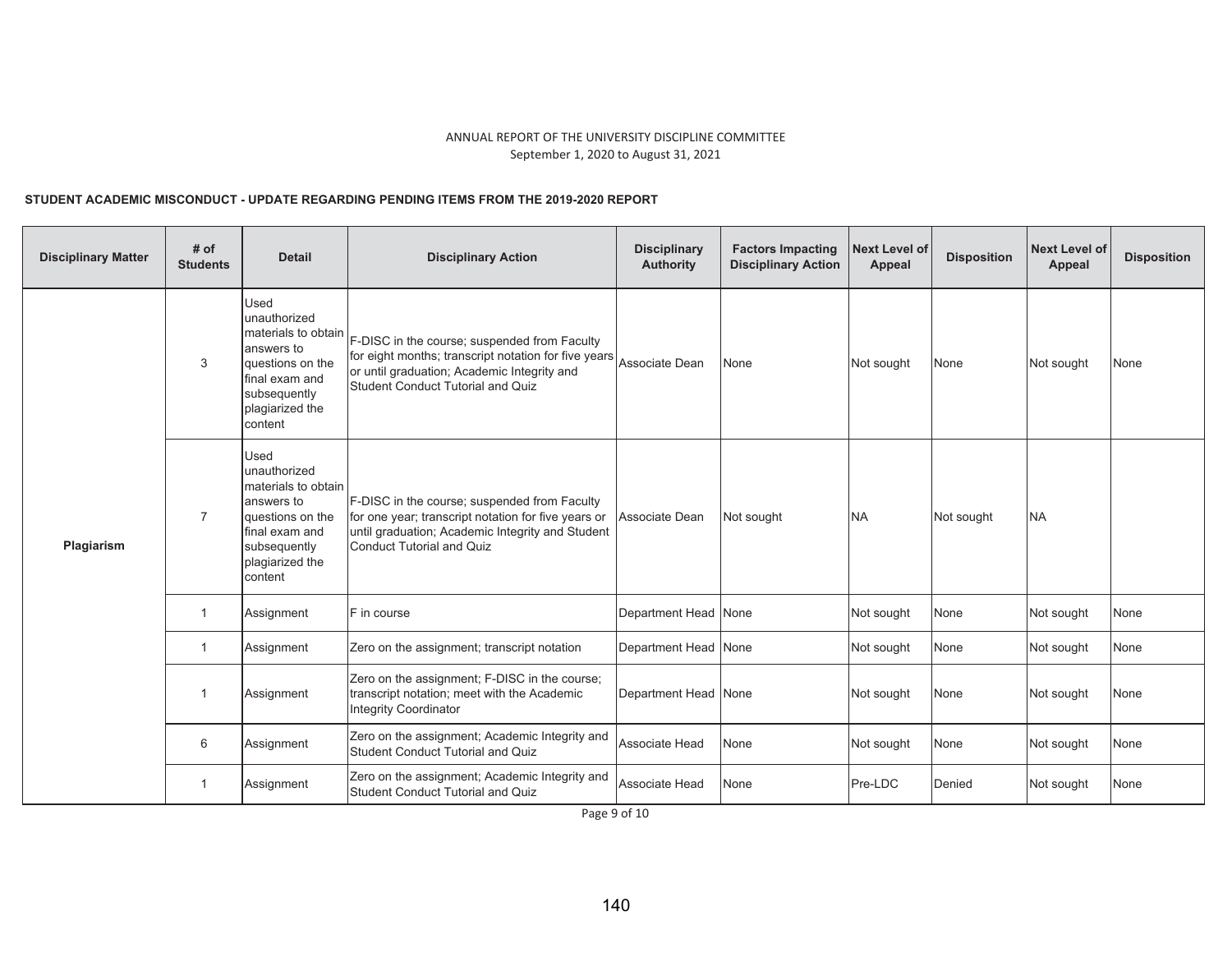# STUDENT ACADEMIC MISCONDUCT - UPDATE REGARDING PENDING ITEMS FROM THE 2019-2020 REPORT

| <b>Disciplinary Matter</b> | # of<br><b>Students</b> | <b>Detail</b>                                                                                                     | <b>Disciplinary Action</b>                                                                                                                          | <b>Disciplinary</b><br><b>Authority</b> | <b>Factors Impacting</b><br><b>Disciplinary Action</b>                      | <b>Next Level of</b><br>Appeal | <b>Disposition</b> | <b>Next Level of</b><br><b>Appeal</b> | <b>Disposition</b> |
|----------------------------|-------------------------|-------------------------------------------------------------------------------------------------------------------|-----------------------------------------------------------------------------------------------------------------------------------------------------|-----------------------------------------|-----------------------------------------------------------------------------|--------------------------------|--------------------|---------------------------------------|--------------------|
|                            | 9                       | Assignment                                                                                                        | Zero on two assignments; Academic Integrity<br>and Student Conduct Tutorial and Quiz                                                                | Associate Head                          | None                                                                        | Not sought                     | None               | Not sought                            | None               |
|                            | $\overline{1}$          | Two assignments<br>and a lab report                                                                               | Zero on two assignments and lab report;<br>Academic Integrity and Student Conduct Tutorial Associate Head<br>and Quiz                               |                                         | None                                                                        | Not sought                     | None               | Not sought                            | None               |
|                            | $\mathbf{1}$            | Copied and<br>pasted significant<br>portions of final<br>assessment from<br>online sources<br>without attribution | D-DISC in the course; transcript notation; meet<br>with Academic Integrity Coordinator; Academic<br>Integrity and Student Conduct Tutorial and Quiz | Associate Dean                          | Student admitted to<br>copying and not<br>providing references              | Not sought                     | None               | Not sought                            | None               |
| Plagiarism                 | 1                       | Copied verbatim<br>from an online<br>course                                                                       | C-DISC in the course; transcript notation; meet<br>with Academic Language Support Instructor                                                        | Associate Dean                          | Indicated that the<br>misconduct was not<br>intentional or<br>deliberate    | Not sought                     | None               | Not sought                            | None               |
|                            | $\mathbf 1$             | Used information<br>without citation                                                                              | Transcript notation; meet with Academic Integrity<br>Coordinator; Academic Integrity and Student<br><b>Conduct Tutorial and Quiz</b>                | Associate Dean                          | Indicated that they had<br>properly cited source<br>material                | Not sought                     | None               | Not sought                            | None               |
|                            | $\mathbf{1}$            | Submitted<br>assignment that<br>contained<br>plagiarized<br>materials from an<br>online source                    | Transcript notation; meet with Academic Integrity<br>Coordinator; Academic Integrity and Student<br><b>Conduct Tutorial and Quiz</b>                | Associate Dean                          | Indicated that the<br>alleged plagiarism was<br>based on prior<br>knowledge | Not sought                     | None               | Not sought                            | None               |

Page 10 of 10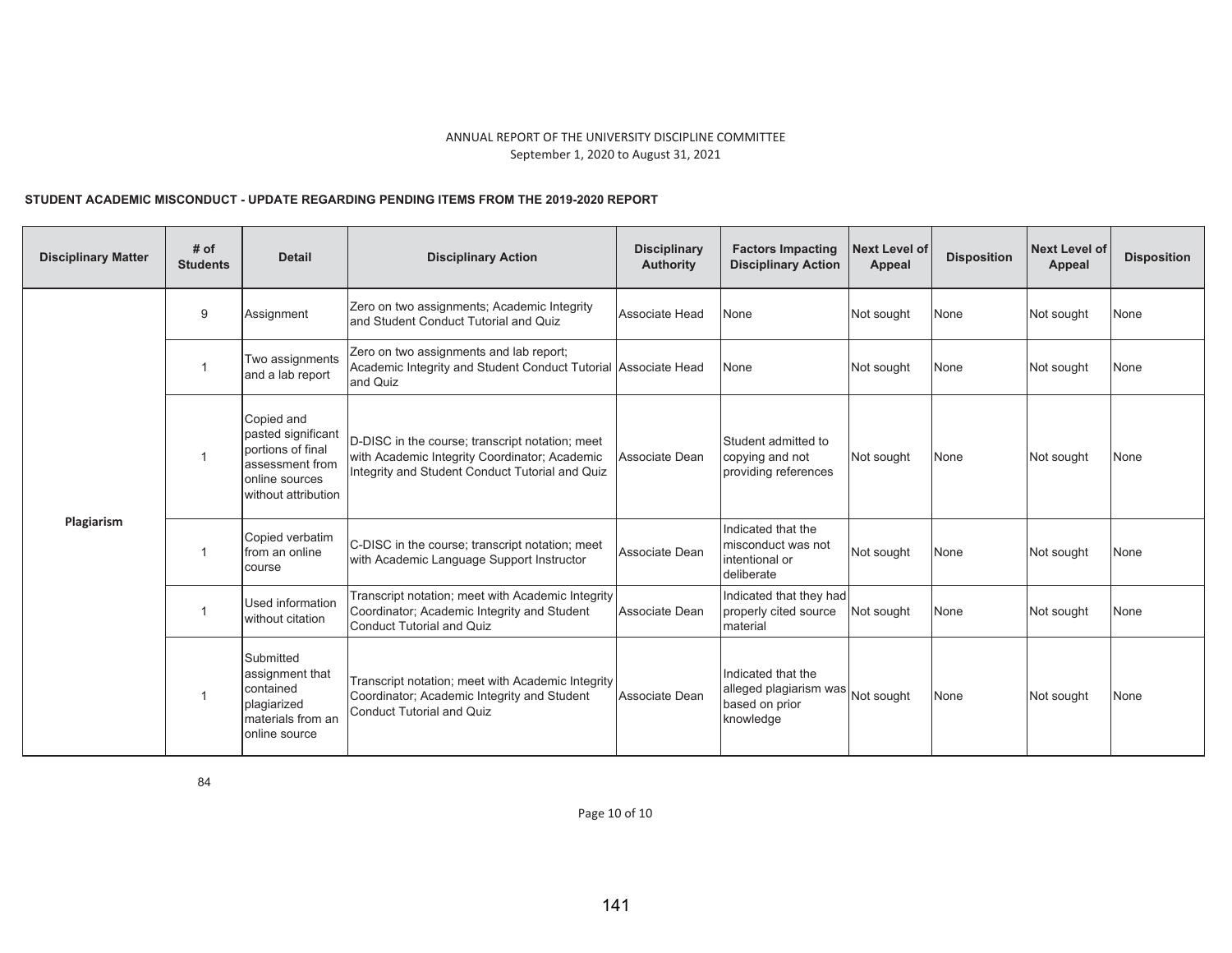### <u>PART 2: STUDENT NON-ACADEMIC MISCONDUCT AND CONCERNING BEHAVIOUR</u>

| <b>Disciplinary Matter</b>                          | # of<br><b>Students</b> | <b>Detail</b>                                    | <b>Disciplinary Action</b>  | <b>Disciplinary</b><br><b>Authority</b> | <b>Factors Impacting</b><br><b>Disciplinary Action</b> | <b>Next Level of</b><br>Appeal | <b>Disposition</b> | <b>Next Level of</b><br>Appeal | <b>Disposition</b> |
|-----------------------------------------------------|-------------------------|--------------------------------------------------|-----------------------------|-----------------------------------------|--------------------------------------------------------|--------------------------------|--------------------|--------------------------------|--------------------|
|                                                     | 4                       | Unauthorized cooking equipment<br>(hotplate)     | Written warning; \$50 fine  | <b>Student</b><br>Residences            | None                                                   | Not sought                     | None               | Not sought                     | None               |
|                                                     |                         | Noise                                            | Written Warning; \$50 fine  | Student<br>Residences                   | Multiple noise<br>complaints                           | Not sought                     | None               | Not sought                     | None               |
|                                                     | 4                       | COVID-19 Regulations (Guest Policy)              | Written warning             | Student<br>Residences                   | None                                                   | Not sought                     | None               | Not sought                     | None               |
| <b>Abuse of the Process</b>                         | 2                       | Alcohol Policy (over intoxication)               | Written warning             | Student<br>Residences                   | None                                                   | Not sought                     | None               | Not sought                     | None               |
| of University Policies:<br><b>Breach of student</b> | 5                       | Unauthorized cooking equipment<br>(hotplate)     | Written warning             | Student<br>Residences                   | Hot plate not used                                     | Not sought                     | None               | Not sought                     | None               |
| residence rules or<br>regulations                   | 2                       | Fire Safety Policy (Smoking in room)             | Written warning; \$100 fine | Student<br>Residences                   | Multiple warnings                                      | Not sought                     | None               | Not sought                     | None               |
|                                                     | 6                       | COVID-19 Regulations (Mask Use)                  | Verbal Warning              | Student<br>Residences                   | None                                                   | Not sought                     | None               | Not sought                     | None               |
|                                                     | $\overline{2}$          | COVID-19 Regulations (Mask Use)                  | Written warning             | Student<br><b>Residences</b>            | Student had been<br>warned previously<br>about policy  | Not sought                     | None               | Not sought                     | None               |
|                                                     |                         | Damages and Cleaning (room damage) Repair charge |                             | Student<br>Residences                   | Student caused<br>damage to cabinets                   | Not sought                     | None               | Not sought                     | None               |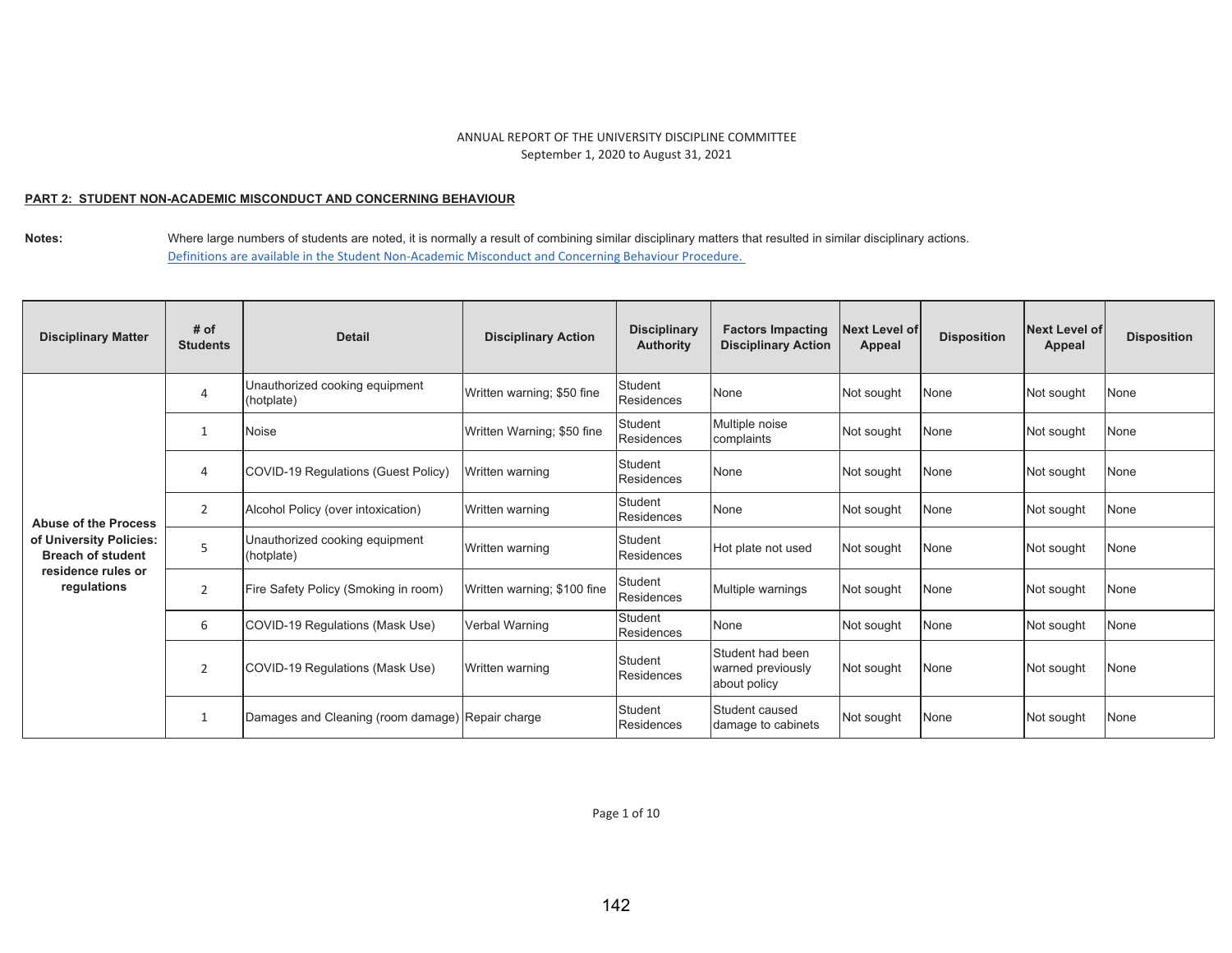### <u>PART 2: STUDENT NON-ACADEMIC MISCONDUCT AND CONCERNING BEHAVIOUR</u>

| <b>Disciplinary Matter</b>                                                                                              | # of<br><b>Students</b> | <b>Detail</b>                                                           | <b>Disciplinary Action</b>  | <b>Disciplinary</b><br><b>Authority</b> | <b>Factors Impacting</b><br><b>Disciplinary Action</b>                                                                 | <b>Next Level of</b><br>Appeal       | <b>Disposition</b>                                                              | Next Level of<br>Appeal | <b>Disposition</b> |
|-------------------------------------------------------------------------------------------------------------------------|-------------------------|-------------------------------------------------------------------------|-----------------------------|-----------------------------------------|------------------------------------------------------------------------------------------------------------------------|--------------------------------------|---------------------------------------------------------------------------------|-------------------------|--------------------|
|                                                                                                                         | 14                      | COVID-19 Regulations (Gathering Size<br>and Capacity Limits)            | Written warning; \$200 fine | Student<br>Residences                   | Large gathering that<br>violated public health<br>orders; involved all<br>attendees intentionally<br>hiding from staff | Not sought                           | None                                                                            | Not sought              | None               |
| <b>Abuse of the Process</b><br>of University Policies:<br><b>Breach of student</b><br>residence rules or<br>regulations | $\overline{2}$          | COVID-19 Regulations (Gathering Size<br>and Capacity Limits)            | Eviction                    | Student<br>Residences                   | Students organized<br>large gathering                                                                                  | Not sought                           | None                                                                            | Not sought              | None               |
|                                                                                                                         |                         | COVID-19 Regulations (Gathering Size<br>and Capacity Limits)            | Eviction                    | Student<br>Residences                   | Student organized<br>large gathering                                                                                   | Director of<br>Student<br>Residences | Eviction<br>overturned as<br>resident was a<br>Iminor a the time<br>of incident | Not sought              | None               |
|                                                                                                                         |                         | Cannabis Policy (preparing/grinding<br>cannabis in room creating smell) | Written warning; \$50 fine  | Student<br>Residences                   | student was unaware<br>smell was being<br>created                                                                      | Not sought                           | None                                                                            | Not sought              | None               |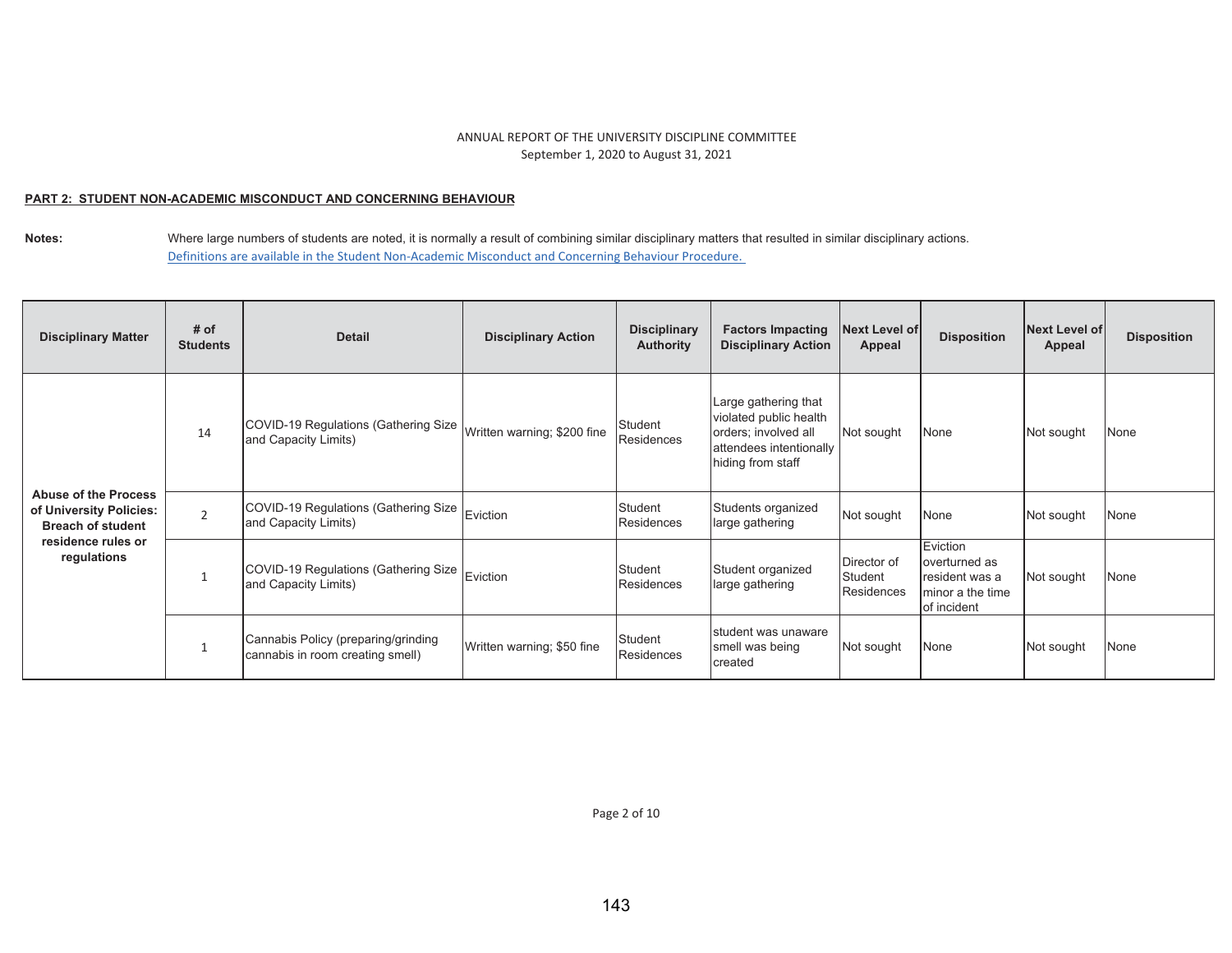### <u>PART 2: STUDENT NON-ACADEMIC MISCONDUCT AND CONCERNING BEHAVIOUR</u>

| <b>Disciplinary Matter</b>                          | # of<br><b>Students</b> | <b>Detail</b>                                                | <b>Disciplinary Action</b>      | <b>Disciplinary</b><br><b>Authority</b> | <b>Factors Impacting</b><br><b>Disciplinary Action</b>                                                                                       | <b>Next Level of</b><br>Appeal | <b>Disposition</b> | <b>Next Level of</b><br>Appeal | <b>Disposition</b> |
|-----------------------------------------------------|-------------------------|--------------------------------------------------------------|---------------------------------|-----------------------------------------|----------------------------------------------------------------------------------------------------------------------------------------------|--------------------------------|--------------------|--------------------------------|--------------------|
|                                                     | 1                       | Room Condition (excessive garbage)                           | Written warning; room<br>checks | Student<br>Residences                   | Created fire safety and<br>sanitation risk due to<br>condition of room; did<br>not agree with staff on<br>acceptibility of room<br>condition | Not sought                     | None               | Not sought                     | None               |
| <b>Abuse of the Process</b>                         | $\overline{4}$          | Noise                                                        | <b>Written Warning</b>          | Student<br>Residences                   | None                                                                                                                                         | Not sought                     | None               | Not sought                     | None               |
| of University Policies:<br><b>Breach of student</b> | $\overline{3}$          | COVID-19 Regulations (Gathering Size<br>and Capacity Limits) | Written warning                 | Student<br>Residences                   | None                                                                                                                                         | Not sought                     | None               | Not sought                     | None               |
| residence rules or<br>regulations                   | $\mathbf{1}$            | COVID-19 Regulations (Mask Use)                              | Written warning                 | Student<br>Residences                   | Student had been<br>warned previously<br>about policy                                                                                        | Not sought                     | None               | Not sought                     | None               |
|                                                     | 2                       | Fire Safety Policy (Smoking in room)                         | Written warning; \$50 fine      | Student<br>Residences                   | Wasn't aware vaping<br>was smoking                                                                                                           | Not sought                     | None               | Not sought                     | None               |
|                                                     | $\mathbf{1}$            | Room Condition (excessive garbage)                           | Written warning                 | Student<br>Residences                   | None                                                                                                                                         | Not sought                     | None               | Not sought                     | None               |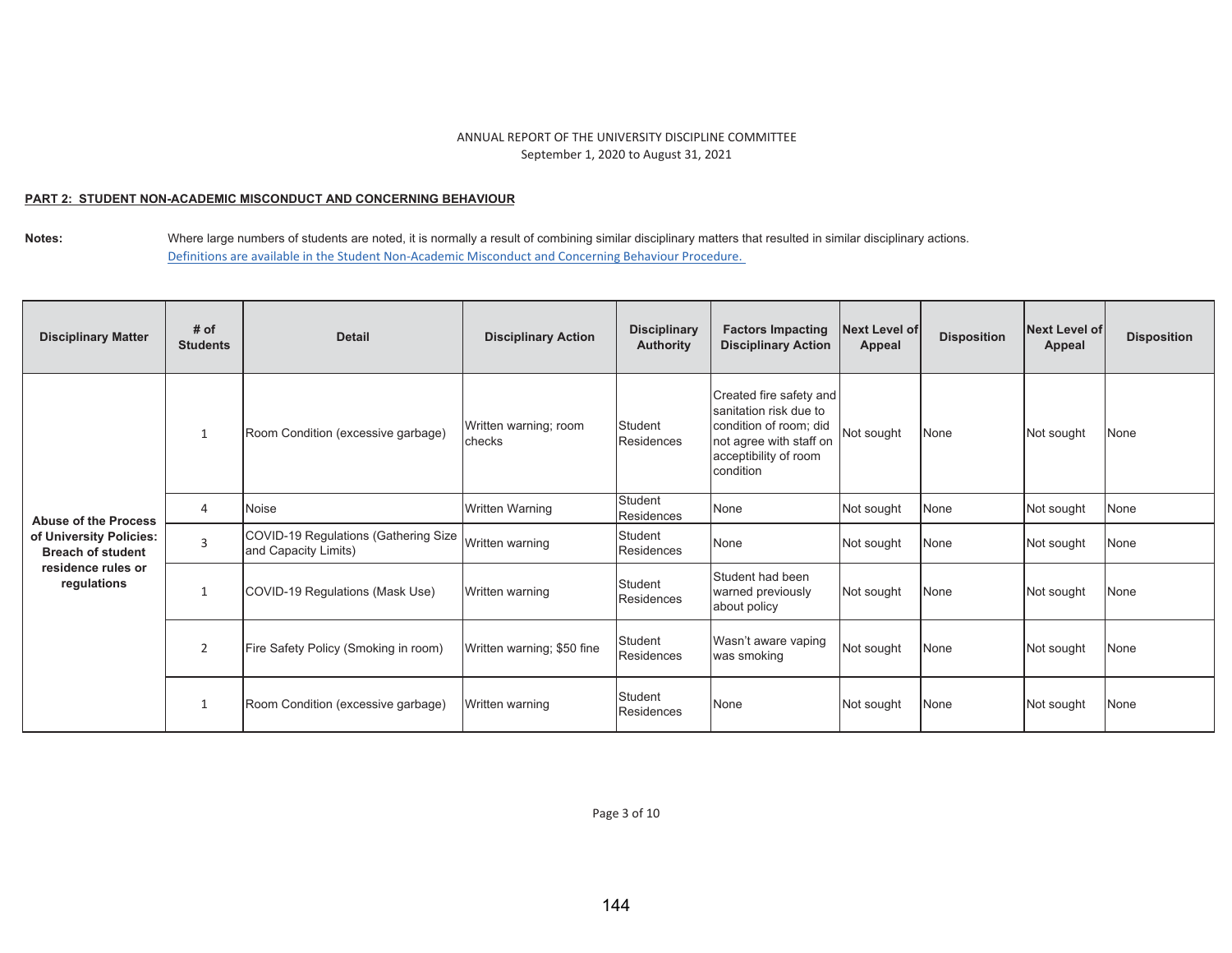### <u>PART 2: STUDENT NON-ACADEMIC MISCONDUCT AND CONCERNING BEHAVIOUR</u>

| <b>Disciplinary Matter</b>                                                                                                             | # of<br><b>Students</b> | <b>Detail</b>                                                      | <b>Disciplinary Action</b>                                                                                                                                                                         | <b>Disciplinary</b><br><b>Authority</b> | <b>Factors Impacting</b><br><b>Disciplinary Action</b>                                                             | <b>Next Level of</b><br><b>Appeal</b> | <b>Disposition</b> | Next Level of<br>Appeal | <b>Disposition</b> |
|----------------------------------------------------------------------------------------------------------------------------------------|-------------------------|--------------------------------------------------------------------|----------------------------------------------------------------------------------------------------------------------------------------------------------------------------------------------------|-----------------------------------------|--------------------------------------------------------------------------------------------------------------------|---------------------------------------|--------------------|-------------------------|--------------------|
| <b>Abuse of the Process</b><br>of University Policies:<br>Failure to comply with<br>a previously imposed<br><b>Disciplinary Action</b> | $\overline{1}$          | Extension of penalty from prior incident<br>of academic misconduct | DISC grade comment;<br>transcript reprimand<br>extended by one year                                                                                                                                | Associate Dean                          | Student did not<br>complete the<br>academic integrity<br>programming required<br>of them from previous<br>decision | Not sought                            | None               | Not sought              | None               |
|                                                                                                                                        |                         | Verbal abuse of support staff in<br>department                     | Application nullified;<br>suspended from applying<br>to faculty for life                                                                                                                           | Dean                                    | None                                                                                                               | Not sought                            | None               | Not sought              | None               |
| Inappropriate or<br><b>Disruptive Behaviour:</b><br>Unprofessional<br>conduct                                                          | $\mathbf{1}$            | Breach of confidentiality/PHIA                                     | Debarment; repeat course<br>and audit pre-requisite<br>course; retake PHIA and<br>Social Media training;<br>follow-up discussion with<br>the Privacy Officer; write a<br>3-5 page reflection paper | Dean                                    | Investigation deemed<br>the breach to be high<br><b>risk</b>                                                       | Not sought                            | None               | Not sought              | None               |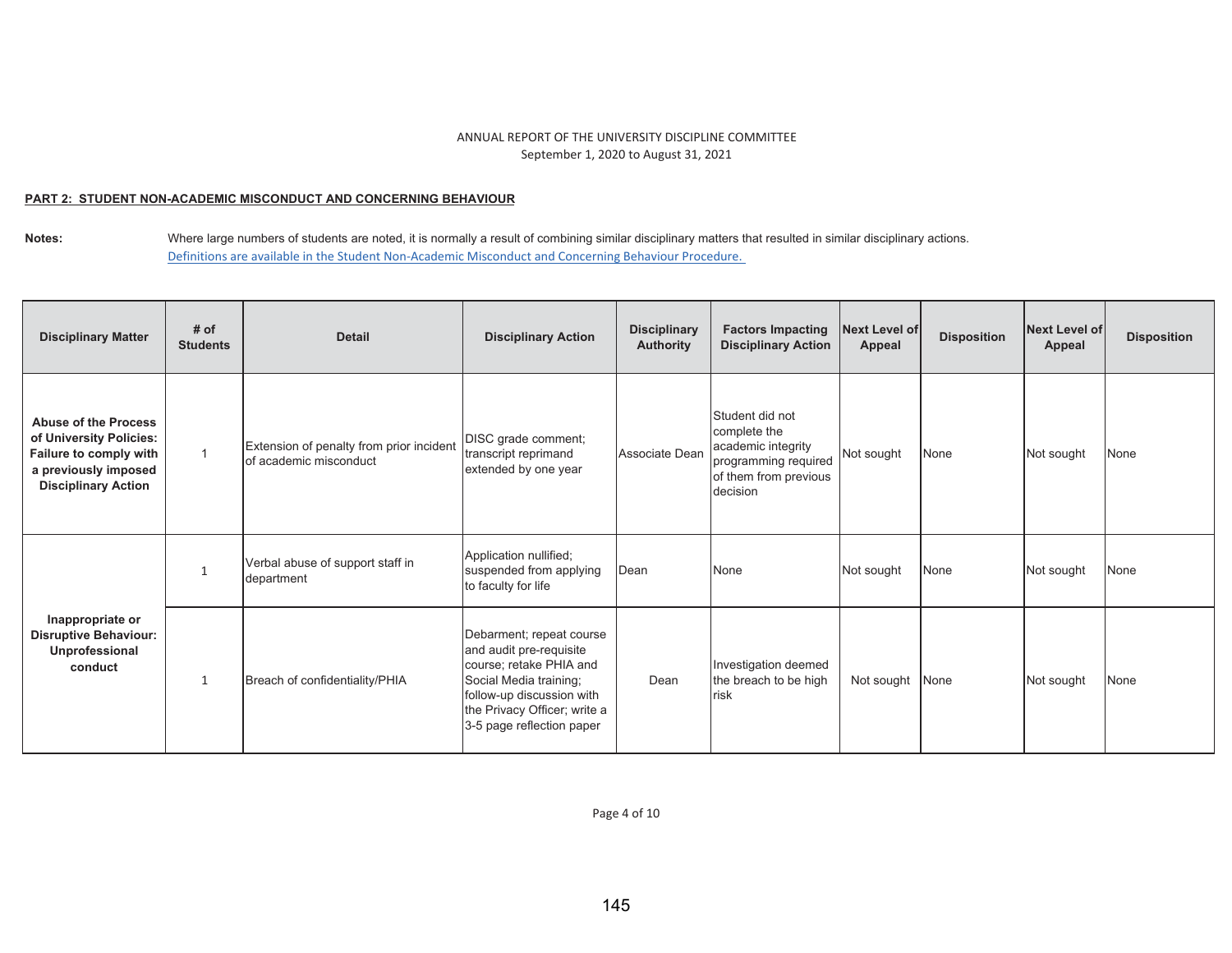### <u>PART 2: STUDENT NON-ACADEMIC MISCONDUCT AND CONCERNING BEHAVIOUR</u>

**Notes:**  Where large numbers of students are noted, it is normally a result of combining similar disciplinary matters that resulted in similar disciplinary actions. Definitions are available in the Student Non-Academic Misconduct and Concerning Behaviour Procedure.

| <b>Disciplinary Matter</b>                                                    | # of<br><b>Students</b> | <b>Detail</b>                                                                                                                                                                                                            | <b>Disciplinary Action</b>                                                                                                                                                                                                                                                                                                                                                                               | <b>Disciplinary</b><br><b>Authority</b> | <b>Factors Impacting</b><br><b>Disciplinary Action</b>                                                          | Next Level of<br>Appeal | <b>Disposition</b> | Next Level of<br>Appeal | <b>Disposition</b> |
|-------------------------------------------------------------------------------|-------------------------|--------------------------------------------------------------------------------------------------------------------------------------------------------------------------------------------------------------------------|----------------------------------------------------------------------------------------------------------------------------------------------------------------------------------------------------------------------------------------------------------------------------------------------------------------------------------------------------------------------------------------------------------|-----------------------------------------|-----------------------------------------------------------------------------------------------------------------|-------------------------|--------------------|-------------------------|--------------------|
|                                                                               | $\mathbf{1}$            | Unsafe clinical practice                                                                                                                                                                                                 | Debarment                                                                                                                                                                                                                                                                                                                                                                                                | Dean                                    | Student violated post<br>COVID-19 testing<br>protocols                                                          | Not sought              | None               | Not sought              | None               |
| Inappropriate or<br><b>Disruptive Behaviour:</b><br>Unprofessional<br>conduct | $\mathbf{1}$            | Sent frequent disrespectful email<br>communication to faculty, staff and<br>students in the Faculty; used the UM<br>network in an unauthorized manner;<br>disrespectful and unprofessional email<br>message to Unit Head | Indefinite suspenion (min<br>one year); suspension of<br>computer privileges; refrain<br>from sending unsolicited<br>email to UM, Faculty &<br>students; provide<br>psychiatric assessment<br>with treatment plan;<br>demonstrated<br>familiarization of UM<br>policies and procedures;<br>maintain a respectful work<br>and learning environment;<br>no further incidents of<br>inappropriate behaviour | Vice-Provost<br>(Students)              | Suspension for<br>minimum one year to<br>minimize contact with<br>current fellow<br>classmates in the<br>future | <b>UDC</b>              | Denied             |                         |                    |

Page 5 of 10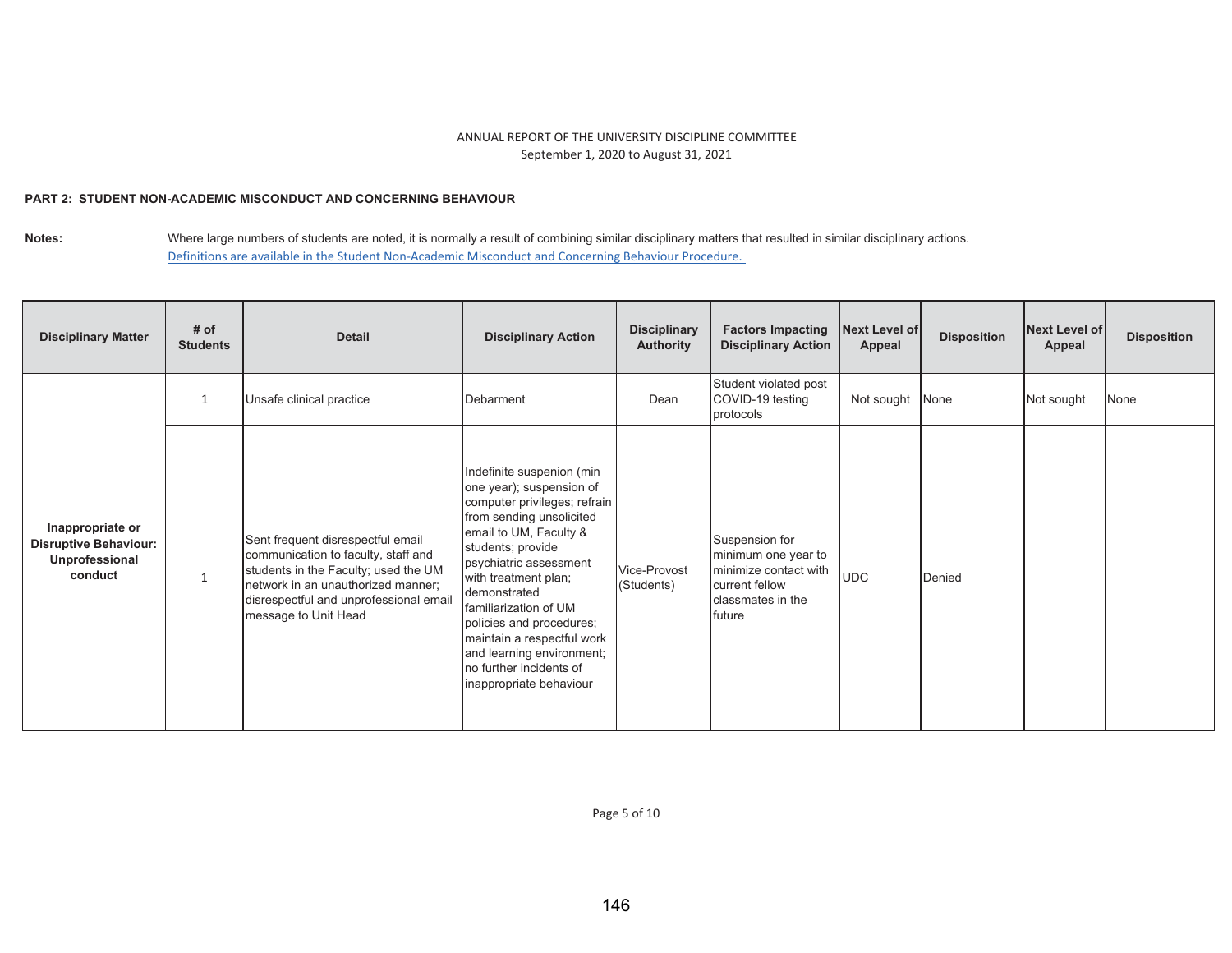### <u>PART 2: STUDENT NON-ACADEMIC MISCONDUCT AND CONCERNING BEHAVIOUR</u>

Notes: Where large numbers of students are noted, it is normally a result of combining similar disciplinary matters that resulted in similar disciplinary actions. Definitions are available in the Student Non-Academic Misconduct and Concerning Behaviour Procedure.

| <b>Disciplinary Matter</b>                                                    | # of<br><b>Students</b> | <b>Detail</b>                                                                                                                                                                                                                                                                | <b>Disciplinary Action</b>                                                                                                                                                                                                                             | <b>Disciplinary</b><br><b>Authority</b>                     | <b>Factors Impacting</b><br><b>Disciplinary Action</b>                                                                                                                                | <b>Next Level of</b><br>Appeal | <b>Disposition</b> | Next Level of<br>Appeal | <b>Disposition</b> |
|-------------------------------------------------------------------------------|-------------------------|------------------------------------------------------------------------------------------------------------------------------------------------------------------------------------------------------------------------------------------------------------------------------|--------------------------------------------------------------------------------------------------------------------------------------------------------------------------------------------------------------------------------------------------------|-------------------------------------------------------------|---------------------------------------------------------------------------------------------------------------------------------------------------------------------------------------|--------------------------------|--------------------|-------------------------|--------------------|
| Inappropriate or<br><b>Disruptive Behaviour:</b><br>Unprofessional<br>conduct | $\mathbf{1}$            | Fabrication of a false excuse for<br>unexcused non-attendance at a<br>mandatory class                                                                                                                                                                                        | A reprimand was placed on<br>the student's file until time<br>of graduation; the student<br>was ineligible for awards at<br>the conclusion of the<br>academic year; personal<br>reflection paper regarding<br>the non-academic<br>misconduct behaviour | Associate Dean                                              | Throughout the<br>investigation the<br>student continued to<br>fabricate more lies in<br>an attempt to cover for<br>the behaviour                                                     | Not sought                     | None               | Not sought              | <b>None</b>        |
|                                                                               | $\mathbf{1}$            | Fabrication of a false excuse for non-<br>attendance at a scheduled test; two<br>incidents of unexcused non-attendance<br>for a scheduled clinic to treat a patient<br>(patient abandonment); non-attendance program; personal<br>for a scheduled clinic assist of a patient | Suspension from clinical<br>activities for one week;<br>reprimand on academic<br>transcript for two years;<br>ineligible for awards for<br>duration of enrollment in<br>reflection paper regarding<br>the non-academic<br>misconduct behaviour         | Associate Dean<br>(Academic) as<br>designate of the<br>Dean | Personal<br>circumstances that<br>had adversely affected<br>academic<br>activties/responsibilitie Not sought<br>s/performance for<br>which the student<br>stated had been<br>resolved |                                | None               | Not sought              | <b>None</b>        |

Page 6 of 10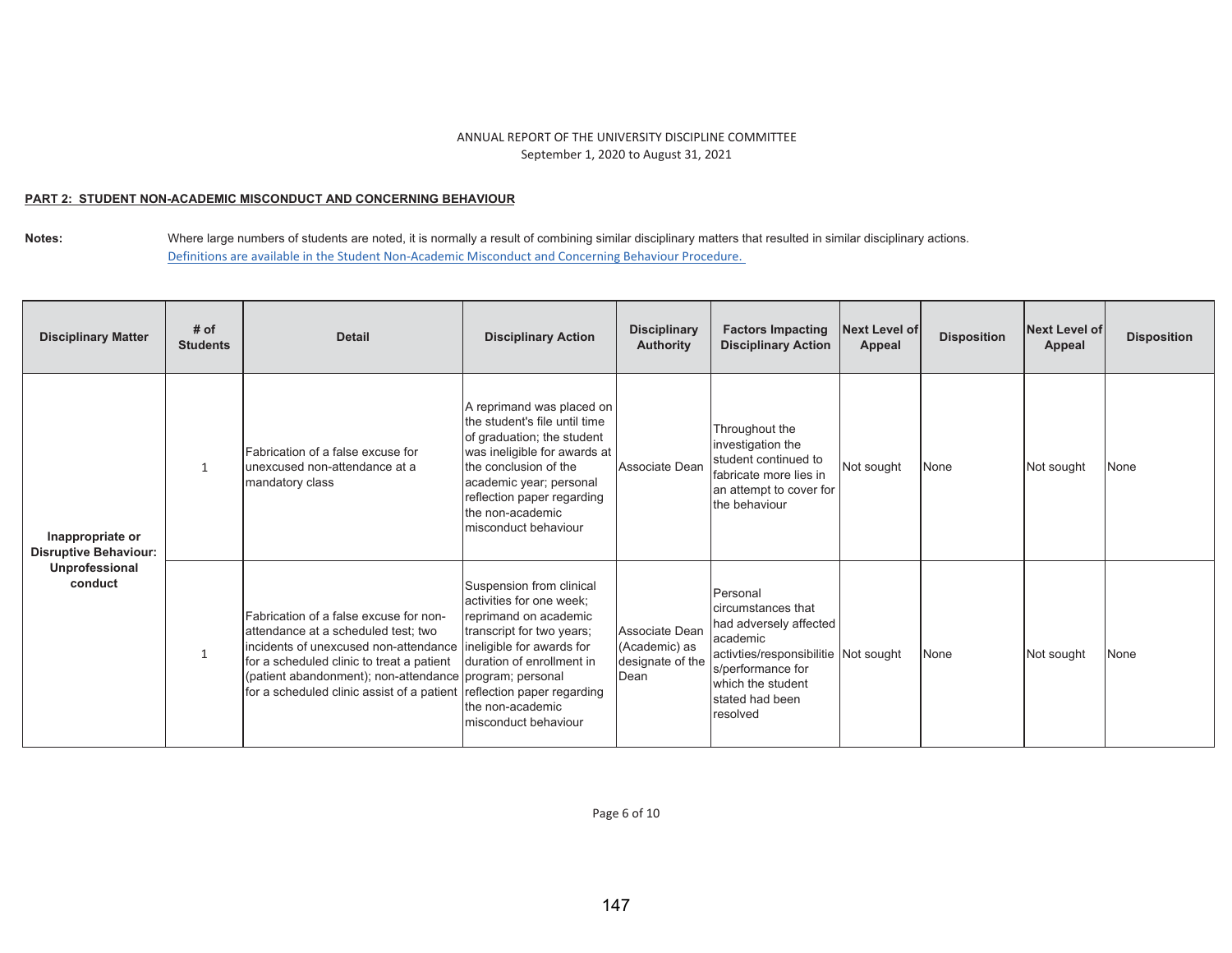### <u>PART 2: STUDENT NON-ACADEMIC MISCONDUCT AND CONCERNING BEHAVIOUR</u>

**Notes:**  Where large numbers of students are noted, it is normally a result of combining similar disciplinary matters that resulted in similar disciplinary actions. Definitions are available in the Student Non-Academic Misconduct and Concerning Behaviour Procedure.

| <b>Disciplinary Matter</b>                                                    | # of<br><b>Students</b> | <b>Detail</b>                                                                                                       | <b>Disciplinary Action</b>                                                                                                                                                                                                               | <b>Disciplinary</b><br><b>Authority</b> | <b>Factors Impacting</b><br><b>Disciplinary Action</b>                                                           | Next Level of<br>Appeal | <b>Disposition</b> | Next Level of<br>Appeal | <b>Disposition</b> |
|-------------------------------------------------------------------------------|-------------------------|---------------------------------------------------------------------------------------------------------------------|------------------------------------------------------------------------------------------------------------------------------------------------------------------------------------------------------------------------------------------|-----------------------------------------|------------------------------------------------------------------------------------------------------------------|-------------------------|--------------------|-------------------------|--------------------|
| Inappropriate or<br><b>Disruptive Behaviour:</b><br>Unprofessional<br>conduct | $\mathbf{1}$            | A third incident of unexcused non-<br>attendance for a scheduled clinic to<br>treat a patient (patient abandonment) | Suspension from clinical<br>activities for the remainder<br>of the academic year;<br>counselling services to<br>address ongoing personal<br>circumstances that were<br>affecting academic<br>activties/responsibilities/per<br>Iformance | Associate Dean                          | Adverse personal<br>circumstances<br>remained ongoing                                                            | Not sought              | None               | Not sought              | None               |
| Threats of Harm or<br><b>Actual Harm:</b><br><b>Harassment</b>                | $\mathbf{1}$            | Inappropriate messages sent to<br>instructor during class                                                           | Reprimand (two years);<br>suspended (six months);<br>suspension from Faculty<br>(indefinite); no contact with Vice-Provost<br>instructor named; meet<br>with office of Human Rights<br>& Conflict Mgmt;<br>compliance with policies      | (Students)                              | Denied all<br>accusations; stated<br>laptop was stolen and<br>someone else made<br>the inappropriate<br>comments | Not sought              | None               | Not sought              | None               |

Page 7 of 10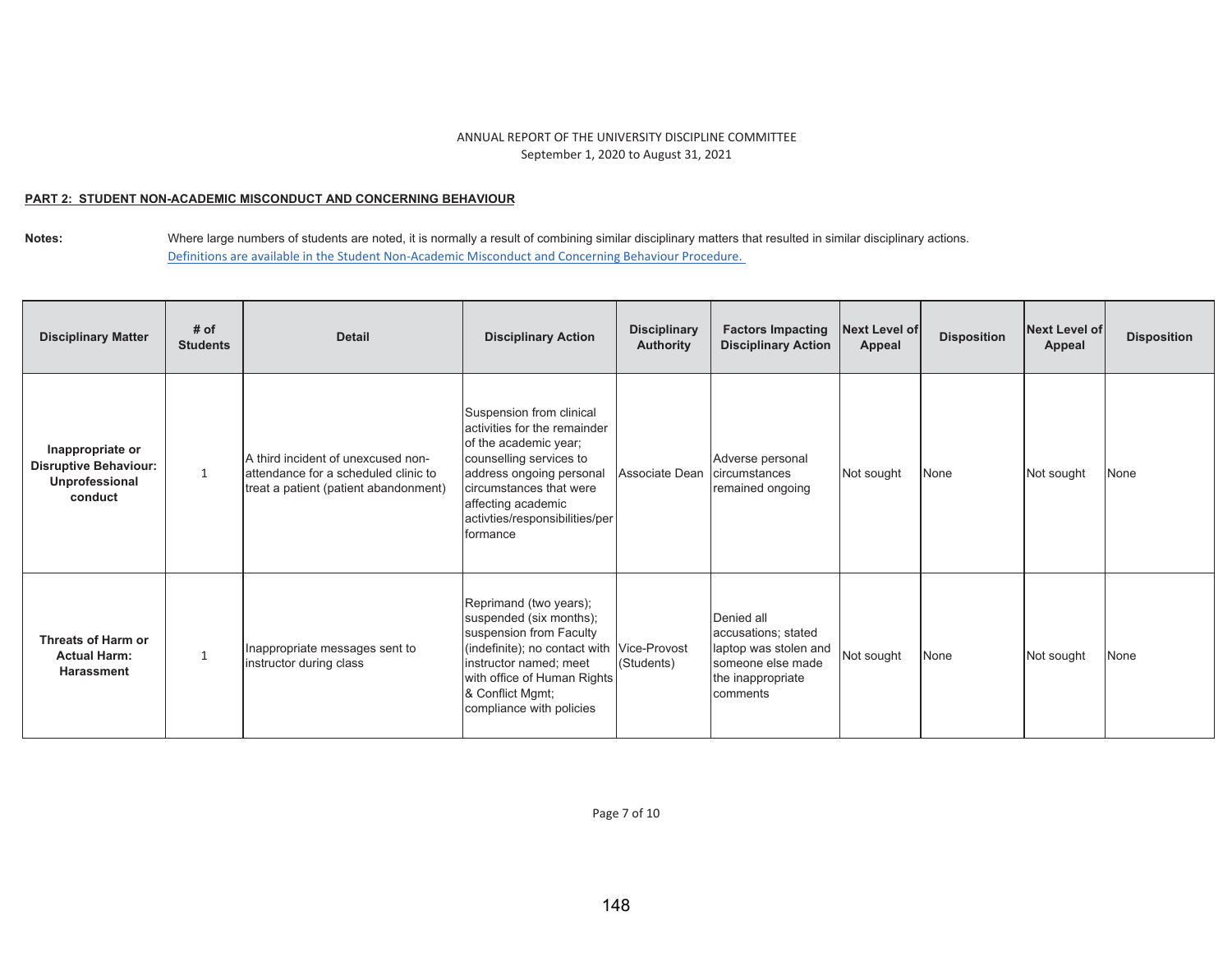### <u>PART 2: STUDENT NON-ACADEMIC MISCONDUCT AND CONCERNING BEHAVIOUR</u>

| <b>Disciplinary Matter</b>                                     | # of<br><b>Students</b> | <b>Detail</b>                                                                                                        | <b>Disciplinary Action</b>                                                                                    | <b>Disciplinary</b><br><b>Authority</b> | <b>Factors Impacting</b><br><b>Disciplinary Action</b>                                                             | <b>Next Level of</b><br>Appeal | <b>Disposition</b> | <b>Next Level of</b><br>Appeal | <b>Disposition</b> |
|----------------------------------------------------------------|-------------------------|----------------------------------------------------------------------------------------------------------------------|---------------------------------------------------------------------------------------------------------------|-----------------------------------------|--------------------------------------------------------------------------------------------------------------------|--------------------------------|--------------------|--------------------------------|--------------------|
| Threats of Harm or<br><b>Actual Harm:</b><br><b>Harassment</b> |                         | Inappropriate behaviour on social<br>media platform used for academic<br>course                                      | Reprimand (eight months);<br>meet with office of Human<br>Rights & Conflict Mgmt;<br>compliance with policies | Vice-Provost<br>(Students)              | Admitted to allegation                                                                                             | Not sought                     | None               | Not sought                     | None               |
|                                                                |                         | Inappopriate behaviour on social media with office of Human Rights Vice-Provost<br>platform used for academic course | reprimand (8 mos); meet<br>& Conflict Mgmt;<br>compliance with policies                                       | (Students)                              | admitted to allegation<br>and expressed<br>remorse                                                                 | Not sought                     | None               | Not sought                     | None               |
|                                                                |                         | Inappropriate behaviour in class by way<br>of sending inappropriate zoom<br>messages in class to another student     | <b>Warning letter</b>                                                                                         |                                         | Associate Dean<br>consulted with the<br>Associate Dean Office of Human<br><b>Rights and Conflict</b><br>Management | Not sought                     | None               | Not sought                     | None               |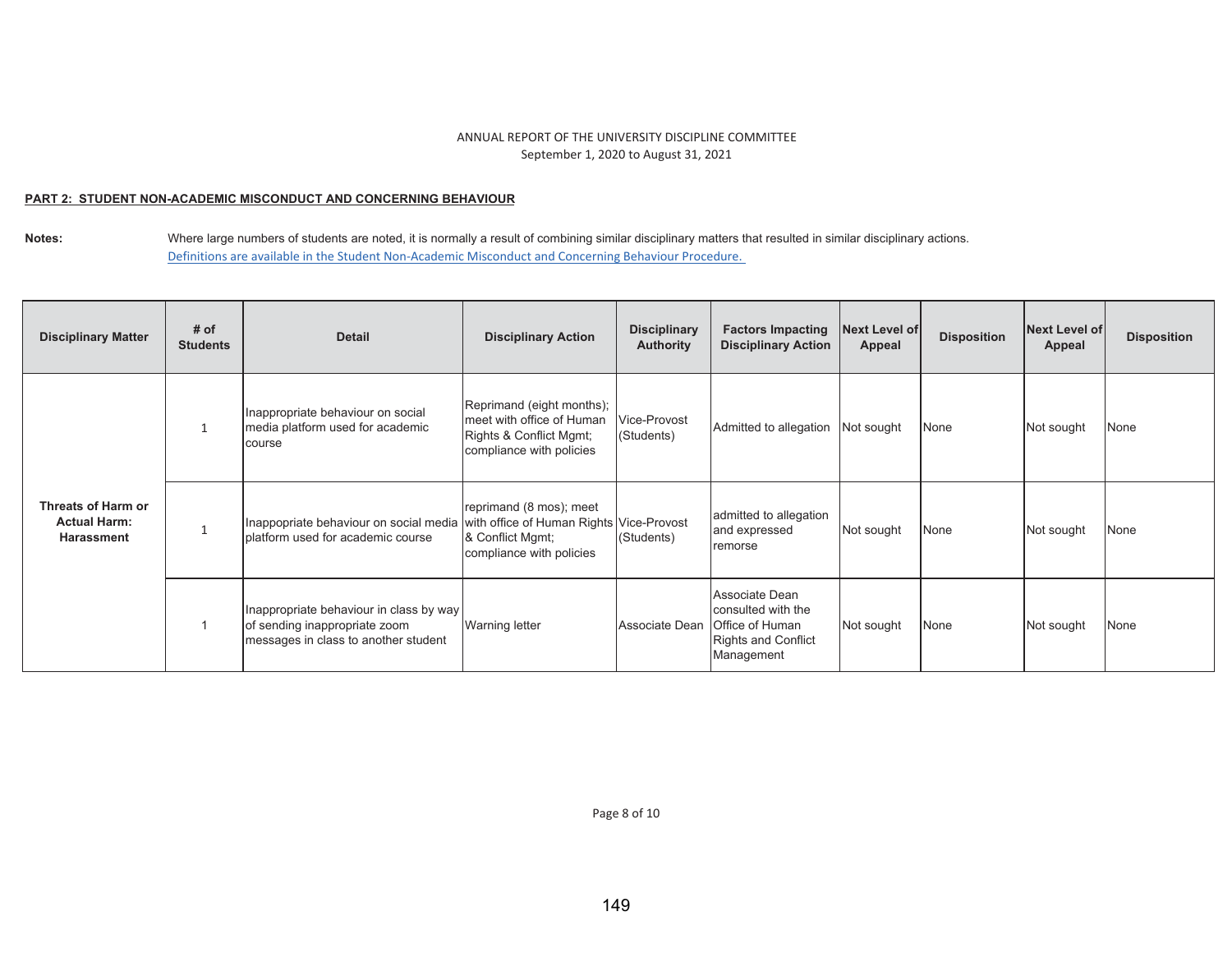### <u>PART 2: STUDENT NON-ACADEMIC MISCONDUCT AND CONCERNING BEHAVIOUR</u>

**Notes:**  Where large numbers of students are noted, it is normally a result of combining similar disciplinary matters that resulted in similar disciplinary actions. Definitions are available in the Student Non-Academic Misconduct and Concerning Behaviour Procedure.

| <b>Disciplinary Matter</b>                                     | # of<br><b>Students</b> | <b>Detail</b>                                                                                       | <b>Disciplinary Action</b>                                                                                                                                                                                                                                                                                                                                                                                                                                                                                                                               | <b>Disciplinary</b><br><b>Authority</b> | <b>Factors Impacting</b><br><b>Disciplinary Action</b> | Next Level of<br>Appeal | <b>Disposition</b> | Next Level of<br>Appeal | <b>Disposition</b> |
|----------------------------------------------------------------|-------------------------|-----------------------------------------------------------------------------------------------------|----------------------------------------------------------------------------------------------------------------------------------------------------------------------------------------------------------------------------------------------------------------------------------------------------------------------------------------------------------------------------------------------------------------------------------------------------------------------------------------------------------------------------------------------------------|-----------------------------------------|--------------------------------------------------------|-------------------------|--------------------|-------------------------|--------------------|
| Threats of Harm or<br><b>Actual Harm:</b><br><b>Harassment</b> |                         | Sent multiple communications of an<br>offensive and harassing nature to other<br>students in a chat | Formal reprimand letter in<br>file with Teaching Faculty<br>and Faculty of Registration<br>for a period of two years;<br>meet with Student Support<br>Case Worker at least three<br>times; meet with Student<br>Advising Lead from Faculty<br>of Registration; letter of<br>apology to the two affected Associate Dean None<br>students; required not to<br>contact the two students;<br>required to take the UM<br>Learn module entitled<br>"Sexual Violence<br>Awareness - Fall 2020;<br>suspended from Teaching<br>Faculty until December 31,<br>2021 |                                         |                                                        | Not sought              | None               | Not sought              | None               |

Page 9 of 10